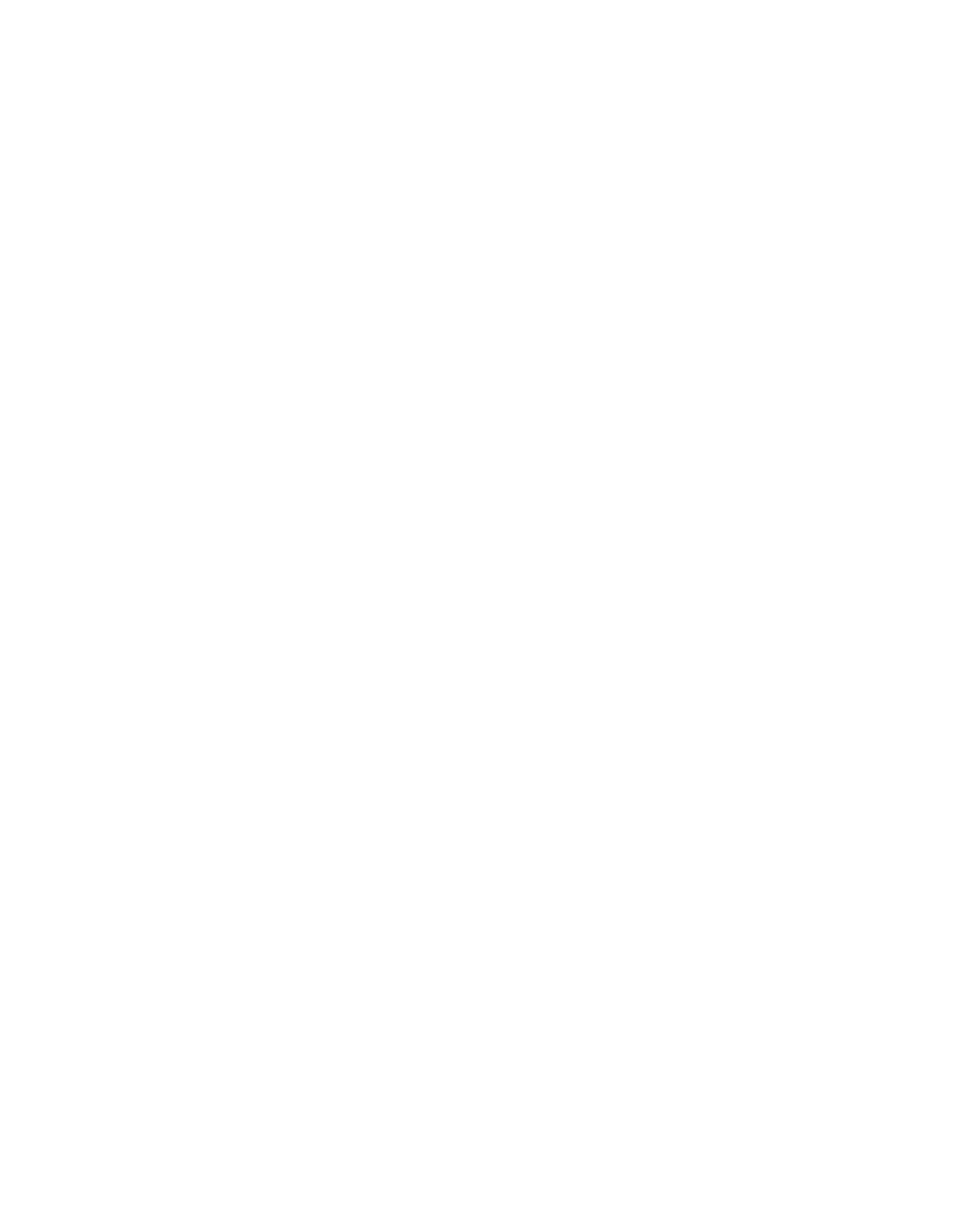# **Contents**

| 1            | <b>Knot DNS Resolver daemon</b> |                                               |                |  |  |
|--------------|---------------------------------|-----------------------------------------------|----------------|--|--|
|              | 1.1                             |                                               | $\overline{3}$ |  |  |
|              | 1.2                             |                                               | 20             |  |  |
|              | 1.3                             |                                               | 20             |  |  |
|              | 1.4                             |                                               | 21             |  |  |
|              | 1.5                             |                                               | 21             |  |  |
|              | 1.6                             |                                               | 22             |  |  |
| $\mathbf{2}$ |                                 | <b>Knot DNS Resolver modules</b>              | 25             |  |  |
|              | 2.1                             |                                               | 26             |  |  |
|              | 2.2                             |                                               | 28             |  |  |
|              | 2.3                             |                                               | 30             |  |  |
|              | 2.4                             |                                               | 34             |  |  |
|              | 2.5                             |                                               | 35             |  |  |
|              | 2.6                             |                                               | 36             |  |  |
|              | 2.7                             |                                               | 41             |  |  |
|              | 2.8                             |                                               | 43             |  |  |
|              | 2.9                             |                                               | 44             |  |  |
|              | 2.10                            |                                               | 45             |  |  |
|              | 2.11                            |                                               | 45             |  |  |
|              | 2.12.                           |                                               | 46             |  |  |
|              | 2.13                            |                                               | 47             |  |  |
|              | 2.14                            |                                               | 47             |  |  |
|              | 2.15                            |                                               | 47             |  |  |
|              | 2.16                            |                                               | 48             |  |  |
|              | 2.17                            |                                               | 48             |  |  |
|              | 2.18                            |                                               | 48             |  |  |
|              | 2.19                            |                                               | 48             |  |  |
|              | 2.20                            | Detect discontinuous jumps in the system time | 49             |  |  |
|              | 2.21                            |                                               | 49             |  |  |
|              | 2.22                            |                                               | 49             |  |  |
|              | 2.23                            |                                               | 50             |  |  |
| $\mathbf{3}$ |                                 | <b>Building project</b>                       | 51             |  |  |
|              | 3.1                             |                                               | 51             |  |  |
|              | 3.2                             |                                               | 51             |  |  |
|              | 3.3                             |                                               | 51             |  |  |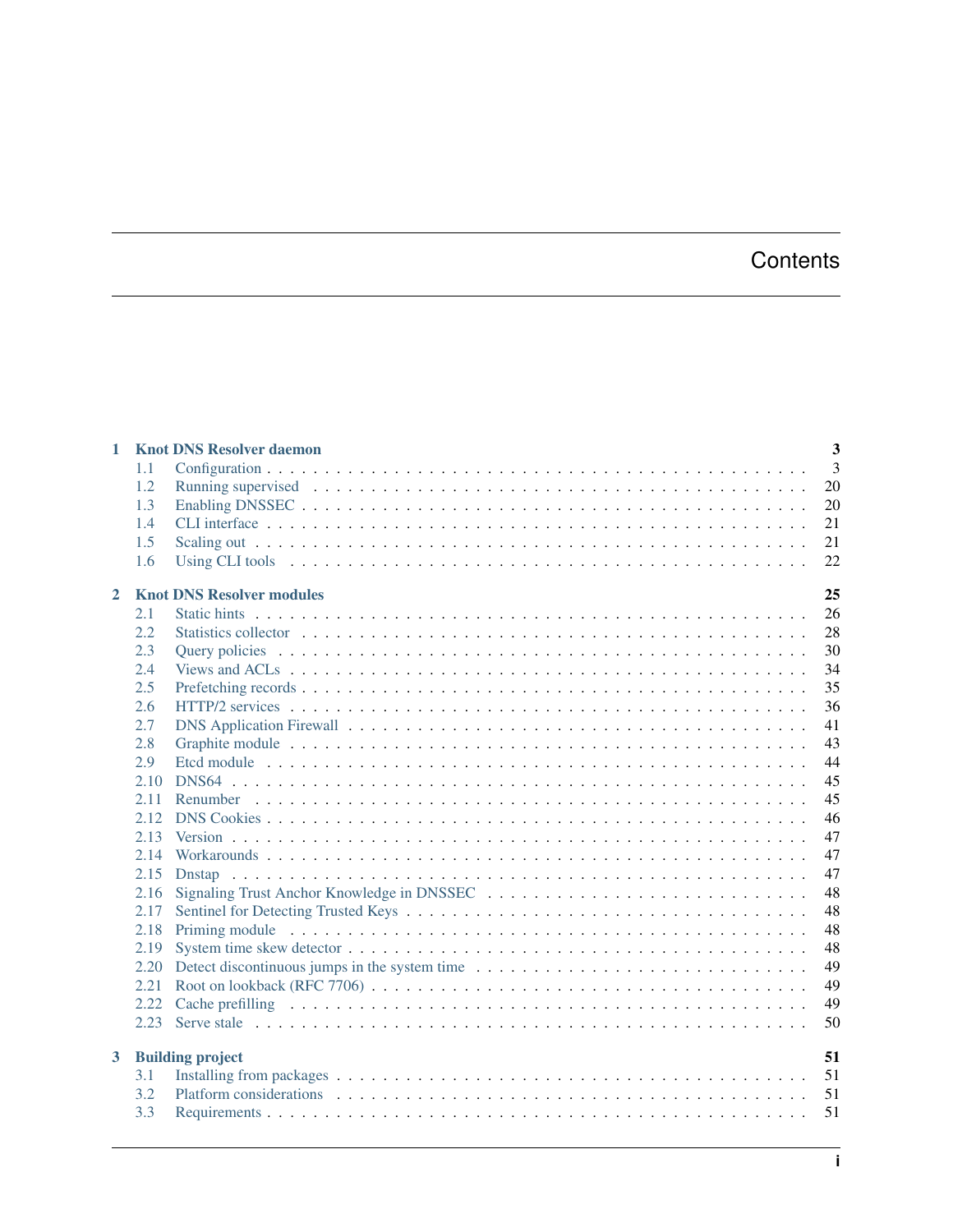|    | 3.4 |                                  |      |
|----|-----|----------------------------------|------|
|    | 3.5 |                                  | - 56 |
|    |     | <b>Knot DNS Resolver library</b> | 57   |
|    | 4.1 |                                  | 57   |
|    | 4.2 |                                  | 57   |
|    | 4.3 |                                  | .57  |
|    | 4.4 |                                  | 59   |
|    | 4.5 |                                  | -60  |
|    | 4.6 |                                  | 63   |
|    |     |                                  |      |
| 5. |     | <b>Modules API reference</b>     | 101  |
|    | 5.1 |                                  |      |
|    | 5.2 |                                  |      |
|    | 5.3 |                                  |      |
|    | 5.4 |                                  |      |
|    | 5.5 |                                  |      |
|    | 5.6 |                                  |      |
|    | 5.7 |                                  |      |

### [6 Indices and tables](#page-112-0) 109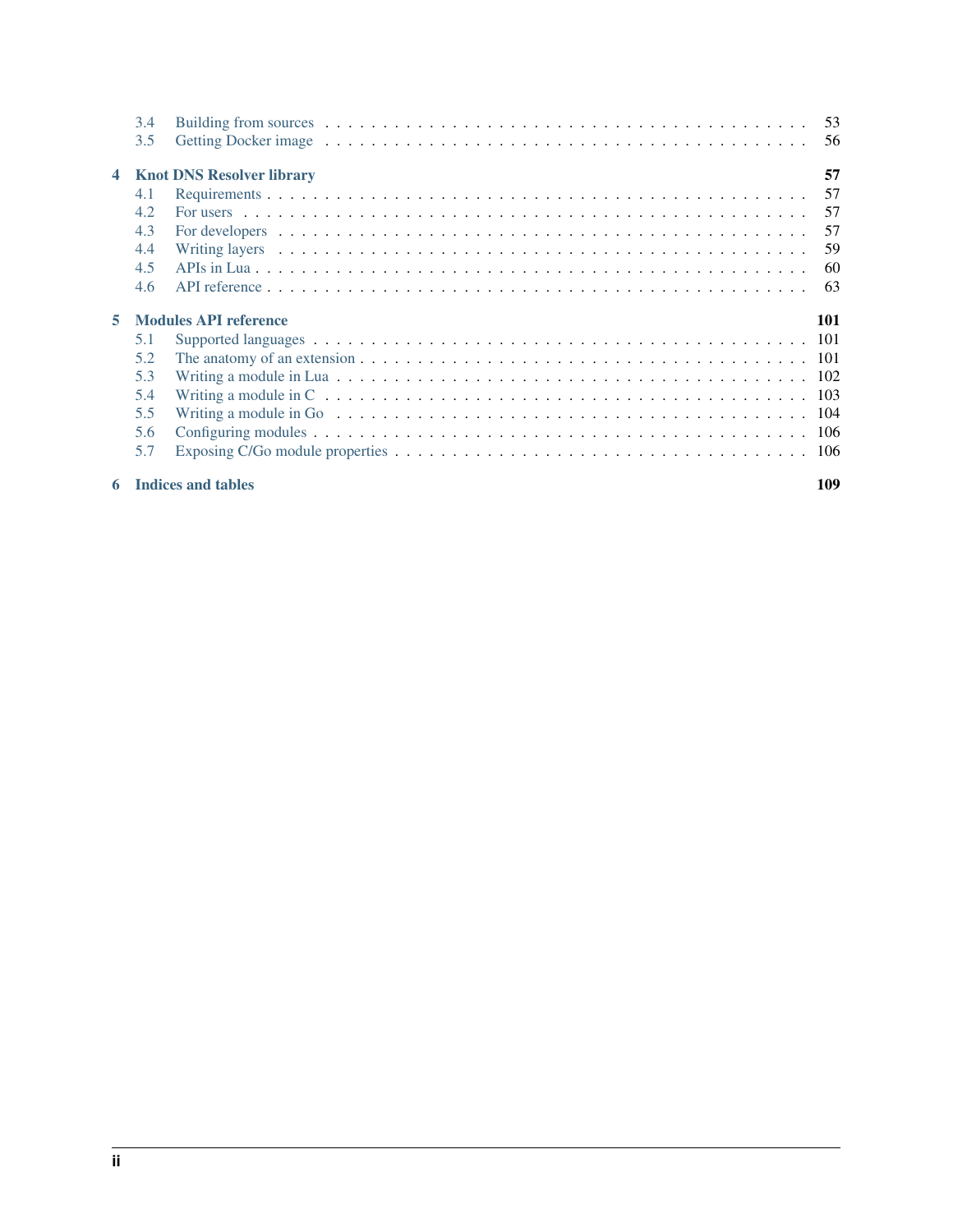The Knot DNS Resolver is a minimalistic caching resolver implementation. The project provides both a resolver library and a small daemon. Modular architecture of the library keeps the core tiny and efficient, and provides a state-machine like API for extensions.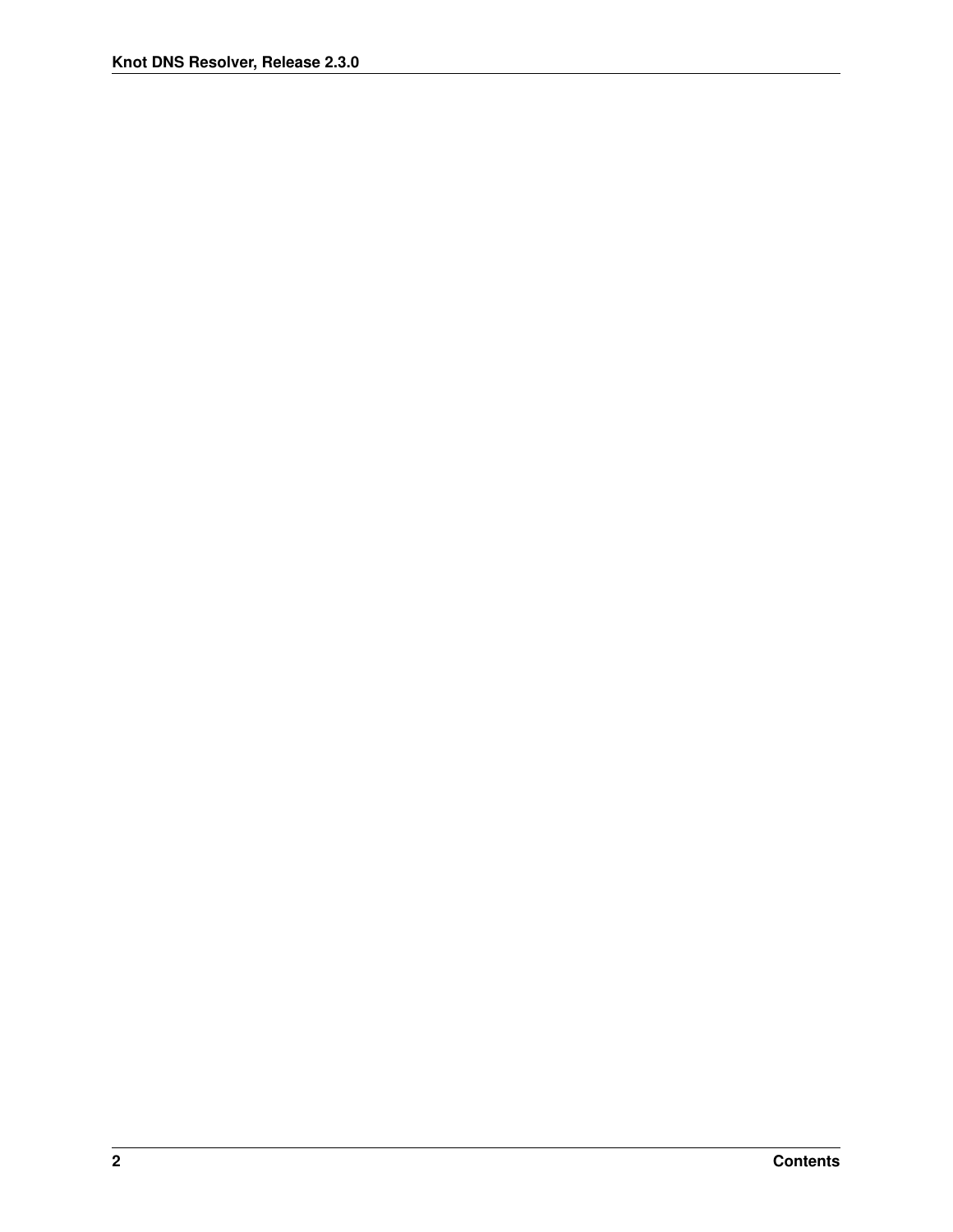# CHAPTER 1

# Knot DNS Resolver daemon

<span id="page-6-0"></span>The server is in the *daemon* directory, it works out of the box without any configuration.

```
$ kresd -h # Get help
$ kresd -a ::1
```
# <span id="page-6-1"></span>**1.1 Configuration**

- *[Configuration example](#page-7-0)*
- *[Configuration syntax](#page-7-1)*
	- *[Dynamic configuration](#page-8-0)*
	- *[Asynchronous events](#page-9-0)*
- *[Configuration reference](#page-10-0)*
	- *[Environment](#page-10-1)*
	- *[Network configuration](#page-12-0)*
	- *[Trust anchors and DNSSEC](#page-14-0)*
	- *[Modules configuration](#page-16-0)*
	- *[Cache configuration](#page-16-1)*
	- *[Timers and events](#page-20-0)*
	- *[Asynchronous function execution](#page-21-0)*
	- *[Scripting worker](#page-22-0)*

In its simplest form the server requires just a working directory in which it can set up persistent files like cache and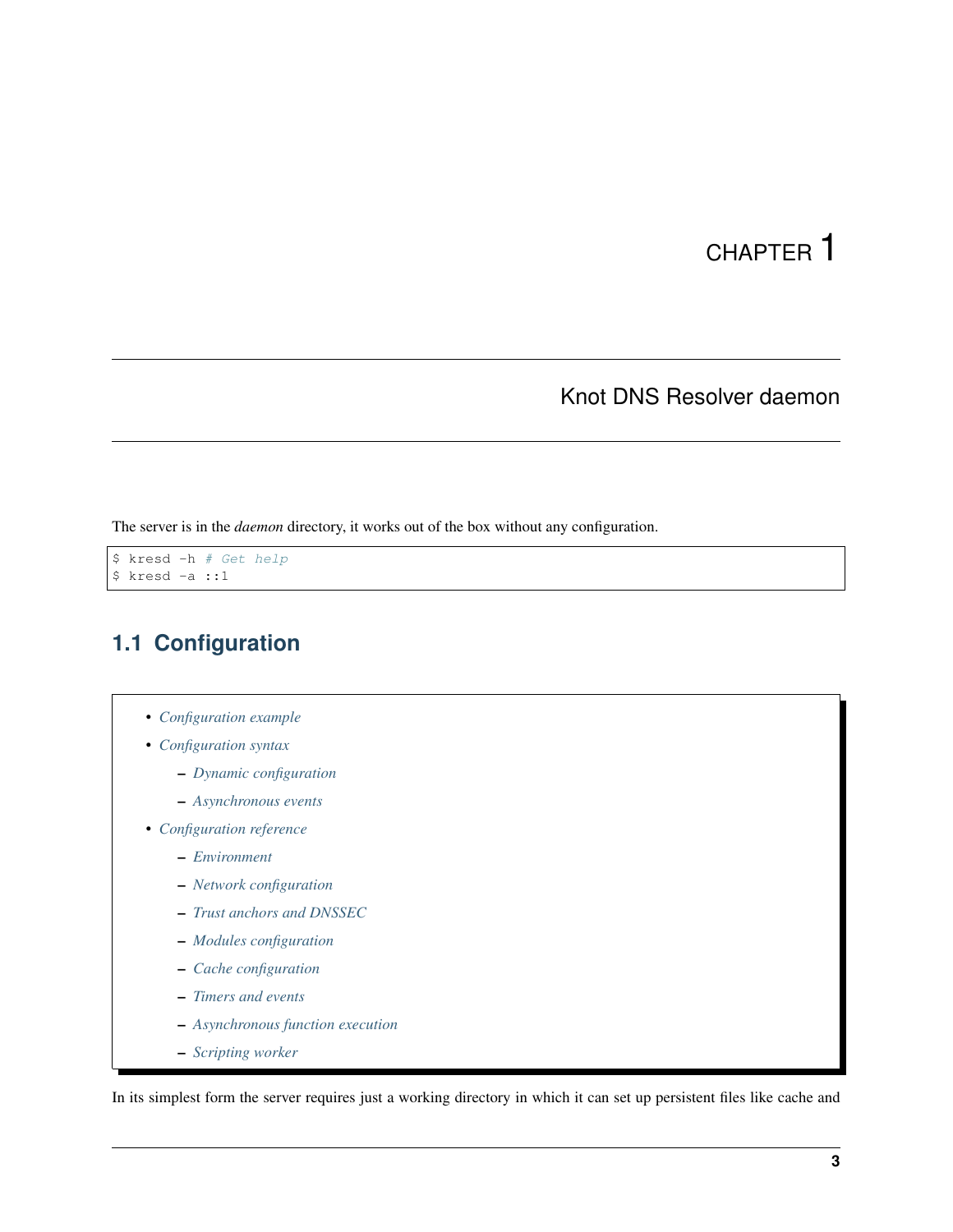the process state. If you don't provide the working directory by parameter, it is going to make itself comfortable in the current working directory.

\$ kresd /var/cache/knot-resolver

And you're good to go for most use cases! If you want to use modules or configure daemon behavior, read on.

There are several choices on how you can configure the daemon, a RPC interface, a CLI, and a configuration file. Fortunately all share common syntax and are transparent to each other.

### <span id="page-7-0"></span>**1.1.1 Configuration example**

```
-- interfaces
net = { '127.0.0.1', '::1' }
-- load some modules
modules = { 'policy' }
-- 10MB cache
cache.size = 10*MB
```
Tip: There are more configuration examples in *etc/* directory for personal, ISP, company internal and resolver cluster use cases.

### <span id="page-7-1"></span>**1.1.2 Configuration syntax**

The configuration is kept in the config file in the daemon working directory, and it's going to get loaded automatically. If there isn't one, the daemon is going to start with sane defaults, listening on *localhost*. The syntax for options is like follows: group.option = value or group.action(parameters). You can also comment using a  $--$  prefix.

A simple example would be to load static hints.

```
modules = {
        'hints' -- no configuration
}
```
If the module accepts configuration, you can call the module.config( $\{\ldots\}$ ) or provide options table. The syntax for table is  $\{ \text{key1} = \text{value}, \text{key2} = \text{value} \}$ , and it represents the unpacked [JSON-encoded](http://json.org/example) string, that the modules use as the *[input configuration](#page-109-1)*.

```
modules = {
        hints = '/etc/hosts'
}
```
Warning: Modules specified including their configuration may not load exactly in the same order as specified.

Modules are inherently ordered by their declaration. Some modules are built-in, so it would be normally impossible to place for example *hints* before *cache*. You can enforce specific order by precedence operators > and <.

```
modules = {
   'hints > iterate', -- Hints AFTER iterate
```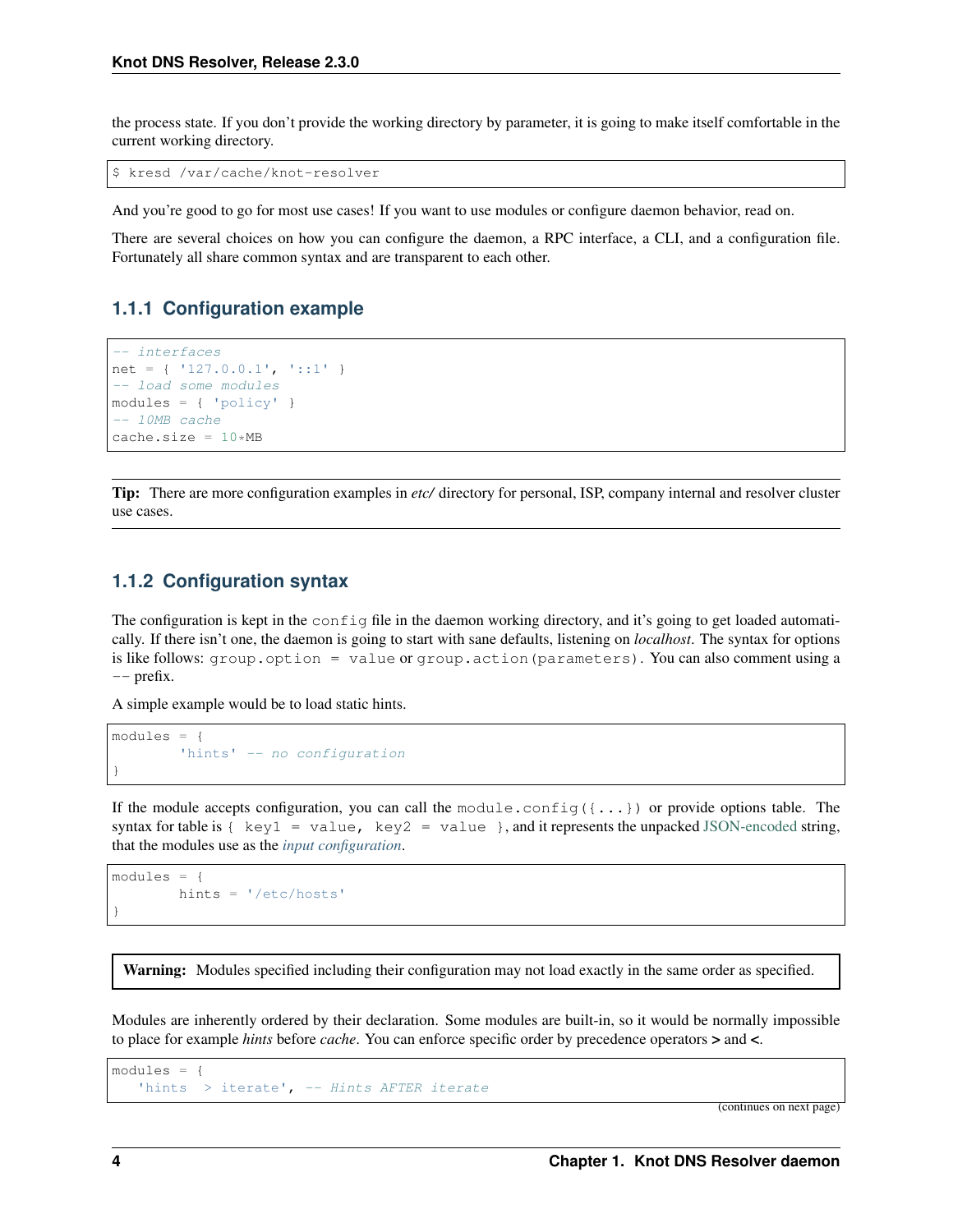```
'policy > hints', -- Policy AFTER hints
   'view < cache' -- View BEFORE cache
}
modules.list() -- Check module call order
```
This is useful if you're writing a module with a layer, that evaluates an answer before writing it into cache for example.

Tip: The configuration and CLI syntax is Lua language, with which you may already be familiar with. If not, you can read the [Learn Lua in 15 minutes](http://tylerneylon.com/a/learn-lua/) for a syntax overview. Spending just a few minutes will allow you to break from static configuration, write more efficient configuration with iteration, and leverage events and hooks. Lua is heavily used for scripting in applications ranging from embedded to game engines, but in DNS world notably in [PowerDNS](https://doc.powerdns.com/md/recursor/scripting/) [Recursor.](https://doc.powerdns.com/md/recursor/scripting/) Knot DNS Resolver does not simply use Lua modules, but it is the heart of the daemon for everything from configuration, internal events and user interaction.

#### <span id="page-8-0"></span>**Dynamic configuration**

Knowing that the the configuration is a Lua in disguise enables you to write dynamic rules. It also helps you to avoid repetitive templating that is unavoidable with static configuration.

```
if hostname() == 'hidden' then
        net.listen(net.eth0, 5353)
else
        net = { '127.0.0.1', net.eth1.addr[1] }
end
```
Another example would show how it is possible to bind to all interfaces, using iteration.

```
for name, addr_list in pairs(net.interfaces()) do
        net.listen(addr_list)
end
```
Tip: Some users observed a considerable, close to 100%, performance gain in Docker containers when they bound the daemon to a single interface:ip address pair. One may expand the aforementioned example with browsing available addresses as:

```
addrpref = env.EXPECTED_ADDR_PREFIX
for k, v in pairs(addr_list["addr"]) do
        if string.sub(v,1,string.len(addrpref)) == addrpref then
                net.listen(v)
...
```
You can also use third-party packages (available for example through [LuaRocks\)](https://rocks.moonscript.org/) as on this example to download cache from parent, to avoid cold-cache start.

```
local http = require('socket.http')
local ltn12 = require('ltn12')
if cache.count() == 0 then
         -- download cache from parent
        http.request {
```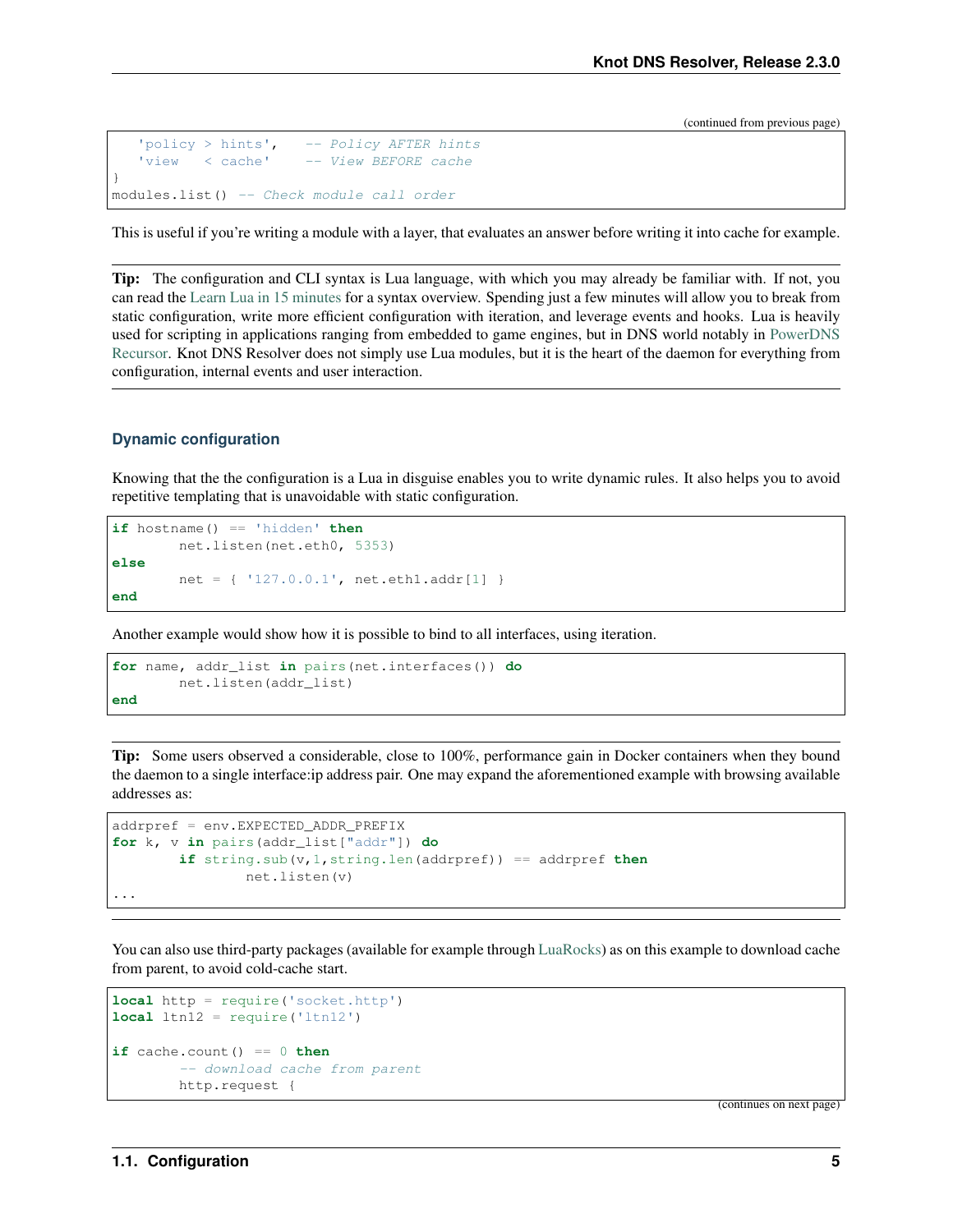```
url = 'http://parent/cache.mdb',
                sink = ltn12.sink.file(io.open('cache.mdb', 'w'))
        }
        -- reopen cache with 100M limit
        cache.size = 100*MBend
```
#### <span id="page-9-0"></span>**Asynchronous events**

Lua supports a concept called [closures,](https://www.lua.org/pil/6.1.html) this is extremely useful for scripting actions upon various events, say for example - prune the cache within minute after loading, publish statistics each 5 minutes and so on. Here's an example of an anonymous function with [event.recurrent\(\)](#page-20-1):

```
-- every 5 minutes
event.recurrent(5 * minute, function()
        cache.prune()
end)
```
Note that each scheduled event is identified by a number valid for the duration of the event, you may cancel it at any time. You can do this with anonymous functions, if you accept the event as a parameter, but it's not very useful as you don't have any *non-global* way to keep persistent variables.

```
-- make a closure, encapsulating counter
function pruner()
       local i = 0-- pruning function
        return function(e)
               cache.prune()
                -- cancel event on 5th attempt
                i = i + 1if i == 5 then
                       event.cancel(e)
                fi
        end
end
-- make recurrent event that will cancel after 5 times
event.recurrent(5 * minute, pruner())
```
Another type of actionable event is activity on a file descriptor. This allows you to embed other event loops or monitor open files and then fire a callback when an activity is detected. This allows you to build persistent services like HTTP servers or monitoring probes that cooperate well with the daemon internal operations. See [event.socket\(\)](#page-20-2)

File watchers are possible with  $worker.coroutine()$  and [cqueues,](https://25thandclement.com/~william/projects/cqueues.html) see the cqueues documentation for more information.

```
local notify = require('cqueues.notify')
local watcher = notify.opendir('/etc')
watcher:add('hosts')
-- Watch changes to /etc/hosts
worker.coroutine(function ()
 for flags, name in watcher:changes() do
    for flag in notify.flags(flags) do
     print(name, notify[flag])
```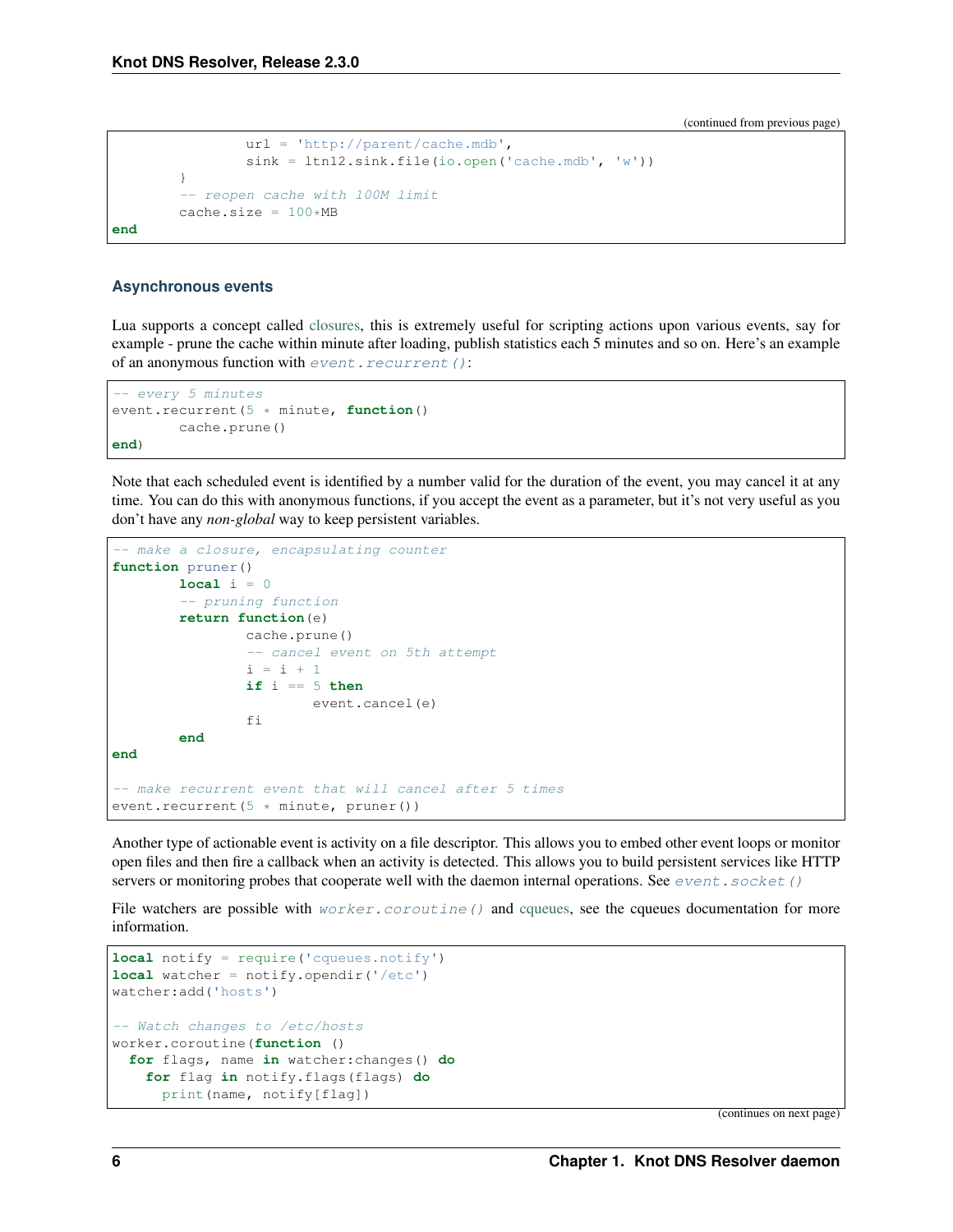| end  |  |  |  |
|------|--|--|--|
| end  |  |  |  |
| end) |  |  |  |

### <span id="page-10-0"></span>**1.1.3 Configuration reference**

This is a reference for variables and functions available to both configuration file and CLI.

• *[Environment](#page-10-1)*

- *[Network configuration](#page-12-0)*
- *[Trust anchors and DNSSEC](#page-14-0)*
- *[Modules configuration](#page-16-0)*
- *[Cache configuration](#page-16-1)*
- *[Timers and events](#page-20-0)*
- *[Asynchronous function execution](#page-21-0)*
- *[Scripting worker](#page-22-0)*

#### <span id="page-10-1"></span>**Environment**

#### **env (table)**

Return environment variable.

env.USER -- equivalent to \$USER in shell

<span id="page-10-2"></span>**hostname**([fqdn])

Returns Machine hostname.

If called with a parameter, it will set kresd's internal hostname. If called without a parameter, it will return kresd's internal hostname, or the system's POSIX hostname (see gethostname(2)) if kresd's internal hostname is unset.

**moduledir**([dir])

Returns Modules directory.

If called with a parameter, it will change kresd's directory for looking up the dynamic modules. If called without a parameter, it will return kresd's modules directory.

**verbose**(true | *false*)

Returns Toggle verbose logging.

**mode**('strict' | 'normal' | *'permissive'*)

Returns Change resolver strictness checking level.

By default, resolver runs in *normal* mode. There are possibly many small adjustments hidden behind the mode settings, but the main idea is that in *permissive* mode, the resolver tries to resolve a name with as few lookups as possible, while in *strict* mode it spends much more effort resolving and checking referral path. However, if majority of the traffic is covered by DNSSEC, some of the strict checking actions are counter-productive.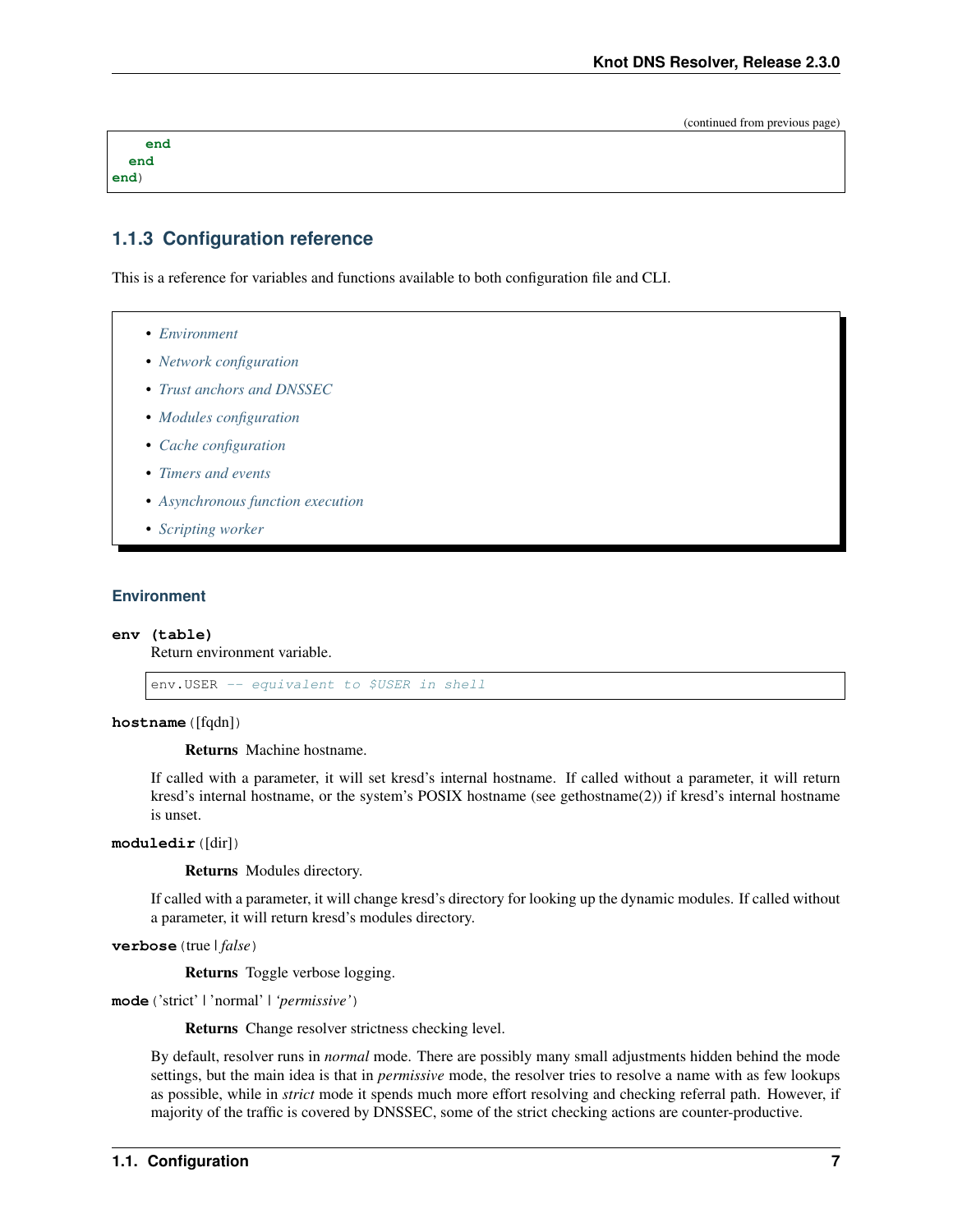| Glue type         | Modes when it is accepted  | Example glue <sup>1</sup>      |  |
|-------------------|----------------------------|--------------------------------|--|
| mandatory glue    | strict, normal, permissive | ns1.example.org                |  |
| in-bailiwick glue | normal, permissive         | ns1 <sup>o</sup> .example2.org |  |
| any glue records  | permissive                 | ns1.example3.net               |  |

**reorder\_RR**([true | *false]*)

#### Parameters

• **value** (boolean) – New value for the option *(optional)*

Returns The (new) value of the option

If set, resolver will vary the order of resource records within RR-sets every time when answered from cache. It is disabled by default.

#### **user**(name, [group])

#### Parameters

• **name** (string) – user name

• **group** (string) – group name (optional)

#### Returns boolean

Drop privileges and run as given user (and group, if provided).

Tip: Note that you should bind to required network addresses before changing user. At the same time, you should open the cache **AFTER** you change the user (so it remains accessible). A good practice is to divide configuration in two parts:

```
-- privileged
net = { '127.0.0.1', '::1' }
-- unprivileged
cache.size = 100*MBtrust_anchors.file = 'root.key'
```
#### Example output:

```
> user('baduser')
invalid user name
> user('knot-resolver', 'netgrp')
true
> user('root')
Operation not permitted
```
**resolve** (name, type[, class = *kres.class.IN*, options =  $\{$ , finish =  $nil$ )

#### Parameters

- **name** (string) Query name (e.g. 'com.')
- **type** (number) Query type (e.g. kres.type.NS)
- **class** (number) Query class *(optional)* (e.g. kres.class.IN)
- **options** (number) Resolution options (see query flags)

<sup>1</sup> The examples show glue records acceptable from servers authoritative for *org* zone when delegating to *example.org* zone. Unacceptable or missing glue records trigger resolution of names listed in NS records before following respective delegation.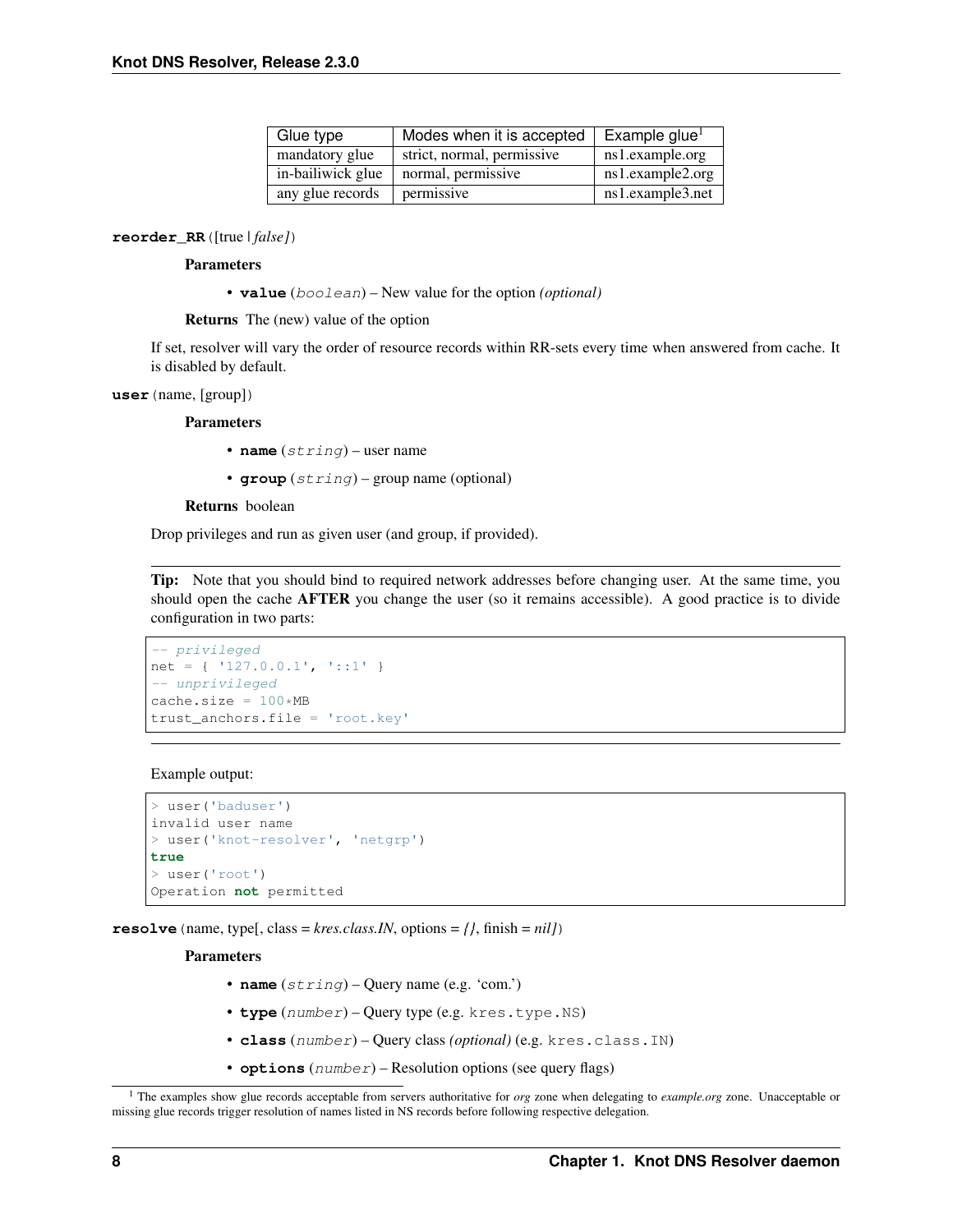• **finish** (function) – Callback to be executed when resolution completes (e.g. *function cb (pkt, req) end*). The callback gets a packet containing the final answer and doesn't have to return anything.

#### Returns boolean

The function can also be executed with a table of arguments instead. This is useful if you'd like to skip some arguments, for example:

```
resolve {
  name = 'example.com',
  type = kres.type.AAAA,
  init = function (req)
  end,
}
```
Example:

```
-- Send query for root DNSKEY, ignore cache
resolve('.', kres.type.DNSKEY, kres.class.IN, 'NO_CACHE')
-- Query for AAAA record
resolve('example.com', kres.type.AAAA, kres.class.IN, 0,
function (answer, req)
   -- Check answer RCODE
   local pkt = kres.pkt_t(answer)
   if pkt:rcode() == kres.rcode.NOERROR then
      -- Print matching records
      local records = pkt:section(kres.section.ANSWER)
      for i = 1, #records do
         local rr = records[i]
         if rr.type == kres.type.AAAA then
            print ('record:', kres.rr2str(rr))
         end
      end
   else
      print ('rcode: ', pkt:rcode())
   end
end)
```
#### <span id="page-12-0"></span>**Network configuration**

For when listening on localhost just doesn't cut it.

Tip: Use declarative interface for network.

```
net = { '127.0.0.1', net.eth0, net.eth1.addr[1] }
net.ipv4 = false
```

```
net.ipv6 = true|false
```
Return boolean (default: true)

Enable/disable using IPv6 for recursion.

```
net.ipv4 = true|false
```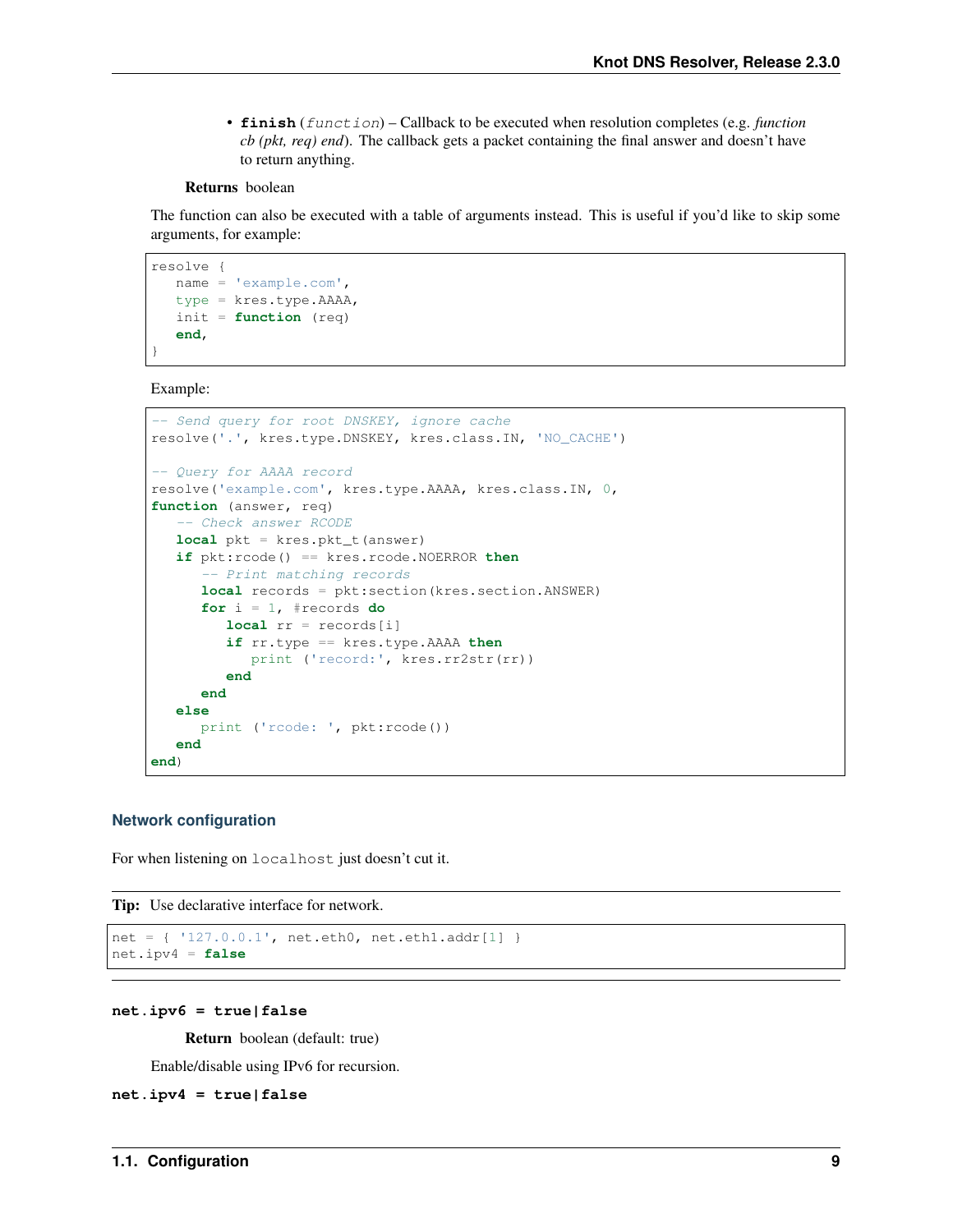Return boolean (default: true)

Enable/disable using IPv4 for recursion.

**net.listen** (addresses,  $[port = 53, flags = {tls = (port == 853)}]$ )

Returns boolean

Listen on addresses; port and flags are optional. The addresses can be specified as a string or device, or a list of addresses (recursively). The command can be given multiple times, but note that it silently skips any addresses that have already been bound.

Examples:

```
net.listen('::1')
net.listen(net.lo, 5353)
net.listen({net.eth0, '127.0.0.1'}, 53853, {tls = true})
```
**net.close**(address, [port = *53]*)

#### Returns boolean

Close opened address/port pair, noop if not listening.

#### **net.list**()

Returns Table of bound interfaces.

Example output:

```
[127.0.0.1] => {
    [port] \Rightarrow 53[tcp] => true
    [udp] => true
}
```
#### **net.interfaces**()

Returns Table of available interfaces and their addresses.

Example output:

```
[100] => {
    [addr] => {
        [1] => ::1
        [2] => 127.0.0.1
    }
    [mac] => 00:00:00:00:00:00
}
[eth0] => {
    [addr] \Rightarrow {
       [1] => 192.168.0.1
    }
    [mac] => de:ad:be:ef:aa:bb
}
```
**Tip:** You can use net.  $\langle$ iface> as a shortcut for specific interface, e.g. net.eth0

**net.bufsize**([udp\_bufsize])

Get/set maximum EDNS payload available. Default is 4096. You cannot set less than 512 (512 is DNS packet size without EDNS, 1220 is minimum size for DNSSEC) or more than 65535 octets.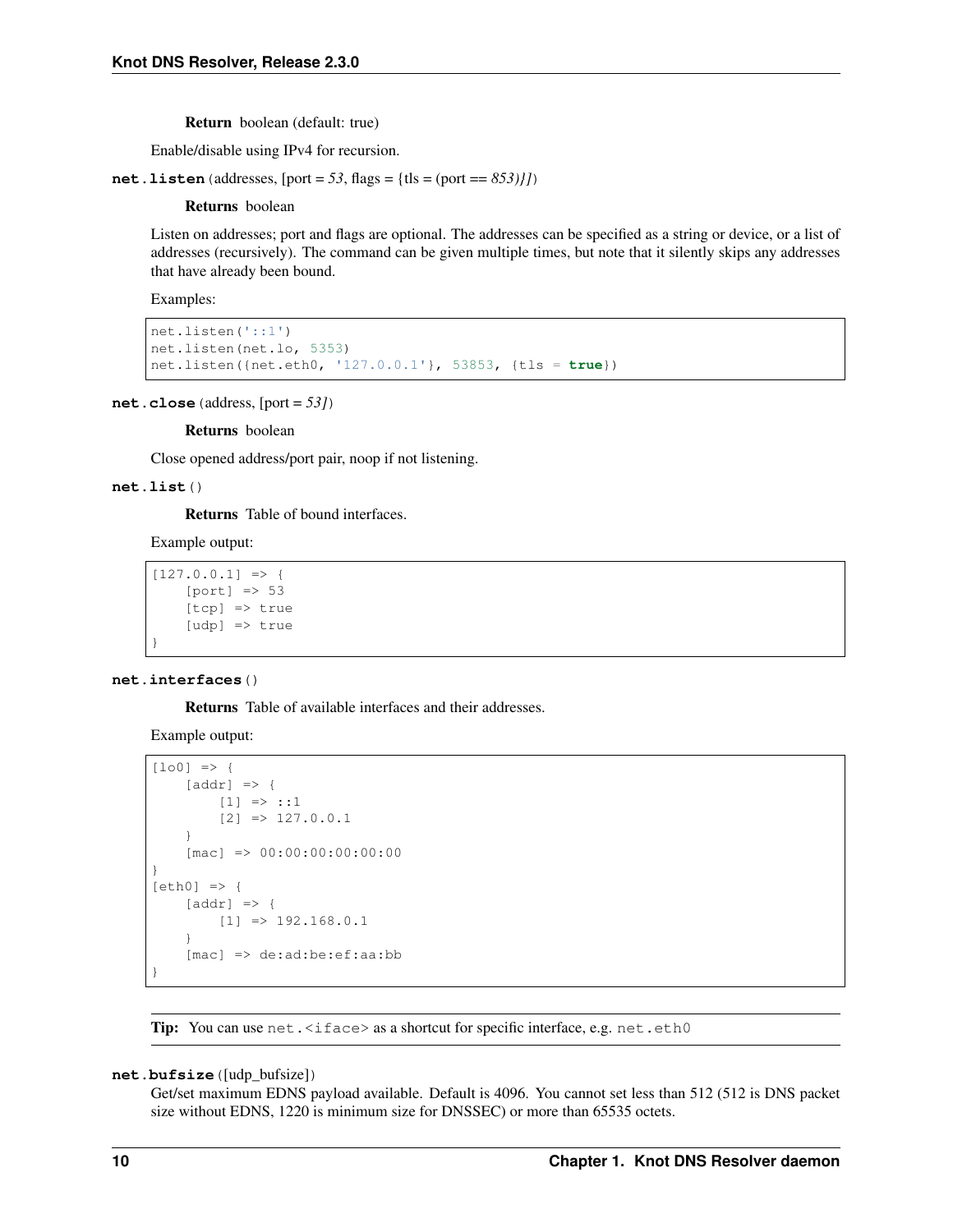Example output:

```
> net.bufsize 4096
> net.bufsize()
4096
```
#### **net.tcp\_pipeline**([len])

Get/set per-client TCP pipeline limit, i.e. the number of outstanding queries that a single client connection can make in parallel. Default is 100.

```
> net.tcp_pipeline()
100
> net.tcp_pipeline(50)
50
```
#### <span id="page-14-1"></span>**net.tls**([cert\_path], [key\_path])

Get/set path to a server TLS certificate and private key for DNS/TLS.

Example output:

```
> net.tls("/etc/knot-resolver/server-cert.pem", "/etc/knot-resolver/server-key.pem
\leftrightarrow")
> net.tls()
("/etc/knot-resolver/server-cert.pem", "/etc/knot-resolver/server-key.pem")
> net.listen("::", 853)
> net.listen("::", 443, {tls = true})
```
#### **net.tls\_padding**([padding])

Get/set EDNS(0) padding of answers to queries that arrive over TLS transport. If set to *true* (the default), it will use a sensible default padding scheme, as implemented by libknot if available at compile time. If set to a numeric value >= 2 it will pad the answers to nearest *padding* boundary, e.g. if set to *64*, the answer will have size of a multiple of 64 (64, 128, 192, ...). If set to *false* (or a number  $\lt 2$ ), it will disable padding entirely.

#### **net.outgoing\_v4**([string *address]*)

Get/set the IPv4 address used to perform queries. There is also net. outgoing  $v6$  for IPv6. The default is nil, which lets the OS choose any address.

#### <span id="page-14-0"></span>**Trust anchors and DNSSEC**

**trust\_anchors.config**(keyfile, readonly)

Alias for *add\_file*. It is also equivalent to CLI parameter  $-k$  <keyfile> and trust\_anchors.file = keyfile.

**trust\_anchors.add\_file**(keyfile, readonly)

**Parameters** 

- **keyfile** (string) path to the file.
- **readonly** if true, do not attempt to update the file.

The format is standard zone file, though additional information may be persisted in comments. Either DS or DNSKEY records can be used for TAs. If the file does not exist, bootstrapping of *root* TA will be attempted.

Each file can only contain records for a single domain. The TAs will be updated according to [RFC 5011](https://tools.ietf.org/html/rfc5011.html) and persisted in the file (if allowed).

Example output: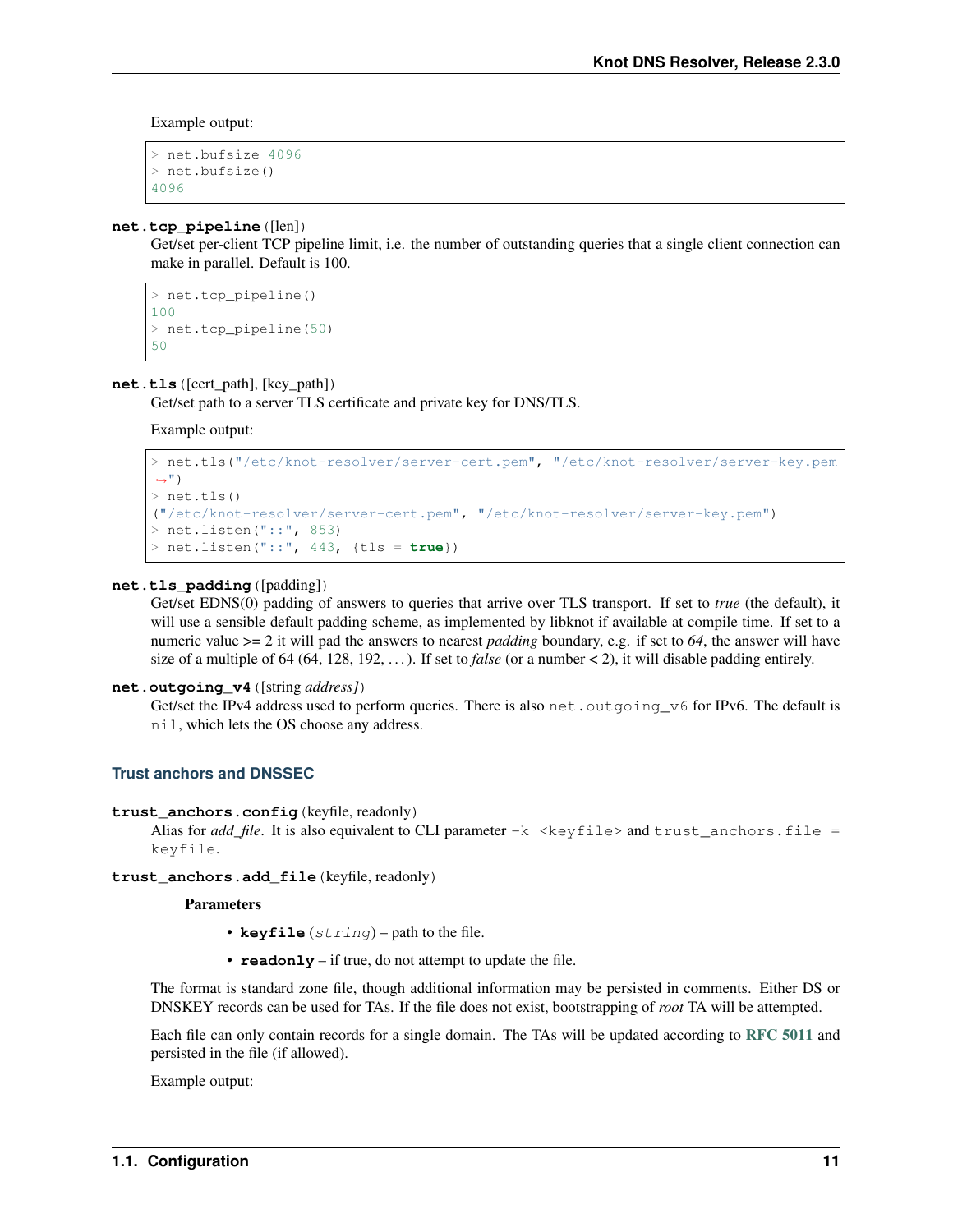```
> trust_anchors.add_file('root.key')
[ ta ] new state of trust anchors for a domain:
                       165488 DS 19036 8 2
˓→49AAC11D7B6F6446702E54A1607371607A1A41855200FD2CE1CDDE32F24E8FB5
nil
[ ta ] key: 19036 state: Valid
```
#### **trust\_anchors.hold\_down\_time = 30 \* day**

Return int (default: 30 \* day)

Modify RFC5011 hold-down timer to given value. Example:  $30 \times \text{sec}$ 

#### **trust\_anchors.refresh\_time = nil**

Return int (default: nil)

Modify RFC5011 refresh timer to given value (not set by default), this will force trust anchors to be updated every N seconds periodically instead of relying on RFC5011 logic and TTLs. Example: 10  $\star$  sec

#### **trust\_anchors.keep\_removed = 0**

Return int (default: 0)

How many Removed keys should be held in history (and key file) before being purged. Note: all Removed keys will be purged from key file after restarting the process.

#### **trust\_anchors.set\_insecure**(nta\_set)

#### **Parameters**

• **nta\_list** (table) – List of domain names (text format) representing NTAs.

When you use a domain name as an NTA, DNSSEC validation will be turned off at/below these names. Each function call replaces the previous NTA set. You can find the current active set in trust anchors. insecure variable.

**Tip:** Use the *trust* anchors.negative =  $\{$ } alias for easier configuration.

Example output:

```
> trust_anchors.negative = { 'bad.boy', 'example.com' }
> trust_anchors.insecure
[1] => bad.boy
[2] => example.com
```
#### **trust\_anchors.add**(rr\_string)

**Parameters** 

• **rr\_string** (string) – DS/DNSKEY records in presentation format (e.g. . 3600 IN DS 19036 8 2 49AAC11...)

Inserts DS/DNSKEY record(s) into current keyset. These will not be managed or updated, use it only for testing or if you have a specific use case for not using a keyfile.

Example output:

> trust\_anchors.add('. 3600 IN DS 19036 8 2 49AAC11...')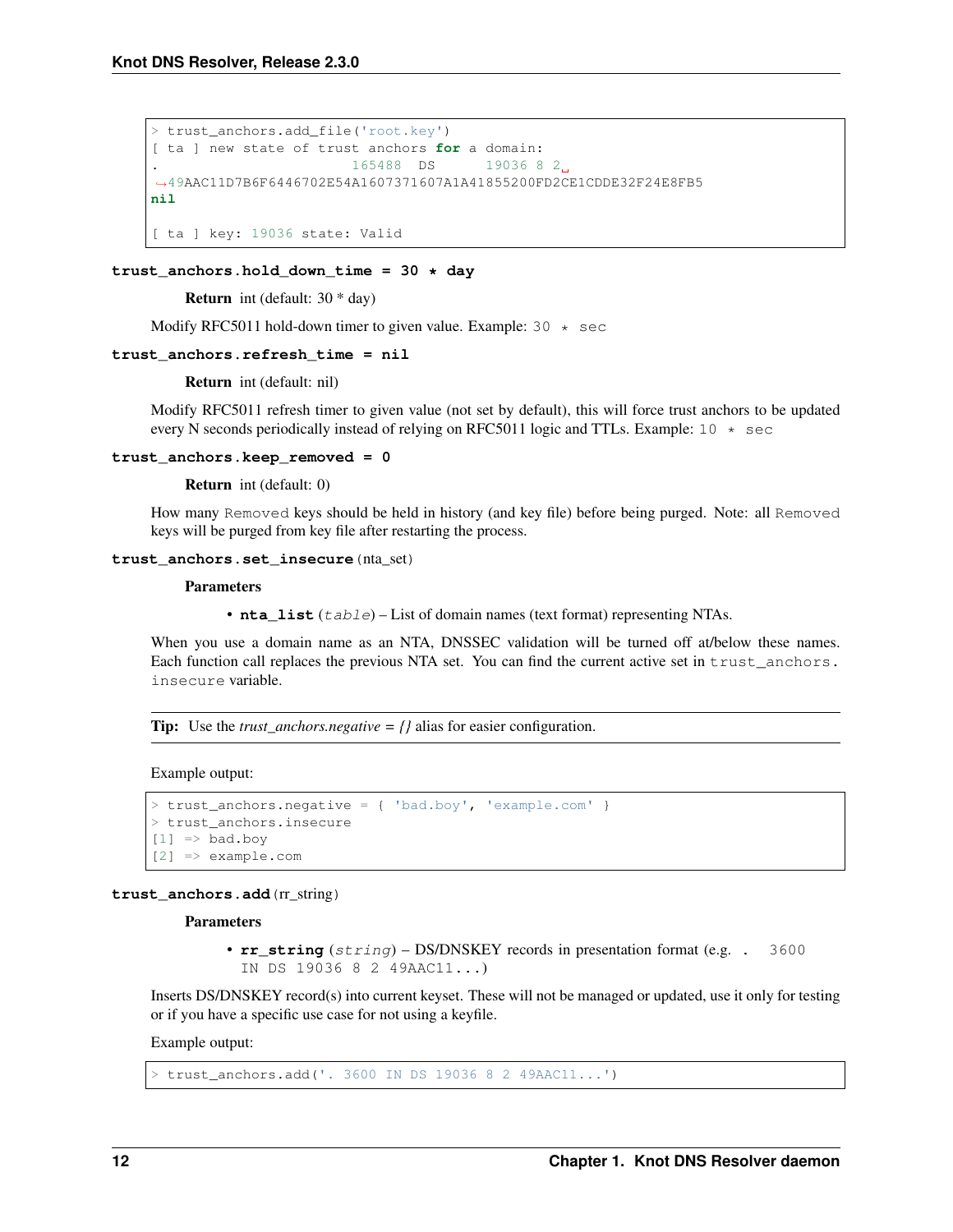#### <span id="page-16-0"></span>**Modules configuration**

The daemon provides an interface for dynamic loading of *[daemon modules](#page-28-0)*.

```
Tip: Use declarative interface for module loading.
```

```
modules = {
        hints = \{file = '/etc/hosts'\}}
```
Equals to:

```
modules.load('hints')
hints.config({file = '/etc/hosts'})
```
**modules.list**()

Returns List of loaded modules.

**modules.load**(name)

**Parameters** 

• **name** (string) – Module name, e.g. "hints"

Returns boolean

Load a module by name.

**modules.unload**(name)

**Parameters** 

• **name** (string) – Module name

Returns boolean

Unload a module by name.

#### <span id="page-16-1"></span>**Cache configuration**

The default cache in Knot DNS Resolver is persistent with LMDB backend, this means that the daemon doesn't lose the cached data on restart or crash to avoid cold-starts. The cache may be reused between cache daemons or manipulated from other processes, making for example synchronised load-balanced recursors possible.

**cache.size (number)**

Set the cache maximum size in bytes. Note that this is only a hint to the backend, which may or may not respect it. See [cache.open\(\)](#page-17-0).

cache.size =  $100 * MB$  -- equivalent to `cache.open(100  $* MB$ )`

### **cache.current\_size (number)**

Get the maximum size in bytes.

print(cache.current\_size)

#### **cache.storage (string)**

Set the cache storage backend configuration, see *[cache.backends\(\)](#page-17-1)* for more information. If the new storage configuration is invalid, it is not set.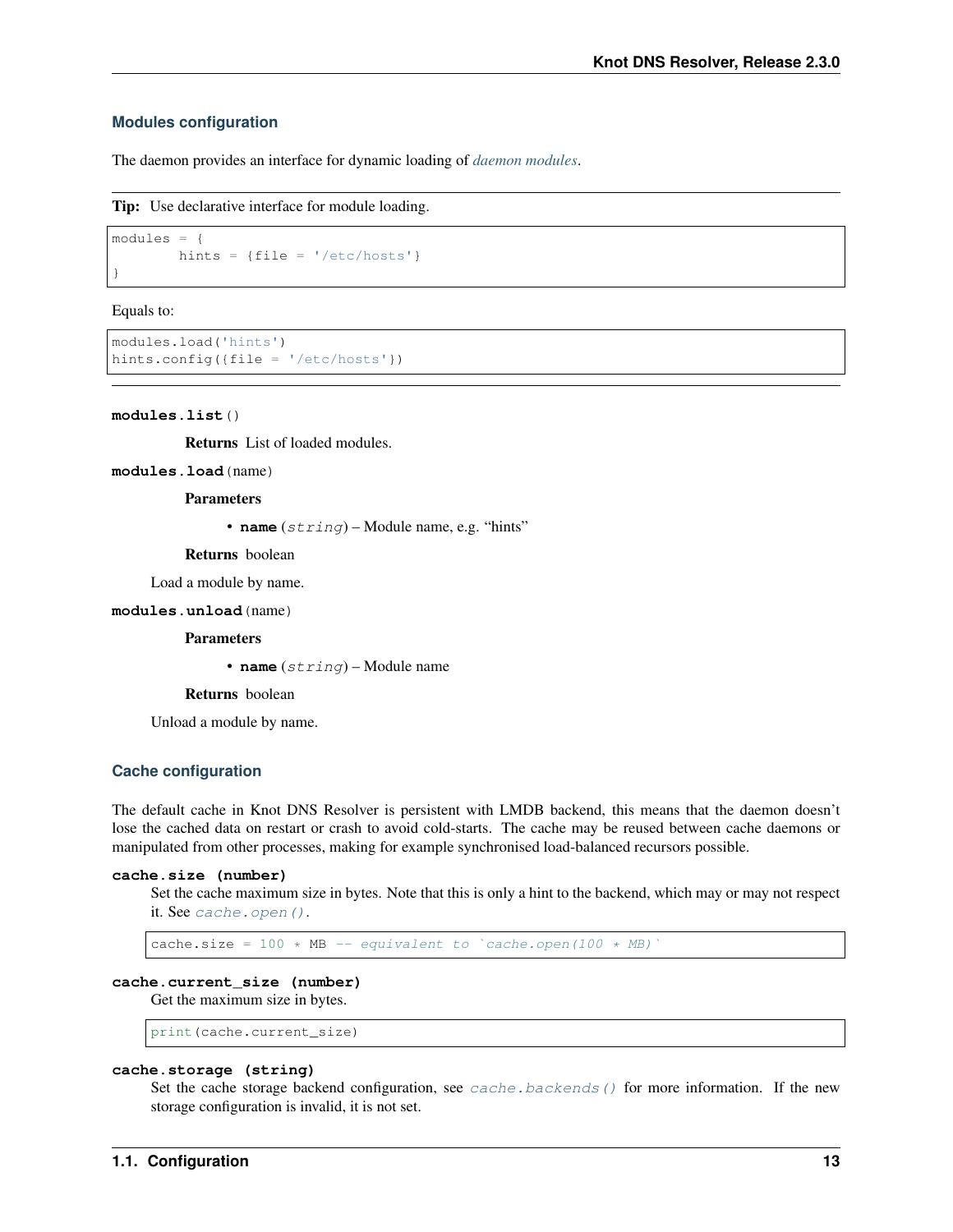$cache.\,storage = 'lmdb://.'$ 

#### **cache.current\_storage (string)**

Get the storage backend configuration.

print(cache.storage)

#### <span id="page-17-1"></span>**cache.backends**()

Returns map of backends

The cache supports runtime-changeable backends, using the optional [RFC 3986](https://tools.ietf.org/html/rfc3986.html) URI, where the scheme represents backend protocol and the rest of the URI backend-specific configuration. By default, it is a lmdb backend in working directory, i.e. lmdb://.

Example output:

[lmdb://] => **true**

#### **cache.stats**()

return table of cache counters

The cache collects counters on various operations (hits, misses, transactions, . . . ). This function call returns a table of cache counters that can be used for calculating statistics.

#### <span id="page-17-0"></span>**cache.open**(max\_size[, config\_uri])

#### **Parameters**

• **max\_size** (number) – Maximum cache size in bytes.

Returns boolean

Open cache with size limit. The cache will be reopened if already open. Note that the max\_size cannot be lowered, only increased due to how cache is implemented.

Tip: Use kB, MB, GB constants as a multiplier, e.g. 100\*MB.

The cache supports runtime-changeable backends, see  $cache$ .  $backs$  () for mor information and default. Refer to specific documentation of specific backends for configuration string syntax.

 $\cdot$  lmdb://

As of now it only allows you to change the cache directory, e.g.  $1 \text{mdb}: // / \text{tmp}/\text{cachedir}.$ 

#### **cache.count**()

Returns Number of entries in the cache or nil on error.

#### **cache.close**()

Returns boolean

Close the cache.

**Note:** This may or may not clear the cache, depending on the used backend. See [cache.clear\(\)](#page-19-0).

#### **cache.stats**()

Return table of statistics, note that this tracks all operations over cache, not just which queries were answered from cache or not.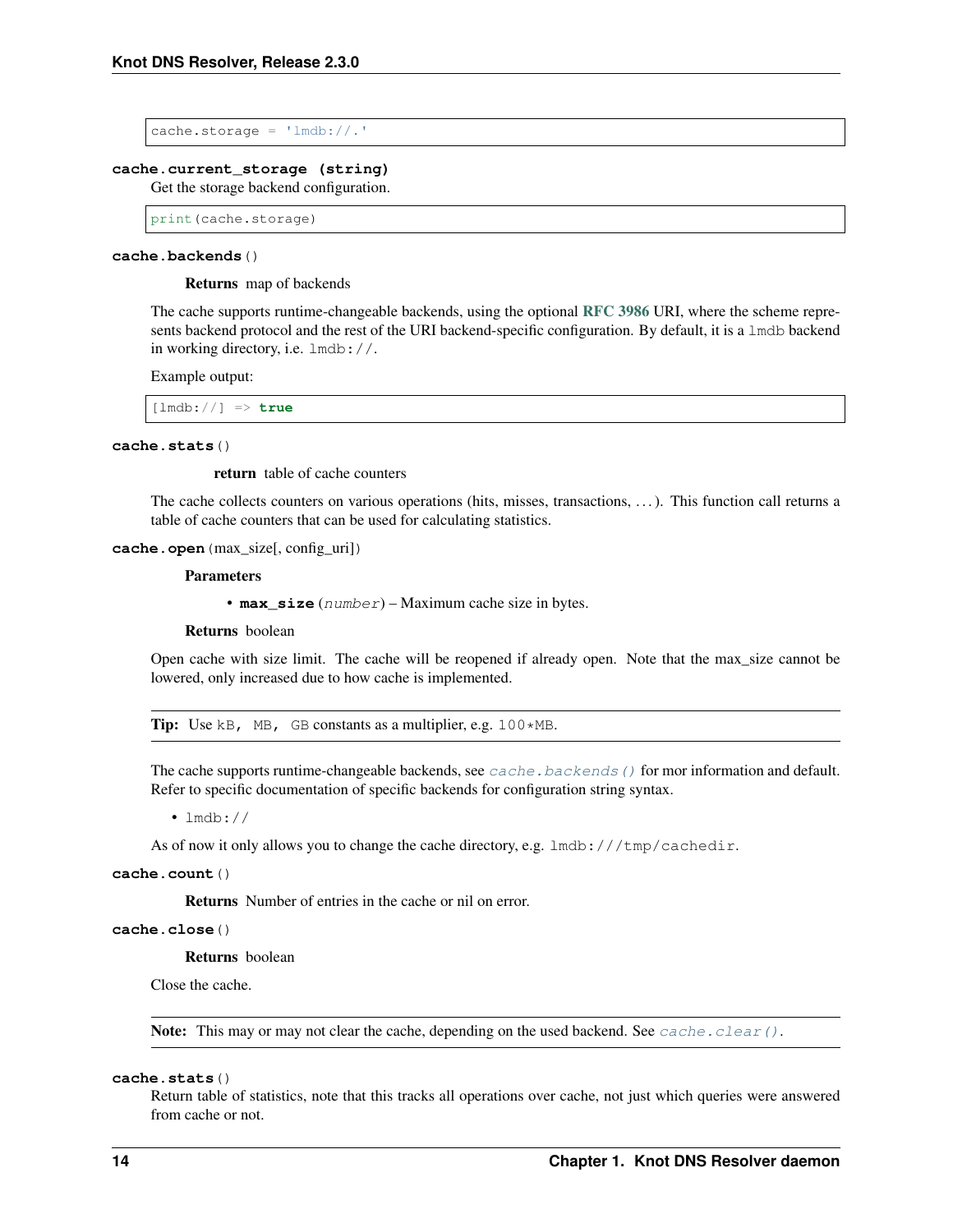Example:

```
print('Insertions:', cache.stats().insert)
```
**cache.max\_ttl**([ttl])

Parameters

• **ttl** (number) – maximum cache TTL (default: 6 days)

Returns current maximum TTL

Get or set maximum cache TTL.

Note: The *ttl* value must be in range *(min\_ttl, 4294967295)*.

Warning: This settings applies only to currently open cache, it will not persist if the cache is closed or reopened.

```
-- Get maximum TTL
cache.max_ttl()
518400
-- Set maximum TTL
cache.max_ttl(172800)
172800
```
**cache.min\_ttl**([ttl])

Parameters

• **ttl** (number) – minimum cache TTL (default: 0)

Returns current maximum TTL

Get or set minimum cache TTL. Any entry inserted into cache with TTL lower than minimal will be overriden to minimum TTL. Forcing TTL higher than specified violates DNS standards, use with care.

Note: The *ttl* value must be in range *<0, max\_ttl)*.

Warning: This settings applies only to currently open cache, it will not persist if the cache is closed or reopened.

```
-- Get minimum TTL
cache.min_ttl()
0
-- Set minimum TTL
cache.min_ttl(5)
5
```
#### **cache.ns\_tout**([timeout])

**Parameters** 

• **timeout** – number of milliseconds (default: [KR\\_NS\\_TIMEOUT\\_RETRY\\_INTERVAL](#page-79-0))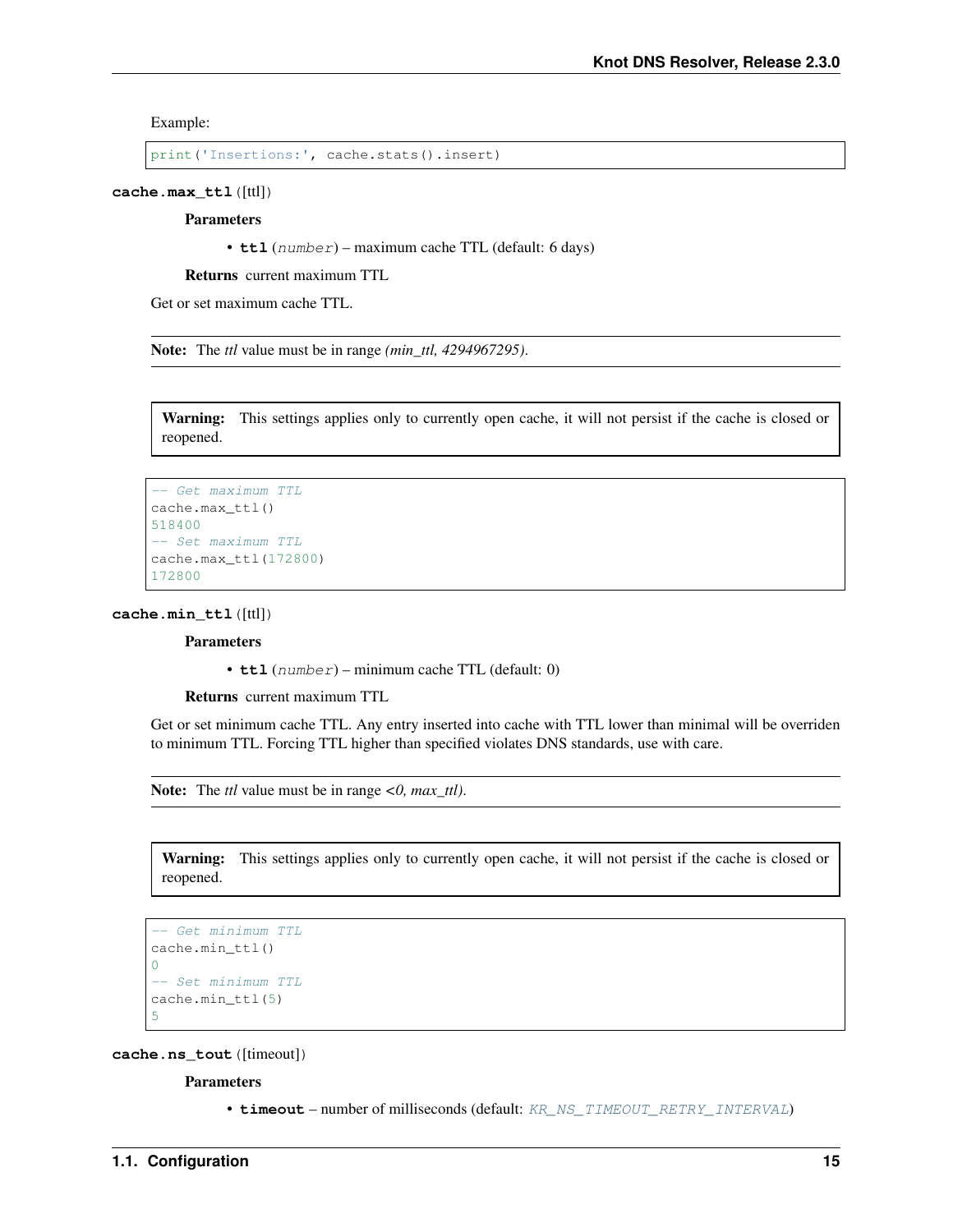#### Returns current timeout

Get or set time interval for which a nameserver address will be ignored after determining that it doesn't return (useful) answers. The intention is to avoid waiting if there's little hope; instead, kresd can immediately SERVFAIL or immediately use stale records (with *[serve\\_stale](#page-53-0)* module).

Warning: This settings applies only to the current kresd process.

**cache.prune**([max\_count])

**Parameters** 

• **max\_count** (number) – maximum number of items to be pruned at once (default: 65536)

```
Returns { pruned: int }
```
Prune expired/invalid records.

**cache.get**([domain])

Returns list of matching records in cache

Fetches matching records from cache. The domain can either be:

- a domain name (e.g. "domain.cz")
- a wildcard (e.g. "\*.domain.cz")

The domain name fetches all records matching this name, while the wildcard matches all records at or below that name.

You can also use a special namespace "P" to purge NODATA/NXDOMAIN matching this name (e.g. "domain.cz P").

Note: This is equivalent to cache ['domain'] getter.

Examples:

```
-- Query cache for 'domain.cz'
cache['domain.cz']
-- Query cache for all records at/below 'insecure.net'
cache['*.insecure.net']
```
<span id="page-19-0"></span>**cache.clear**([domain])

Returns bool

Purge cache records. If the domain isn't provided, whole cache is purged. See *cache.get()* documentation for subtree matching policy.

Examples:

```
-- Clear records at/below 'bad.cz'
cache.clear('*.bad.cz')
-- Clear packet cache
cache.clear('*. P')
-- Clear whole cache
cache.clear()
```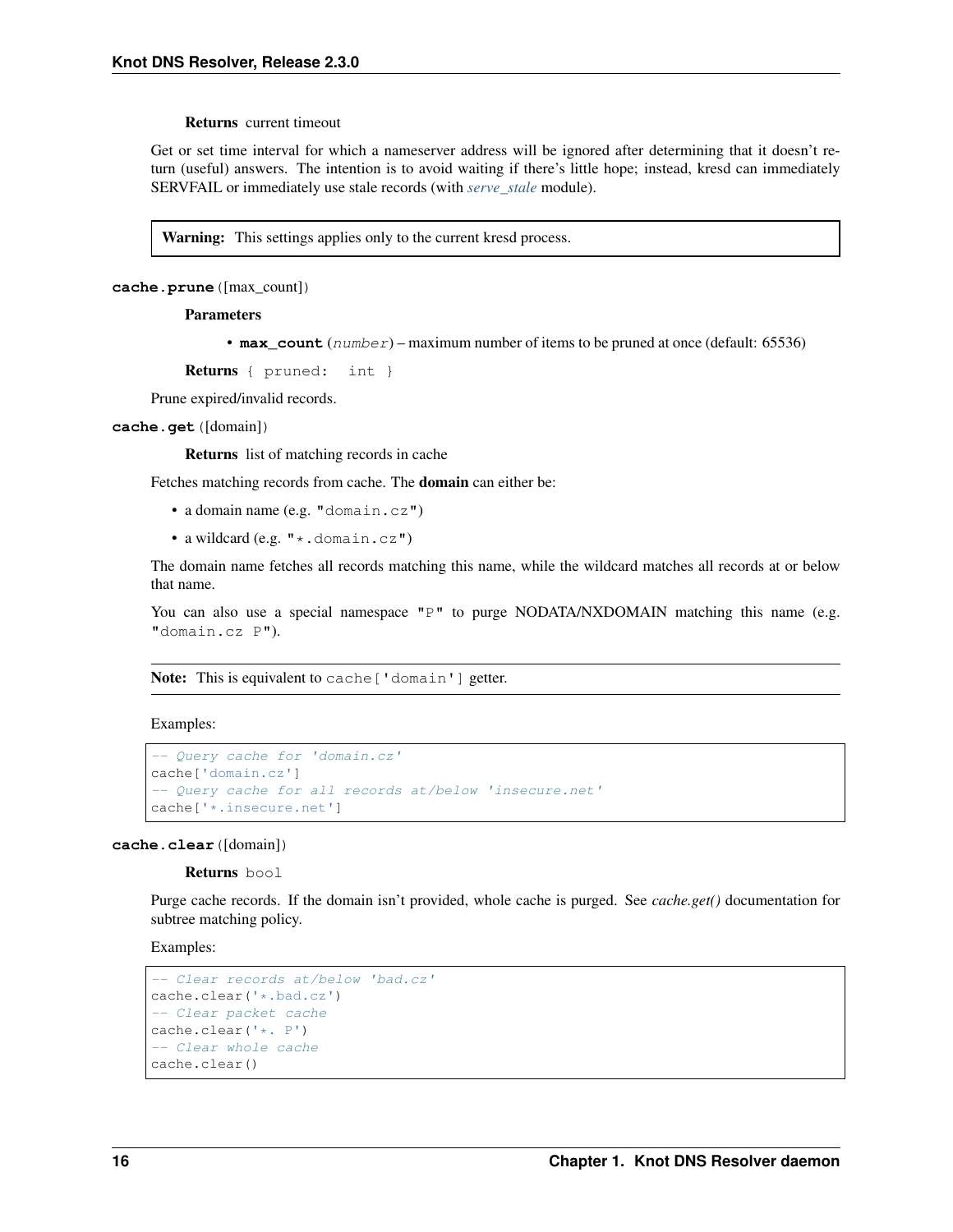### <span id="page-20-0"></span>**Timers and events**

The timer represents exactly the thing described in the examples - it allows you to execute closures after specified time, or event recurrent events. Time is always described in milliseconds, but there are convenient variables that you can use - sec, minute, hour. For example,  $5 \star$  hour represents five hours, or  $5*60*60*100$  milliseconds.

<span id="page-20-3"></span>**event.after**(time, function)

Returns event id

Execute function after the specified time has passed. The first parameter of the callback is the event itself.

Example:

event.after(1 \* minute, **function**() print('Hi!') **end**)

<span id="page-20-1"></span>event.recurrent (interval, function)

#### Returns event id

Similar to [event.after\(\)](#page-20-3), periodically execute function after interval passes.

Example:

```
msg\_count = 0event.recurrent(5 * sec, function(e)
  msg\_count = msg\_count + 1print('Hi #'..msg_count)
end)
```
#### **event.reschedule**(event\_id, timeout)

Reschedule a running event, it has no effect on canceled events. New events may reuse the event id, so the behaviour is undefined if the function is called after another event is started.

Example:

```
local interval = 1 * minute
event.after(1 * minute, function (ev)
  print('Good morning!')
   -- Halven the interval for each iteration
  interval = interval / 2event.reschedule(ev, interval)
end)
```
#### **event.cancel**(event\_id)

Cancel running event, it has no effect on already canceled events. New events may reuse the event\_id, so the behaviour is undefined if the function is called after another event is started.

Example:

```
e = event.after(1 * minute, function() print('Hi!') end)
event.cancel(e)
```
Watch for file descriptor activity. This allows embedding other event loops or simply firing events when a pipe endpoint becomes active. In another words, asynchronous notifications for daemon.

<span id="page-20-2"></span>**event.socket**(fd, cb)

**Parameters** 

• **fd** (number) – file descriptor to watch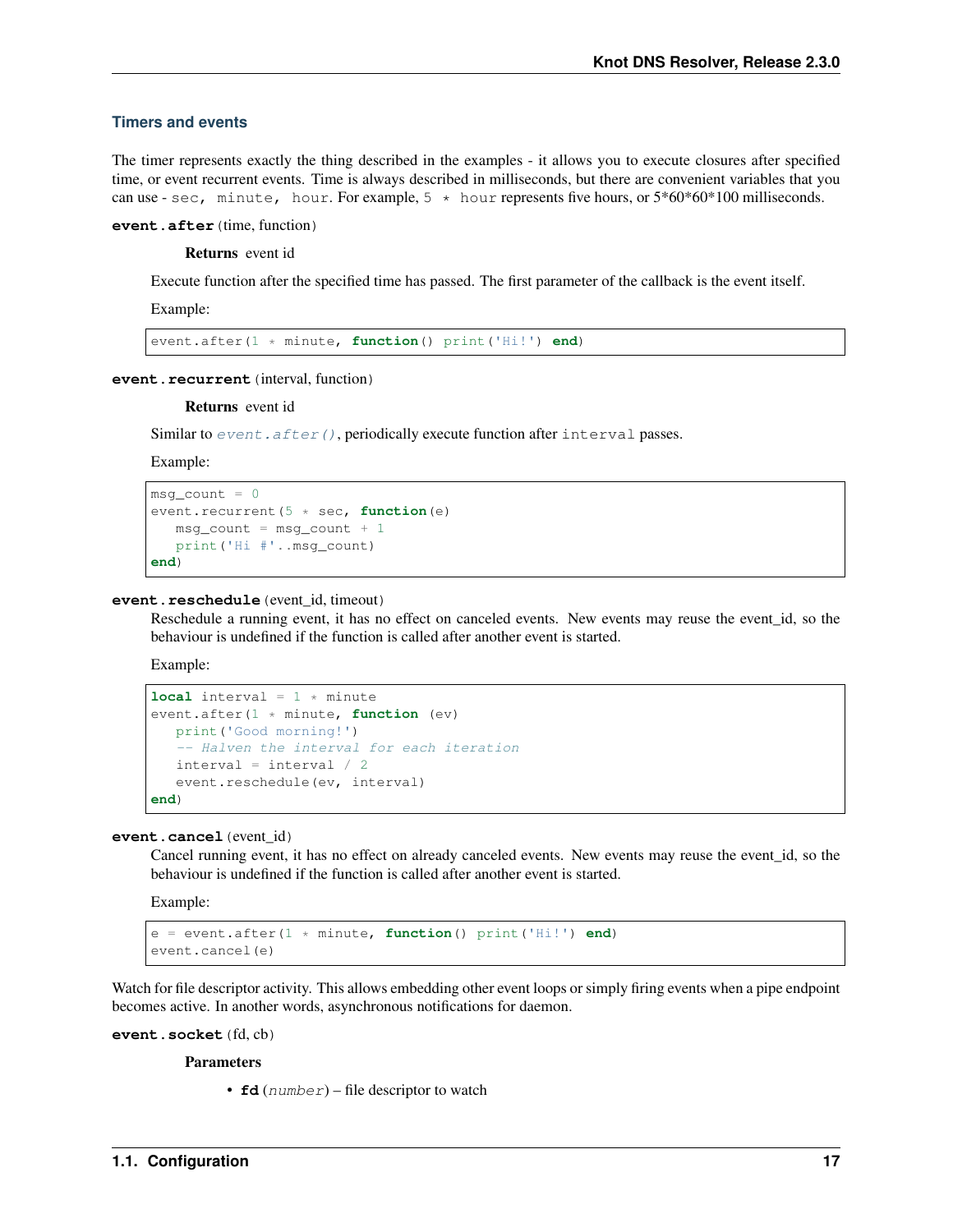• **cb** – closure or callback to execute when fd becomes active

#### Returns event id

Execute function when there is activity on the file descriptor and calls a closure with event id as the first parameter, status as second and number of events as third.

Example:

```
e = event.socket(0, function(e, status, nevents)
   print('activity detected')
end)
e.cancel(e)
```
#### <span id="page-21-0"></span>**Asynchronous function execution**

The *event* package provides a very basic mean for non-blocking execution - it allows running code when activity on a file descriptor is detected, and when a certain amount of time passes. It doesn't however provide an easy to use abstraction for non-blocking I/O. This is instead exposed through the *worker* package (if *cqueues* Lua package is installed in the system).

#### <span id="page-21-1"></span>**worker.coroutine**(function)

Start a new coroutine with given function (closure). The function can do I/O or run timers without blocking the main thread. See [cqueues](https://25thandclement.com/~william/projects/cqueues.html) for documentation of possible operations and synchronisation primitives. The main limitation is that you can't wait for a finish of a coroutine from processing layers, because it's not currently possible to suspend and resume execution of processing layers.

Example:

```
worker.coroutine(function ()
  for i = 0, 10 do
    print('executing', i)
    worker.sleep(1)
  end
end)
```
#### **worker.sleep**(seconds)

Pause execution of current function (asynchronously if running inside a worker coroutine).

When daemon is running in forked mode, each process acts independently. This is good because it reduces software complexity and allows for runtime scaling, but not ideal because of additional operational burden. For example, when you want to add a new policy, you'd need to add it to either put it in the configuration, or execute command on each process independently. The daemon simplifies this by promoting process group leader which is able to execute commands synchronously over forks.

Example:

```
worker.sleep(1)
```

```
map(expr)
```
Run expression synchronously over all forks, results are returned as a table ordered as forks. Expression can be any valid expression in Lua.

#### Example:

```
-- Current instance only
hostname()
localhost
```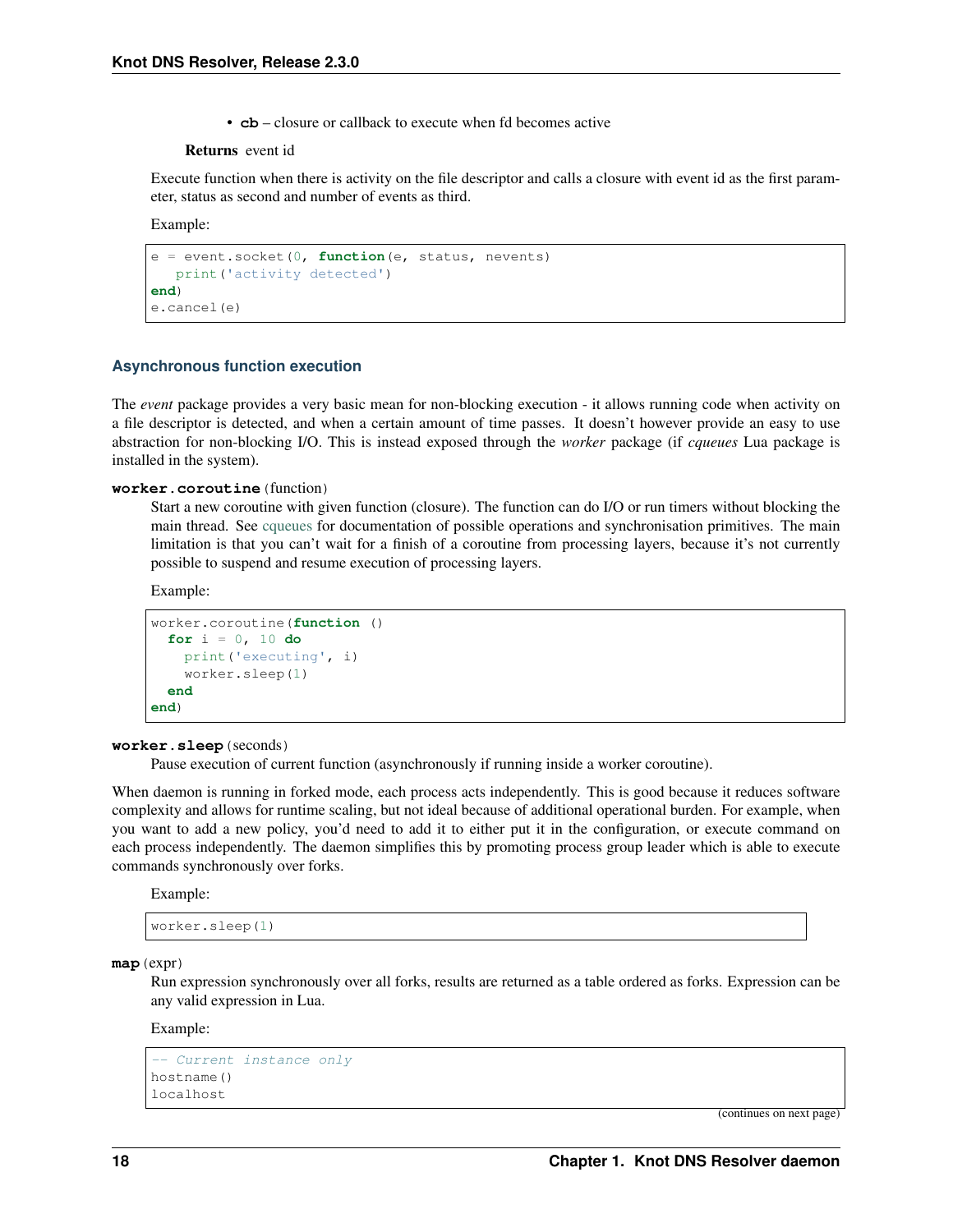```
-- Mapped to forks
map 'hostname()'
[1] => localhost
[2] => localhost
-- Get worker ID from each fork
map 'worker.id'
[1] => 0
[2] => 1
-- Get cache stats from each fork
map 'cache.stats()'
[1] => {
    [hit] \Rightarrow 0
    [delete] => 0
    [miss] \Rightarrow 0[insert] => 0
}
[2] => {
    [hit] => 0
    [delete] => 0
    [miss] \Rightarrow 0[insert] => 0
}
```
### <span id="page-22-0"></span>**Scripting worker**

Worker is a service over event loop that tracks and schedules outstanding queries, you can see the statistics or schedule new queries. It also contains information about specified worker count and process rank.

#### **worker.count**

Return current total worker count (e.g. *1* for single-process)

#### **worker.id**

Return current worker ID (starting from *0* up to *worker.count - 1*)

#### **pid (number)**

Current worker process PID.

#### **worker.stats**()

Return table of statistics.

- udp number of outbound queries over UDP
- tcp number of outbound queries over TCP
- ipv6 number of outbound queries over IPv6
- ipv4 number of outbound queries over IPv4
- timeout number of timeouted outbound queries
- concurrent number of concurrent queries at the moment
- queries number of inbound queries
- dropped number of dropped inbound queries

#### Example:

print(worker.stats().concurrent)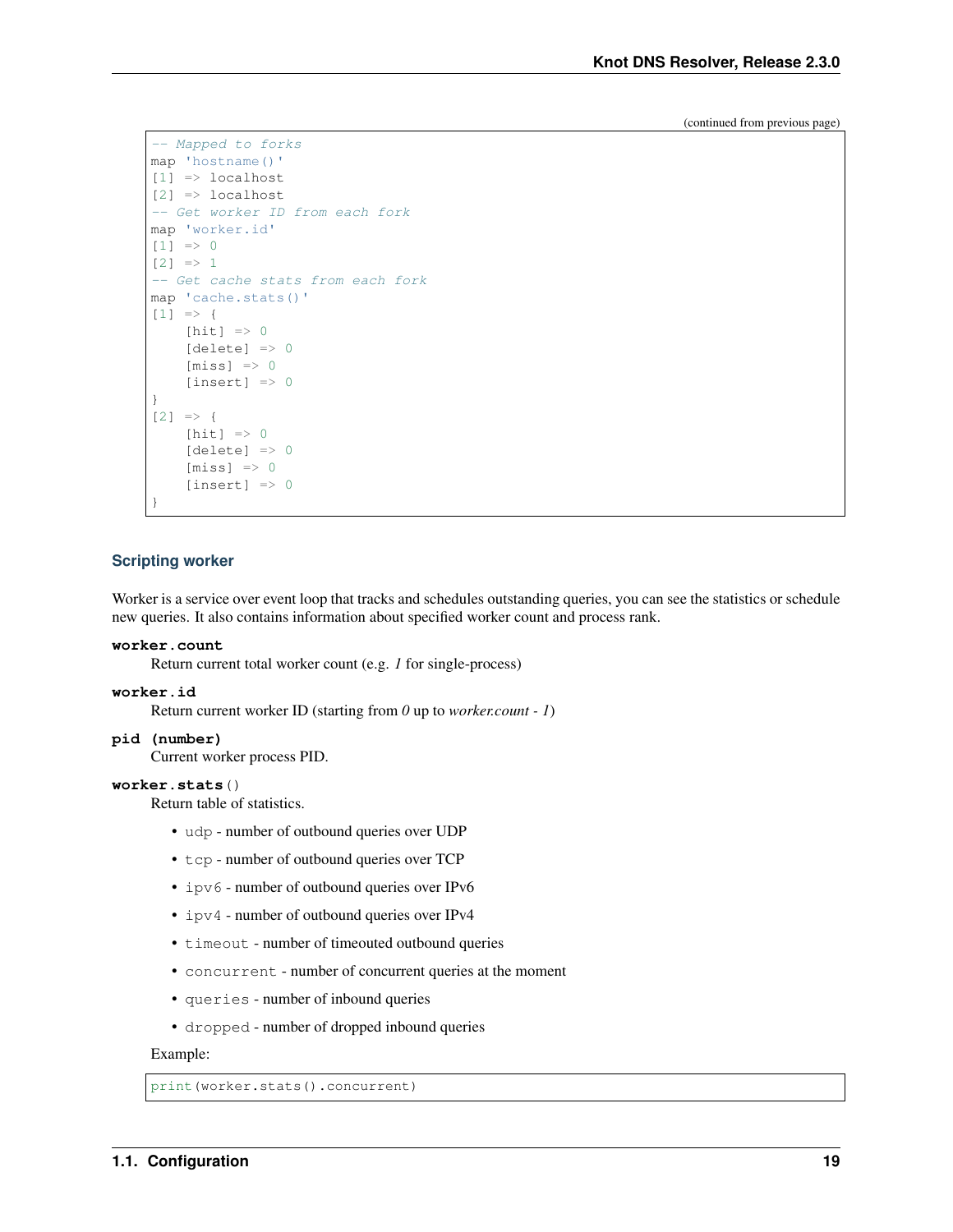# <span id="page-23-0"></span>**1.2 Running supervised**

Knot Resolver can run under a supervisor to allow for graceful restarts, watchdog process and socket activation. This way the supervisor binds to sockets and lends them to the resolver daemon. If the resolver terminates or is killed, the sockets remain open and no queries are dropped.

The watchdog process must notify kresd about active file descriptors, and kresd will automatically determine the socket type and bound address, thus it will appear as any other address. You should have a look at [real process managers.](http://blog.crocodoc.com/post/48703468992/process-managers-the-good-the-bad-and-the-ugly)

The daemon also supports [systemd socket activation,](http://0pointer.de/blog/projects/socket-activation.html) it is automatically detected and requires no configuration on users's side.

See kresd.systemd(7) for details.

# <span id="page-23-1"></span>**1.3 Enabling DNSSEC**

The resolver supports DNSSEC including [RFC 5011](https://tools.ietf.org/html/rfc5011.html) automated DNSSEC TA updates and [RFC 7646](https://tools.ietf.org/html/rfc7646.html) negative trust anchors. To enable it, you need to provide trusted root keys. Bootstrapping of the keys is automated, and kresd fetches root trust anchors set [over a secure channel](http://jpmens.net/2015/01/21/opendnssec-rfc-5011-bind-and-unbound/) from IANA. From there, it can perform [RFC 5011](https://tools.ietf.org/html/rfc5011.html) automatic updates for you.

Note: Automatic bootstrap requires [luasocket](https://luarocks.org/modules/luarocks/luasocket) and [luasec](https://luarocks.org/modules/brunoos/luasec) installed.

```
$ kresd -k root-new.keys # File for root keys
[ ta ] keyfile 'root-new.keys': doesn't exist, bootstrapping
[ ta ] Root trust anchors bootstrapped over https with pinned certificate.
      You SHOULD verify them manually against original source:
      https://www.iana.org/dnssec/files
[ ta ] Current root trust anchors are:
. 0 IN DS 19036 8 2 49AAC11D7B6F6446702E54A1607371607A1A41855200FD2CE1CDDE32F24E8FB5
. 0 IN DS 20326 8 2 E06D44B80B8F1D39A95C0B0D7C65D08458E880409BBC683457104237C7F8EC8D
[ ta ] next refresh for . in 24 hours
```
Alternatively, you can set it in configuration file with trust\_anchors.file = 'root.keys'. If the file doesn't exist, it will be automatically populated with root keys validated using root anchors retrieved over HTTPS.

This is equivalent to [using unbound-anchor:](https://www.unbound.net/documentation/howto_anchor.html)

```
$ unbound-anchor -a "root.keys" || echo "warning: check the key at this point"
$ echo "auto-trust-anchor-file: \"root.keys\"" >> unbound.conf
$ unbound -c unbound.conf
```
Warning: Bootstrapping of the root trust anchors is automatic, you are however encouraged to check the key over secure channel, as specified in [DNSSEC Trust Anchor Publication for the Root Zone.](https://data.iana.org/root-anchors/draft-icann-dnssec-trust-anchor.html#sigs) This is a critical step where the whole infrastructure may be compromised, you will be warned in the server log.

Configuration is described in *[Trust anchors and DNSSEC](#page-14-0)*.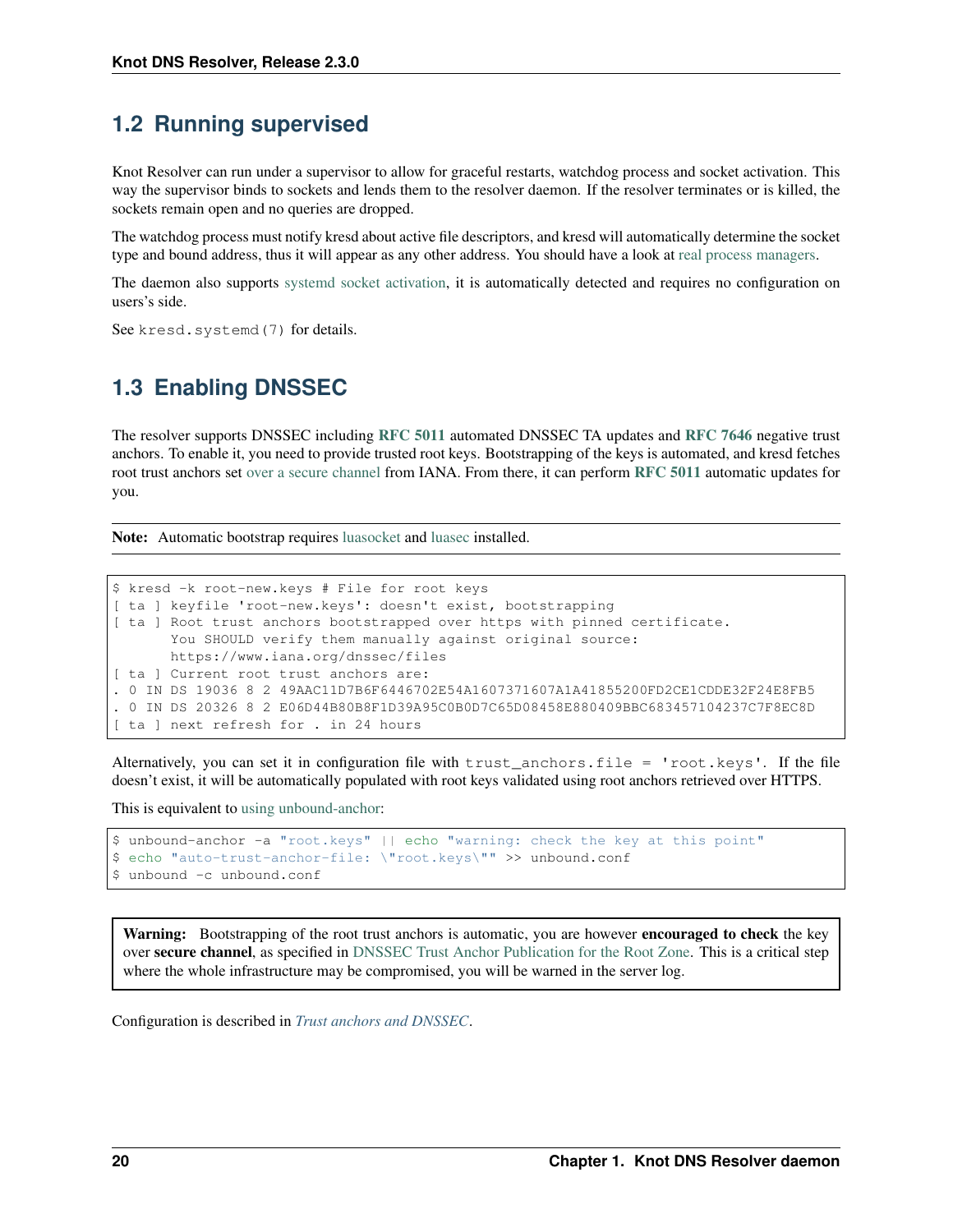### **1.3.1 Manually providing root anchors**

The root anchors bootstrap may fail for various reasons, in this case you need to provide IANA or alternative root anchors. The format of the keyfile is the same as for Unbound or BIND and contains DS/DNSKEY records.

- 1. Check the current TA published on [IANA website](https://data.iana.org/root-anchors/root-anchors.xml)
- 2. Fetch current keys (DNSKEY), verify digests
- 3. Deploy them

```
$ kdig DNSKEY . @k.root-servers.net +noall +answer | grep "DNSKEY[[:space:]]257" >
˓→root.keys
$ ldns-key2ds -n root.keys # Only print to stdout
... verify that digest matches TA published by IANA ...
$ kresd -k root.keys
```
You've just enabled DNSSEC!

Note: Bootstrapping and automatic update need write access to keyfile direcory. If you want to manage root anchors manually you should use trust\_anchors.add\_file('root.keys', true).

# <span id="page-24-0"></span>**1.4 CLI interface**

The daemon features a CLI interface, type help () to see the list of available commands.

```
$ kresd /var/cache/knot-resolver
[system] started in interactive mode, type 'help()'
> cache.count()
53
```
## **1.4.1 Verbose output**

If the verbose logging is compiled in, i.e. not turned off by -DNOVERBOSELOG, you can turn on verbose tracing of server operation with the  $-v$  option. You can also toggle it on runtime with verbose (true | false) command.

\$ kresd -v

To run the daemon by hand, such as under nohup, use  $-f \sim 1$  to start a single fork. For example:

\$ nohup ./daemon/kresd -a 127.0.0.1 -f 1 -v &

# <span id="page-24-1"></span>**1.5 Scaling out**

The server can clone itself into multiple processes upon startup, this enables you to scale it on multiple cores. Multiple processes can serve different addresses, but still share the same working directory and cache. You can add, start and stop processes during runtime based on the load.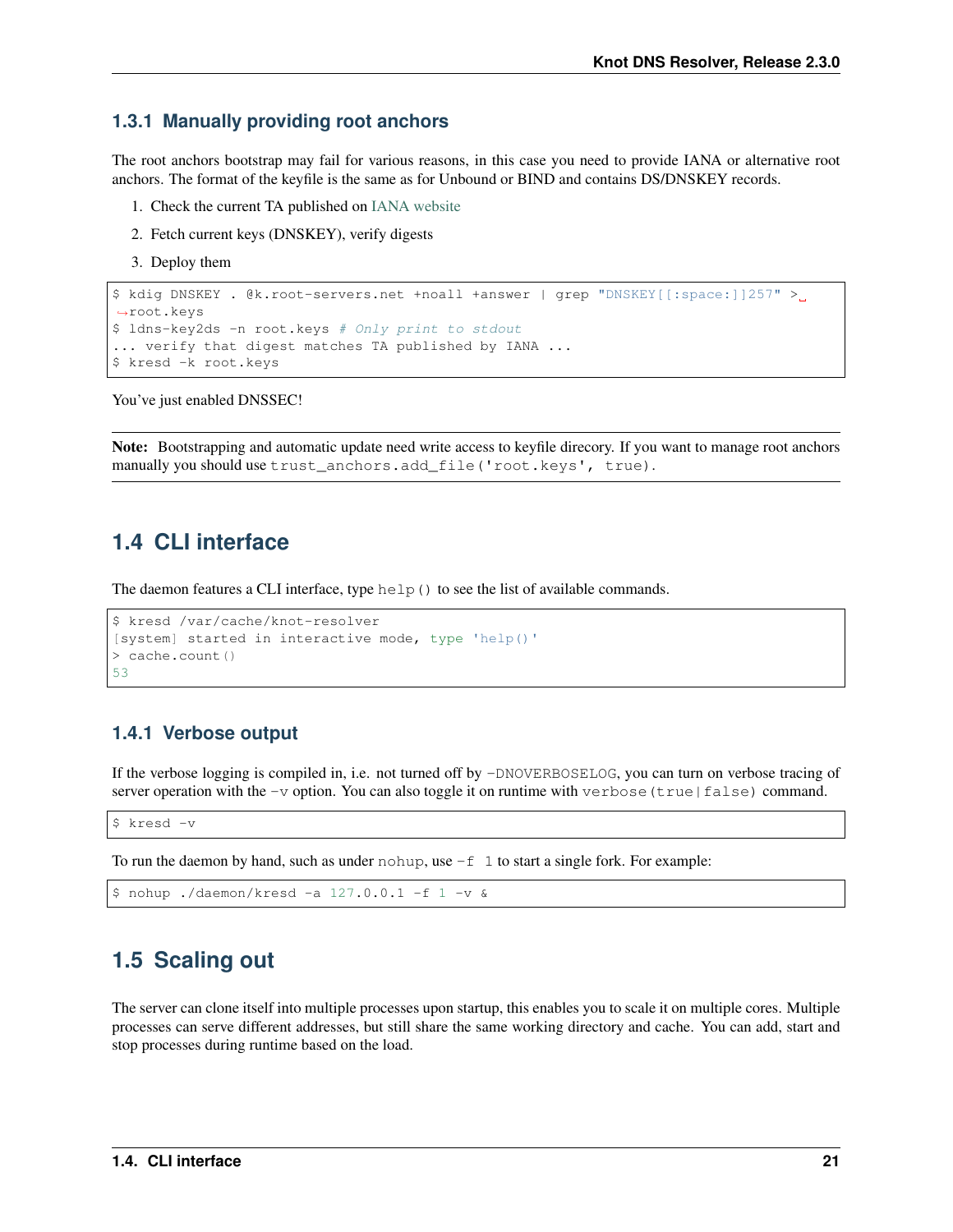```
$ kresd -f 4 rundir > kresd.log &
$ kresd -f 2 rundir > kresd_2.log & # Extra instances
$ pstree $$ -g
bash(3533) - kresd(19212) - kresd(19212)
                           -kresd(19212)Lkresd(19212)
            kresd(19399) - kresd(19399)
           Lpstree(19411)$ kill 19399 # Kill group 2, former will continue to run
bash(3533) - kresd(19212) - kresd(19212)
                           kresd(19212)
                           L<sub>kresd</sub>(19212)
            Lpstree(19460)
```
Note: On recent Linux supporting SO\_REUSEPORT (since 3.9, backported to RHEL 2.6.32) it is also able to bind to the same endpoint and distribute the load between the forked processes. If your OS doesn't support it, use only one daemon process.

Notice the absence of an interactive CLI. You can attach to the the consoles for each process, they are in rundir/ tty/PID.

```
$ nc -U rundir/tty/3008 # or socat - UNIX-CONNECT:rundir/tty/3008
> cache.count()
53
```
The *direct output* of the CLI command is captured and sent over the socket, while also printed to the daemon standard outputs (for accountability). This gives you an immediate response on the outcome of your command. Error or debug logs aren't captured, but you can find them in the daemon standard outputs.

This is also a way to enumerate and test running instances, the list of files in  $t \tau y$  corresponds to the list of running processes, and you can test the process for liveliness by connecting to the UNIX socket.

# <span id="page-25-0"></span>**1.6 Using CLI tools**

• kresd-host.lua - a drop-in replacement for *host(1)* utility

Queries the DNS for information. The hostname is looked up for IP4, IP6 and mail.

Example:

```
$ kresd-host.lua -f root.key -v nic.cz
nic.cz. has address 217.31.205.50 (secure)
nic.cz. has IPv6 address 2001:1488:0:3::2 (secure)
nic.cz. mail is handled by 10 mail.nic.cz. (secure)
nic.cz. mail is handled by 20 mx.nic.cz. (secure)
nic.cz. mail is handled by 30 bh.nic.cz. (secure)
```
• kresd-query.lua - run the daemon in zero-configuration mode, perform a query and execute given callback.

This is useful for executing one-shot queries and hooking into the processing of the result, for example to check if a domain is managed by a certain registrar or if it's signed.

Example: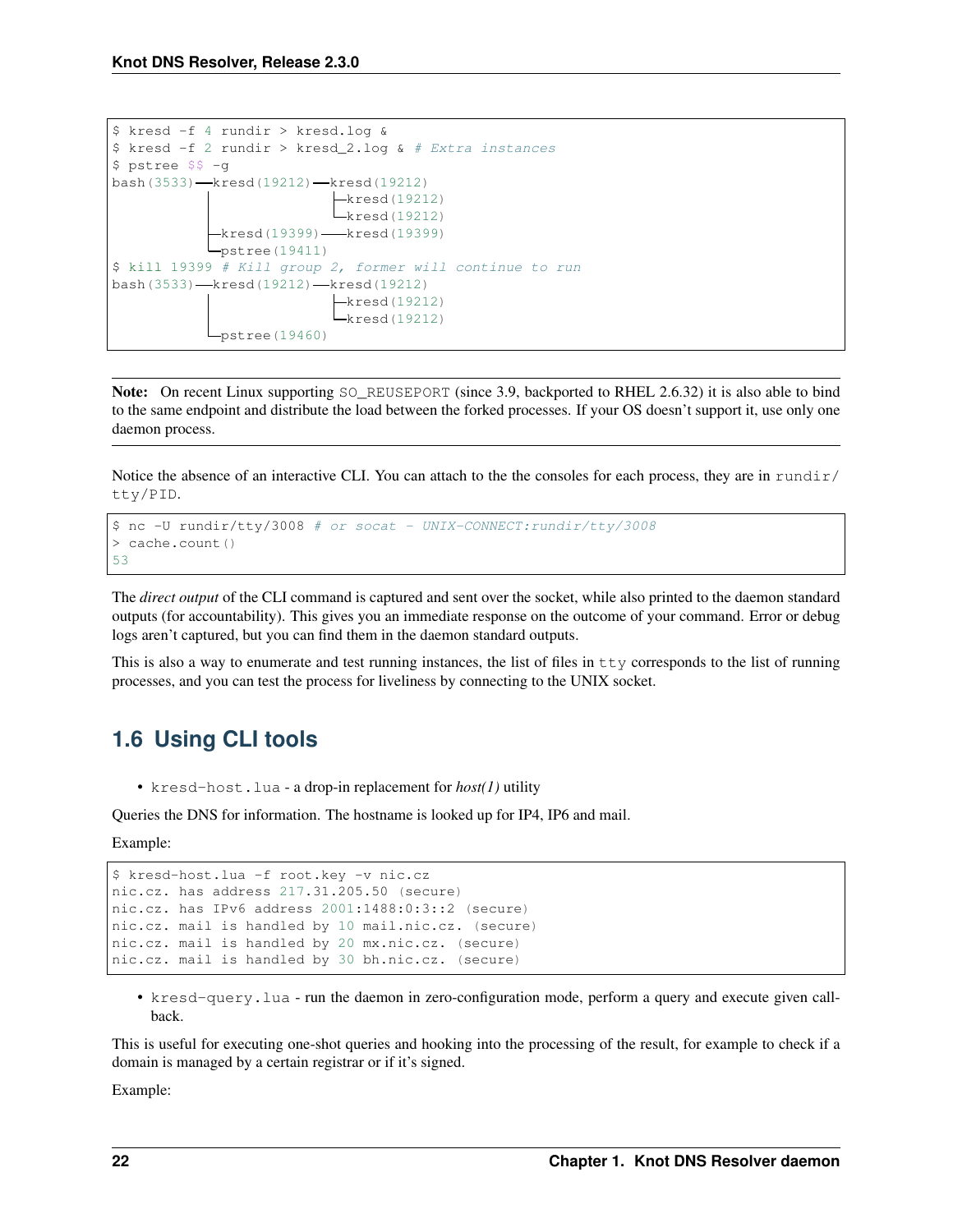```
$ kresd-query.lua www.sub.nic.cz 'assert(kres.dname2str(req:resolved().zone_cut.name)
˓→== "nic.cz.")' && echo "yes"
yes
$ kresd-query.lua -C 'trust_anchors.config("root.keys")' nic.cz
˓→'assert(req:resolved().flags.DNSSEC_WANT)'
$ echo $?
0
```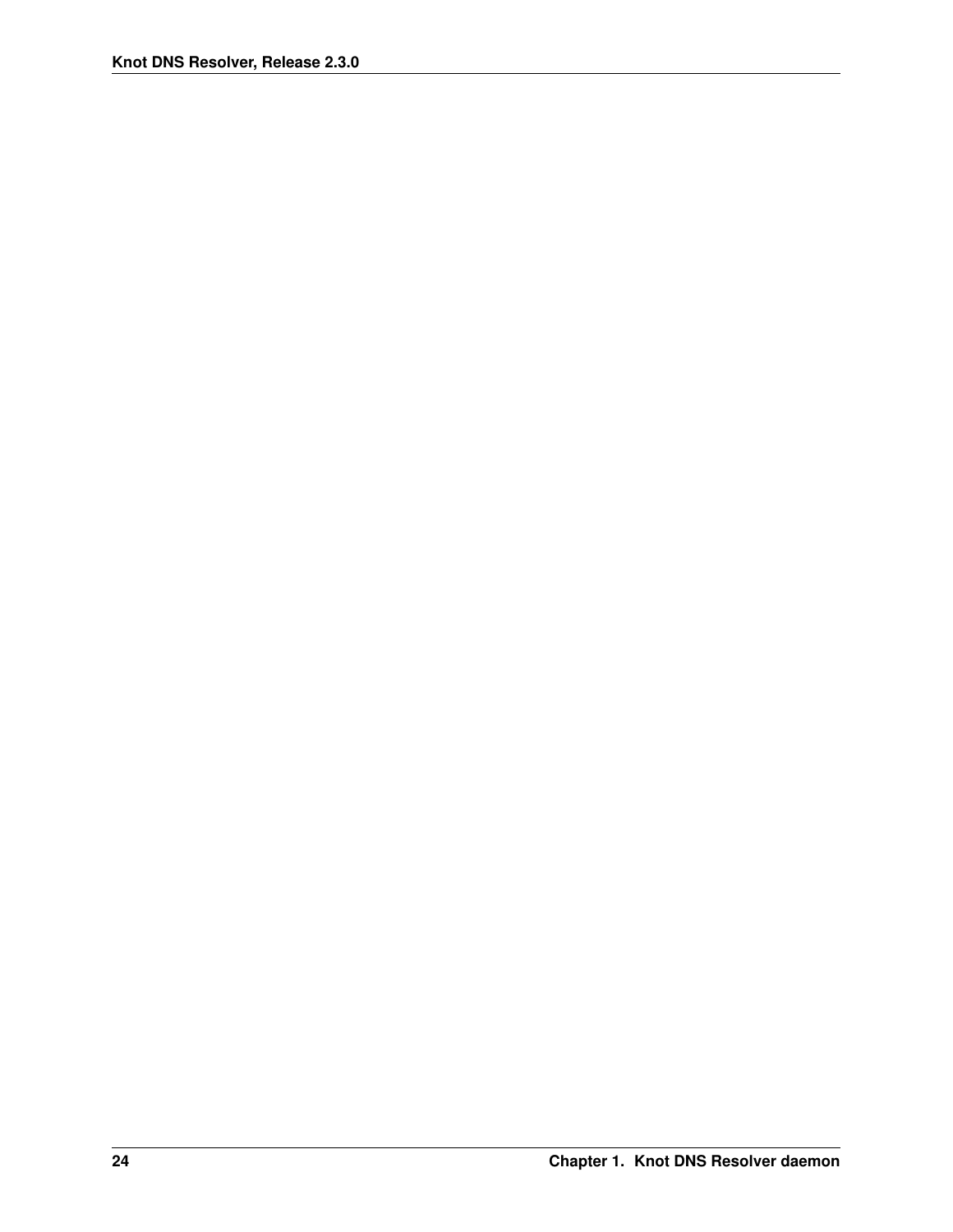# CHAPTER 2

# Knot DNS Resolver modules

- <span id="page-28-0"></span>• *[Static hints](#page-29-0)*
- *[Statistics collector](#page-31-0)*
- *[Query policies](#page-33-0)*
- *[Views and ACLs](#page-37-0)*
- *[Prefetching records](#page-38-0)*
- *[HTTP/2 services](#page-39-0)*
- *[DNS Application Firewall](#page-44-0)*
- *[Graphite module](#page-46-0)*
- *[Etcd module](#page-47-0)*
- *[DNS64](#page-48-0)*
- *[Renumber](#page-48-1)*
- *[DNS Cookies](#page-49-0)*
- *[Version](#page-50-0)*
- *[Workarounds](#page-50-1)*
- *[Dnstap](#page-50-2)*
- *[Signaling Trust Anchor Knowledge in DNSSEC](#page-51-0)*
- *[Sentinel for Detecting Trusted Keys](#page-51-1)*
- *[Priming module](#page-51-2)*
- *[System time skew detector](#page-51-3)*
- *[Detect discontinuous jumps in the system time](#page-52-0)*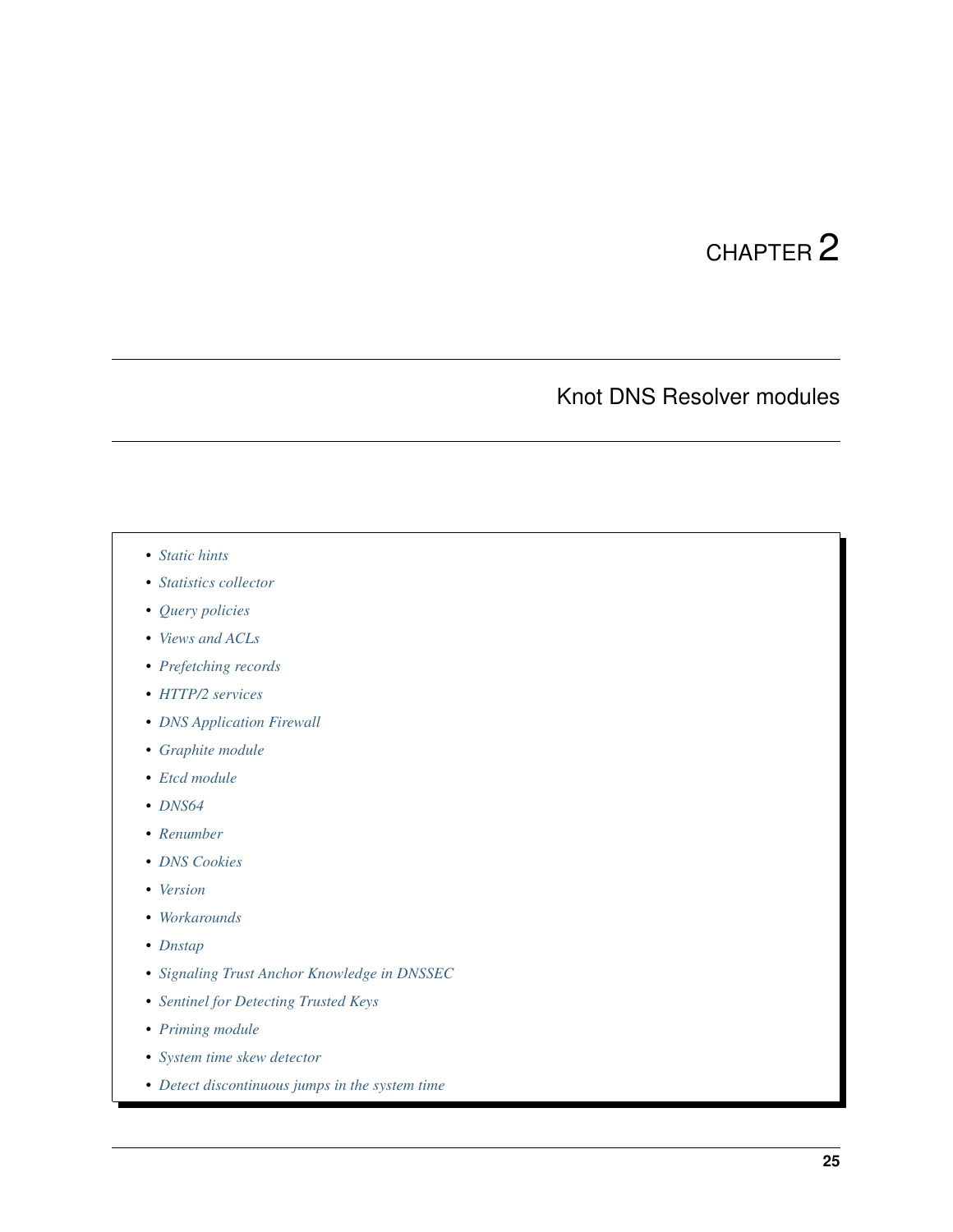- *[Root on lookback \(RFC 7706\)](#page-52-1)*
- *[Cache prefilling](#page-52-2)*
- *[Serve stale](#page-53-0)*

# <span id="page-29-0"></span>**2.1 Static hints**

This is a module providing static hints for forward records (A/AAAA) and reverse records (PTR). The records can be loaded from /etc/hosts-like files and/or added directly.

You can also use the module to change the root hints; they are used as a safety belt or if the root NS drops out of cache.

## **2.1.1 Examples**

```
-- Load hints after iterator (so hints take precedence before caches)
modules = { 'hints > iterate' }-- Add a custom hosts file
hints.add_hosts('hosts.custom')
-- Override the root hints
hints.root({
 ['j.root-servers.net.'] = { '2001:503:c27::2:30', '192.58.128.30' }
})
-- Add a custom hint
hints['foo.bar'] = '127.0.0.1'
```
Note: The *[policy](#page-33-0)* module applies before hints, meaning e.g. that hints for special names ([RFC 6761#section-6](https://tools.ietf.org/html/rfc6761.html#section-6)) like localhost or test will get shadowed by policy rules by default. That can be worked around e.g. by explicit policy.PASS action.

# **2.1.2 Properties**

**hints.config**([path])

**Parameters** 

• **path** (string) – path to hosts-like file, default: no file

Returns { result: bool }

Clear any configured hints, and optionally load a hosts-like file as in hints.add\_hosts(path). (Root hints are not touched.)

**hints.add\_hosts**([path])

Parameters

• **path** (string) – path to hosts-like file, default: /etc/hosts

Add hints from a host-like file.

**hints.get**(*[hostname](#page-10-2)*)

Parameters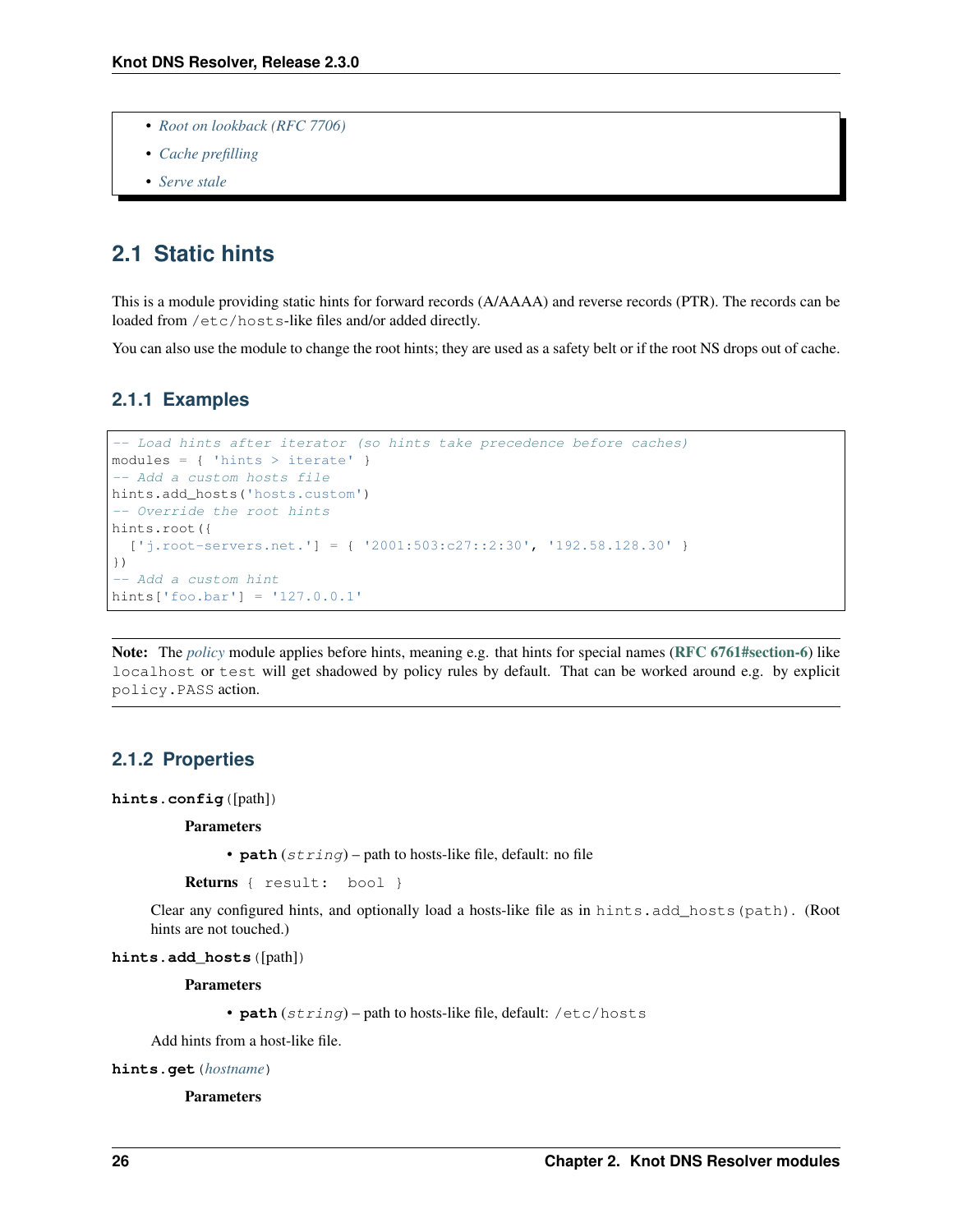• **hostname** (string) – i.e. "localhost"

Returns { result: [address1, address2, ...] }

Return list of address record matching given name. If no hostname is specified, all hints are returned in the table format used by hints.root().

**hints.set**(pair)

Parameters

• **pair** (string) – hostname address i.e. "localhost 127.0.0.1"

Returns { result: bool }

Add a hostname - address pair hint.

Note: If multiple addresses have been added for a name, all are returned in a forward query. If multiple names have been added to an address, the last one defined is returned in a corresponding PTR query.

**hints.del**(pair)

Parameters

• **pair** (string) – hostname address i.e. "localhost 127.0.0.1", or just hostname

```
Returns { result: bool }
```
Remove a hostname - address pair hint. If address is omitted, all addresses for the given name are deleted.

**hints.root**()

```
Returns { [ 'a.root-servers.net.' ] = { '1.2.3.4', '5.6.7.8', ... }... }
```
Tip: If no parameters are passed, returns current root hints set.

#### **hints.root\_file**(path)

Replace current root hints from a zonefile. If the path is omitted, the compiled-in path is used, i.e. the root hints are reset to the default.

**hints.root**(root\_hints)

Parameters

```
• root hints (table) – new set of root hints i.e. \{[}' name'] = 'addr', ...}
Returns { [\text{a root-} \text{ servers.net.}'] = \{ \text{1.2.3.4'}, \text{1.5.6.7.8'}, \dots \}
```
... }

Replace current root hints and return the current table of root hints.

Example:

```
> hints.root({
  ['l.root-servers.net.'] = '199.7.83.42',
  ['m.root-servers.net.'] = '202.12.27.33'
})
[l.root-servers.net.] => {
  [1] => 199.7.83.42
```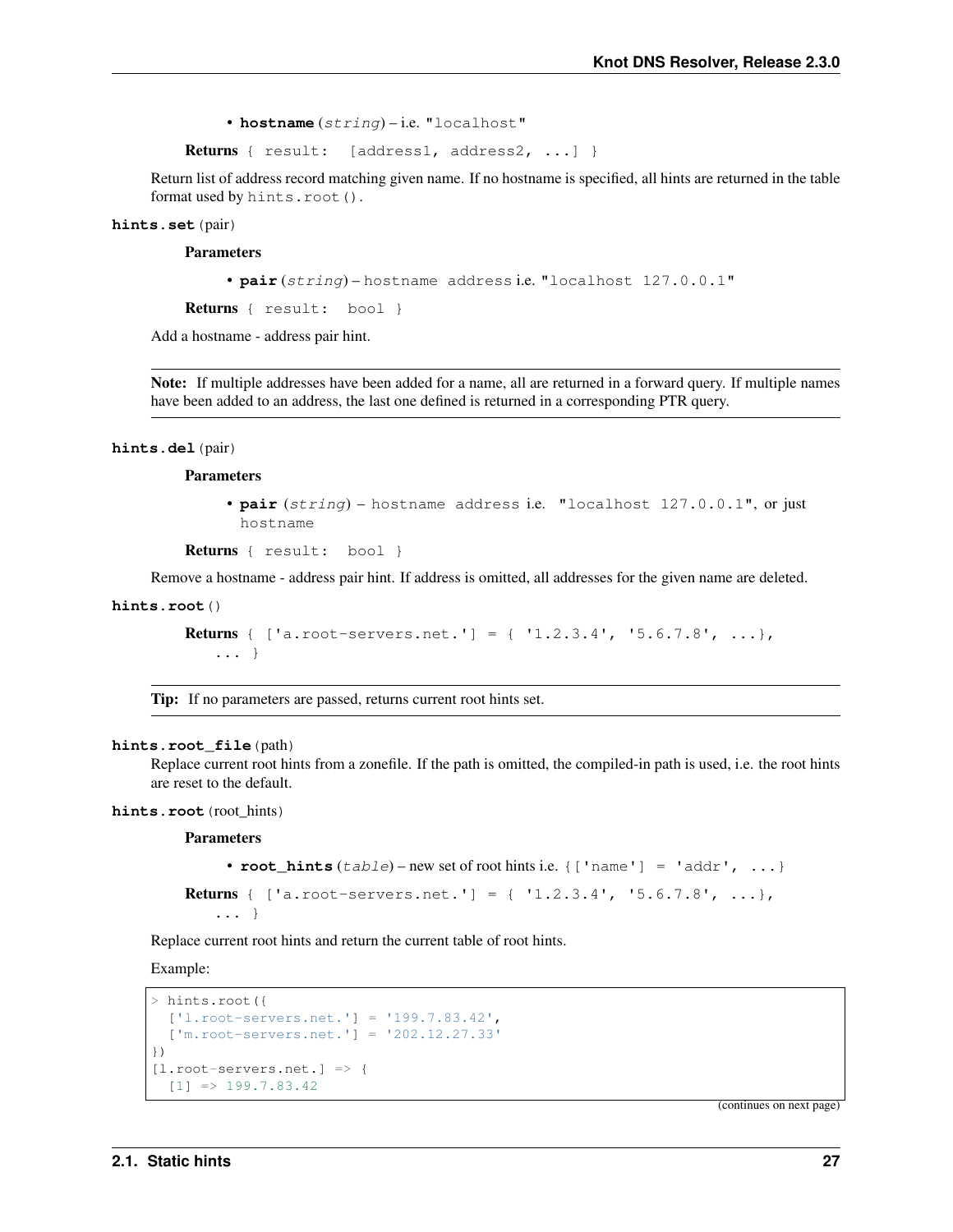```
}
[m.root-servers.net.] => {
 [1] => 202.12.27.33
}
```
Tip: A good rule of thumb is to select only a few fastest root hints. The server learns RTT and NS quality over time, and thus tries all servers available. You can help it by preselecting the candidates.

# <span id="page-31-0"></span>**2.2 Statistics collector**

This modules gathers various counters from the query resolution and server internals, and offers them as a key-value storage. Any module may update the metrics or simply hook in new ones.

```
-- Enumerate metrics
> stats.list()
[answer.cached] => 486178
[iterator.tcp] => 490
[answer.noerror] => 507367
[answer.total] => 618631
[terator.udy] => 102408
[query.concurrent] => 149
-- Query metrics by prefix
> stats.list('iter')
[iterator.udp] \Rightarrow 105104[iterator.tcp] => 490
-- Set custom metrics from modules
> stats['filter.match'] = 5
> stats['filter.match']
5
-- Fetch most common queries
> stats.frequent()
[1] \Rightarrow {
        [type] => 2
        [count] => 4
        [name] => cz.}
-- Fetch most common queries (sorted by frequency)
> table.sort(stats.frequent(), function (a, b) return a.count > b.count end)
-- Show recently contacted authoritative servers
> stats.upstreams()
[2a01:618:404::1] => {
    [1] => 26 -- RTT
}
[128.241.220.33] => {
    [1] => 31 - RTT
}
```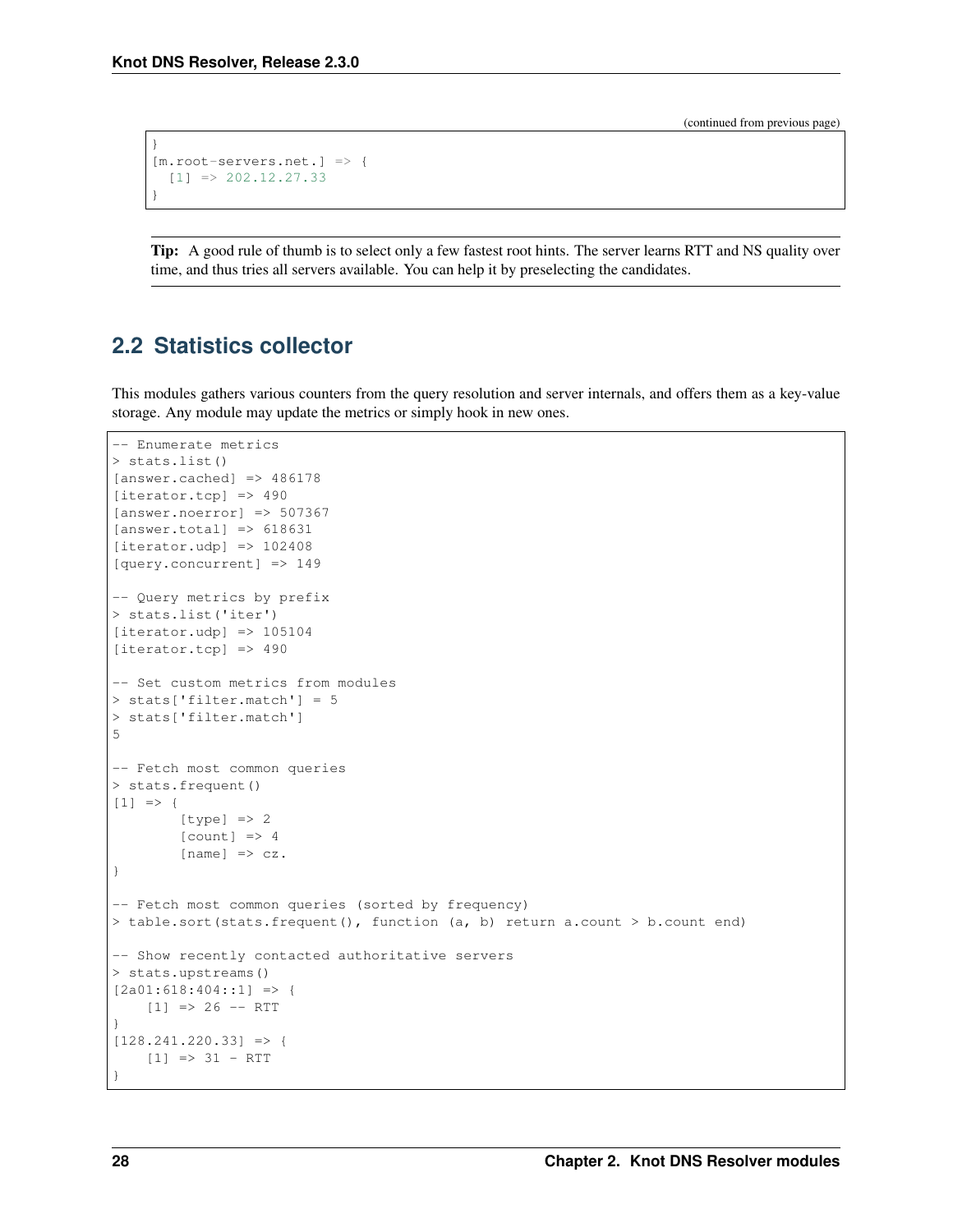### **2.2.1 Properties**

**stats.get**(key)

Parameters

• **key** (string) – i.e. "answer.total"

Returns number

Return nominal value of given metric.

**stats.set**(key, val)

#### **Parameters**

- **key** (string) i.e. "answer.total"
- $val(number) i.e. 5$

Set nominal value of given metric.

**stats.list**([prefix])

#### **Parameters**

• **prefix** (string) – optional metric prefix, i.e. "answer" shows only metrics beginning with "answer"

Outputs collected metrics as a JSON dictionary.

#### **stats.upstreams**()

Outputs a list of recent upstreams and their RTT. It is sorted by time and stored in a ring buffer of a fixed size. This means it's not aggregated and readable by multiple consumers, but also that you may lose entries if you don't read quickly enough. The default ring size is 512 entries, and may be overriden on compile time by -DUPSTREAMS\_COUNT=X.

#### **stats.frequent**()

Outputs list of most frequent iterative queries as a JSON array. The queries are sampled probabilistically, and include subrequests. The list maximum size is 5000 entries, make diffs if you want to track it over time.

#### **stats.clear\_frequent**()

Clear the list of most frequent iterative queries.

## **2.2.2 Built-in statistics**

- answer.total total number of answered queries
- answer.cached number of queries answered from cache
- answer.noerror number of **NOERROR** answers
- answer.nodata number of NOERROR, but empty answers
- answer.nxdomain number of NXDOMAIN answers
- answer.servfail number of **SERVFAIL** answers
- answer.1ms number of answers completed in 1ms
- answer.10ms number of answers completed in 10ms
- answer.50ms number of answers completed in 50ms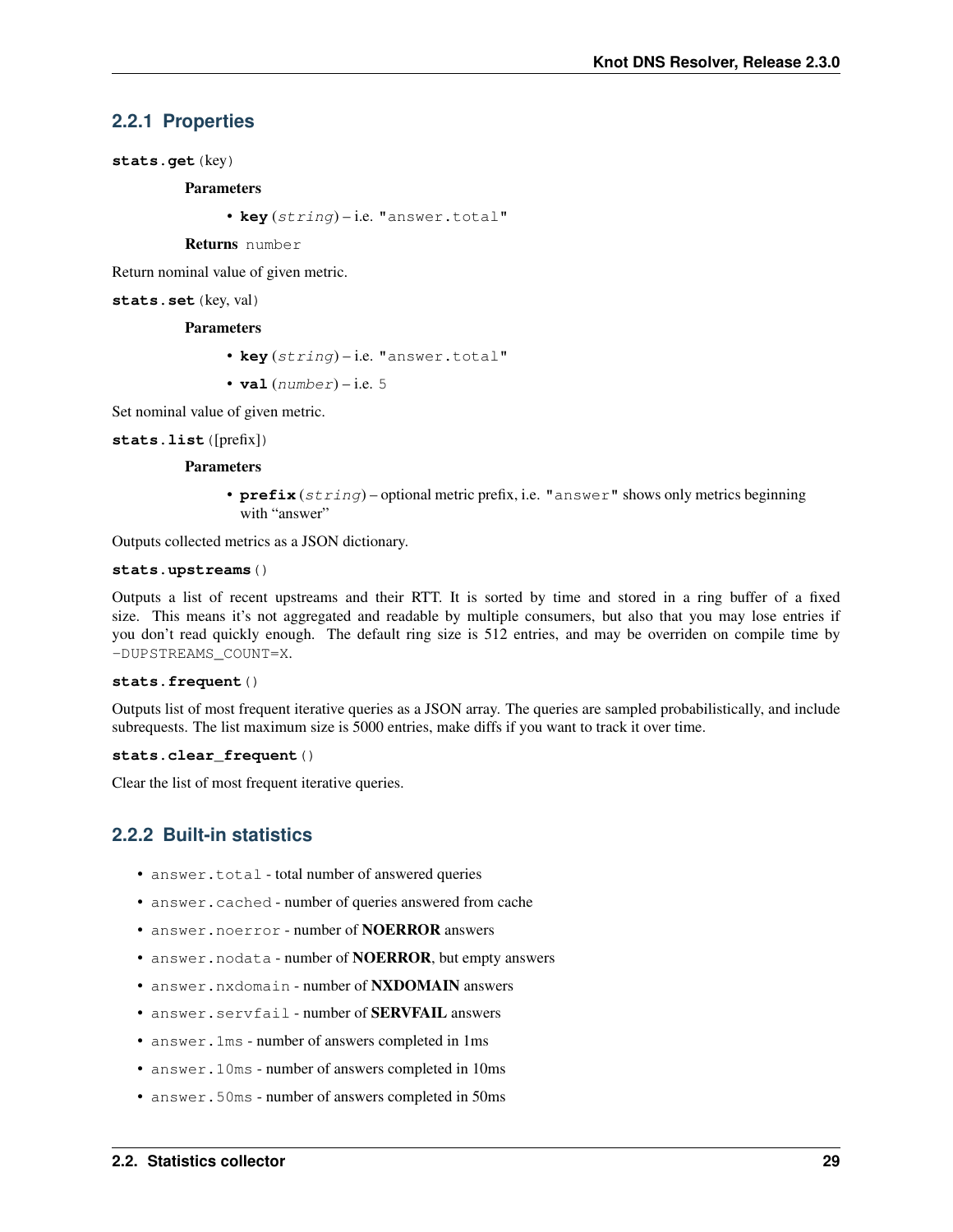- answer.100ms number of answers completed in 100ms
- answer.250ms number of answers completed in 250ms
- answer.500ms number of answers completed in 500ms
- answer.1000ms number of answers completed in 1000ms
- answer.1500ms number of answers completed in 1500ms
- answer.slow number of answers that took more than 1500ms
- query.edns number of queries with EDNS
- query.dnssec number of queries with DNSSEC DO=1

# <span id="page-33-0"></span>**2.3 Query policies**

This module can block, rewrite, or alter inbound queries based on user-defined policies.

Each policy *rule* has two parts: a *filter* and an *action*. A *filter* selects which queries will be affected by the policy, and *action* which modifies queries matching the associated filter. Typically a rule is defined as follows: filter(action(action parameters), filter parameters). For example, a filter can be suffix which matches queries whose suffix part is in specified set, and one of possible actions is DENY, which denies resolution. These are combined together into policy.suffix(policy.DENY, {todname('badguy.example. ')}). The rule is effective when it is added into rule table using policy.add(), please see *[Policy examples](#page-35-0)*.

By default, if no rule applies to a query, built-in rules for [special-use](https://www.iana.org/assignments/special-use-domain-names/special-use-domain-names.xhtml) and [locally-served](http://www.iana.org/assignments/locally-served-dns-zone) domain names are applied. These built-in rules can be overriden using action PASS, see *[Policy examples](#page-35-0)* below.

### **2.3.1 Filters**

A *filter* selects which queries will be affected by specified *action*. There are several policy filters available in the policy. table:

- all(action) always applies the action
- pattern (action, pattern) applies the action if ONAME matches a [regular expression](http://lua-users.org/wiki/PatternsTutorial)
- suffix (action, table) applies the action if ONAME suffix matches one of suffixes in the table (useful for "is domain in zone" rules), uses [Aho-Corasick](https://en.wikipedia.org/wiki/Aho%E2%80%93Corasick_string_matching_algorithm) string matching algorithm [from CloudFlare](https://github.com/cloudflare/lua-aho-corasick) (BSD 3-clause)
- [policy.suffix\\_common](#page-36-0)
- $rpz$  implements a subset of [RPZ](https://dnsrpz.info/) in zonefile format. See below for details:  $policy, rpz$ .
- custom filter function

### **2.3.2 Actions**

An *action* is function which modifies DNS query. There are several actions available in the policy. table:

- PASS let the query pass through; it's useful to make exceptions before wider rules
- DENY reply NXDOMAIN authoritatively
- DENY\_MSG(msg) reply NXDOMAIN authoritatively and add explanatory message to additional section
- DROP terminate query resolution and return SERVFAIL to the requestor
- TC set TC=1 if the request came through UDP, forcing client to retry with TCP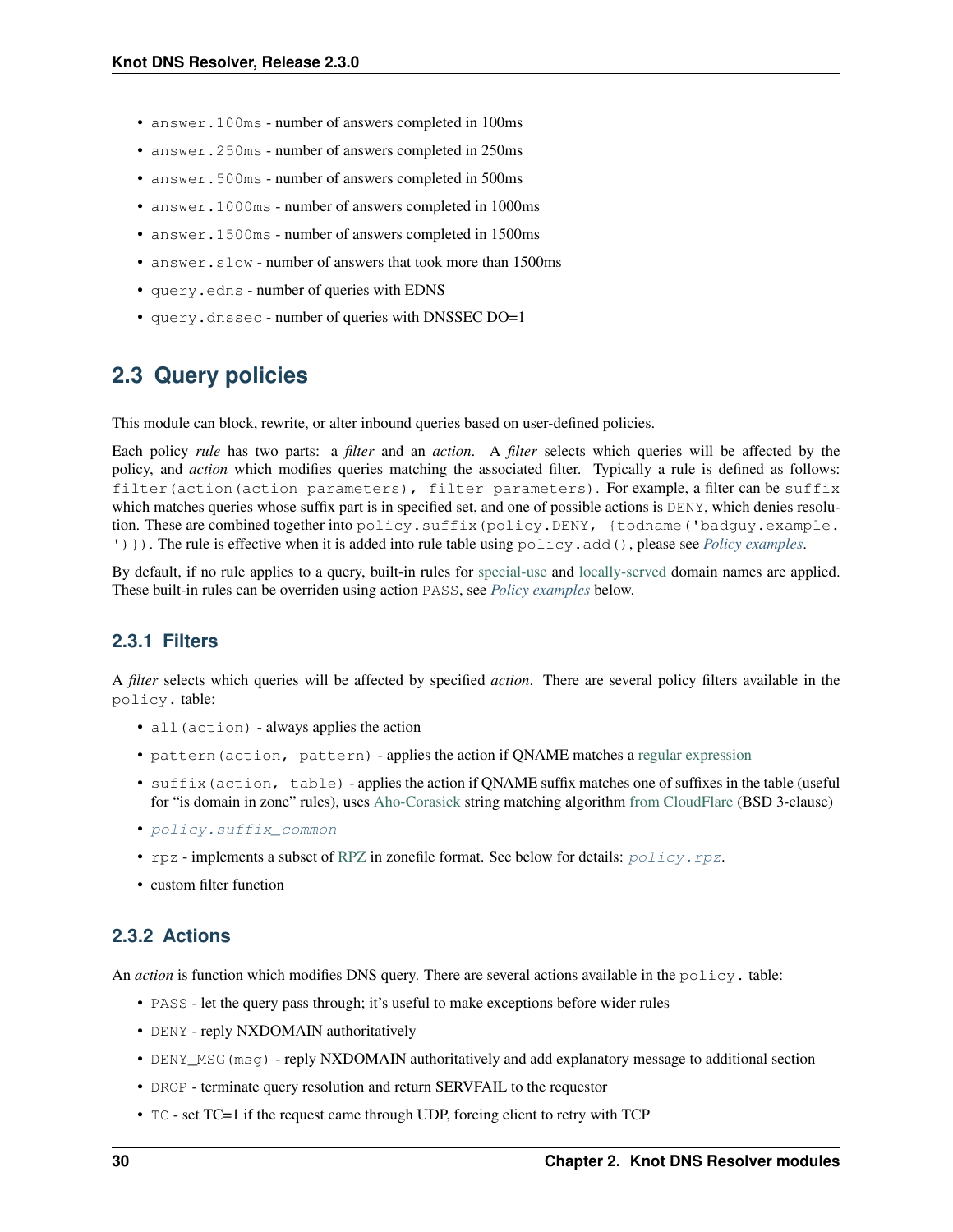- FORWARD (ip) resolve a query via forwarding to an IP while validating and caching locally;
- TLS\_FORWARD({{ip, authentication}}) resolve a query via TLS connection forwarding to an IP while validating and caching locally; the parameter can be a single IP (string) or a lua list of up to four IPs.
- STUB(ip) similar to FORWARD(ip) but *without* attempting DNSSEC validation. Each request may be either answered from cache or simply sent to one of the IPs with proxying back the answer.
- MIRROR(ip) mirror query to given IP and continue solving it (useful for partial snooping); it's a chain action
- REROUTE({{subnet,target}, ...}) reroute addresses in response matching given subnet to given target, e.g. {'192.0.2.0/24', '127.0.0.0'} will rewrite '192.0.2.55' to '127.0.0.55', see *[renumber](#page-48-1) [module](#page-48-1)* for more information.
- QTRACE pretty-print DNS response packets into the log for the query and its sub-queries. It's useful for debugging weird DNS servers. It's a chain action.
- FLAGS(set, clear) set and/or clear some flags for the query. There can be multiple flags to set/clear. You can just pass a single flag name (string) or a set of names. It's a chain action.

Most actions stop the policy matching on the query, but "chain actions" allow to keep trying to match other rules, until a non-chain action is triggered.

Also, it is possible to write your own action (i.e. Lua function). It is possible to implement complex heuristics, e.g. to deflect [Slow drip DNS attacks](https://secure64.com/water-torture-slow-drip-dns-ddos-attack) or gray-list resolution of misbehaving zones.

Warning: The policy module currently only looks at whole DNS requests. The rules won't be re-applied e.g. when following CNAMEs.

Note: The module (and kres) expects domain names in wire format, not textual representation. So each label in name is prefixed with its length, e.g. "example.com" equals to "\7example\3com". You can use convenience function todname('example.com') for automatic conversion.

# **2.3.3 Forwarding over TLS protocol (DNS-over-TLS)**

Policy *TLS\_FORWARD* allows you to forward queries using [Transport Layer Security](https://en.wikipedia.org/wiki/Transport_Layer_Security) protocol, which hides the content of your queries from an attacker observing the network traffic. Further details about this protocol can be found in [RFC 7858](https://tools.ietf.org/html/rfc7858.html) and [IETF draft dprive-dtls-and-tls-profiles.](https://tools.ietf.org/html/draft-ietf-dprive-dtls-and-tls-profiles)

Queries affected by *TLS\_FORWARD* policy will always be resolved over TLS connection. Knot Resolver does not implement fallback to non-TLS connection, so if TLS connection cannot be established or authenticated according to the configuration, the resolution will fail.

To test this feature you need to either *[configure Knot Resolver as DNS-over-TLS server](#page-14-1)*, or pick some public DNSover-TLS server. Please see [DNS Privacy Project](https://dnsprivacy.org/) homepage for list of public servers.

When multiple servers are specified, the one with the lowest round-trip time is used.

### **CA+hostname authentication**

Traditional PKI authentication requires server to present certificate with specified hostname, which is issued by one of trusted CAs. Example policy is: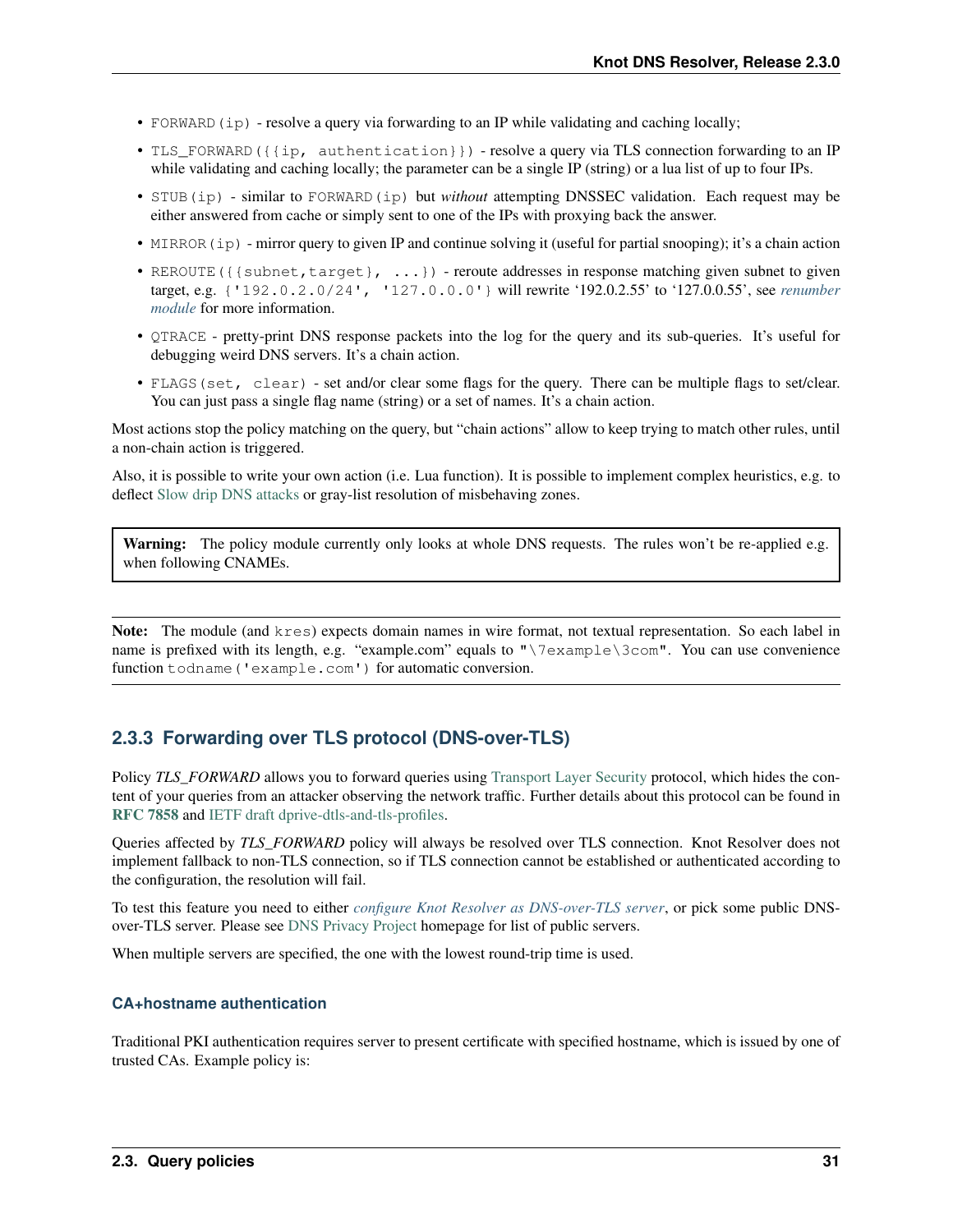```
policy.TLS_FORWARD({
        {'2001:DB8::d0c', hostname='res.example.com', ca_file='/etc/knot-resolver/
˓→tlsca.crt'}})
```
- *hostname* must exactly match hostname in server's certificate, i.e. in most cases it must not contain trailing dot (*res.example.com*).
- *ca\_file* must be path to CA certificate (or certificate bundle) in [PEM format.](https://en.wikipedia.org/wiki/Privacy-enhanced_Electronic_Mail)

### **TLS Examples**

```
modules = { 'policy' }-- forward all queries over TLS to the specified server
policy.add(policy.all(policy.TLS_FORWARD({{'192.0.2.1', pin_sha256='YQ=='}})))
-- for brevity, other TLS examples omit policy.add(policy.all())
-- single server authenticated using its certificate pin_sha256
 policy.TLS_FORWARD({{'192.0.2.1', pin_sha256='YQ=='}}) -- pin_sha256 is base64-
˓→encoded
 - single server using non-standard port
 policy.TLS_FORWARD({{'192.0.2.1@443', pin_sha256='YQ=='}}) -- use \theta or # to_
˓→specify port
-- single server with multiple valid pins (e.g. anycast)
policy.TLS_FORWARD({{'192.0.2.1', pin_sha256={'YQ==', 'Wg=='}})
-- multiple servers, each with own authenticator
 policy.TLS_FORWARD({ -- please note that { here starts list of servers
        {'192.0.2.1', pin_sha256='Wg=='},
        -- server must present certificate issued by specified CA and hostname must
\rightarrowmatch
        {'2001:DB8::d0c', hostname='res.example.com', ca_file='/etc/knot-resolver/
˓→tlsca.crt'}
})
```
# <span id="page-35-0"></span>**2.3.4 Policy examples**

```
-- Whitelist 'www[0-9].badboy.cz'
policy.add(policy.pattern(policy.PASS, '\4www[0-9]\6badboy\2cz'))
-- Block all names below badboy.cz
policy.add(policy.suffix(policy.DENY, {todname('badboy.cz.')}))
 - Custom rule
policy.add(function (req, query)
        if query:qname():find('%d.%d.%d.224\7in-addr\4arpa') then
                return policy.DENY
        end
end)
-- Disallow ANY queries
policy.add(function (req, query)
        if query.stype == kres.type.ANY then
                return policy.DROP
        end
end)
-- Enforce local RPZ
policy.add(policy.rpz(policy.DENY, 'blacklist.rpz'))
-- Forward all queries below 'company.se' to given resolver
policy.add(policy.suffix(policy.FORWARD('192.168.1.1'), {todname('company.se')}))
```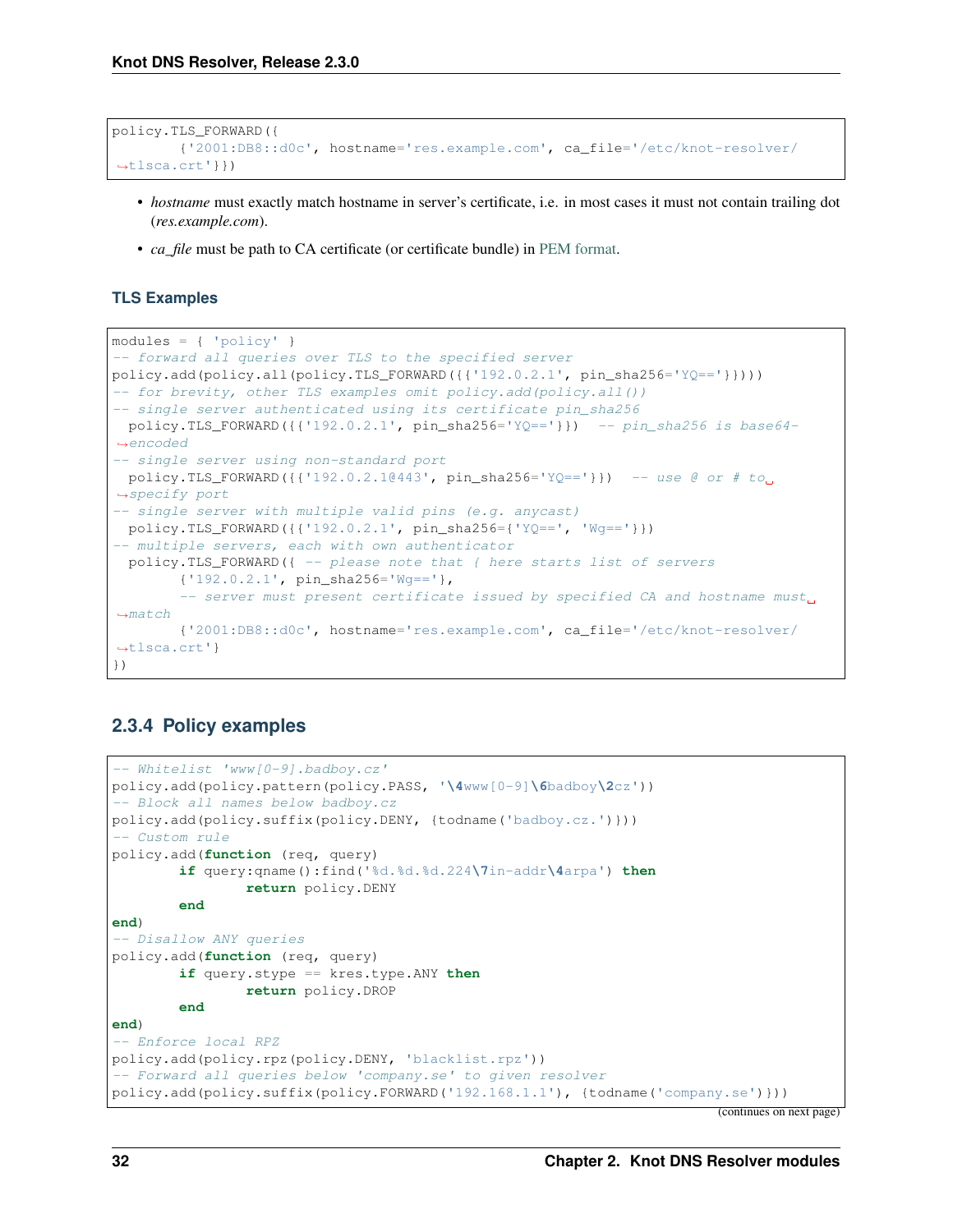(continued from previous page)

```
- Forward all queries matching pattern
policy.add(policy.pattern(policy.FORWARD('2001:DB8::1'), '\4bad[0-9]\2cz'))
-- Forward all queries (to public resolvers https://www.nic.cz/odvr)
policy.add(policy.all(policy.FORWARD({'2001:678:1::206', '193.29.206.206'})))
-- Print all responses with matching suffix
policy.add(policy.suffix(policy.QTRACE, {todname('rhybar.cz.')}))
 - Print all responses
policy.add(policy.all(policy.QTRACE))
 - Mirror all queries and retrieve information
local rule = policy.add(policy.all(policy.MIRROR('127.0.0.2')))
-- Print information about the rule
print(string.format('id: %d, matched queries: %d', rule.id, rule.count)
-- Reroute all addresses found in answer from 192.0.2.0/24 to 127.0.0.x
-- this policy is enforced on answers, therefore 'postrule'
local rule = policy.add(policy.REROUTE({'192.0.2.0/24', '127.0.0.0'}), true)
-- Delete rule that we just created
policy.del(rule.id)
```
### **2.3.5 Additional properties**

Most properties (actions, filters) are described above.

**policy.add**(rule, postrule)

#### Parameters

- **rule** added rule, i.e. policy.pattern(policy.DENY, '[0-9]+\2cz')
- **postrule** boolean, if true the rule will be evaluated on answer instead of query

#### Returns rule description

Add a new policy rule that is executed either or queries or answers, depending on the postrule parameter. You can then use the returned rule description to get information and unique identifier for the rule, as well as match count.

#### **policy.del**(id)

#### **Parameters**

• **id** – identifier of a given rule

#### Returns boolean

Remove a rule from policy list.

**policy.suffix\_common**(action, suffix\_table[, common\_suffix])

#### **Parameters**

- **action** action if the pattern matches QNAME
- **suffix\_table** table of valid suffixes
- **common\_suffix** common suffix of entries in suffix\_table

Like suffix match, but you can also provide a common suffix of all matches for faster processing (nil otherwise). This function is faster for small suffix tables (in the order of "hundreds").

#### **policy.rpz**(action, path[, format])

**Parameters**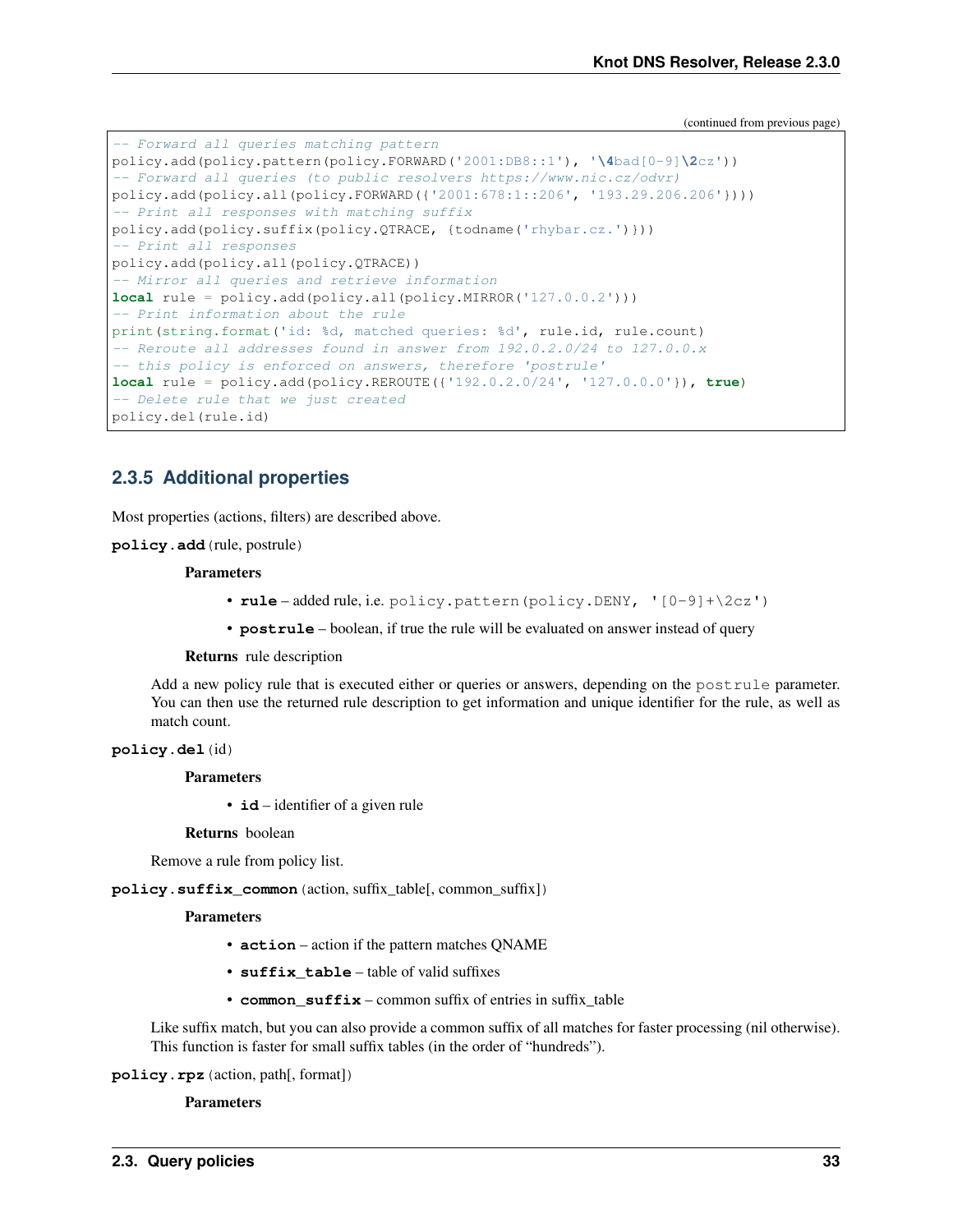- **action** the default action for match in the zone (e.g. RH-value *.*)
- **path** path to zone file | database

Enforce [RPZ](https://dnsrpz.info/) rules. This can be used in conjunction with published blocklist feeds. The [RPZ](https://dnsrpz.info/) operation is well described in this [Jan-Piet Mens's post,](http://jpmens.net/2011/04/26/how-to-configure-your-bind-resolvers-to-lie-using-response-policy-zones-rpz/) or the [Pro DNS and BIND](http://www.zytrax.com/books/dns/ch7/rpz.html) book. Here's compatibility table:

| Policy Action   | <b>RH</b> Value | Support                                  |
|-----------------|-----------------|------------------------------------------|
| <b>NXDOMAIN</b> | $\bullet$       | yes                                      |
| <b>NODATA</b>   | $\star$ .       | <i>partial</i> , implemented as NXDOMAIN |
| Unchanged       | rpz-passthru.   | yes                                      |
| Nothing         | $rpz-drop.$     | yes                                      |
| Truncated       | rpz-tcp-only.   | yes                                      |
| Modified        | anything        | no                                       |

| Policy Trigger   | Support                                        |
|------------------|------------------------------------------------|
| <b>ONAME</b>     | ves                                            |
| <b>CLIENT-IP</b> | <i>partial</i> , may be done with <i>views</i> |
| ΙP               | no                                             |
| <b>NSDNAME</b>   | no                                             |
| NS-IP            | no                                             |

**policy.todnames**({name, ...})

Param names table of domain names in textual format

Returns table of domain names in wire format converted from strings.

```
-- Convert single name
assert(todname('example.com') == '\7example\3com\0')
-- Convert table of names
policy.todnames({'example.com', 'me.cz'})
{ '\7example\3com\0', '\2me\2cz\0' }
```
This module is enabled by default because it implements mandatory [RFC 6761](https://tools.ietf.org/html/rfc6761.html) logic. For debugging purposes you can add modules.unload('policy') to your config to unload the module.

## <span id="page-37-0"></span>**2.4 Views and ACLs**

The *[policy](#page-33-0)* module implements policies for global query matching, e.g. solves "how to react to certain query". This module combines it with query source matching, e.g. "who asked the query". This allows you to create personalized blacklists, filters and ACLs, sort of like ISC BIND views.

There are two identification mechanisms:

- subnet identifies the client based on his subnet
- tsig identifies the client based on a TSIG key

You can combine this information with *[policy](#page-33-0)* rules.

view:addr('10.0.0.1', policy.suffix(policy.TC, {'**\7**example**\3**com'}))

This fill force given client subnet to TCP for names in example.com. You can combine view selectors with [RPZ](https://dnsrpz.info/) to create personalized filters for example.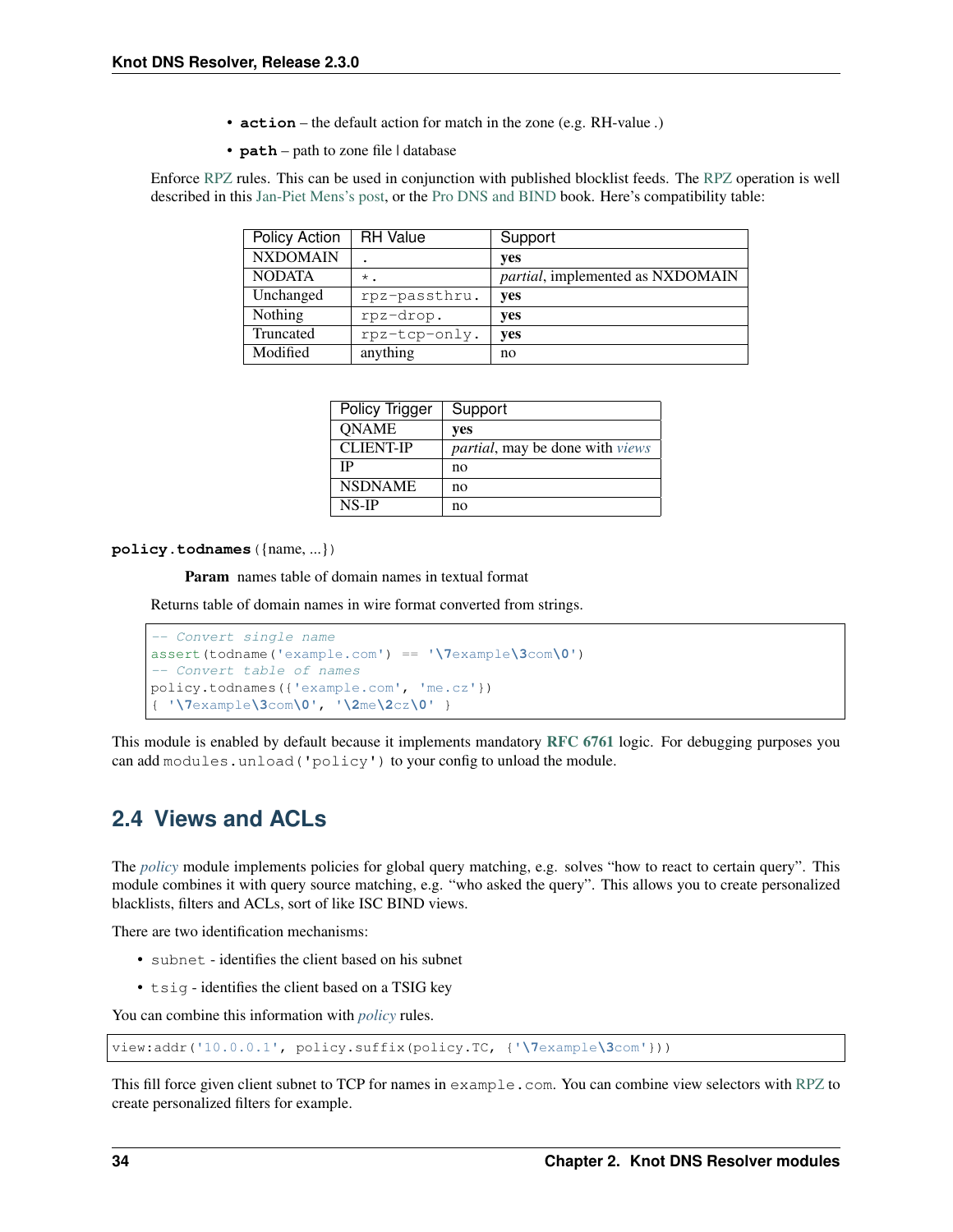### **2.4.1 Example configuration**

```
-- Load modules
modules = { 'policy', 'view' }
-- Whitelist queries identified by TSIG key
view:tsig('\5mykey', function (req, qry) return policy.PASS end)
-- Block local clients (ACL like)
view:addr('127.0.0.1', function (req, qry) return policy.DENY end))
-- Drop queries with suffix match for remote client
view:addr('10.0.0.0/8', policy.suffix(policy.DROP, {'\3xxx'}))
-- RPZ for subset of clients
view:addr('192.168.1.0/24', policy.rpz(policy.PASS, 'whitelist.rpz'))
-- Forward all queries from given subnet to proxy
view:addr('10.0.0.0/8', policy.all(policy.FORWARD('2001:DB8::1')))
-- Drop everything that hasn't matched
view:addr('0.0.0.0/0', function (req, qry) return policy.DROP end)
```
### **2.4.2 Properties**

**view:addr**(subnet, rule)

**Parameters** 

- **subnet** client subnet, i.e. 10.0.0.1
- **rule** added rule, i.e. policy.pattern(policy.DENY, '[0-9]+\2cz')

Apply rule to clients in given subnet.

#### **view:tsig**(key, rule)

**Parameters** 

- **key** client TSIG key domain name, i.e. \5mykey
- **rule** added rule, i.e. policy.pattern(policy.DENY, '[0-9]+\2cz')

Apply rule to clients with given TSIG key.

Warning: This just selects rule based on the key name, it doesn't verify the key or signature yet.

## **2.5 Prefetching records**

The module refreshes records that are about to expire when they're used (having less than 1% of original TTL). This improves latency for frequently used records, as they are fetched in advance.

It is also able to learn usage patterns and repetitive queries that the server makes. For example, if it makes a query every day at 18:00, the resolver expects that it is needed by that time and prefetches it ahead of time. This is helpful to minimize the perceived latency and keeps the cache hot.

Tip: The tracking window and period length determine memory requirements. If you have a server with relatively fast query turnover, keep the period low (hour for start) and shorter tracking window (5 minutes). For personal slower resolver, keep the tracking window longer (i.e. 30 minutes) and period longer (a day), as the habitual queries occur daily. Experiment to get the best results.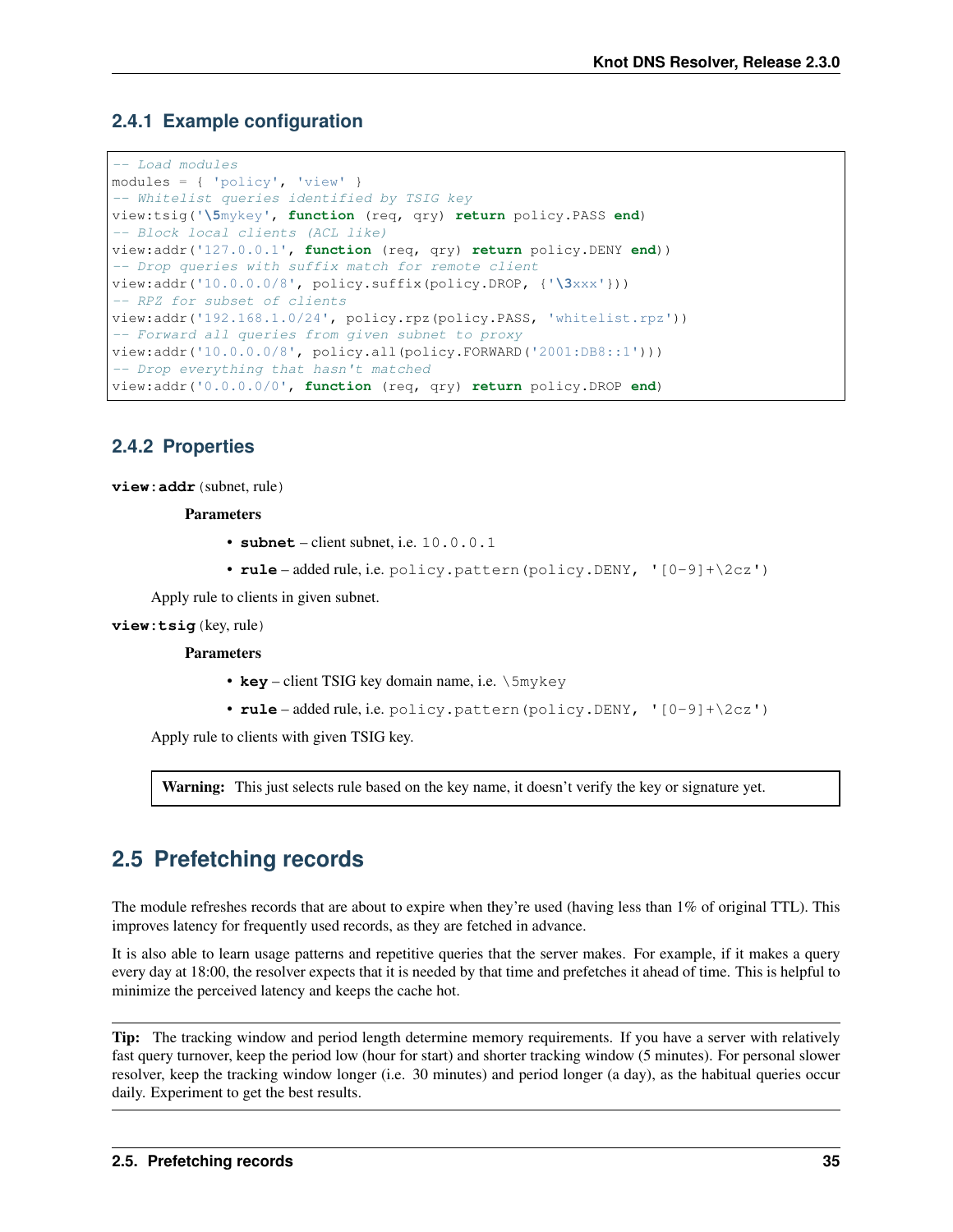### **2.5.1 Example configuration**

```
modules = {
        predict = {
                window = 15, -- 15 minutes sampling window
                period = 6*(60/15) -- track last 6 hours
        }
}
```
Defaults are 15 minutes window, 6 hours period.

Tip: Use period 0 to turn off prediction and just do prefetching of expiring records. That works even without the *[stats](#page-31-0)* module.

Note: Otherwise this module requires *[stats](#page-31-0)* module and loads it if not present.

### **2.5.2 Exported metrics**

To visualize the efficiency of the predictions, the module exports following statistics.

- predict.epoch current prediction epoch (based on time of day and sampling window)
- predict.queue number of queued queries in current window
- predict.learned number of learned queries in current window

### **2.5.3 Properties**

**predict.config**({ window =  $15$ , period =  $24$ })

Reconfigure the predictor to given tracking window and period length. Both parameters are optional. Window length is in minutes, period is a number of windows that can be kept in memory. e.g. if a window is 15 minutes, a period of "24" means 6 hours.

## <span id="page-39-0"></span>**2.6 HTTP/2 services**

This is a module that does the heavy lifting to provide an HTTP/2 enabled server that supports TLS by default and provides endpoint for other modules in order to enable them to export restful APIs and websocket streams. One example is statistics module that can stream live metrics on the website, or publish metrics on request for Prometheus scraper.

The server allows other modules to either use default endpoint that provides built-in webpage, restful APIs and websocket streams, or create new endpoints.

### **2.6.1 Example configuration**

By default, the web interface starts HTTPS/2 on port 8053 using an ephemeral certificate that is valid for 90 days and is automatically renewed. It is of course self-signed, so you should use your own judgement before exposing it to the outside world. Why not use something like [Let's Encrypt](https://letsencrypt.org) for starters?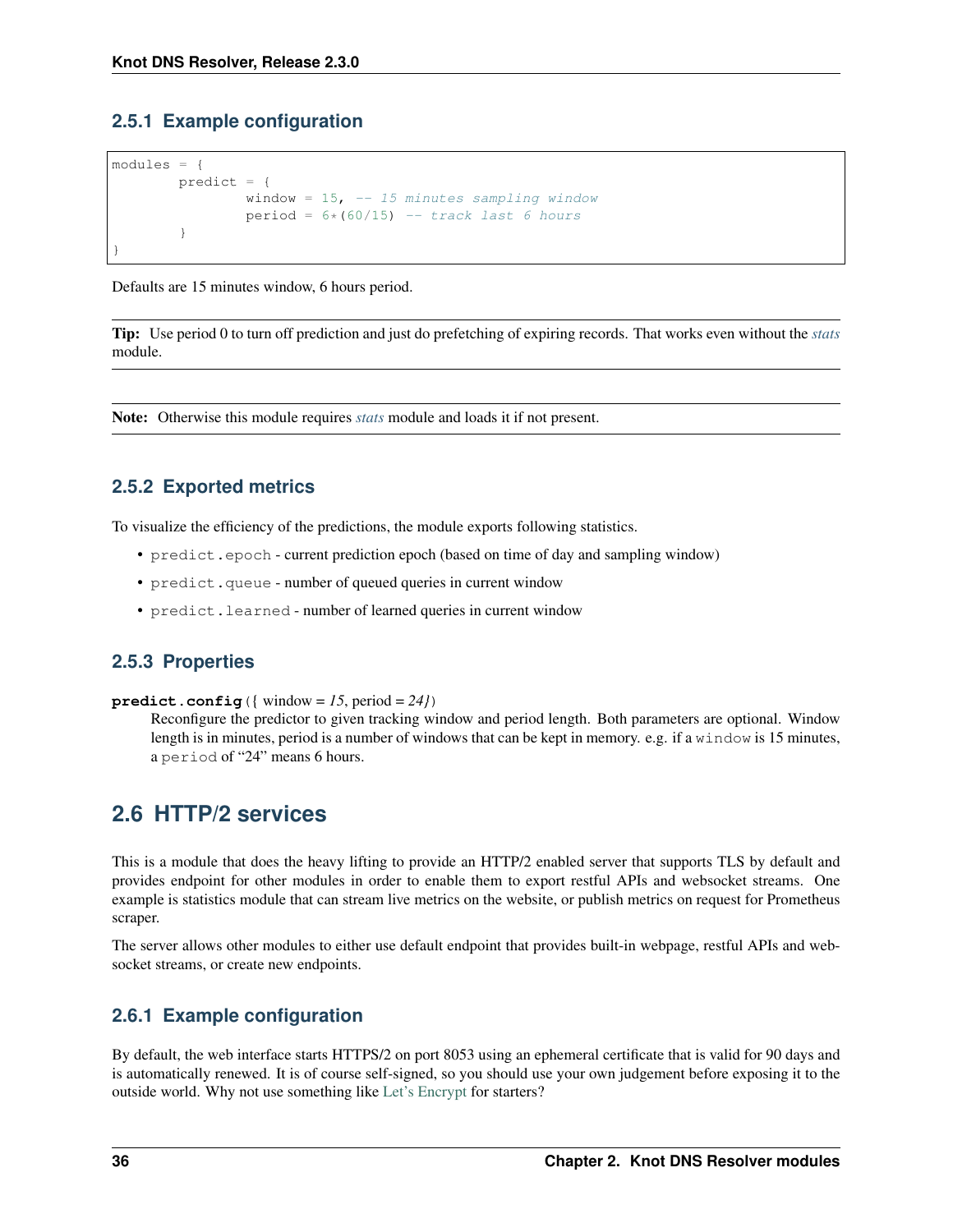```
-- Load HTTP module with defaults
modules = {
       http = {host = 'localhost',
                port = 8053,
                geoip = 'GeoLite2-City.mmdb' -- Optional, see
                -- e.g. https://dev.maxmind.com/geoip/geoip2/geolite2/
                -- and install mmdblua library
        }
}
```
Now you can reach the web services and APIs, done!

```
$ curl -k https://localhost:8053
$ curl -k https://localhost:8053/stats
```
It is possible to disable HTTPS altogether by passing cert = false option. While it's not recommended, it could be fine for localhost tests as, for example, Safari doesn't allow WebSockets over HTTPS with a self-signed certificate. Major drawback is that current browsers won't do HTTP/2 over insecure connection.

```
http = {host = 'localhost',
        port = 8053,
        cert = false,
}
```
If you want to provide your own certificate and key, you're welcome to do so:

```
http = {host = 'localhost',
        port = 8053,
        cert = 'mycert.crt',
        key = 'mykey.key',
}
```
The format of both certificate and key is expected to be PEM, e.g. equivallent to the outputs of following:

```
openssl ecparam -genkey -name prime256v1 -out mykey.key
openssl req -new -key mykey.key -out csr.pem
openssl req -x509 -days 90 -key mykey.key -in csr.pem -out mycert.crt
```
### **2.6.2 Built-in services**

The HTTP module has several built-in services to use.

| Endpoint           | Service               | Description                                                |
|--------------------|-----------------------|------------------------------------------------------------|
| stats'             | Statistics/metrics    | Exported metrics in JSON.                                  |
| /metrics           | Prometheus metrics    | <b>Exported metrics for Prometheus</b>                     |
| feed/              | Most frequent queries | List of most frequent queries in JSON.                     |
| /trace/:name/:type | Tracking              | Trace resolution of the query and return the verbose logs. |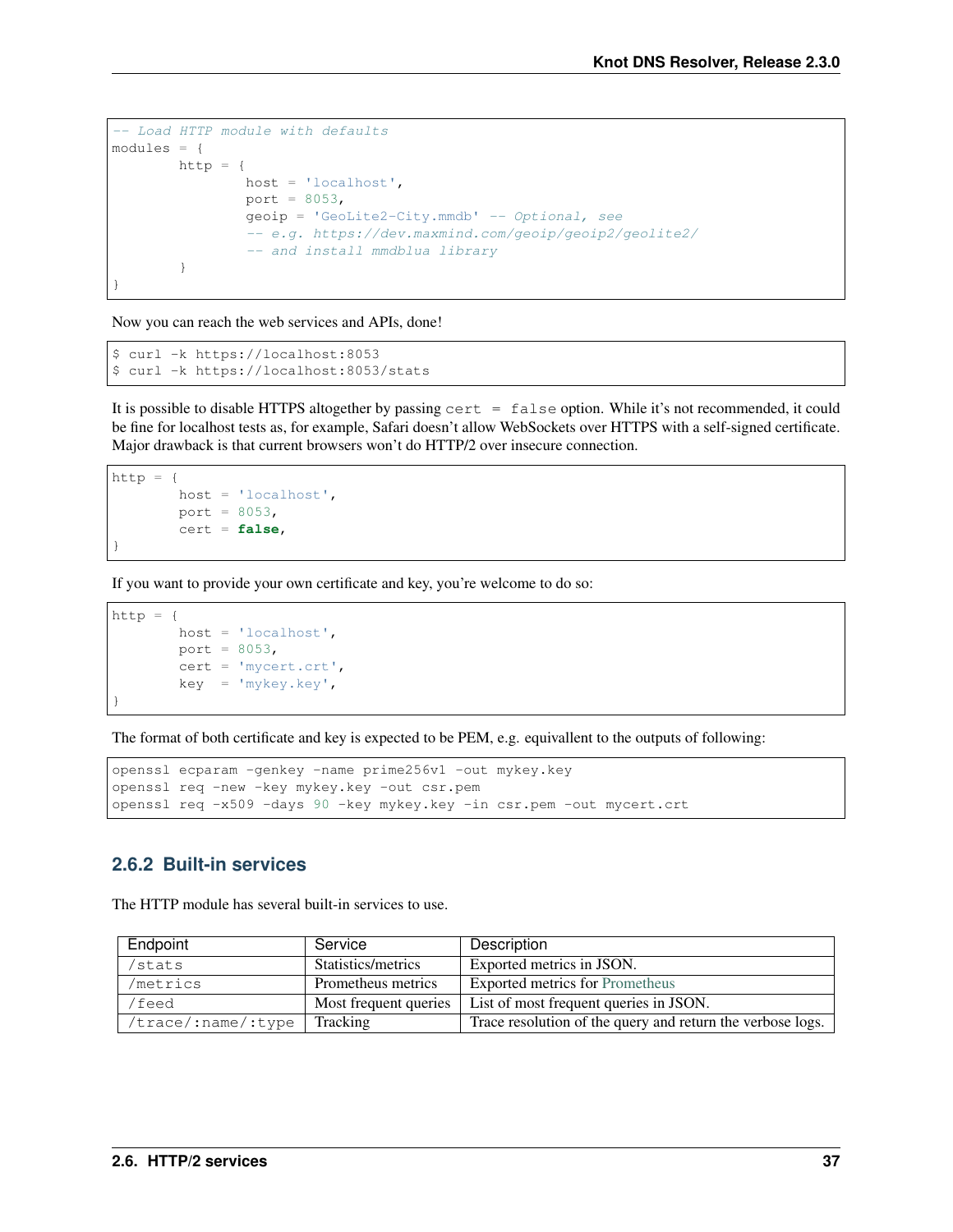### **2.6.3 Enabling Prometheus metrics endpoint**

The module exposes /metrics endpoint that serves internal metrics in [Prometheus](https://prometheus.io) text format. You can use it out of the box:

```
$ curl -k https://localhost:8053/metrics | tail
# TYPE latency histogram
latency_bucket{le=10} 2.000000
latency_bucket{le=50} 2.000000
latency_bucket{le=100} 2.000000
latency_bucket{le=250} 2.000000
latency_bucket{le=500} 2.000000
latency_bucket{le=1000} 2.000000
latency_bucket{le=1500} 2.000000
latency_bucket{le=+Inf} 2.000000
latency_count 2.000000
latency_sum 11.000000
```
### **2.6.4 Tracing requests**

With the /trace endpoint you can trace various aspects of the request execution. The basic mode allows you to resolve a query and trace verbose logs (and messages received):

```
$ curl http://localhost:8053/trace/e.root-servers.net
[ 8138] [iter] 'e.root-servers.net.' type 'A' created outbound query, parent id 0
[ 8138] [ rc ] => rank: 020, lowest 020, e.root-servers.net. A
[ 8138] [ rc ] => satisfied from cache
[ 8138] [iter] <= answer received:
;; ->>HEADER<<- opcode: QUERY; status: NOERROR; id: 8138
;; Flags: qr aa QUERY: 1; ANSWER: 0; AUTHORITY: 0; ADDITIONAL: 0
;; QUESTION SECTION
e.root-servers.net. A
;; ANSWER SECTION
e.root-servers.net. 3556353 A 192.203.230.10
[ 8138] [iter] <= rcode: NOERROR
[ 8138] [resl] finished: 4, queries: 1, mempool: 81952 B
```
### **2.6.5 How to expose services over HTTP**

The module provides a table endpoints of already existing endpoints, it is free for reading and writing. It contains tables describing a triplet - {mime, on\_serve, on\_websocket}. In order to register a new service, simply add it to the table:

```
http.endpoints['/health'] = {'application/json',
function (h, stream)
        -- API call, return a JSON table
        return {state = 'up', uptime = 0}
end,
function (h, ws)
        -- Stream current status every second
        local ok = true
```
(continues on next page)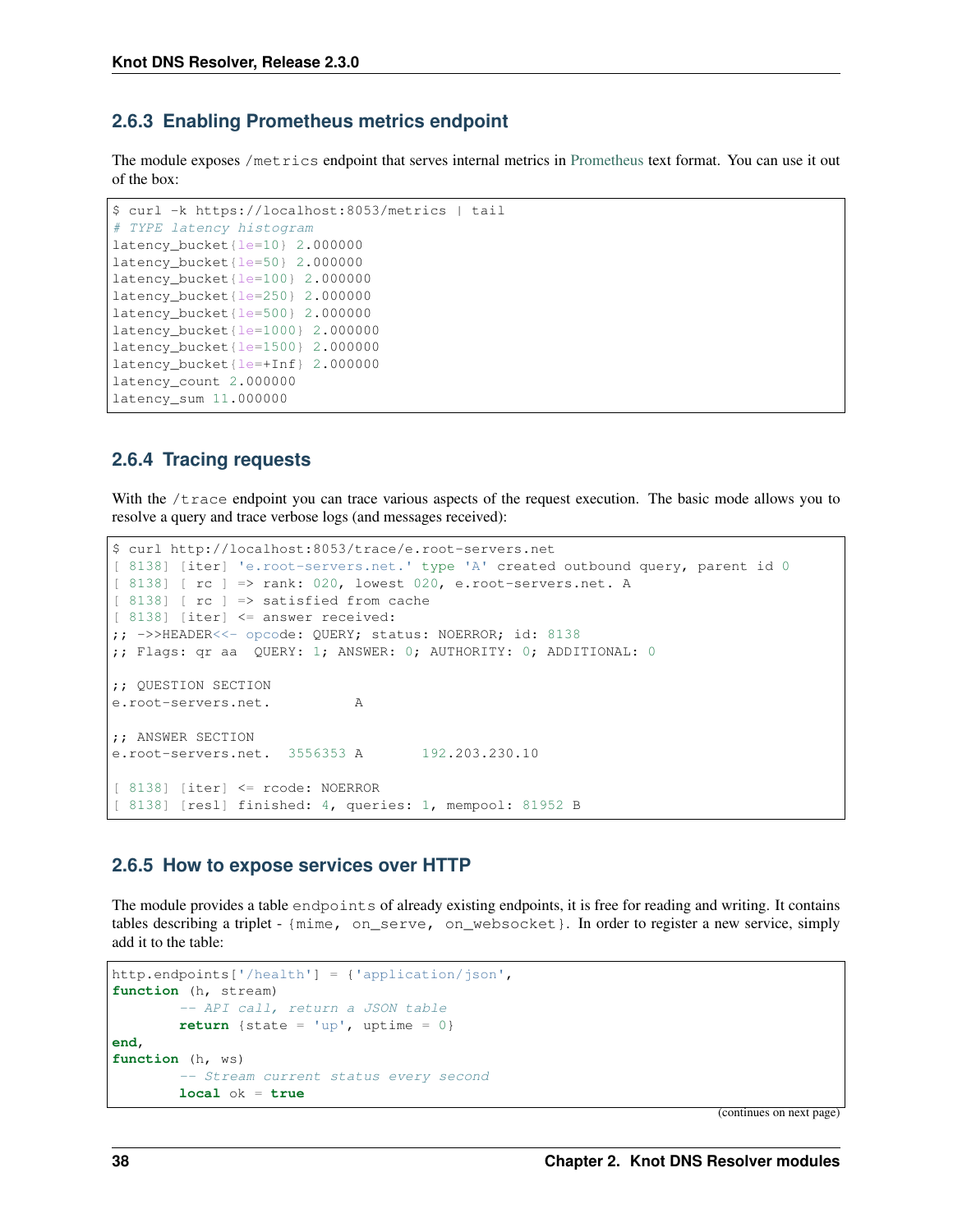(continued from previous page)

```
while ok do
                local push = tojson('up')
                ok = ws:send(tojson({'up'}))
                require('cqueues').sleep(1)
        end
        -- Finalize the WebSocket
        ws:close()
end}
```
Then you can query the API endpoint, or tail the WebSocket using curl.

```
$ curl -k http://localhost:8053/health
{"state":"up","uptime":0}
$ curl -k -i -N -H "Connection: Upgrade" -H "Upgrade: websocket" -H "Host:
˓→localhost:8053/health" -H "Sec-Websocket-Key: nope" -H "Sec-Websocket-Version: 13"
˓→https://localhost:8053/health
HTTP/1.1 101 Switching Protocols
upgrade: websocket
sec-websocket-accept: eg18mwU7CDRGUF1Q+EJwPM335eM=
connection: upgrade
?["up"]?["up"]?["up"]
```
Since the stream handlers are effectively coroutines, you are free to keep state and yield using cqueues. This is especially useful for WebSockets, as you can stream content in a simple loop instead of chains of callbacks.

Last thing you can publish from modules are *"snippets"*. Snippets are plain pieces of HTML code that are rendered at the end of the built-in webpage. The snippets can be extended with JS code to talk to already exported restful APIs and subscribe to WebSockets.

http.snippets['/health'] = {'Health service', '<p>UP!</p>'}

### **2.6.6 How to expose RESTful services**

A RESTful service is likely to respond differently to different type of methods and requests, there are three things that you can do in a service handler to send back results. First is to just send whatever you want to send back, it has to respect MIME type that the service declared in the endpoint definition. The response code would then be 200 OK, any non-string responses will be packed to JSON. Alternatively, you can respond with a number corresponding to the HTTP response code or send headers and body yourself.

```
-- Our upvalue
local value = 42
-- Expose the service
http.endpoints['/service'] = {'application/json',
function (h, stream)
        -- Get request method and deal with it properly
        local m = h:get(':method')
        local path = h:get(':path')
        log('[service] method %s path %s', m, path)
        -- Return table, response code will be '200 OK'
        if m == 'GET' then
                return \{key = path, value = value\}-- Save body, perform check and either respond with 505 or 200 OK
        elseif m == 'POST' then
```
(continues on next page)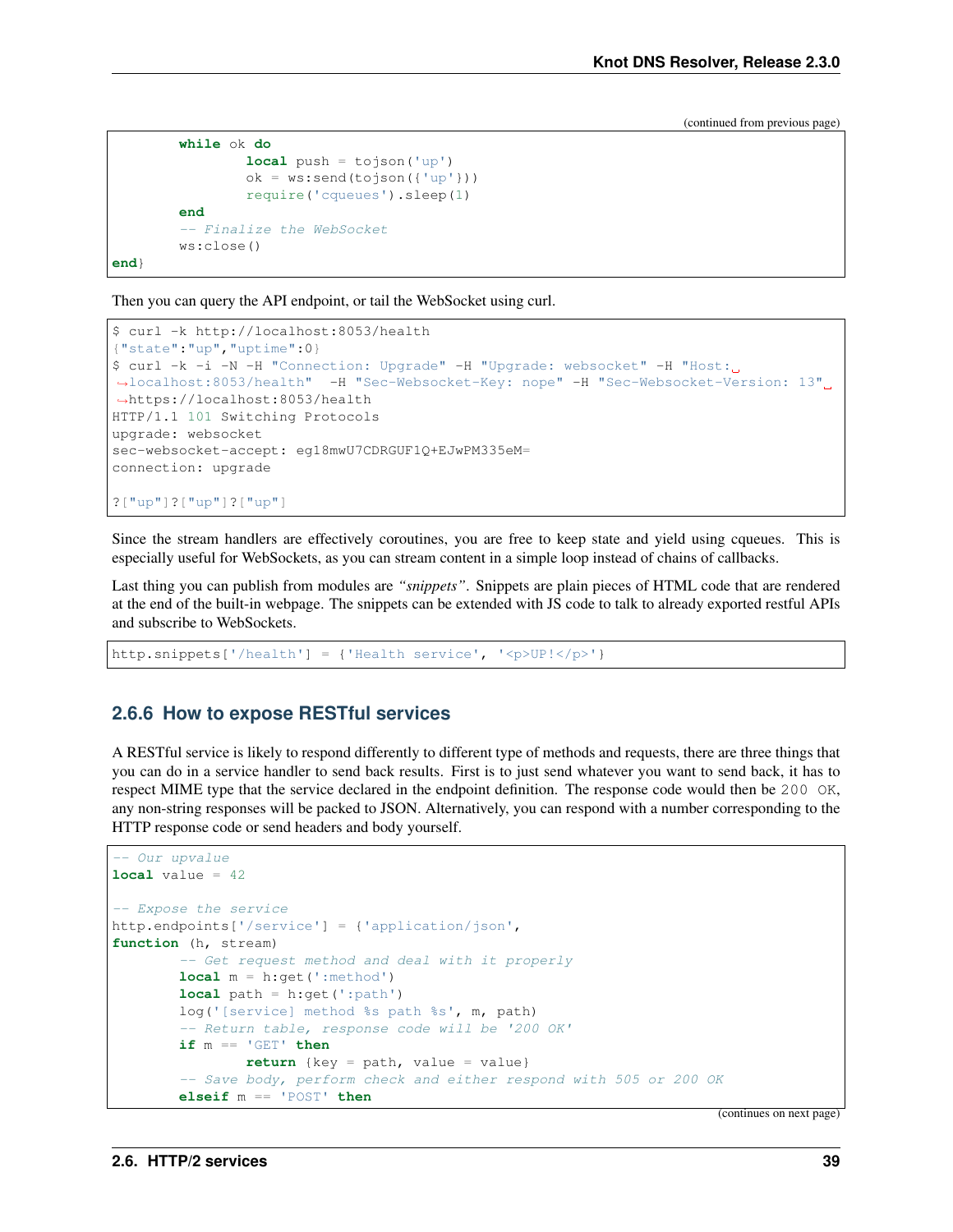(continued from previous page)

```
local data = stream:get_body_as_string()
                if not tonumber(data) then
                        return 500, 'Not a good request'
                end
                value = tonumber(data)
        -- Unsupported method, return 405 Method not allowed
        else
                return 405, 'Cannot do that'
        end
end}
```
In some cases you might need to send back your own headers instead of default provided by HTTP handler, you can do this, but then you have to return false to notify handler that it shouldn't try to generate a response.

```
local headers = require('http.headers')
function (h, stream)
        -- Send back headers
        local hsend = headers.new()
        hsend:append(':status', '200')
        hsend:append('content-type', 'binary/octet-stream')
        assert(stream:write_headers(hsend, false))
        -- Send back data
        local data = 'binary-data'
        assert(stream:write_chunk(data, true))
        -- Disable default handler action
        return false
end
```
### **2.6.7 How to expose more interfaces**

Services exposed in the previous part share the same external interface. This means that it's either accessible to the outside world or internally, but not one or another. This is not always desired, i.e. you might want to offer DNS/HTTPS to everyone, but allow application firewall configuration only on localhost. http module allows you to create additional interfaces with custom endpoints for this purpose.

```
http.interface('127.0.0.1', 8080, {
        ['/conf'] = {'application/json', function (h, stream) print('configuration API
˓→') end},
        ['/private'] = {'text/html', static_page},
})
```
This way you can have different internal-facing and external-facing services at the same time.

### **2.6.8 Dependencies**

• [lua-http](https://github.com/daurnimator/lua-http)  $(>= 0.1)$  available in LuaRocks

If you're installing via Homebrew on OS X, you need OpenSSL too.

```
$ brew update
$ brew install openssl
$ brew link openssl --force # Override system OpenSSL
```
Any other system can install from LuaRocks directly: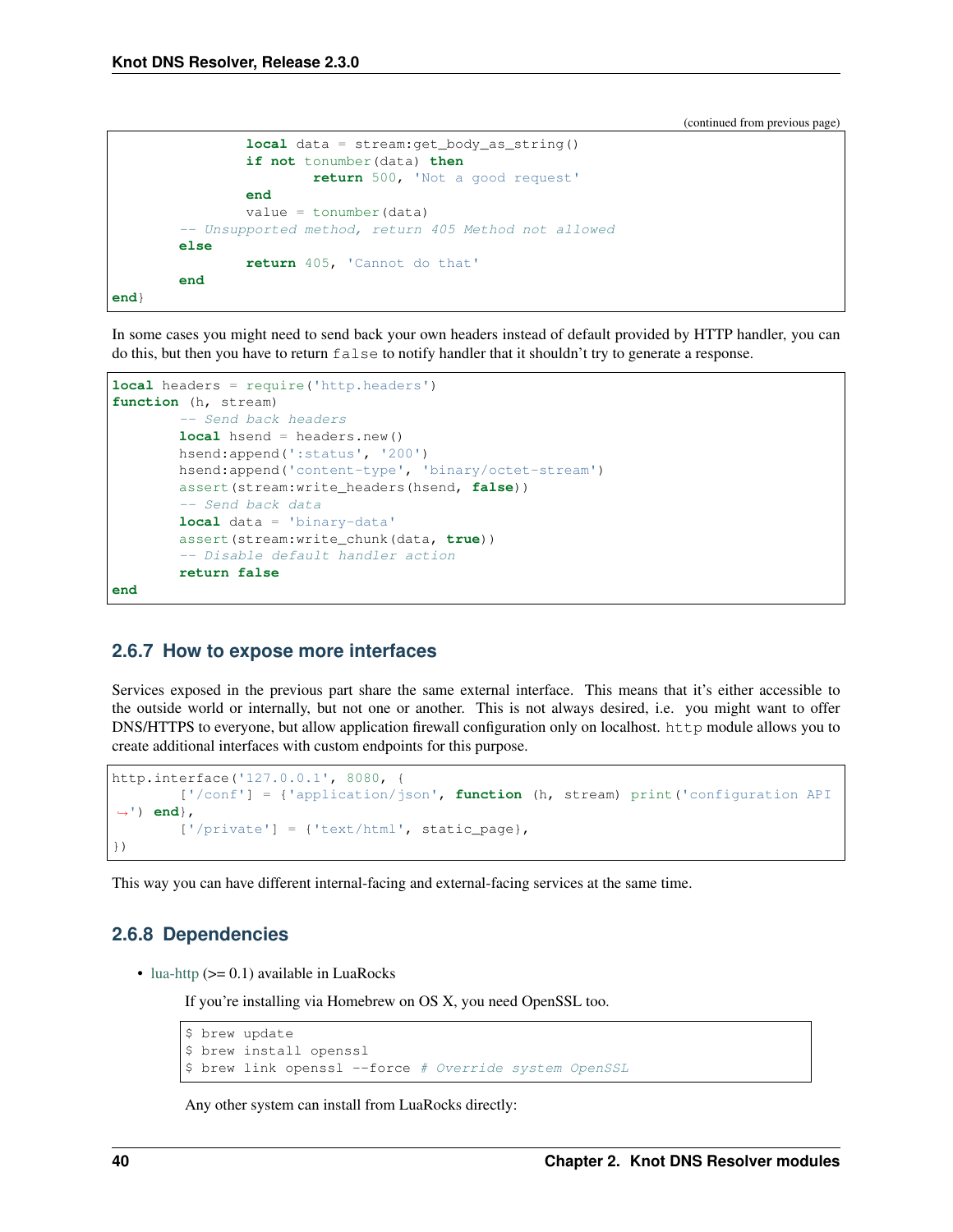```
$ luarocks install http
```
• [mmdblua](https://github.com/daurnimator/mmdblua) available in LuaRocks

```
$ luarocks install --server=https://luarocks.org/dev mmdblua
$ curl -O https://geolite.maxmind.com/download/geoip/database/GeoLite2-
˓→City.mmdb.gz
$ gzip -d GeoLite2-City.mmdb.gz
```
## **2.7 DNS Application Firewall**

This module is a high-level interface for other powerful filtering modules and DNS views. It provides an easy interface to apply and monitor DNS filtering rules and a persistent memory for them. It also provides a restful service interface and an HTTP interface.

### **2.7.1 Example configuration**

Firewall rules are declarative and consist of filters and actions. Filters have field operator operand notation (e.g. qname = example.com), and may be chained using AND/OR keywords. Actions may or may not have parameters after the action name.

```
-- Let's write some daft rules!
modules = \{ 'daf' \}-- Block all queries with QNAME = example.com
daf.add 'qname = example.com deny'
-- Filters can be combined using AND/OR...
-- Block all queries with QNAME match regex and coming from given subnet
daf.add 'qname ~ %w+.example.com AND src = 192.0.2.0/24 deny'
-- We also can reroute addresses in response to alternate target
-- This reroutes 1.2.3.4 to localhost
daf.add 'src = 127.0.0.0/8 reroute 192.0.2.1-127.0.0.1'
-- Subnets work too, this reroutes a whole subnet
-- e. q. 192.0.2.55 to 127.0.0.55daf.add 'src = 127.0.0.0/8 reroute 192.0.2.0/24-127.0.0.0'
 -- This rewrites all A answers for 'example.com' from
-- whatever the original address was to 127.0.0.2
daf.add 'src = 127.0.0.0/8 rewrite example.com A 127.0.0.2'
-- Mirror queries matching given name to DNS logger
daf.add 'qname ~ %w+.example.com mirror 127.0.0.2'
daf.add 'qname ~ example-%d.com mirror 127.0.0.3@5353'
-- Forward queries from subnet
daf.add 'src = 127.0.0.1/8 forward 127.0.0.1@5353'
-- Forward to multiple targets
daf.add 'src = 127.0.0.1/8 forward 127.0.0.1@5353,127.0.0.2@5353'
-- Truncate queries based on destination IPs
```
(continues on next page)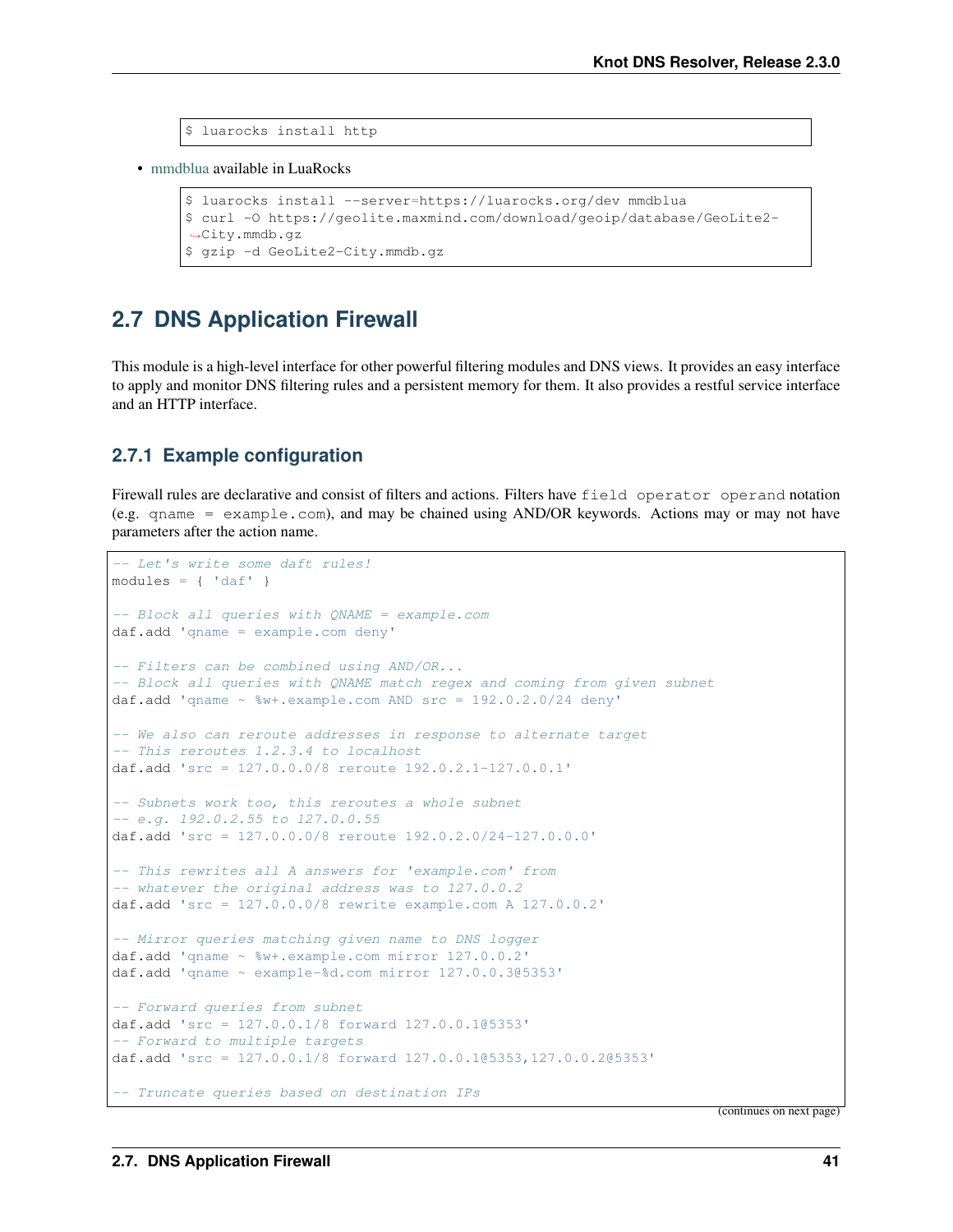(continued from previous page)

```
daf.add 'dst = 192.0.2.51 truncate'
-- Disable a rule
daf.disable 2
-- Enable a rule
daf.enable 2
-- Delete a rule
daf.del 2
```
If you're not sure what firewall rules are in effect, see daf.rules:

```
-- Show active rules
> daf.rules
[1] => {
    [rule] \Rightarrow[count] \Rightarrow 42[id] \Rightarrow 1[cb] => function: 0x1a3eda38
    }
    [info] => qname = example.com AND src = 127.0.0.1/8 deny
    [policy] => function: 0x1a3eda38
}
[2] => {
    [rule] \Rightarrow[suspended] => true
         [count] => 123522
         \lceil id \rceil => 2
         [cb] => function: 0x1a3ede88
    }
    [info] => qname ~ \text{w+}.facebook.com AND src = 127.0.0.1/8 deny...
    [policy] => function: 0x1a3ede88
}
```
## **2.7.2 Web interface**

If you have *[HTTP/2](#page-39-0)* loaded, the firewall automatically loads as a snippet. You can create, track, suspend and remove firewall rules from the web interface. If you load both modules, you have to load *daf* after *http*.

## **2.7.3 RESTful interface**

The module also exports a RESTful API for operations over rule chains.

| URL                                             | <b>HTTP</b>   | Action                                                                        |
|-------------------------------------------------|---------------|-------------------------------------------------------------------------------|
|                                                 | Verb          |                                                                               |
| $\frac{\text{daf}}{\text{a}}$                   | <b>GET</b>    | Return JSON list of active rules.                                             |
| /daf                                            | <b>POST</b>   | Insert new rule, rule string is expected in body. Returns rule information in |
|                                                 |               | JSON.                                                                         |
| $\frac{daf}{\text{id}}$                         | <b>GET</b>    | Retrieve a rule matching given ID.                                            |
| $\frac{daf}{\text{id}}$                         | <b>DELETE</b> | Delete a rule matching given ID.                                              |
| /daf/ <id>/<prop>/<val> PATCH</val></prop></id> |               | Modify given rule, for example /daf/3/active/false suspends rule 3.           |

This interface is used by the web interface for all operations, but you can also use it directly for testing.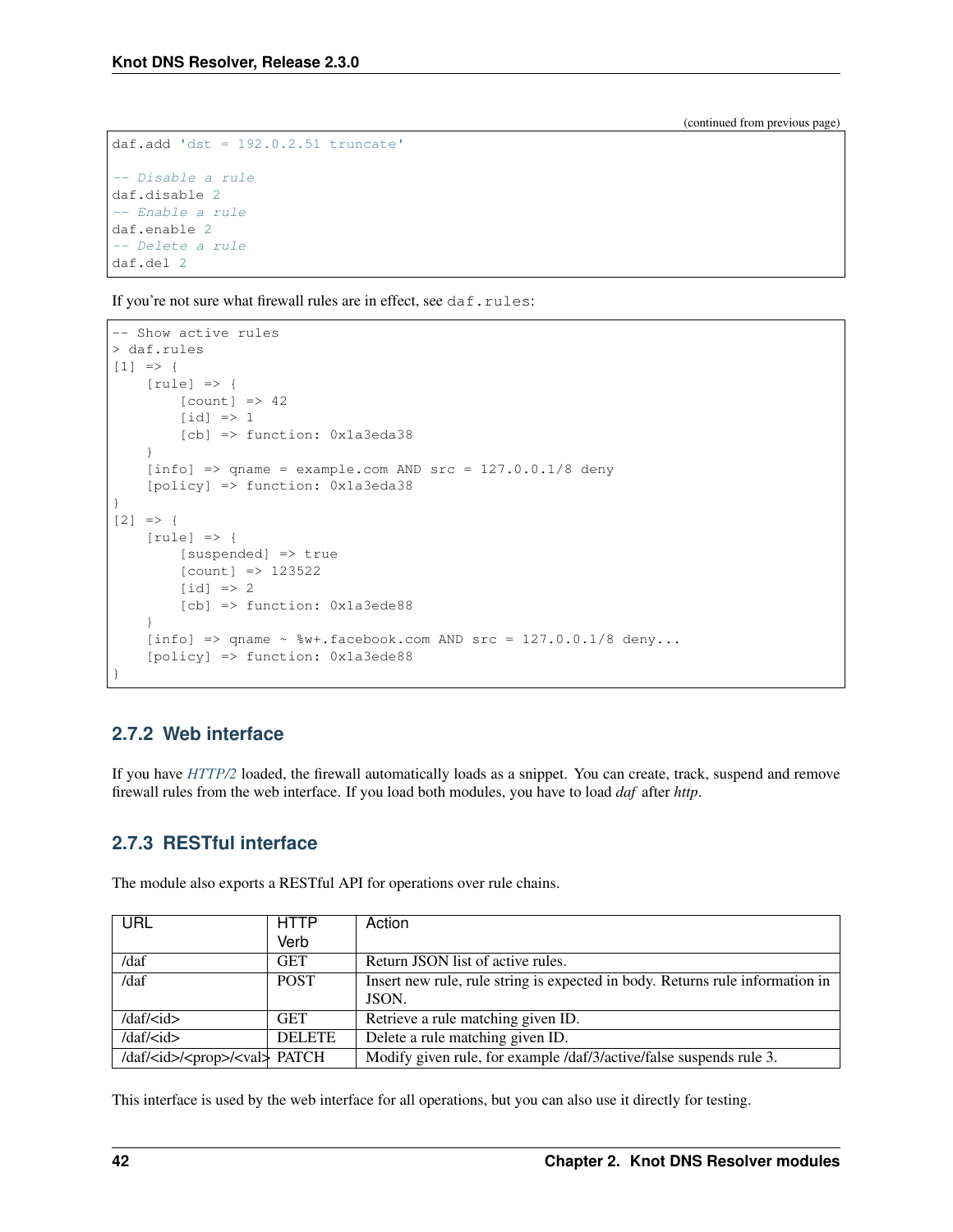```
# Get current rule set
$ curl -s -X GET http://localhost:8053/daf | jq .
{}
# Create new rule
$curl -s -X POST -d "src = 127.0.0.1 pass " http://localhost:8053/daf | jq.{
  "count": 0,
  "active": true,
  "info": "src = 127.0.0.1 pass",
  "id": 1
}
# Disable rule
$ curl -s -X PATCH http://localhost:8053/daf/1/active/false | jq .
true
# Retrieve a rule information
$ curl -s -X GET http://localhost:8053/daf/1 | jq .
{
  "count": 4,
 "active": true,
 "info": "src = 127.0.0.1 pass",
  "id": 1
}
# Delete a rule
$ curl -s -X DELETE http://localhost:8053/daf/1 | jq .
true
```
## **2.8 Graphite module**

The module sends statistics over the [Graphite](https://graphite.readthedocs.io/en/latest/feeding-carbon.html) protocol to either [Graphite,](https://graphite.readthedocs.io/en/latest/feeding-carbon.html) [Metronome,](https://github.com/ahuPowerDNS/metronome) [InfluxDB](https://influxdb.com/) or any compatible storage. This allows powerful visualization over metrics collected by Knot DNS Resolver.

Tip: The Graphite server is challenging to get up and running, [InfluxDB](https://influxdb.com/) combined with [Grafana](http://grafana.org/) are much easier, and provide richer set of options and available front-ends. [Metronome](https://github.com/ahuPowerDNS/metronome) by PowerDNS alternatively provides a mini-graphite server for much simpler setups.

### **2.8.1 Example configuration**

Only the host parameter is mandatory.

By default the module uses UDP so it doesn't guarantee the delivery, set  $top = true$  to enable Graphite over TCP. If the TCP consumer goes down or the connection with Graphite is lost, resolver will periodically attempt to reconnect with it.

```
modules = {
       graphite = {
               prefix = hostname(), - optional metric prefix
               host = '127.0.0.1', -- graphite server address
               port = 2003, -- graphite server port
```
(continues on next page)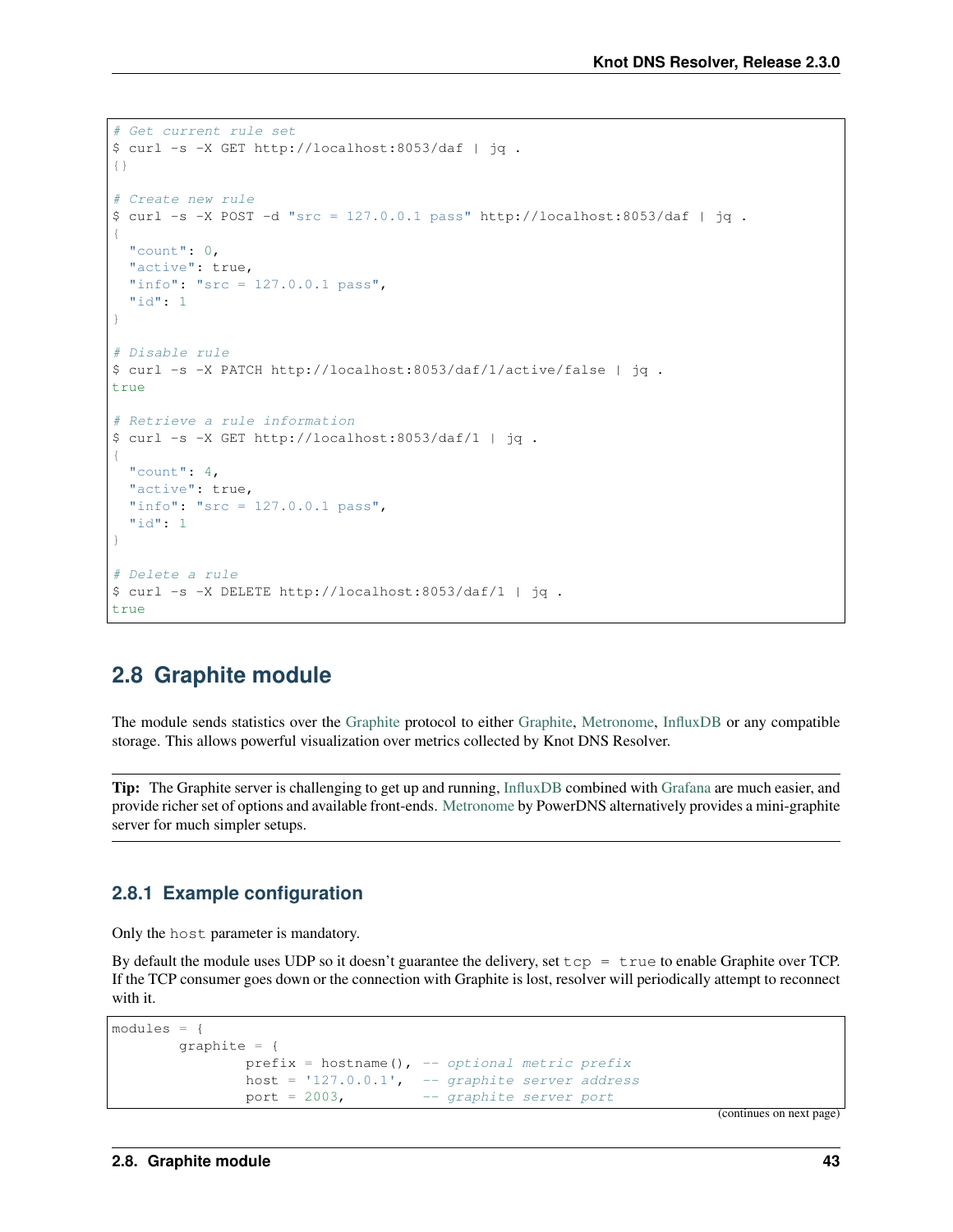(continued from previous page)

```
interval = 5 * sec, -- publish interval<br>tcp = false -- set to true if w
                                          -- set to true if want TCP mode
}
```
The module supports sending data to multiple servers at once.

```
modules = {graphite = {
               host = { '127.0.0.1', '1.2.3.4', '::1' },
        }
}
```
### **2.8.2 Dependencies**

}

- [luasocket](http://w3.impa.br/~diego/software/luasocket/) available in LuaRocks
	- \$ luarocks install luasocket

## **2.9 Etcd module**

The module connects to Etcd peers and watches for configuration change. By default, the module looks for the subtree under /knot-resolver directory, but you can change this [in the configuration.](https://github.com/mah0x211/lua-etcd#cli-err--etcdnew-optiontable-)

The subtree structure corresponds to the configuration variables in the declarative style.

```
$ etcdctl set /knot-resolvevr/net/127.0.0.1 53
$ etcdctl set /knot-resolver/cache/size 10000000
```
Configures all listening nodes to following configuration:

```
net = { 127.0.0.1' }cache.size = 10000000
```
### **2.9.1 Example configuration**

```
modules = {etcd = {
               prefix = '/knot-resolver',
                peer = 'http://127.0.0.1:7001'
        }
}
```
Warning: Work in progress!

### **2.9.2 Dependencies**

• [lua-etcd](https://github.com/mah0x211/lua-etcd) available in LuaRocks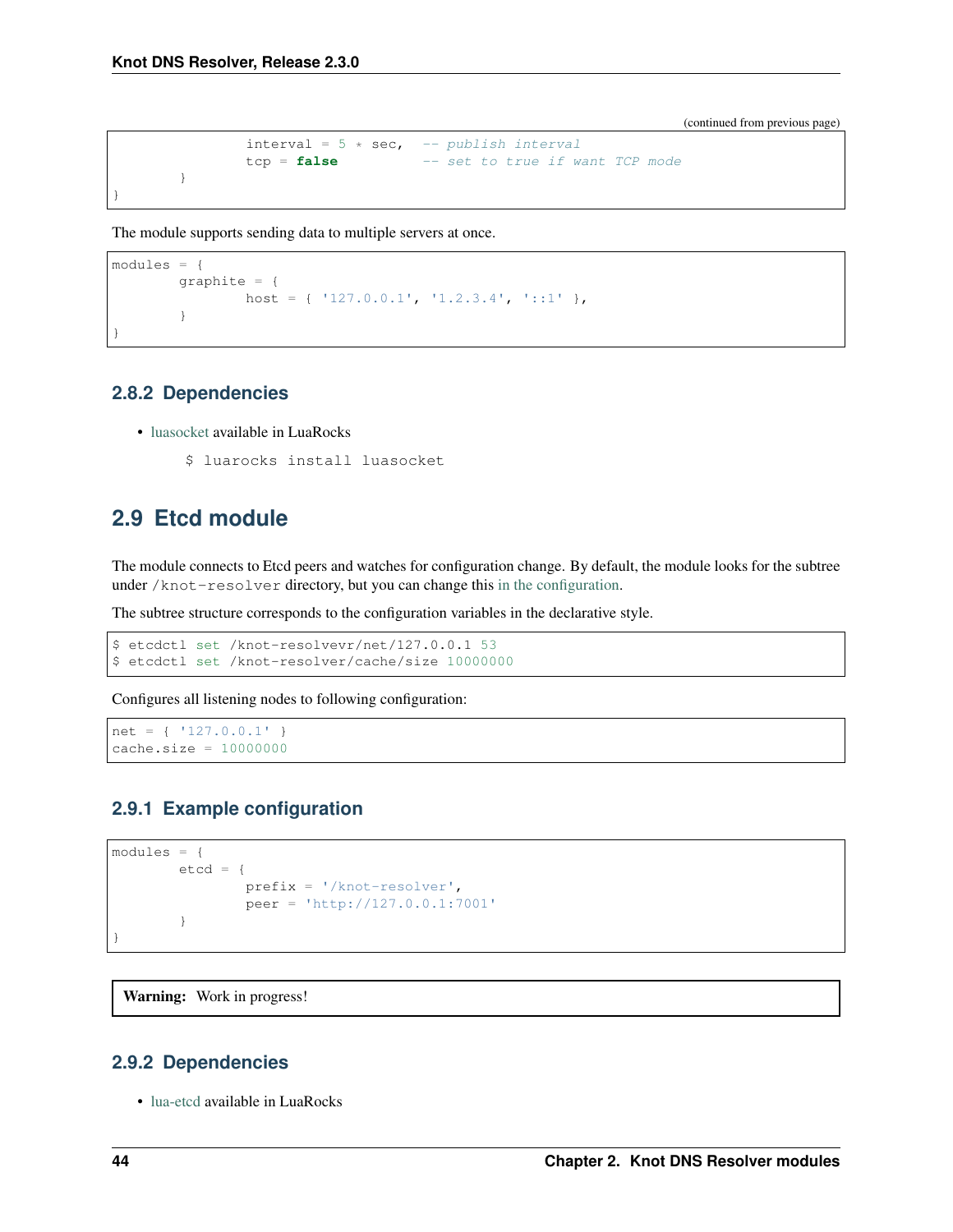\$ luarocks install etcd --from=https://mah0x211.github.io/rocks/

## **2.10 DNS64**

The module for [RFC 6147](https://tools.ietf.org/html/rfc6147.html) DNS64 AAAA-from-A record synthesis, it is used to enable client-server communication between an IPv6-only client and an IPv4-only server. See the well written [introduction](https://doc.powerdns.com/md/recursor/dns64) in the PowerDNS documentation.

Warning: The module currently won't work well with *[policy.STUB](#page-33-0)*.

Tip: The A record sub-requests will be DNSSEC secured, but the synthetic AAAA records can't be. Make sure the last mile between stub and resolver is secure to avoid spoofing.

### **2.10.1 Example configuration**

```
-- Load the module with a NAT64 address
modules = { \text{Ans } 64 = 'f \in 80::21b:77ff:0:0' }-- Reconfigure later
dns64.config('fe80::21b:aabb:0:0')
```
## **2.11 Renumber**

The module renumbers addresses in answers to different address space. e.g. you can redirect malicious addresses to a blackhole, or use private address ranges in local zones, that will be remapped to real addresses by the resolver.

Warning: While requests are still validated using DNSSEC, the signatures are stripped from final answer. The reason is that the address synthesis breaks signatures. You can see whether an answer was valid or not based on the AD flag.

### **2.11.1 Example configuration**

```
modules = {
        renumber = {
                -- Source subnet, destination subnet
                {'10.10.10.0/24', '192.168.1.0'},
                -- Remap /16 block to localhost address range
                {'166.66.0.0/16', '127.0.0.0'}
        }
}
```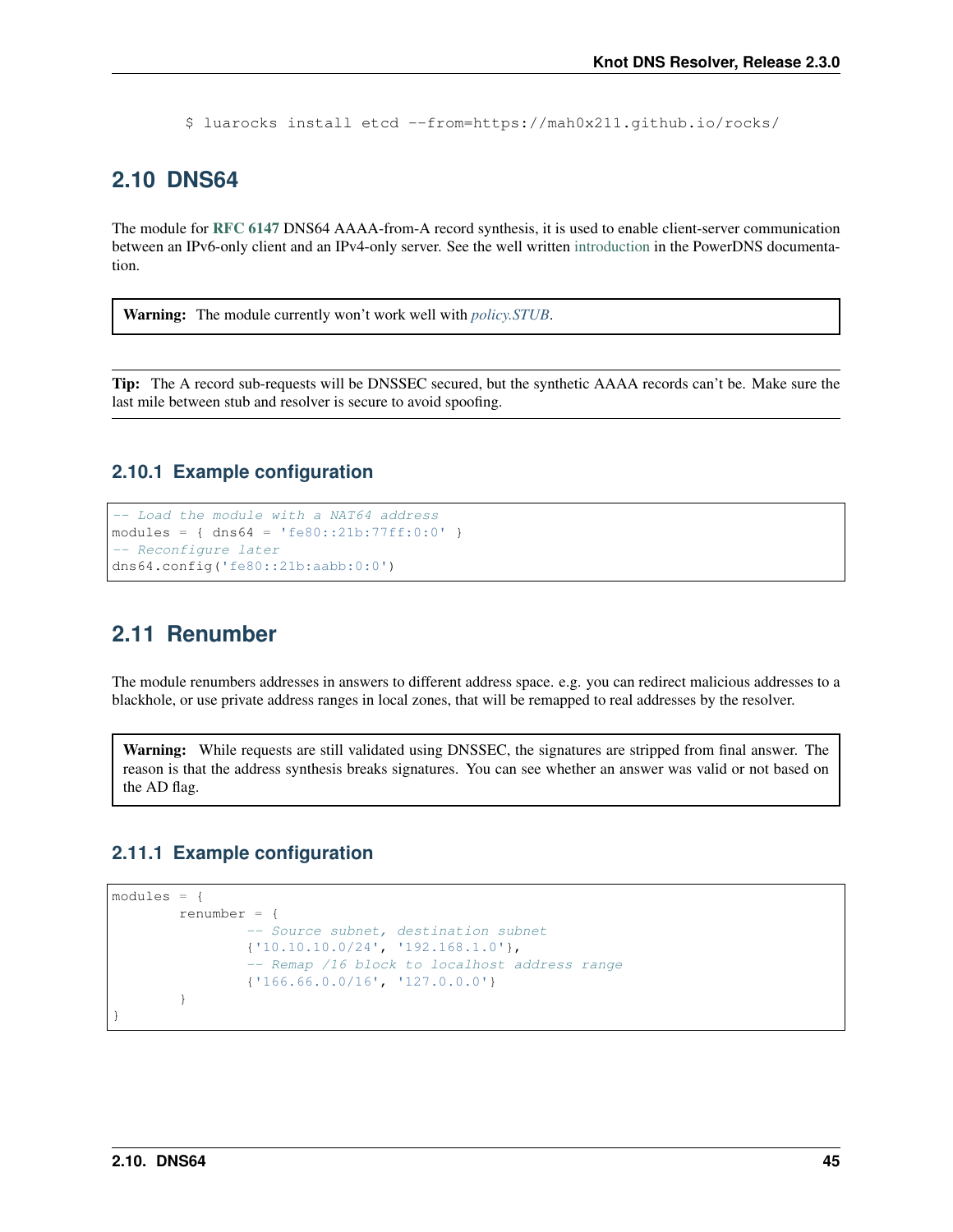## **2.12 DNS Cookies**

The module performs most of the [RFC 7873](https://tools.ietf.org/html/rfc7873.html) DNS cookies functionality. Its main purpose is to check the cookies of inbound queries and responses. It is also used to alter the behaviour of the cookie functionality.

### **2.12.1 Example Configuration**

```
-- Load the module before the 'iterate' layer.
modules = {
        'cookies < iterate'
}
-- Configure the client part of the resolver. Set 8 bytes of the client
-- secret and choose the hashing algorithm to be used.
-- Use a string composed of hexadecimal digits to set the secret.
cookies.config { client_secret = '0123456789ABCDEF',
                 client_cookie_alg = 'FNV-64' }
-- Configure the server part of the resolver.
cookies.config { server_secret = 'FEDCBA9876543210',
                  server_cookie_alg = 'FNV-64' }
-- Enable client cookie functionality. (Add cookies into outbound
-- queries.)
cookies.config { client_enabled = true }
-- Enable server cookie functionality. (Handle cookies in inbound
-- requests.)
cookies.config { server_enabled = true }
```
Tip: If you want to change several parameters regarding the client or server configuration then do it within a single cookies.config() invocation.

Warning: The module must be loaded before any other module that has direct influence on query processing and response generation. The module must be able to intercept an incoming query before the processing of the actual query starts. It must also be able to check the cookies of inbound responses and eventually discard them before they are handled by other functional units.

### **2.12.2 Properties**

**cookies.config**(configuration)

**Parameters** 

- **configuration** (table) part of cookie configuration to be changed, may be called without parameter
- Returns JSON dictionary containing current configuration

The function may be called without any parameter. In such case it only returns current configuration. The returned JSON also contains available algorithm choices.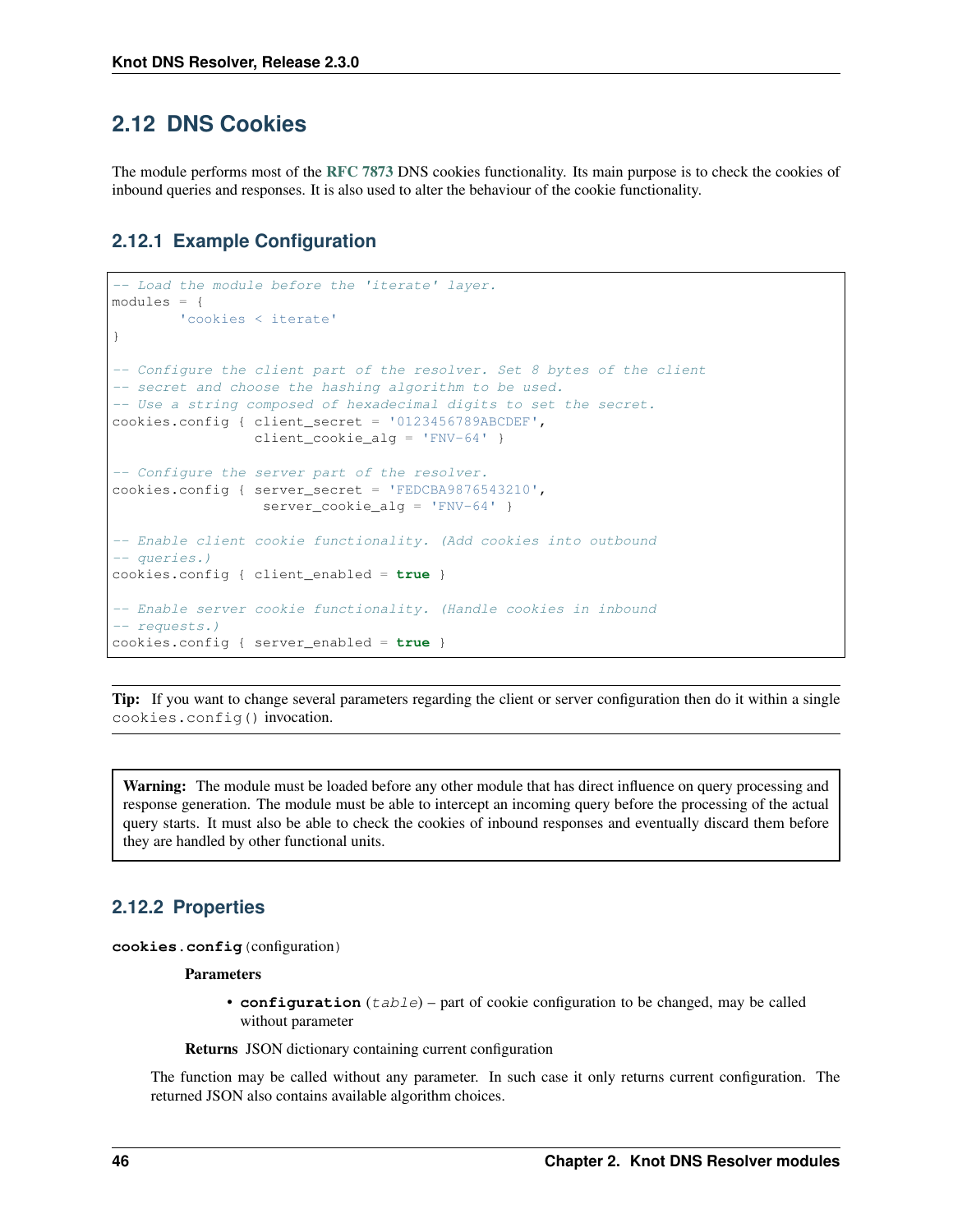### **2.12.3 Dependencies**

• [Nettle](https://www.lysator.liu.se/~nisse/nettle/) required for HMAC-SHA256

## **2.13 Version**

Module checks for new version and [CVE,](https://cve.mitre.org/) and issues warning messages.

### **2.13.1 Configuration**

```
version.config(2*day)
configure period of check (defaults to 1*day)
```
### **2.13.2 Running**

```
modules.load("version")
```
## **2.14 Workarounds**

A simple module that alters resolver behavior on specific broken sub-domains. Currently it mainly disables case randomization on them.

### **2.14.1 Running**

modules = { 'workarounds < iterate' }

## **2.15 Dnstap**

Dnstap module currently supports logging dns responses to a unix socket in dnstap format using fstrm framing library. The unix socket and the socket reader should be present before starting kresd.

### **2.15.1 Configuration**

Tunables:

- socket\_path: the the unix socket file where dnstap messages will be sent
- log\_responses: if true responses in wire format will be logged

```
modules = {
   dnstap = \{socket_path = "/tmp/dnstap.sock",
        log_responses = true
    }
}
```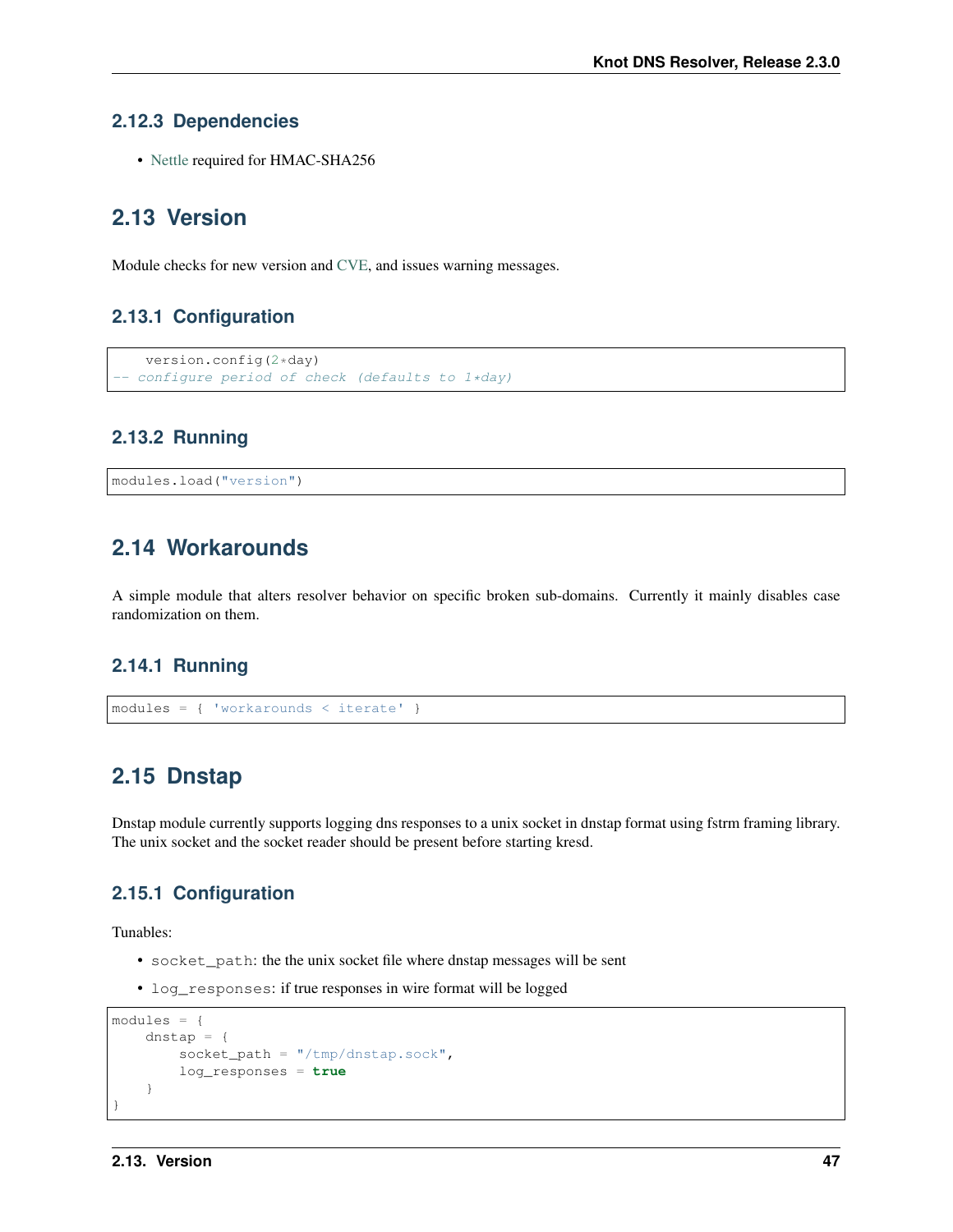## **2.16 Signaling Trust Anchor Knowledge in DNSSEC**

The module for Signaling Trust Anchor Knowledge in DNSSEC Using Key Tag Query, implemented according to [RFC 8145#section-5](https://tools.ietf.org/html/rfc8145.html#section-5).

This feature allows validating resolvers to signal to authoritative servers which keys are referenced in their chain of trust. The data from such signaling allow zone administrators to monitor the progress of rollovers in a DNSSEC-signed zone.

This mechanism serve to measure the acceptance and use of new DNSSEC trust anchors and key signing keys (KSKs). This signaling data can be used by zone administrators as a gauge to measure the successful deployment of new keys. This is of particular interest for the DNS root zone in the event of key and/or algorithm rollovers that rely on [RFC](https://tools.ietf.org/html/rfc5011.html) [5011](https://tools.ietf.org/html/rfc5011.html) to automatically update a validating DNS resolver's trust anchor.

This module is enabled by default. You may use modules.unload ('ta\_signal\_query') in your configuration.

## **2.17 Sentinel for Detecting Trusted Keys**

The module implementing Sentinel for Detecting Trusted Keys in DNSSEC according to [draft-ietf-dnsop-kskroll](https://tools.ietf.org/html/draft-ietf-dnsop-kskroll-sentinel-00)[sentinel-00.](https://tools.ietf.org/html/draft-ietf-dnsop-kskroll-sentinel-00)

This feature allows users of validating resolver to detect which root keys are configured in their chain of trust. The data from such signaling are necessary to monitor the progress of the DNSSEC root key rollover.

This module is enabled by default and we urge users not to disable it. If it is absolutely necessary you may add modules.unload('ta\_sentinel') to your configuration to disable it.

## **2.18 Priming module**

The module for Initializing a DNS Resolver with Priming Queries implemented according to [RFC 8109](https://tools.ietf.org/html/rfc8109.html). Purpose of the module is to keep up-to-date list of root DNS servers and associated IP addresses.

Result of successful priming query replaces root hints distributed with the resolver software. Unlike other DNS resolvers, Knot Resolver caches result of priming query on disk and keeps the data between restarts until TTL expires.

This module is enabled by default and it is not recommended to disable it. For debugging purposes you may disable the module by appending modules.unload('priming') to your configuration.

## **2.19 System time skew detector**

This module compares local system time with inception and expiration time bounds in DNSSEC signatures for . NS records. If the local system time is outside of these bounds, it is likely a misconfiguration which will cause all DNSSEC validation (and resolution) to fail.

In case of mismatch, a warning message will be logged to help with further diagnostics.

Warning: Information printed by this module can be forged by a network attacker! System administrator MUST verify values printed by this module and fix local system time using a trusted source.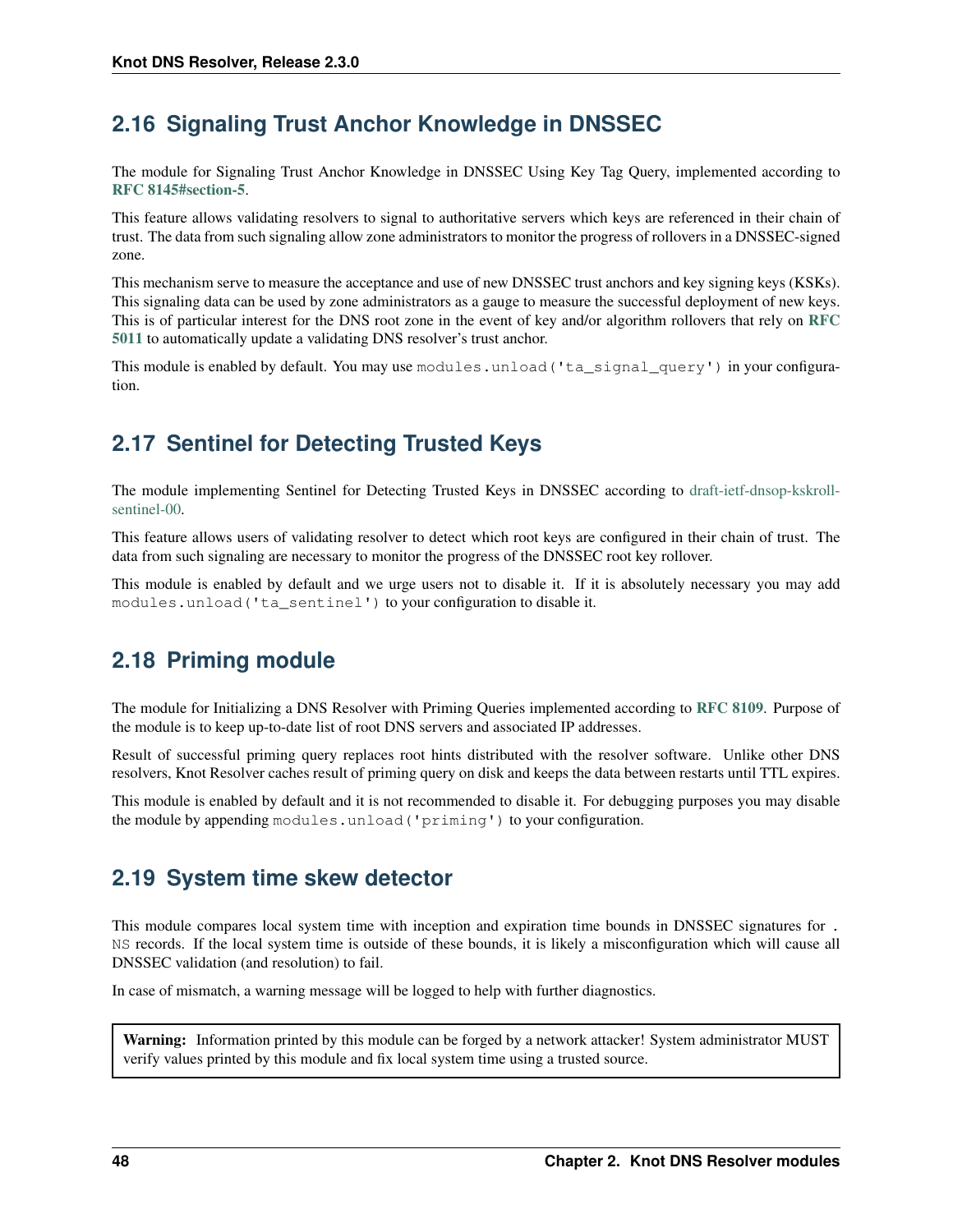This module is useful for debugging purposes. It runs only once during resolver start does not anything after that. It is enabled by default. You may disable the module by appending modules.unload ('detect time skew') to your configuration.

## **2.20 Detect discontinuous jumps in the system time**

This module detect discontinuous jumps in the system time when resolver is running. It clears cache when a significant backward time jumps occurs.

Time jumps are usually created by NTP time change or by admin intervention. These change can affect cache records as they store timestamp and TTL in real time.

If you want to preserve cache during time travel you should disable this module by modules. unload('detect\_time\_jump').

Due to the way monotonic system time works on typical systems, suspend-resume cycles will be perceived as forward time jumps, but this direction of shift does not have the risk of using records beyond their intended TTL, so forward jumps do not cause erasing the cache.

### **2.21 Root on lookback (RFC 7706)**

Knot Resolver developers decided that pure implementation of [RFC 7706](https://tools.ietf.org/html/rfc7706.html) is a bad idea so it is not implemented in the form envisioned by the RFC. You can get the very similar effect without its downsides by combining *[prefill](#page-52-0)* and *[serve\\_stale](#page-53-0)* modules with Aggressive Use of DNSSEC-Validated Cache ([RFC 8198](https://tools.ietf.org/html/rfc8198.html)) behavior which is enabled automatically together with DNSSEC validation.

### <span id="page-52-0"></span>**2.22 Cache prefilling**

This module provides ability to periodically prefill DNS cache by importing root zone data obtained over HTTPS.

Intended users of this module are big resolver operators which will benefit from decreased latencies and smaller amount of traffic towards DNS root servets.

Example configuration is:

```
modules.load('prefill')
prefill.config({
      ['.'] = {
              url = 'https://www.internic.net/domain/root.zone',
              ca_file = '/etc/pki/tls/certs/ca-bundle.crt',
              interval = 86400 -- seconds}
})
```
This configuration downloads zone file from URL *https://www.internic.net/domain/root.zone* and imports it into cache every 86400 seconds (1 day). The HTTPS connection is authenticated using CA certificate from file */etc/pki/tls/certs/ca-bundle.crt* and signed zone content is validated using DNSSEC.

Root zone to import must be signed using DNSSEC and the resolver must have valid DNSSEC configuration. (For further details please see *[Enabling DNSSEC](#page-23-0)*.)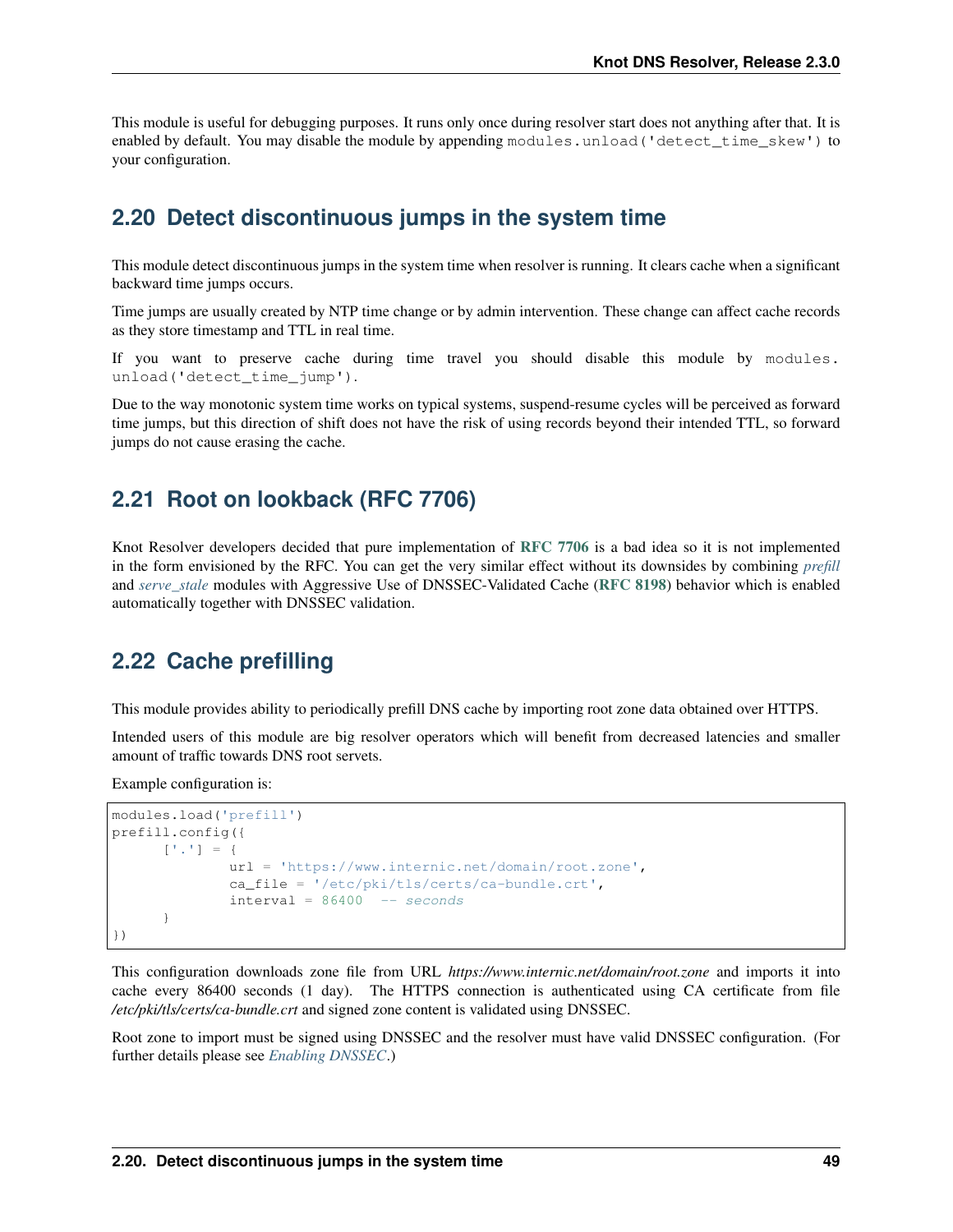| Parameter | Description                                                             |
|-----------|-------------------------------------------------------------------------|
| ca file   | path to CA certificate bundle used to authenticate the HTTPS connection |
| interval  | number of seconds between zone data refresh attempts                    |
| url       | URL of a file in RFC 1035 zone file format                              |

Only root zone import is supported at the moment.

### **2.22.1 Dependencies**

Depends on the [luasec](https://luarocks.org/modules/brunoos/luasec) library.

## <span id="page-53-0"></span>**2.23 Serve stale**

Demo module that allows using timed-out records in case kresd is unable to contact upstream servers.

By default it allows stale-ness by up to one day, after roughly four seconds trying to contact the servers. It's quite configurable/flexible; see the beginning of the module source for details. See also the RFC [draft](https://tools.ietf.org/html/draft-ietf-dnsop-serve-stale-00) (not fully followed) and [cache.ns\\_tout](#page-18-0).

### **2.23.1 Running**

```
modules = { 'serve_stale < cache' }
```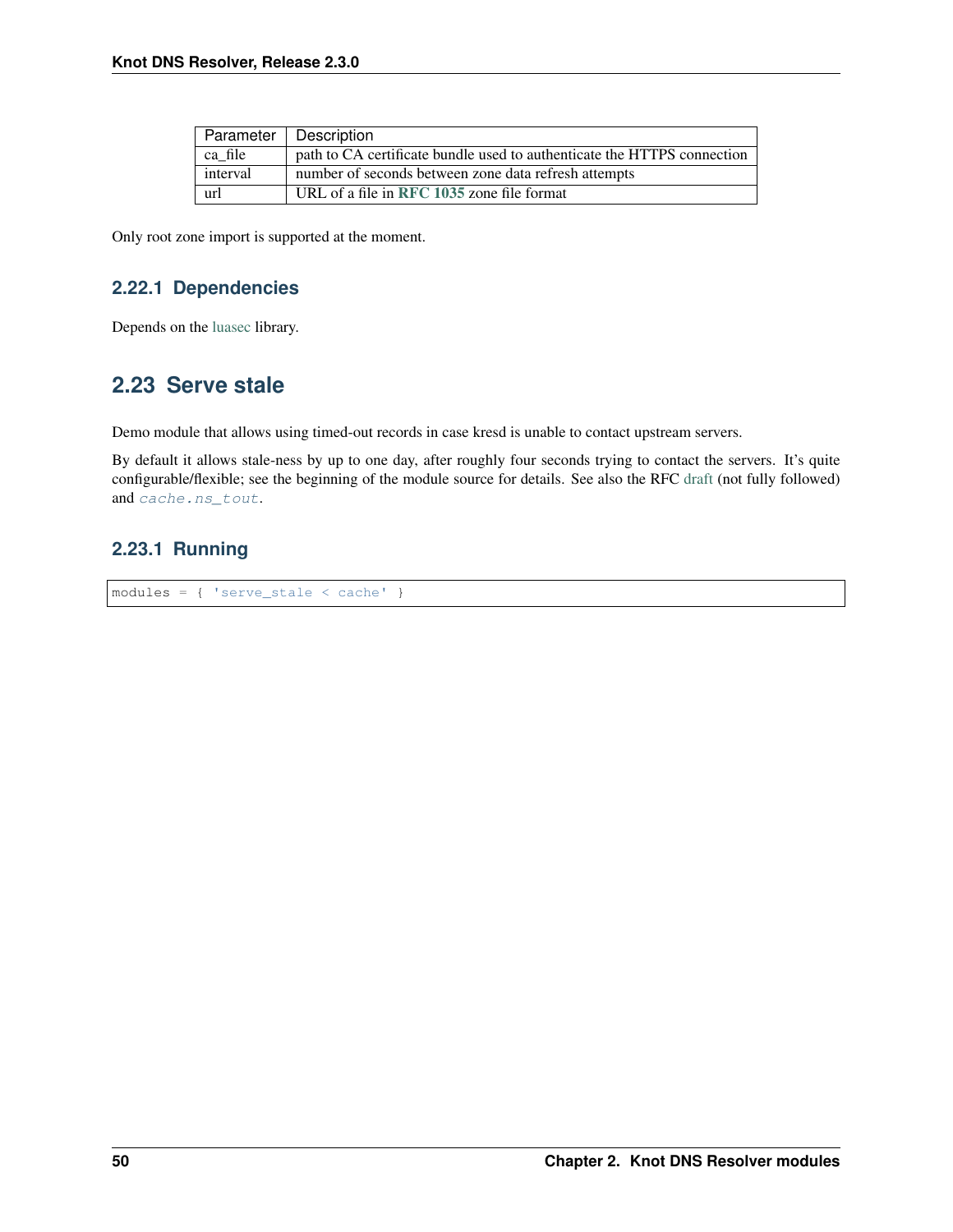# CHAPTER 3

## Building project

## **3.1 Installing from packages**

The resolver is packaged for Debian, Fedora+EPEL, Ubuntu, Docker, NixOS/NixPkgs, FreeBSD, HomeBrew, and Turris Omnia. Some of these are maintained directly by the knot-resolver team.

Refer to [project page](https://www.knot-resolver.cz/download) for information about installing from packages. If packages are not available for your OS, see following sections to see how you can build it from sources (or package it), or use official [Docker images.](https://hub.docker.com/r/cznic/knot-resolver)

## **3.2 Platform considerations**

| Project           | <b>Platforms</b>             | Compatibility notes                              |
|-------------------|------------------------------|--------------------------------------------------|
| daemon            | $UNIX$ -like <sup>1</sup>    | C99, libuv provides portable I/O                 |
| library           | UNIX-like                    | MSVC not supported, needs MinGW                  |
| modules           | varies                       |                                                  |
| tests/unit        | <i>equivalent to library</i> |                                                  |
| tests/integration | UNIX-like                    | Depends on library injection (see <sup>2</sup> ) |

## **3.3 Requirements**

The following is a list of software required to build Knot DNS Resolver from sources.

<span id="page-54-0"></span><sup>1</sup> Known to be running (not exclusively) on FreeBSD, Linux and OS X.

<span id="page-54-1"></span><sup>&</sup>lt;sup>2</sup> Requires C99, \_\_attribute\_\_((cleanup)) and -MMD -MP for dependency file generation. GCC, Clang and ICC are supported.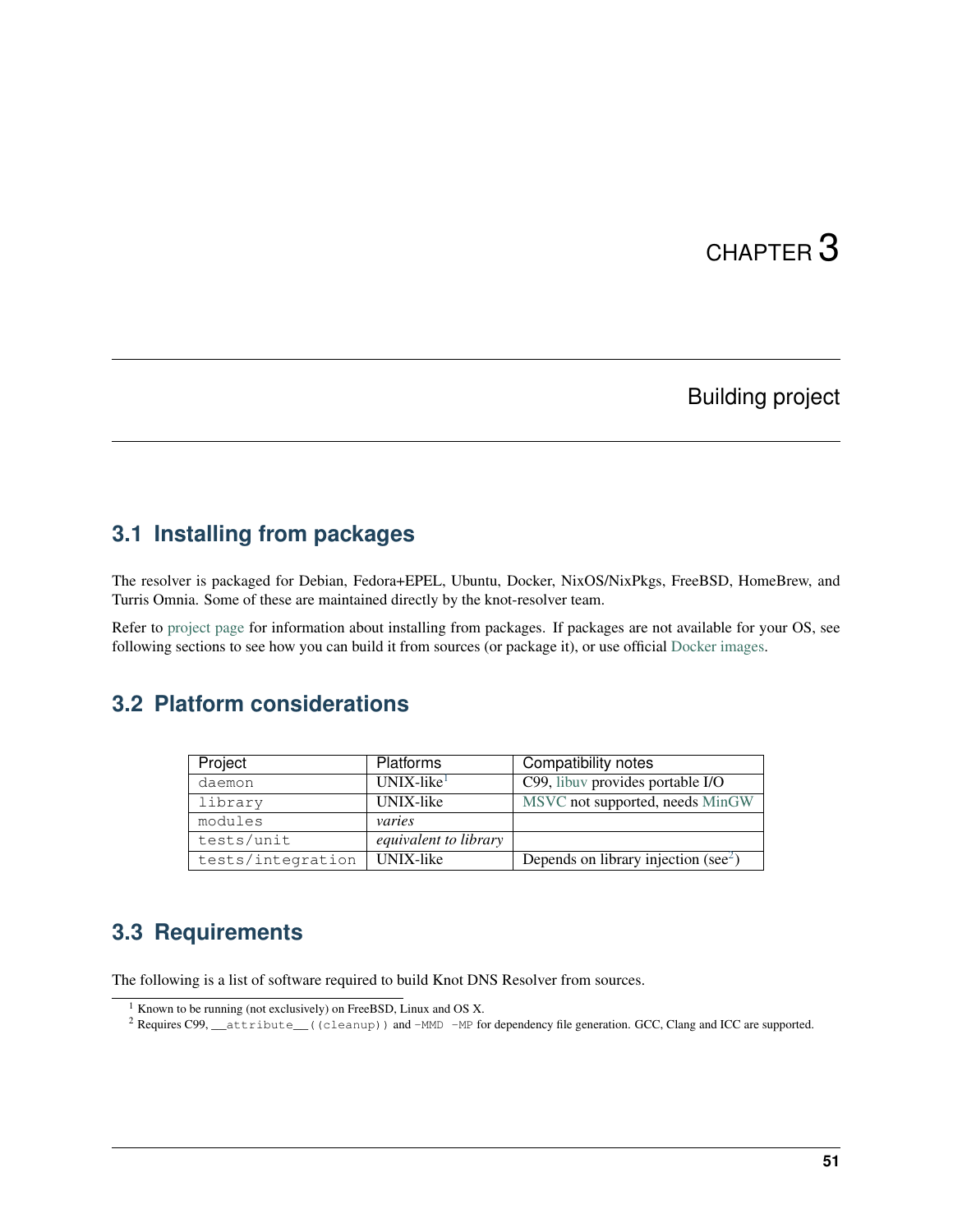| Requirement        | Required by | <b>Notes</b>                                                               |
|--------------------|-------------|----------------------------------------------------------------------------|
| $GNU$ Make $3.80+$ | all         | (build only)                                                               |
| C compiler         | all         | (build only) <sup>2</sup>                                                  |
| pkg-config         | all         | (build only) <sup>3</sup>                                                  |
| hexdump or xxd     | daemon      | (build only)                                                               |
| libknot $2.4.0+$   | all         | Knot DNS library (requires autotools, GnuTLS and Jansson).                 |
| LuaJIT $2.0+$      | daemon      | Embedded scripting language.                                               |
| libuv $1.7+$       | daemon      | Multiplatform I/O and services (libuv 1.0 with limitations <sup>4</sup> ). |

There are also *optional* packages that enable specific functionality in Knot DNS Resolver, they are useful mainly for developers to build documentation and tests.

| Optional           | Needed for              | <b>Notes</b>                              |
|--------------------|-------------------------|-------------------------------------------|
| lua-http           | modules/http            | HTTP/2 client/server for Lua.             |
| luasocket          | trust anchors, modules/ | Sockets for Lua.                          |
|                    | stats                   |                                           |
| luasec             | trust anchors           | TLS for Lua.                              |
| libmemcached       | modules/memcached       | To build memcached backend module.        |
| hiredis            | modules/redis           | To build redis backend module.            |
| Go $1.5+$          | modules                 | Build modules written in Go.              |
| cmocka             | unit tests              | Unit testing framework.                   |
| Doxygen            | documentation           | Generating API documentation.             |
| Sphinx<br>and      | documentation           | Building this HTML/PDF documenta-         |
| sphinx_rtd_theme   |                         | tion.                                     |
| breathe            | documentation           | Exposing Doxygen API doc to Sphinx.       |
| libsystemd         | daemon                  | Systemd socket activation support.        |
| libprotobuf $3.0+$ | modules/dnstap          | Protocol Buffers support for dnstap.      |
| libprotobuf-c 1.0+ | modules/dnstap          | C bindings for Protobuf.                  |
| libfstrm $0.2+$    | modules/dnstap          | Frame Streams data transport protocol.    |
| <b>luacheck</b>    | lint-lua                | Syntax and static analysis checker for    |
|                    |                         | Lua.                                      |
| clang-tidy         | $lint-c$                | Syntax and static analysis checker for C. |
| <i>luacov</i>      | check-config            | Code coverage analysis for Lua mod-       |
|                    |                         | ules.                                     |

### **3.3.1 Packaged dependencies**

Most of the dependencies can be resolved from packages, here's an overview for several platforms.

• Debian (since *sid*) - current stable doesn't have libknot and libuv, which must be installed from sources.

```
sudo apt-get install pkg-config libknot-dev libuv1-dev libcmocka-dev libluajit-5.1-dev
```
- Ubuntu unknown.
- Fedora

<span id="page-55-0"></span><sup>&</sup>lt;sup>3</sup> You can use variables <dependency>\_CFLAGS and <dependency>\_LIBS to configure dependencies manually (i.e. libknot\_CFLAGS and libknot\_LIBS).

<span id="page-55-1"></span><sup>4</sup> libuv 1.7 brings SO\_REUSEPORT support that is needed for multiple forks. libuv < 1.7 can be still used, but only in single-process mode. Use *[different method](#page-25-0)* for load balancing.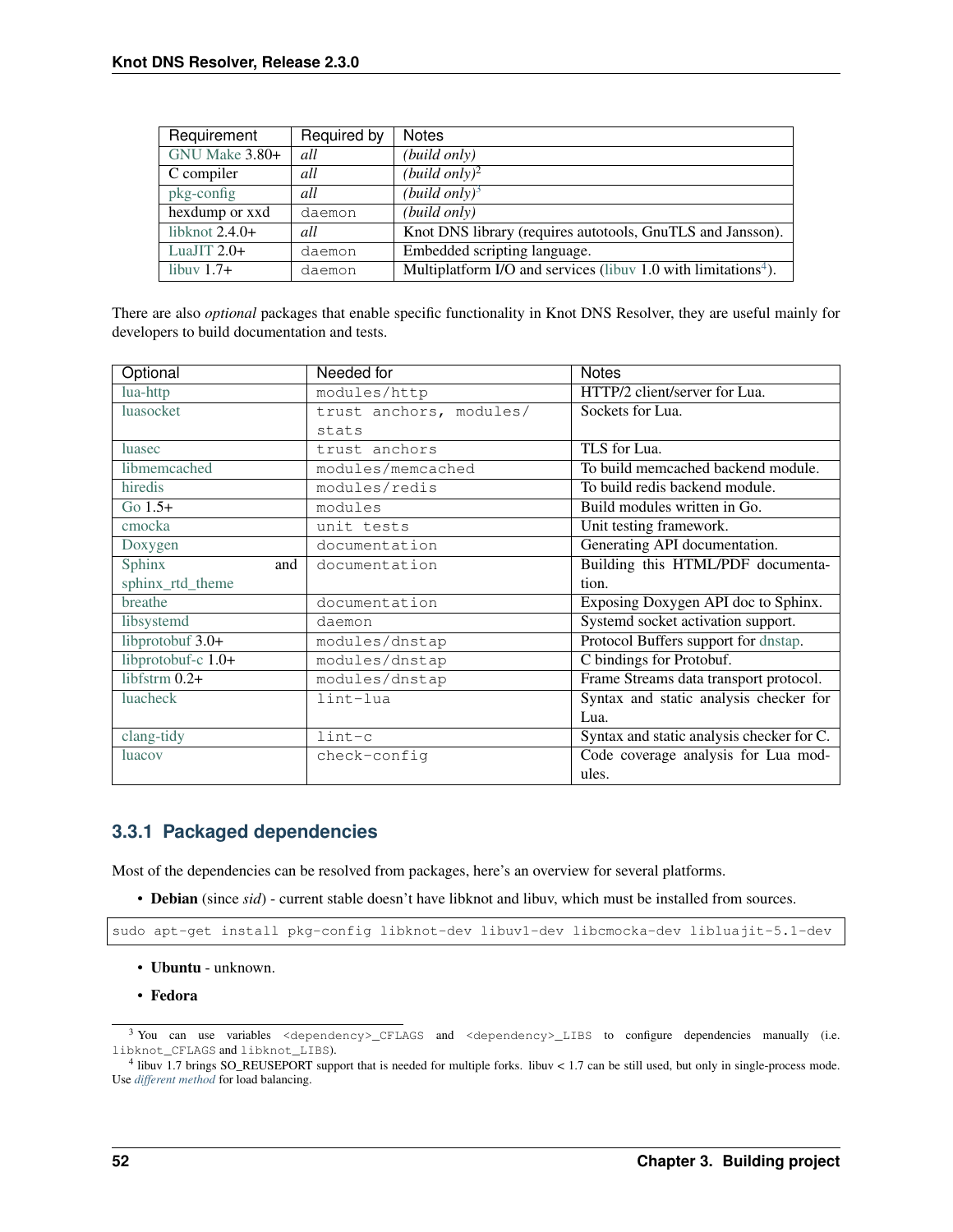```
# minimal build
sudo dnf install @buildsys-build knot-devel libuv-devel luajit-devel
# unit tests
sudo dnf install libcmocka-devel
# integration tests
sudo dnf install cmake git python-dns python-jinja2
# optional features
sudo dnf install golang hiredis-devel libmemcached-devel lua-sec-compat lua-socket-
˓→compat systemd-devel
# docs
sudo dnf install doxygen python-breathe python-sphinx
```
- RHEL/CentOS unknown.
- openSUSE there is an [experimental package.](https://build.opensuse.org/package/show/server:dns/knot-resolver)
- FreeBSD when installing from ports, all dependencies will install automatically, corresponding to the selected options.
- NetBSD unknown.
- OpenBSD unknown.
- Mac OS X the dependencies can be found through [Homebrew.](http://brew.sh/)

```
brew install pkg-config libuv luajit cmocka
```
## **3.4 Building from sources**

Initialize git submodules first.

\$ git submodule update --init --recursive

The Knot DNS Resolver depends on the the Knot DNS library, recent version of [libuv,](https://github.com/libuv/libuv) and [LuaJIT.](http://luajit.org/luajit.html)

\$ make info # See what's missing

When you have all the dependencies ready, you can build and install.

```
$ make PREFIX="/usr/local"
$ make install PREFIX="/usr/local"
```
Note: Always build with PREFIX if you want to install, as it is hardcoded in the executable for module search path. Production code should be compiled with -DNDEBUG. If you build the binary with -DNOVERBOSELOG, it won't be possible to turn on verbose logging; we advise packagers against using that flag.

Note: If you build with PREFIX, you may need to also set the LDFLAGS for the libraries:

make LDFLAGS="-Wl,-rpath=/usr/local/lib" PREFIX="/usr/local"

Alternatively you can build only specific parts of the project, i.e. library.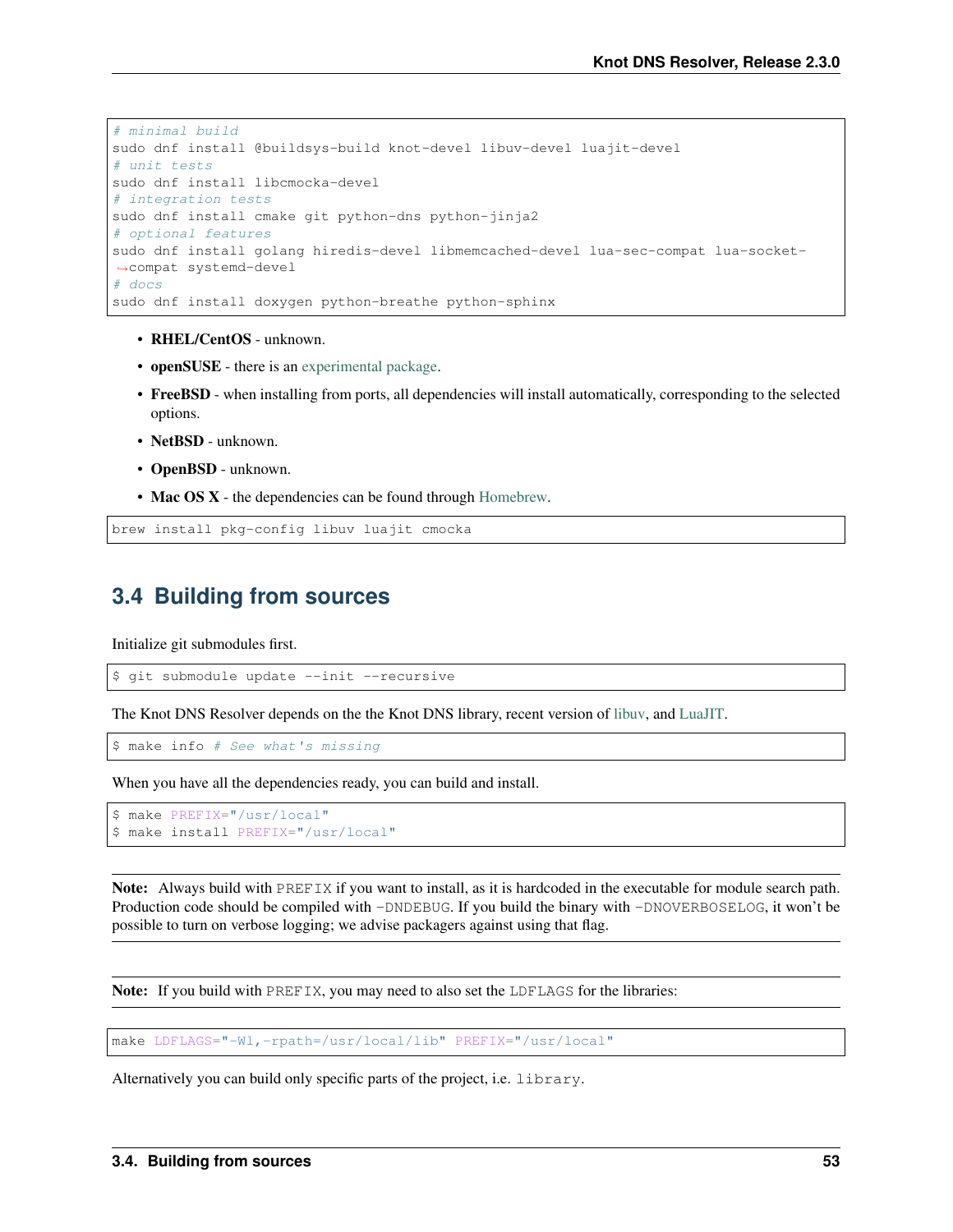```
$ make lib
$ make lib-install
```
Note: Documentation is not built by default, run make doc to build it.

### **3.4.1 Building with security compiler flags**

Knot DNS Resolver enables certain [security compile-time flags](https://wiki.debian.org/Hardening#Notes_on_Memory_Corruption_Mitigation_Methods) that do not affect performance. You can add more flags to the build by appending them to *CFLAGS* variable, e.g. make CFLAGS="-fstack-protector".

| Method             | <b>Status</b> | <b>Notes</b>                                                 |  |  |
|--------------------|---------------|--------------------------------------------------------------|--|--|
| -fstack-protector  | $dis-$        | (must be specifically enabled in CFLAGS)                     |  |  |
|                    | abled         |                                                              |  |  |
|                    | en-           |                                                              |  |  |
| D FORTIFY SOURCE=2 | abled         |                                                              |  |  |
| -pie               | en-           | (disable)<br>enables<br>ASLR<br>for<br>with<br>kresd<br>make |  |  |
|                    | abled         | HARDENING=no)                                                |  |  |
| <b>RELRO</b>       | en-           | full <sup>5</sup>                                            |  |  |
|                    | abled         |                                                              |  |  |

You can also disable linker hardening when it's unsupported with make HARDENING=no.

### **3.4.2 Building for packages**

The build system supports [DESTDIR](https://www.gnu.org/prep/standards/html_node/DESTDIR.html)

```
$ make install DESTDIR=/tmp/stage
```
Tip: There is a template for service file and AppArmor profile to help you kickstart the package.

### **3.4.3 Default paths**

The default installation follows FHS with several custom paths for configuration and modules. All paths are prefixed with PREFIX variable by default if not specified otherwise.

```
5 See checksec.sh
```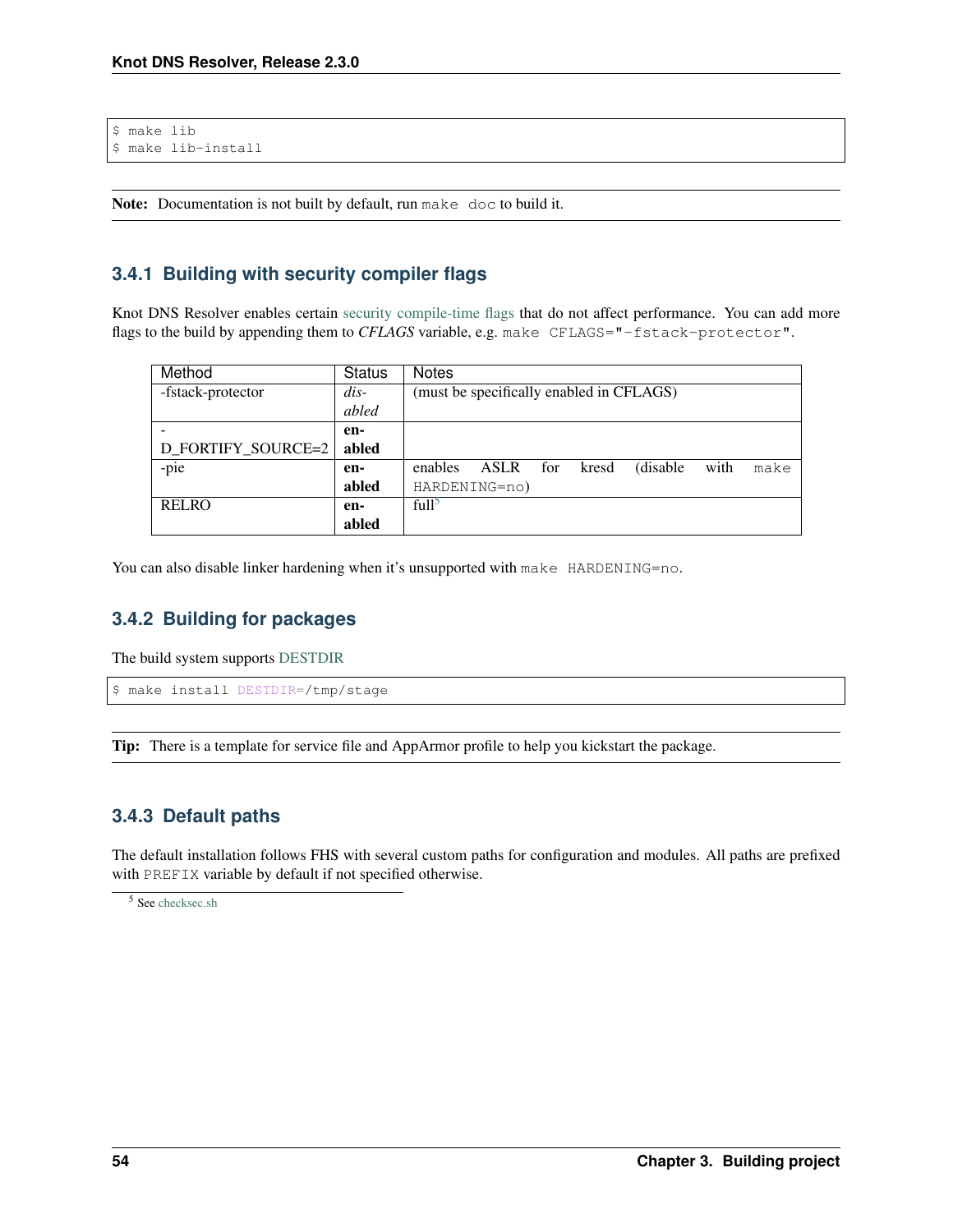| Com-      | Variable         | Default               | <b>Notes</b>                                                 |
|-----------|------------------|-----------------------|--------------------------------------------------------------|
| ponent    |                  |                       |                                                              |
| library   | LIBDIR           | $$$ (PREFIX) $/$ lib  | $pkg$ -config is auto-generated $\delta$                     |
| daemon    | SBINDIR          | $$$ (PREFIX) / sbin   |                                                              |
| configu-  | <b>ETCDIR</b>    | $$$ (PREFIX)/etc/     | Configuration file, templates.                               |
| ration    |                  | knot-resolver         |                                                              |
| modules   | MODULEDIR        | $$$ (LIBDIR) $/$      | Runtime directory for loading dynamic modules <sup>7</sup> . |
|           |                  | kdns modules          |                                                              |
| trust an- | KEYFILE DETMOMET |                       | Path to read-only trust anchor file, which is used           |
| chor file |                  |                       | as fallback when no other file is specified. <sup>8</sup>    |
| work di-  |                  | the current directory | Run directory for daemon. (Only relevant during              |
| rectory   |                  |                       | run time, not e.g. during installation.)                     |

Note: Each module is self-contained and may install additional bundled files within  $\frac{1}{2}$  (MODULEDIR) / \$(modulename). These files should be read-only, non-executable.

### **3.4.4 Static or dynamic?**

By default the resolver library is built as a dynamic library with versioned ABI. You can revert to static build with BUILDMODE variable.

```
$ make BUILDMODE=dynamic # Default, create dynamic library
$ make BUILDMODE=static # Create static library
```
When the library is linked statically, it usually produces a smaller binary. However linking it to various C modules might violate ODR and increase the size.

### **3.4.5 Resolving dependencies**

The build system relies on [pkg-config](https://www.freedesktop.org/wiki/Software/pkg-config/) to find dependencies. You can override it to force custom versions of the software by environment variables.

\$ make libknot\_CFLAGS="-I/opt/include" libknot\_LIBS="-L/opt/lib -lknot -ldnssec"

Optional dependencies may be disabled as well using HAS\_x=yes|no variable.

\$ make HAS\_go=no HAS\_cmocka=no

Warning: If the dependencies lie outside of library search path, you need to add them somehow. Try LD\_LIBRARY\_PATH on Linux/BSD, and DYLD\_FALLBACK\_LIBRARY\_PATH on OS X. Otherwise you need to add the locations to linker search path.

<span id="page-58-0"></span> $6$  The libkres.pc is installed in  $$$  (LIBDIR) /pkgconfig.

<span id="page-58-1"></span><sup>7</sup> The default moduledir can be changed with *-m* option to *kresd* daemon or by calling *moduledir()* function from lua.

<span id="page-58-2"></span><sup>&</sup>lt;sup>8</sup> If no other trust anchor is specified by user, the compiled-in path KEYFILE\_DEFAULT must contain a valid trust anchor. This is typically used by distributions which provide DNSSEC root trust anchors as part of distribution package. Users can disable the built-in trust anchor by adding trust\_anchors.keyfile\_default = nil to their configuration.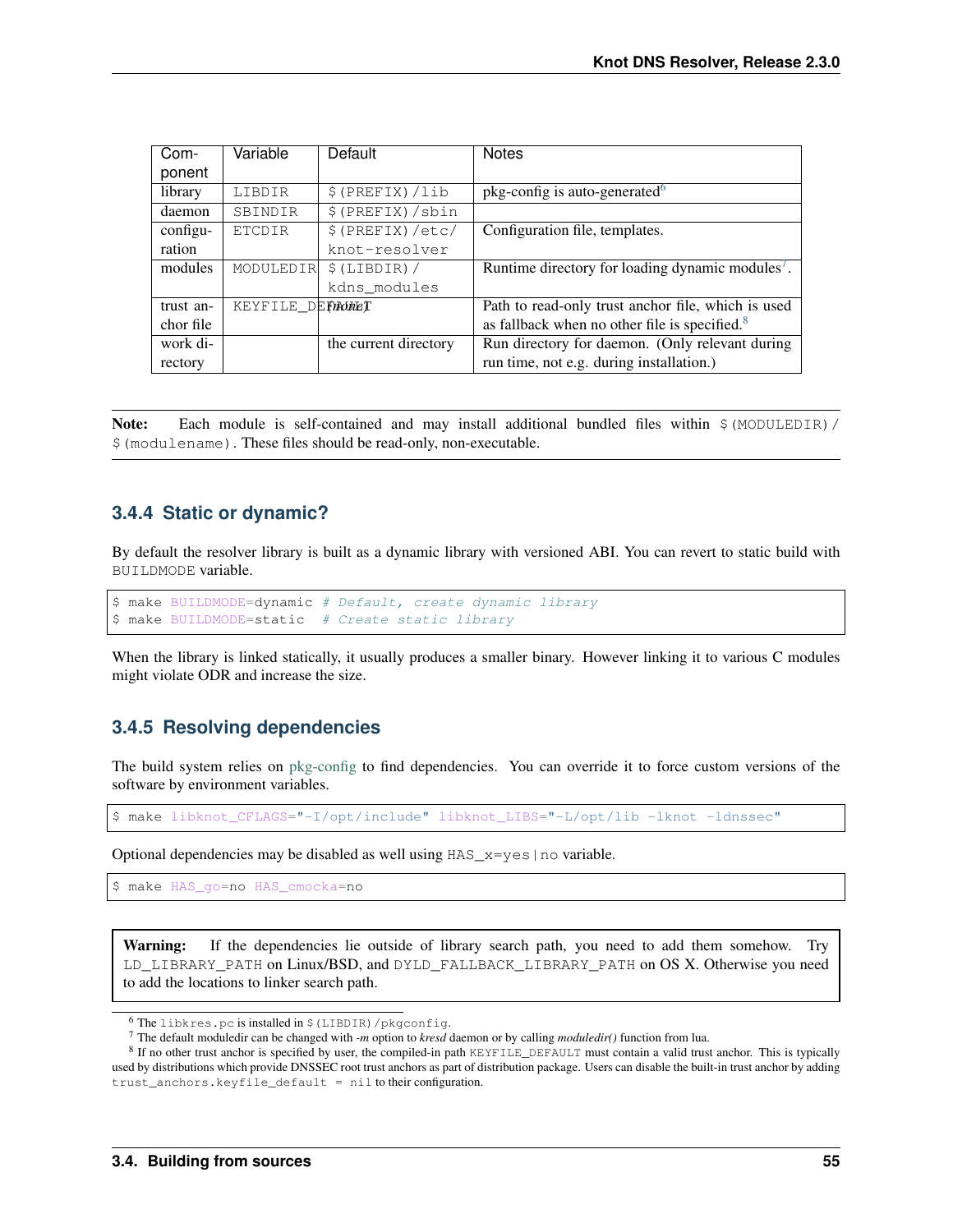Several dependencies may not be in the packages yet, the script pulls and installs all dependencies in a chroot. You can avoid rebuilding dependencies by specifying *BUILD\_IGNORE* variable, see the [Dockerfile](https://registry.hub.docker.com/u/cznic/knot-resolver/dockerfile/) for example. Usually you only really need to rebuild [libknot.](https://gitlab.labs.nic.cz/knot/knot-dns)

```
$ export FAKEROOT="${HOME}/.local"
$ export PKG_CONFIG_PATH="${FAKEROOT}/lib/pkgconfig"
$ export BUILD_IGNORE="..." # Ignore installed dependencies
$ ./scripts/bootstrap-depends.sh ${FAKEROOT}
```
### **3.4.6 Building extras**

The project can be built with code coverage tracking using the COVERAGE=1 variable.

The *make coverage* target gathers both gcov code coverage for C files, and [luacov](https://keplerproject.github.io/luacov/) code coverage for Lua files and merges it for analysis. It requires [lcov](http://ltp.sourceforge.net/coverage/lcov.php) to be installed.

\$ make coverage

### **3.4.7 Running unit and integration tests**

The linter requires [luacheck](http://luacheck.readthedocs.io) and [clang-tidy](http://clang.llvm.org/extra/clang-tidy/index.html) and is executed by make lint. The unit tests require [cmocka](https://cmocka.org/) and are executed by make check. Tests for the dnstap module need go and are executed by make ckeck-dnstap.

The integration tests use Deckard, the [DNS test harness.](#page-0-0)

\$ make check-integration

Note that the daemon and modules must be installed first before running integration tests, the reason is that the daemon is otherwise unable to find and load modules.

Read the [documentation](#page-0-0) for more information about requirements, how to run it and extend it.

## **3.5 Getting Docker image**

Docker images require only either Linux or a Linux VM (see [boot2docker](http://boot2docker.io/) on OS X).

\$ docker run cznic/knot-resolver

See the [Docker images](https://hub.docker.com/r/cznic/knot-resolver) page for more information and options. You can hack on the container by changing the container entrypoint to shell like:

\$ docker run -it --entrypoint=/bin/bash cznic/knot-resolver

Tip: You can build the Docker image yourself with docker build -t knot-resolver scripts.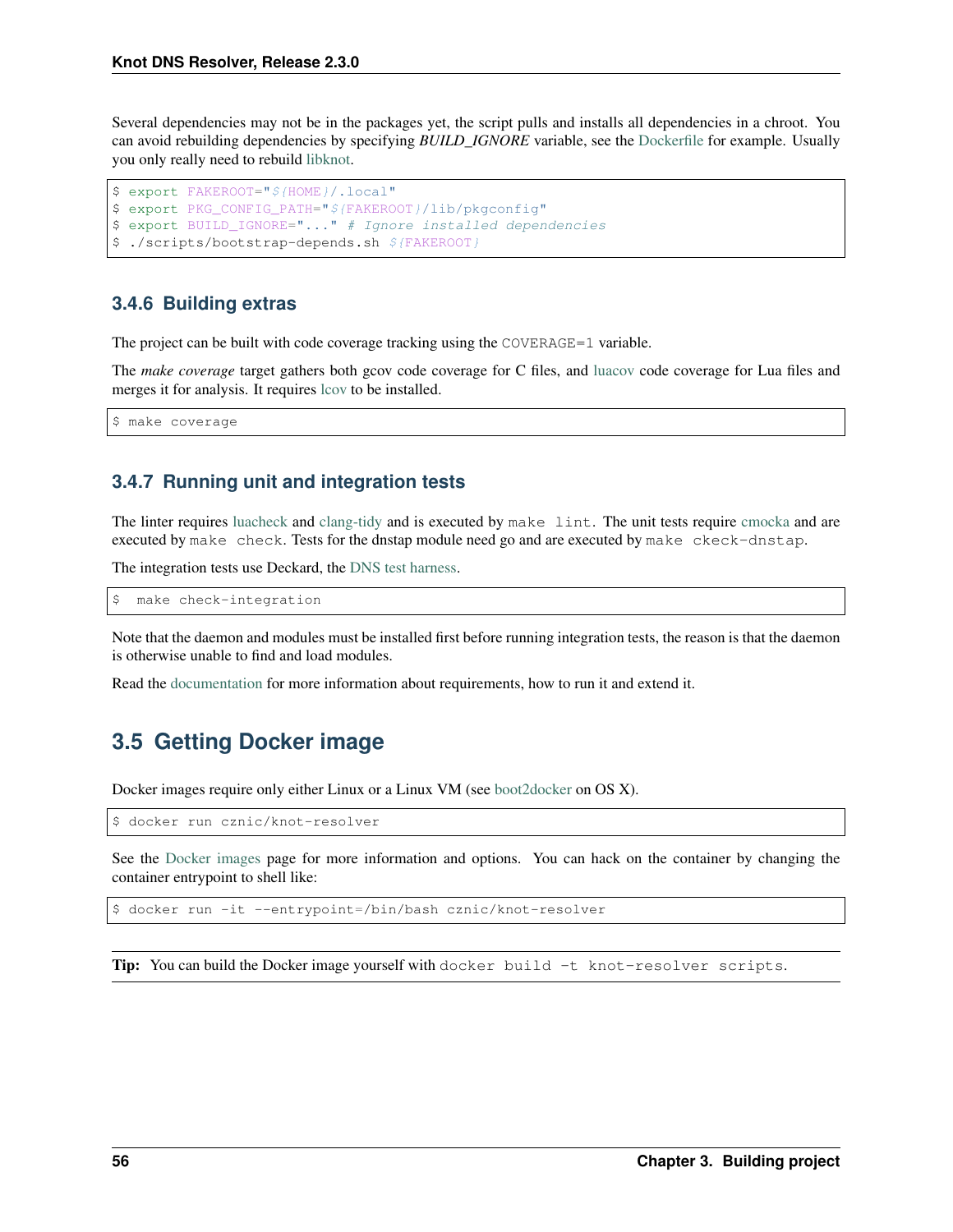# CHAPTER 4

## Knot DNS Resolver library

## <span id="page-60-0"></span>**4.1 Requirements**

• [libknot](https://gitlab.labs.nic.cz/knot/knot-dns/tree/master/src/libknot) 2.0 (Knot DNS high-performance DNS library.)

## **4.2 For users**

The library as described provides basic services for name resolution, which should cover the usage, examples are in the *[resolve API](#page-66-0)* documentation.

Tip: If you're migrating from getaddrinfo(), see *"synchronous"* API, but the library offers iterative API as well to plug it into your event loop for example.

## **4.3 For developers**

The resolution process starts with the functions in *[resolve.c](#page-66-0)*, they are responsible for:

- reacting to state machine state (i.e. calling consume layers if we have an answer ready)
- interacting with the library user (i.e. asking caller for I/O, accepting queries)
- fetching assets needed by layers (i.e. zone cut)

This is the *driver*. The driver is not meant to know *"how"* the query resolves, but rather *"when"* to execute *"what"*.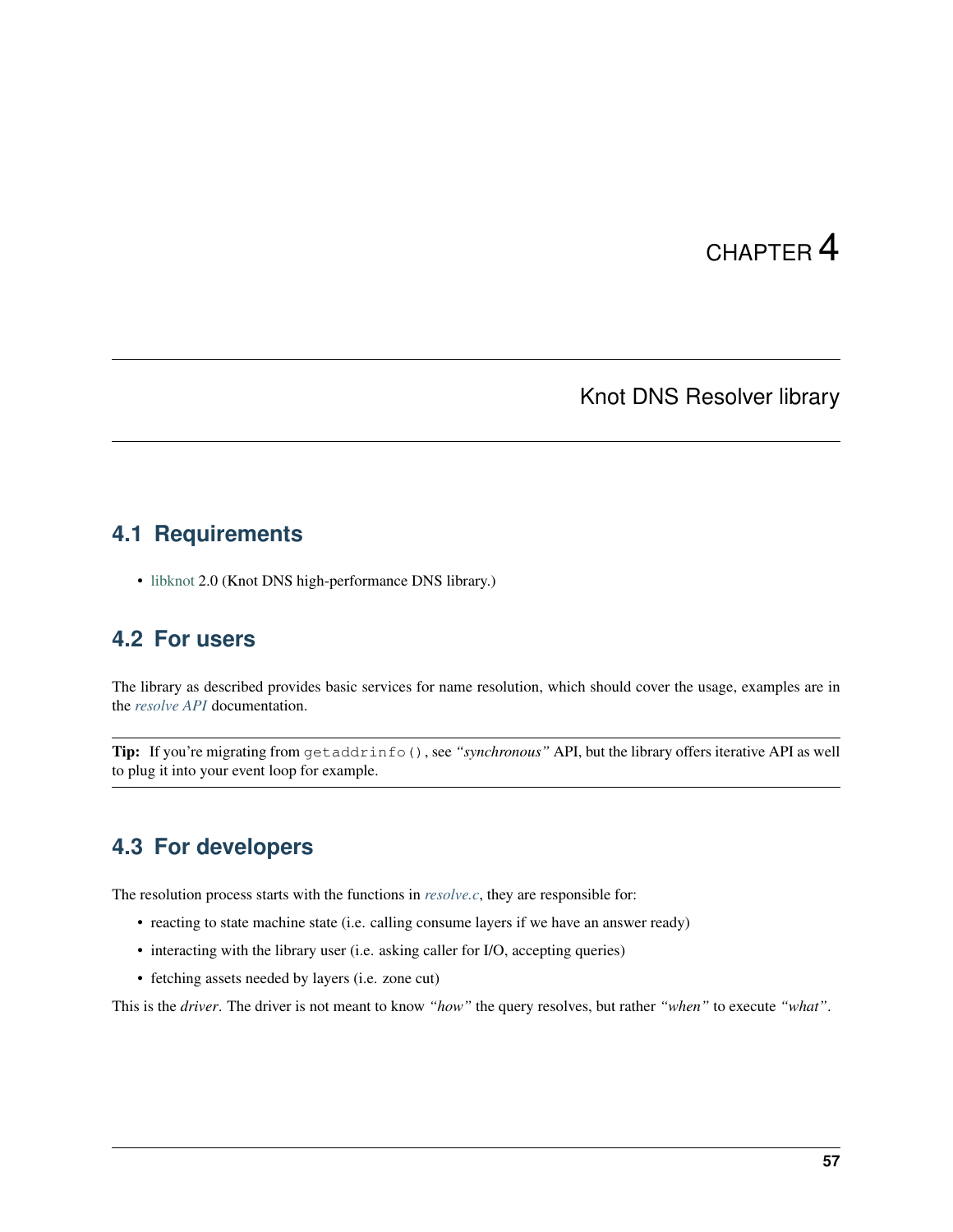

On the other side are *layers*. They are responsible for dissecting the packets and informing the driver about the results. For example, a *produce* layer generates query, a *consume* layer validates answer.

Tip: Layers are executed asynchronously by the driver. If you need some asset beforehand, you can signalize the driver using returning state or current query flags. For example, setting a flag AWAIT\_CUT forces driver to fetch zone cut information before the packet is consumed; setting a RESOLVED flag makes it pop a query after the current set of layers is finished; returning FAIL state makes it fail current query.

Layers can also change course of resolution, for example by appending additional queries.

```
consume = function (state, req, answer)
       answer = kres.pkt_t(answer)
       if answer:qtype() == kres.type.NS then
```
(continues on next page)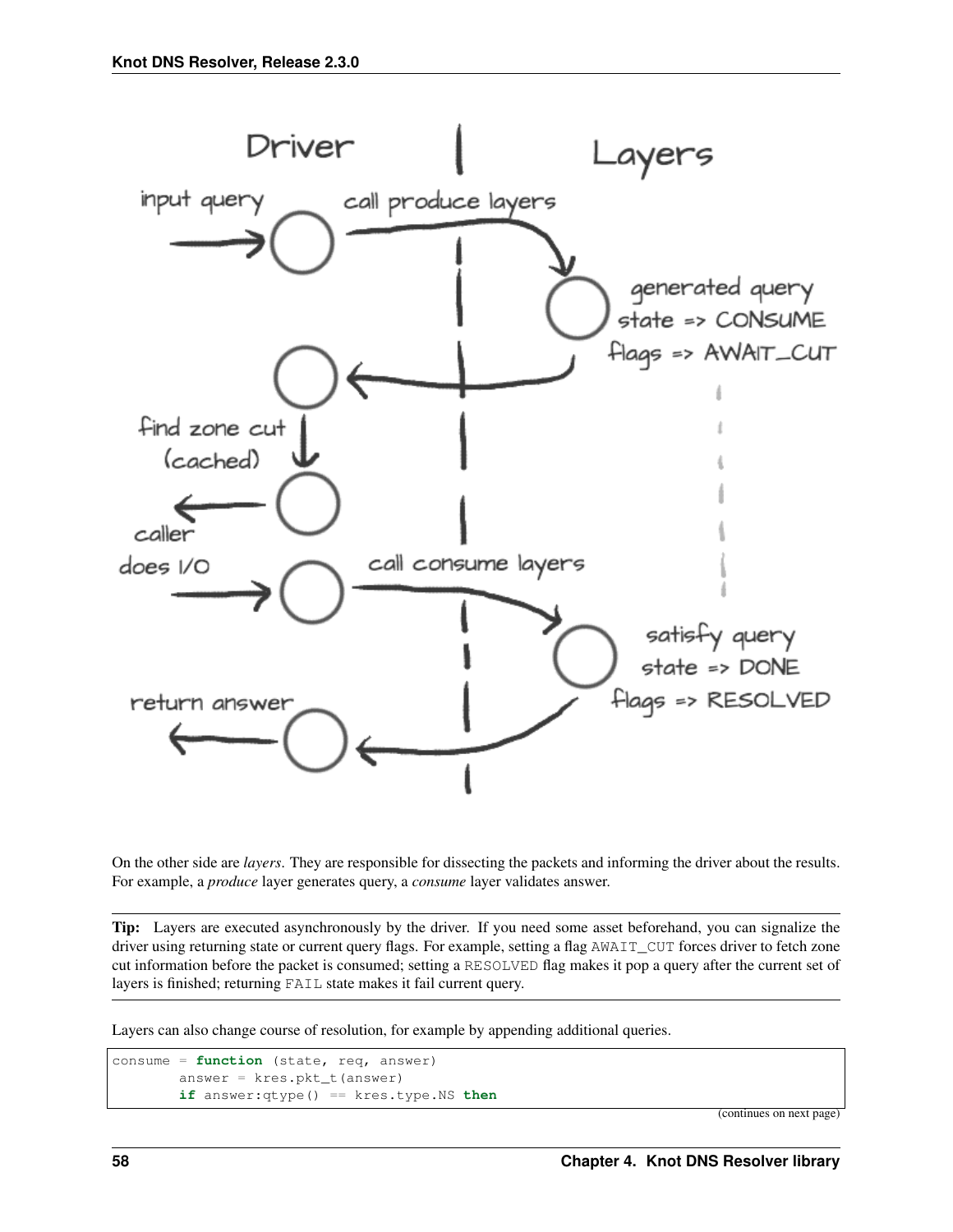(continued from previous page)

```
req = kres.request_t(req)
                local qry = req:push(answer:qname(), kres.type.SOA, kres.class.IN)
                qry.flags.AWAIT_CUT = true
        end
        return state
end
```
This doesn't block currently processed query, and the newly created sub-request will start as soon as driver finishes processing current. In some cases you might need to issue sub-request and process it before continuing with the current, i.e. validator may need a DNSKEY before it can validate signatures. In this case, layers can yield and resume afterwards.

```
consume = function (state, req, answer)
        answer = kres.pkt_t(answer)
        if state == kres.YIELD then
                print('continuing yielded layer')
                return kres.DONE
        else
                if answer:qtype() == kres.type.NS then
                        req = kres.request_t(req)
                        local qry = req:push(answer:qname(), kres.type.SOA, kres.
˓→class.IN)
                        qry.flags.AWAIT_CUT = true
                        print('planned SOA query, yielding')
                        return kres.YIELD
                end
                return state
        end
end
```
The YIELD state is a bit special. When a layer returns it, it interrupts current walk through the layers. When the layer receives it, it means that it yielded before and now it is resumed. This is useful in a situation where you need a sub-request to determine whether current answer is valid or not.

## **4.4 Writing layers**

Warning: FIXME: this dev-docs section is outdated! Better see comments in files instead, for now.

The resolver *[library](#page-60-0)* leverages the processing API from the libknot to separate packet processing code into layers.

Note: This is only crash-course in the library internals, see the resolver *[library](#page-60-0)* documentation for the complete overview of the services.

The library offers following services:

- *[Cache](#page-77-0)* MVCC cache interface for retrieving/storing resource records.
- *[Resolution plan](#page-66-0)* Query resolution plan, a list of partial queries (with hierarchy) sent in order to satisfy original query. This contains information about the queries, nameserver choice, timing information, answer and its class.
- *[Nameservers](#page-79-0)* Reputation database of nameservers, this serves as an aid for nameserver choice.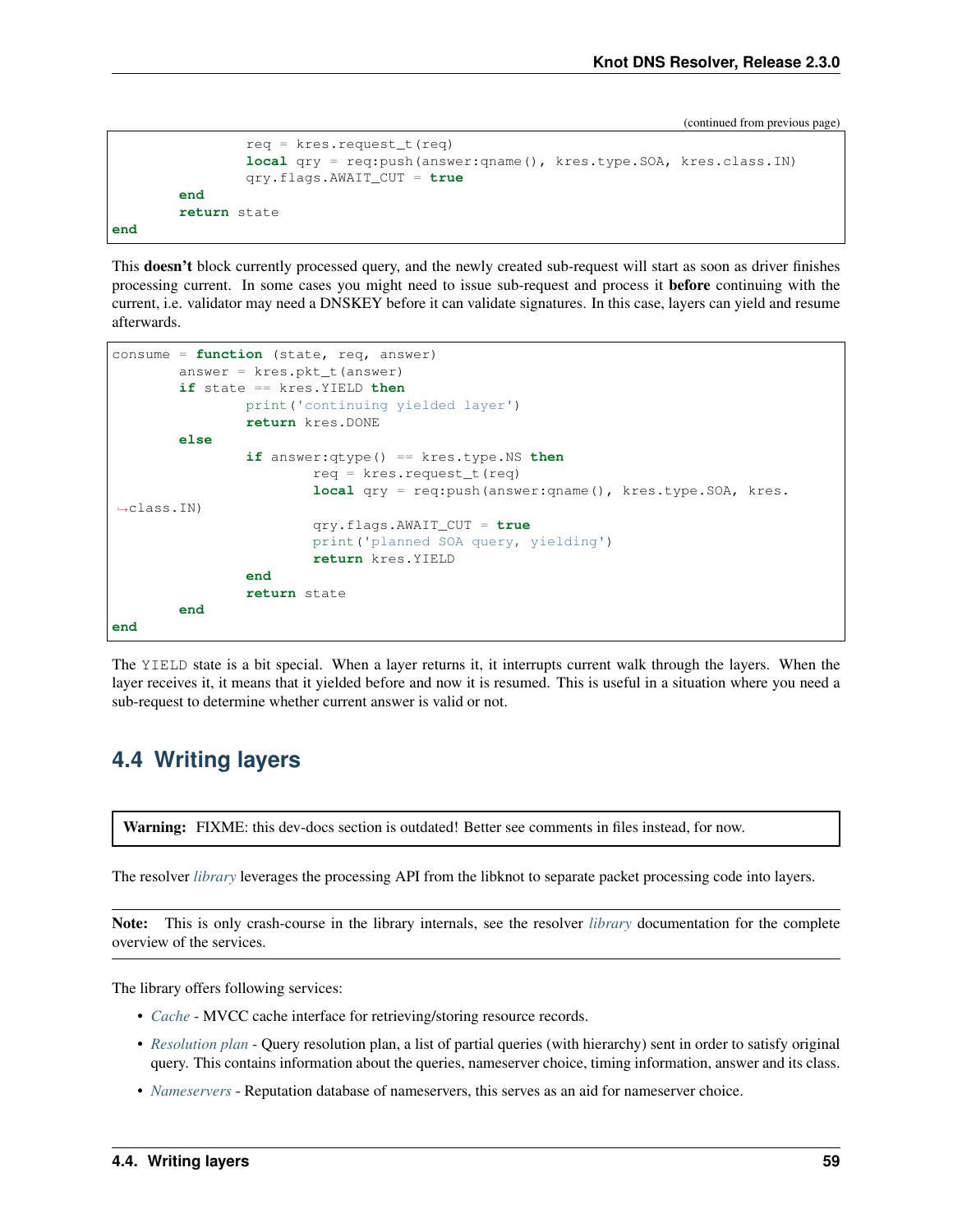A processing layer is going to be called by the query resolution driver for each query, so you're going to work with *[struct kr\\_request](#page-66-0)* as your per-query context. This structure contains pointers to resolution context, resolution plan and also the final answer.

```
int consume(kr_layer_t *ctx, knot_pkt_t *pkt)
{
        struct kr_request *req = ctx->req;
        struct kr_query *qry = req->current_query;
}
```
This is only passive processing of the incoming answer. If you want to change the course of resolution, say satisfy a query from a local cache before the library issues a query to the nameserver, you can use states (see the *[Static hints](#page-29-0)* for example).

```
int produce(kr_layer_t *ctx, knot_pkt_t *pkt)
{
        struct kr_request *req = ctx->req;
        struct kr_query *qry = req->current_query;
        /* Query can be satisfied locally. */
        if (can_satisfy(qry)) {
                /* This flag makes the resolver move the query
                 * to the "resolved" list. */
                qry->flags.RESOLVED = true;
                return KR_STATE_DONE;
        }
        /* Pass-through. */
        return ctx->state;
}
```
It is possible to not only act during the query resolution, but also to view the complete resolution plan afterwards. This is useful for analysis-type tasks, or *"per answer"* hooks.

```
int finish(kr_layer_t *ctx)
{
        struct kr_request *req = ctx->req;
        struct kr_rplan *rplan = req->rplan;
        /* Print the query sequence with start time. */char qname_str[KNOT_DNAME_MAXLEN];
        struct kr_query *qry = NULL
        WALK_LIST(qry, rplan->resolved) {
                knot_dname_to_str(qname_str, qry->sname, sizeof(qname_str));
                printf("%s at %u\n", qname_str, qry->timestamp);
        }
        return ctx->state;
}
```
## **4.5 APIs in Lua**

The APIs in Lua world try to mirror the C APIs using LuaJIT FFI, with several differences and enhancements. There is not comprehensive guide on the API yet, but you can have a look at the [bindings](https://gitlab.labs.nic.cz/knot/knot-resolver/blob/master/daemon/lua/kres.lua) file.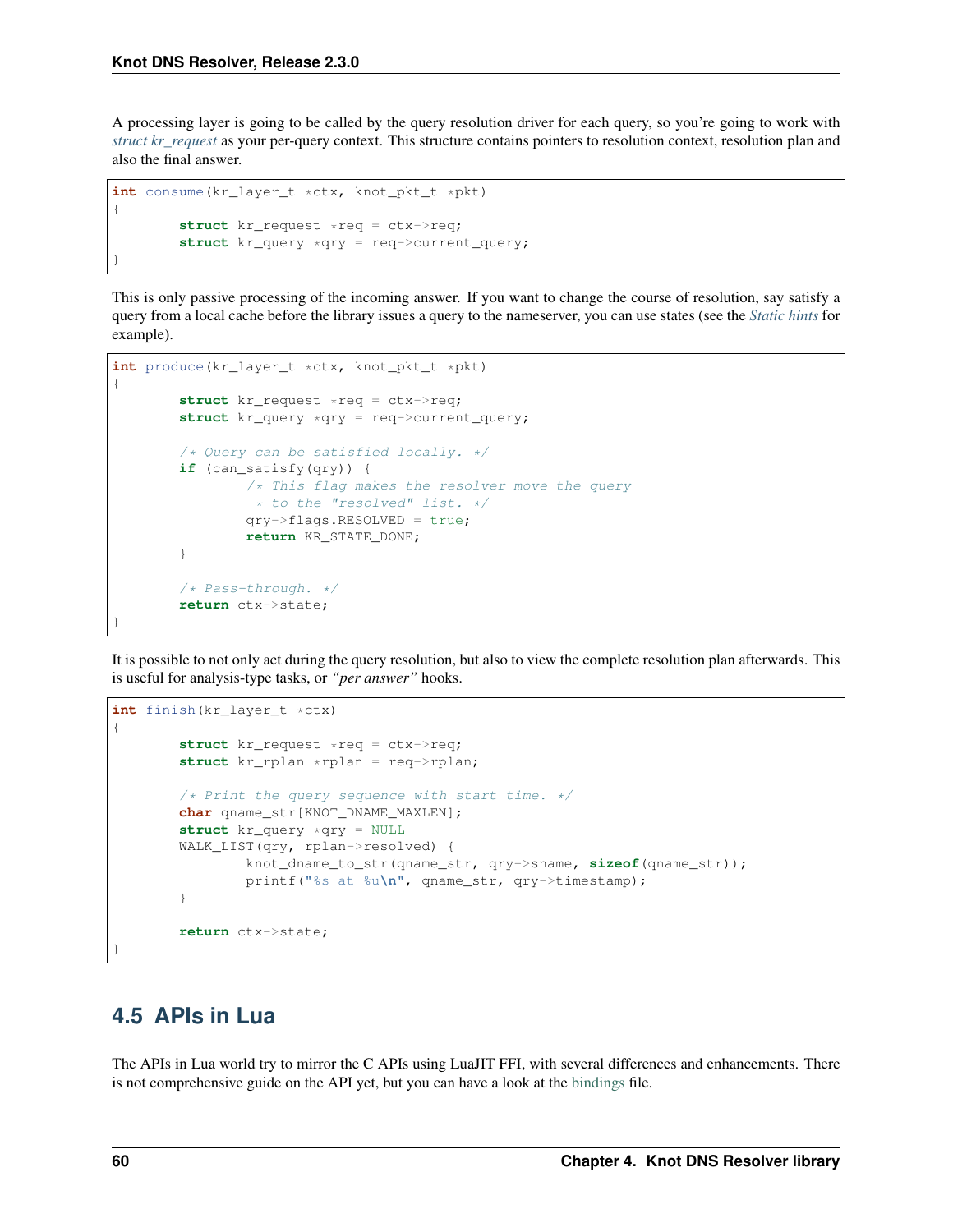### **4.5.1 Elementary types and constants**

- States are directly in kres table, e.g. kres. YIELD, kres. CONSUME, kres. PRODUCE, kres. DONE, kres.FAIL.
- DNS classes are in kres.class table, e.g. kres.class.IN for Internet class.
- DNS types are in kres.type table, e.g. kres.type.AAAA for AAAA type.
- DNS rcodes types are in kres.rcode table, e.g. kres.rcode.NOERROR.
- Packet sections (QUESTION, ANSWER, AUTHORITY, ADDITIONAL) are in the kres.section table.

### **4.5.2 Working with domain names**

The internal API usually works with domain names in label format, you can convert between text and wire freely.

```
local dname = kres.str2dname('business.se')
local strname = kres.dname2str(dname)
```
### **4.5.3 Working with resource records**

Resource records are stored as tables.

```
local rr = { owner = kres.str2dname('owner'),
             ttl = 0,class = kres.class.IN,
             type = kres.type.CNAME,
             rdata = kres.str2dname('someplace') }
print(kres.rr2str(rr))
```
RRSets in packet can be accessed using FFI, you can easily fetch single records.

```
local rrset = { ... }
local rr = rrset:get(0) -- Return first RR
print(kres.dname2str(rr:owner()))
print(rr:ttl())
print(kres.rr2str(rr))
```
### **4.5.4 Working with packets**

Packet is the data structure that you're going to see in layers very often. They consists of a header, and four sections: QUESTION, ANSWER, AUTHORITY, ADDITIONAL. The first section is special, as it contains the query name, type, and class; the rest of the sections contain RRSets.

First you need to convert it to a type known to FFI and check basic properties. Let's start with a snippet of a *consume* layer.

```
consume = function (state, req, pkt)
       pkt = kres.pkt_t(answer)
       print('rcode:', pkt:rcode())
       print('query:', kres.dname2str(pkt:qname()), pkt:qclass(), pkt:qtype())
       if pkt:rcode() ~= kres.rcode.NOERROR then
                print('error response')
```
(continues on next page)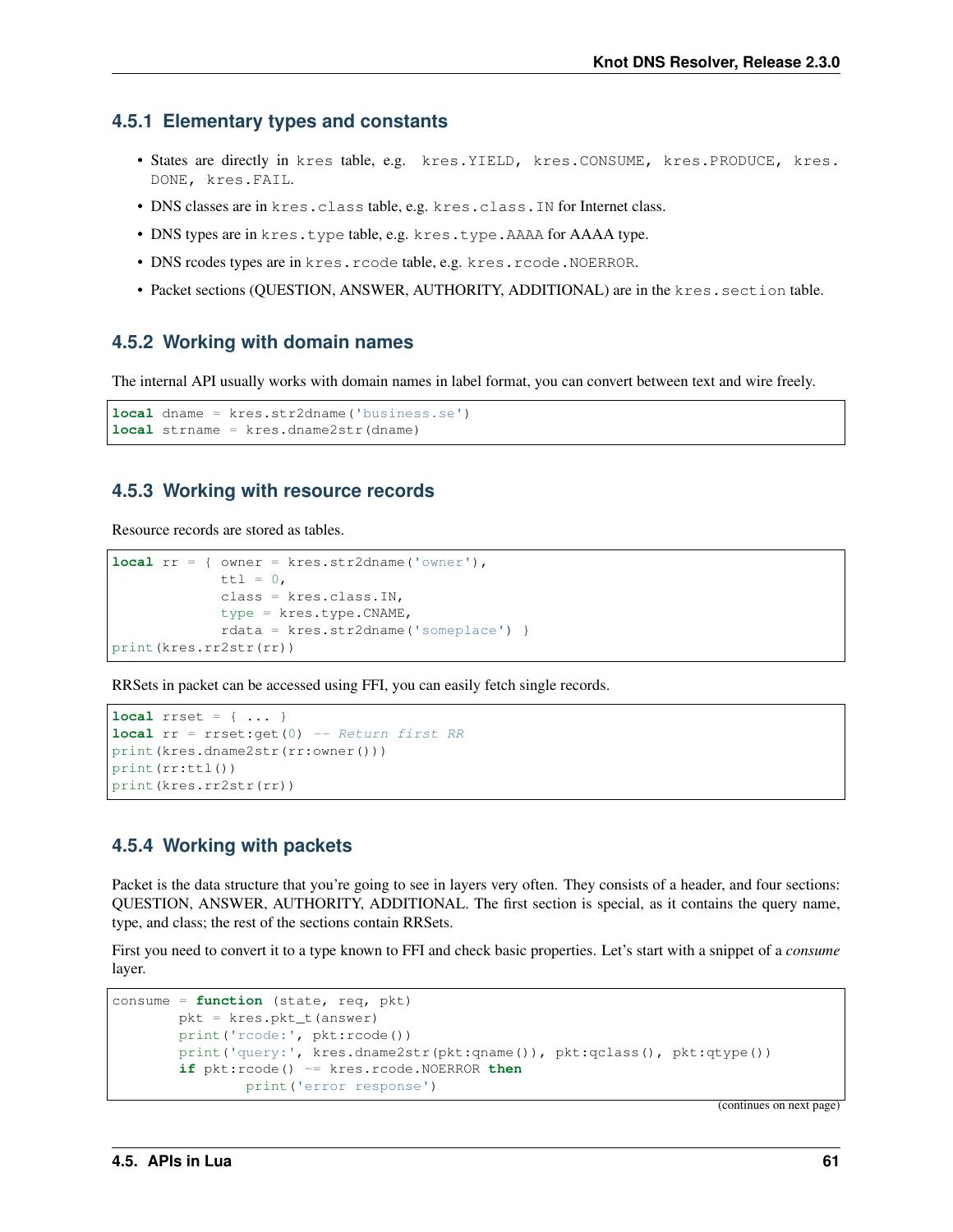**end**

(continued from previous page)

**end**

You can enumerate records in the sections.

```
local records = pkt:section(kres.section.ANSWER)
for i = 1, #records do
        local rr = records[i]
        if rr.type == kres.type.AAAA then
                print(kres.rr2str(rr))
        end
end
```
During *produce* or *begin*, you might want to want to write to packet. Keep in mind that you have to write packet sections in sequence, e.g. you can't write to ANSWER after writing AUTHORITY, it's like stages where you can't go back.

```
pkt:rcode(kres.rcode.NXDOMAIN)
 - Clear answer and write QUESTION
pkt:recycle()
pkt:question('\7blocked', kres.class.IN, kres.type.SOA)
-- Start writing data
pkt:begin(kres.section.ANSWER)
 - Nothing in answer
pkt:begin(kres.section.AUTHORITY)
local soa = { owner = '\7blocked', ttl = 900, class = kres.class.IN, type = kres.type.
˓→SOA, rdata = '...' }
pkt:put(soa.owner, soa.ttl, soa.class, soa.type, soa.rdata)
```
### **4.5.5 Working with requests**

The request holds information about currently processed query, enabled options, cache, and other extra data. You primarily need to retrieve currently processed query.

```
consume = function (state, req, pkt)
        req = kres.request_t(req)
        print(req.options)
        print(req.state)
        -- Print information about current query
        local current = req: current()
        print(kres.dname2str(current.owner))
        print(current.stype, current.sclass, current.id, current.flags)
end
```
In layers that either begin or finalize, you can walk the list of resolved queries.

```
local last = req:resolved()
print(last.stype)
```
As described in the layers, you can not only retrieve information about current query, but also push new ones or pop old ones.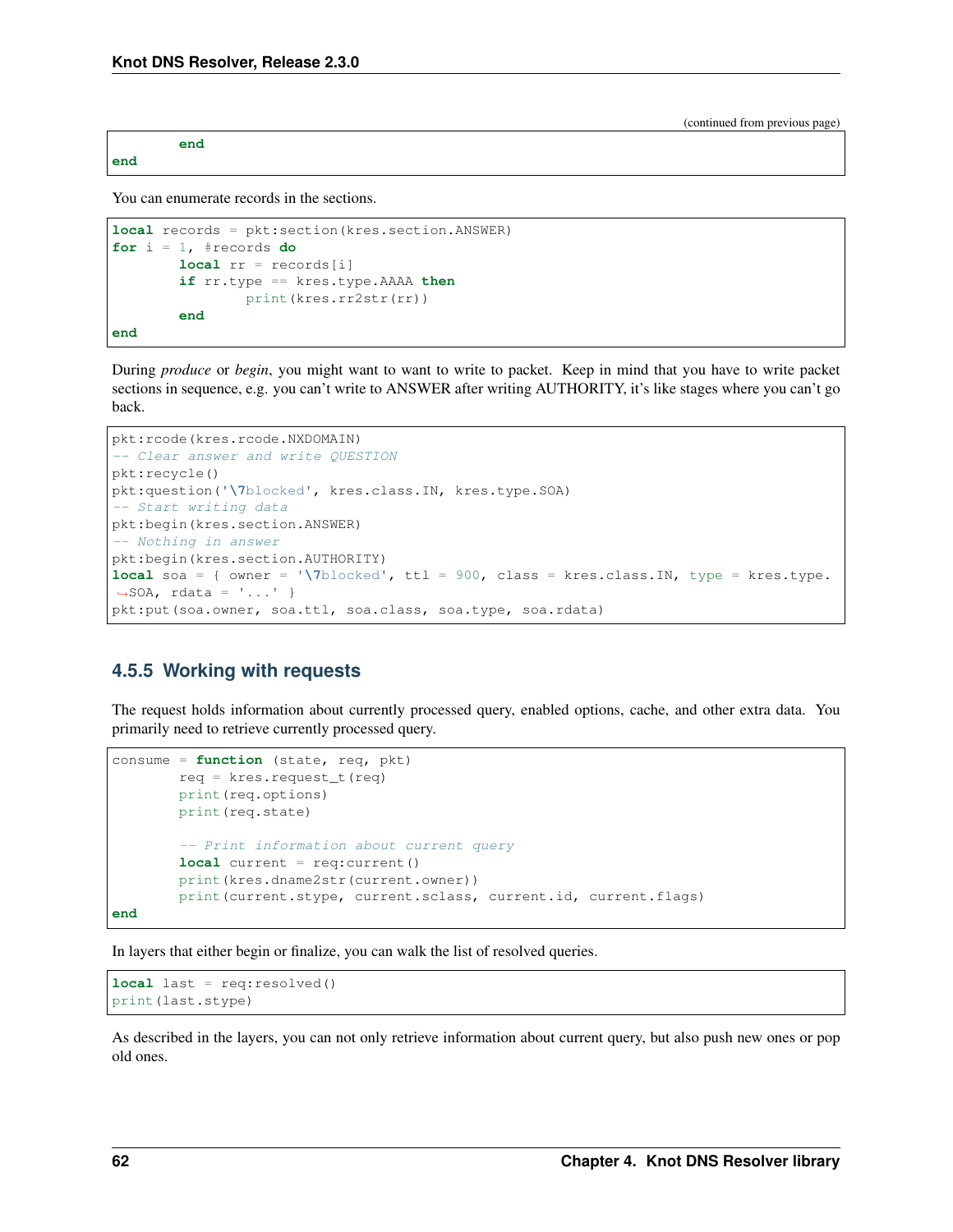```
- Push new query
local qry = req:push(pkt:qname(), kres.type.SOA, kres.class.IN)
qry.flags.AWAIT_CUT = true
-- Pop the query, this will erase it from resolution plan
req:pop(qry)
```
## **4.6 API reference**

- *[Name resolution](#page-66-0)*
- *[Cache](#page-77-0)*
- *[Nameservers](#page-79-0)*
- *[Modules](#page-85-0)*
- *[Utilities](#page-87-0)*
- *[Generics library](#page-92-0)*

### <span id="page-66-0"></span>**4.6.1 Name resolution**

The API provides an API providing a "consumer-producer"-like interface to enable user to plug it into existing event loop or I/O code.

*Example usage of the iterative API:*

```
// Create request and its memory pool
struct kr_request req = {
   .pool = \{. ctx = mp_new (4096),
        .alloc = (mm_alloc_t) mp_alloc
    }
};
// Setup and provide input query
int state = kr_resolve_begin(&req, ctx, final_answer);
state = kr\_resolve\_cosume(\&req, query);// Generate answer
while (state == KR_STATE_PRODUCE) {
   // Additional query generate, do the I/O and pass back answer
   state = kr_resolve_produce(&req, &addr, &type, query);
   while (state == KR STATE CONSUME) {
       int ret = sendrecv(addr, proto, query, resp);
       // If I/O fails, make "resp" empty
        state = kr_resolve_consume(&request, addr, resp);
       knot_pkt_clear(resp);
    }
    knot_pkt_clear(query);
```
(continues on next page)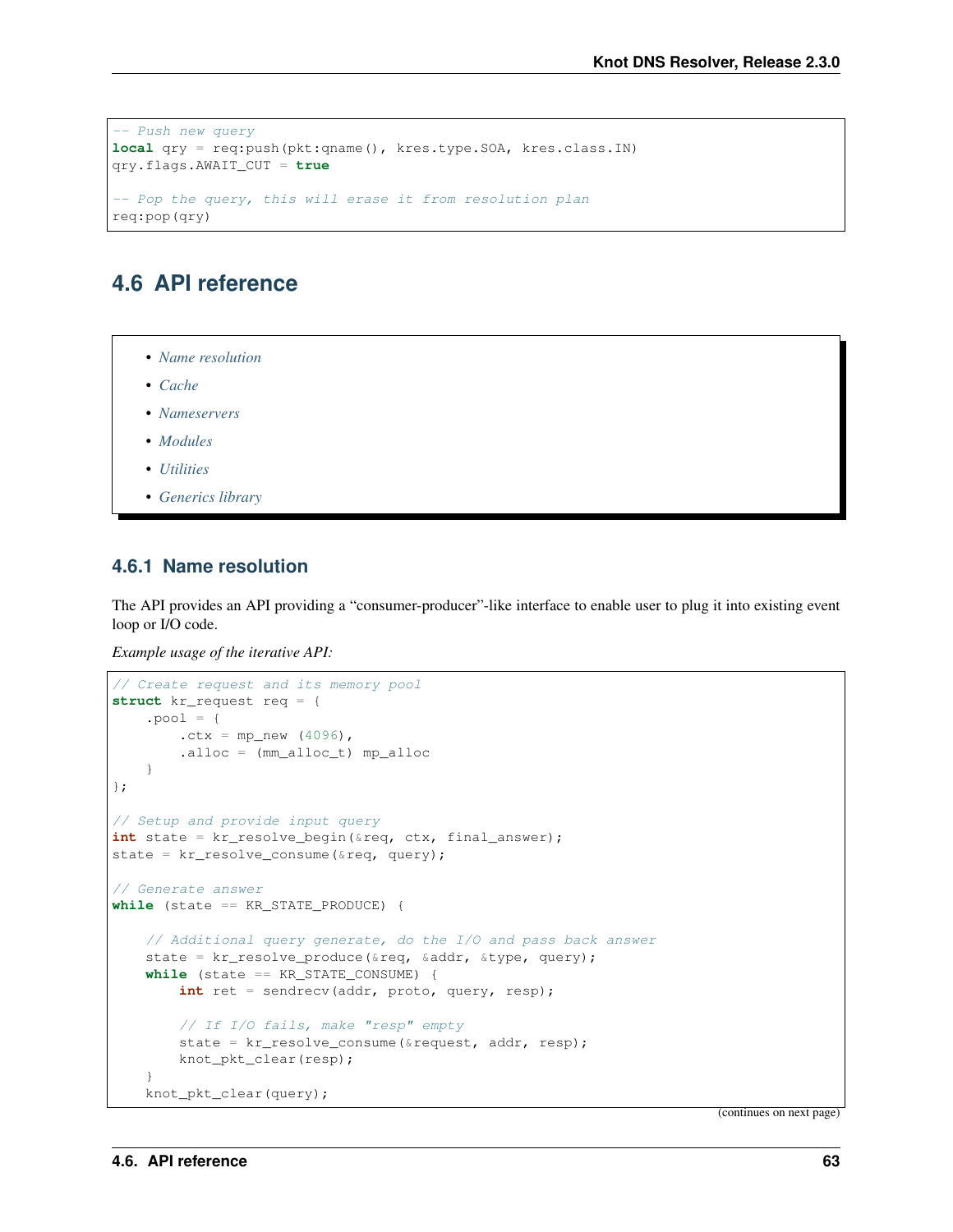(continued from previous page)

// "state" is either DONE or FAIL kr\_resolve\_finish(&request, state);

#### **Defines**

}

**kr\_request\_selected**(req) Initializer for an array of \*\_selected.

#### **Enums**

#### **enum kr\_rank**

RRset rank - for cache and ranked\_rr\_\*.

The rank meaning consists of one independent flag - KR\_RANK\_AUTH, and the rest have meaning of values where only one can hold at any time. You can use one of the enums as a safe initial value, optionally  $\vert$ KR\_RANK\_AUTH; otherwise it's best to manipulate ranks via the kr\_rank\_\* functions.

See also: <https://tools.ietf.org/html/rfc2181#section-5.4.1> <https://tools.ietf.org/html/rfc4035#section-4.3>

Note The representation is complicated by restrictions on integer comparison:

- AUTH must be > than !AUTH
- AUTH INSECURE must be > than AUTH (because it attempted validation)
- ! AUTH SECURE must be > than AUTH (because it's valid)

#### *Values:*

#### **KR\_RANK\_INITIAL =**  $0$

Did not attempt to validate.

It's assumed compulsory to validate (or prove insecure).

#### **KR\_RANK\_OMIT**

Do not attempt to validate.

(And don't consider it a validation failure.)

#### **KR\_RANK\_TRY**

Attempt to validate, but failures are non-fatal.

#### **KR\_RANK\_INDET** =  $4$

Unable to determine whether it should be secure.

#### **KR\_RANK\_BOGUS**

Ought to be secure but isn't.

#### **KR\_RANK\_MISMATCH**

#### **KR\_RANK\_MISSING**

Unable to obtain a good signature.

#### **KR\_RANK\_INSECURE =**  $8$

Proven to be insecure, i.e.

we have a chain of trust from TAs that cryptographically denies the possibility of existence of a positive chain of trust from the TAs to the record.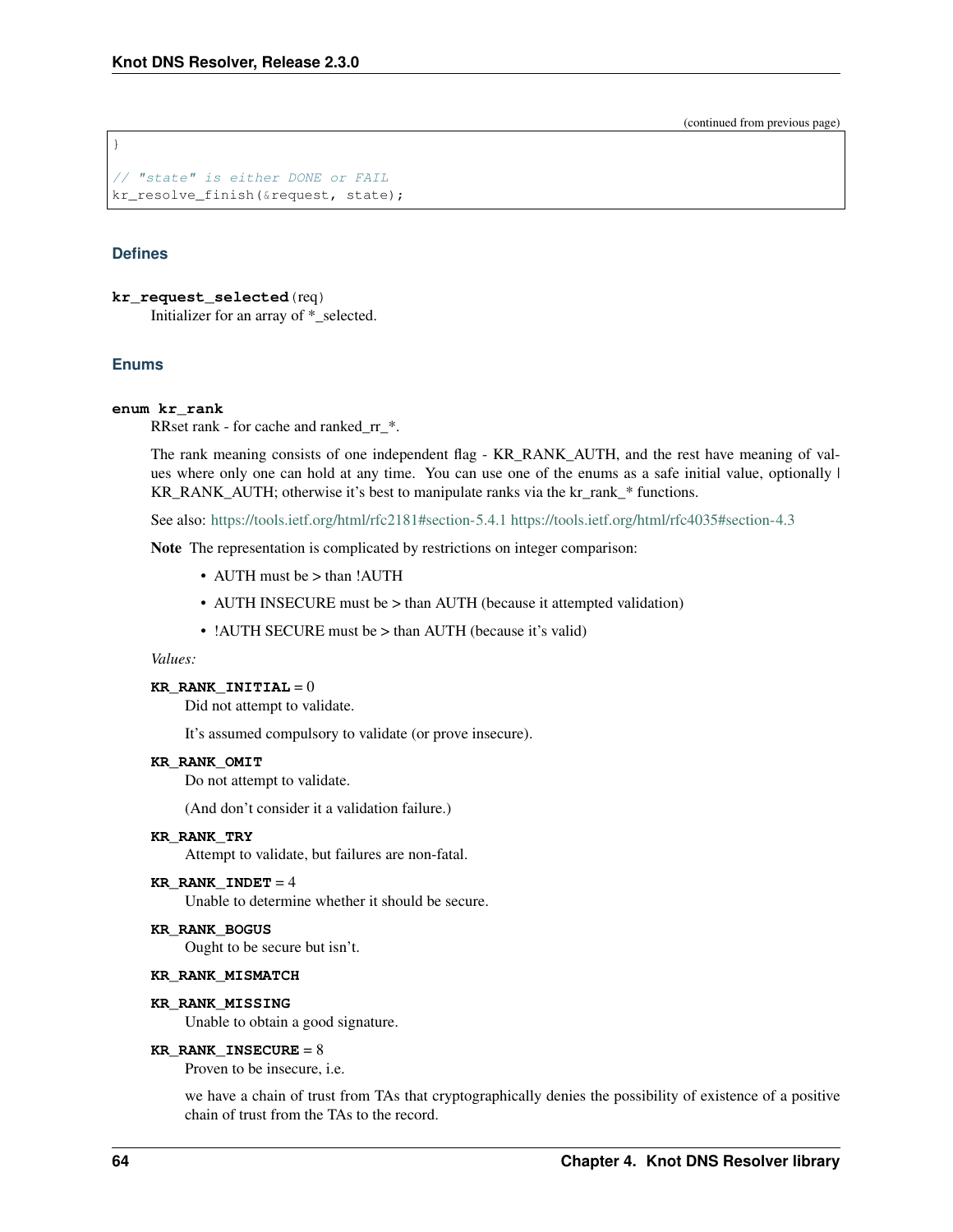#### **KR\_RANK\_AUTH** =  $16$

Authoritative data flag; the chain of authority was "verified".

Even if not set, only in-bailiwick stuff is acceptable, i.e. almost authoritative (example: mandatory glue and its NS RR).

```
KR_RANK_SECURE = 32
```
Verified whole chain of trust from the closest TA.

### **Functions**

bool **kr\_rank\_check**(uint8\_t *rank*) Check that a rank value is valid.

Meant for assertions.

static bool **kr\_rank\_test**(uint8\_t *rank*, uint8\_t *kr\_flag*) Test the presence of any flag/state in a rank, i.e.

including KR\_RANK\_AUTH.

static void **kr\_rank\_set**(uint8\_t \* *rank*, uint8\_t *kr\_flag*) Set the rank state.

The \_AUTH flag is kept as it was.

*[KR\\_EXPORT](#page-91-0)* int **kr\_resolve\_begin**(struct *[kr\\_request](#page-70-0)* \* *request*, struct *[kr\\_context](#page-70-1)* \* *ctx*, knot\_pkt\_t \* *an-*

*swer*)

Begin name resolution.

Note Expects a request to have an initialized mempool, the "answer" packet will be kept during the resolution and will contain the final answer at the end.

Return CONSUME (expecting query)

#### Parameters

- request: request state with initialized mempool
- ctx: resolution context
- answer: allocated packet for final answer

```
KR_EXPORT int kr_resolve_consume(struct kr_request * request, const struct sockaddr * src,
                                       knot_pkt_t * packet)
```
Consume input packet (may be either first query or answer to query originated from *[kr\\_resolve\\_produce\(\)](#page-68-0)*)

Note If the I/O fails, provide an empty or NULL packet, this will make iterator recognize nameserver failure.

Return any state

#### Parameters

- request: request state (awaiting input)
- src: [in] packet source address
- packet: [in] input packet

<span id="page-68-0"></span>*[KR\\_EXPORT](#page-91-0)* int **kr\_resolve\_produce**(struct *[kr\\_request](#page-70-0)* \* *request*, struct sockaddr \*\* *dst*, int \* *type*, knot\_pkt\_t \* *packet*)

Produce either next additional query or finish.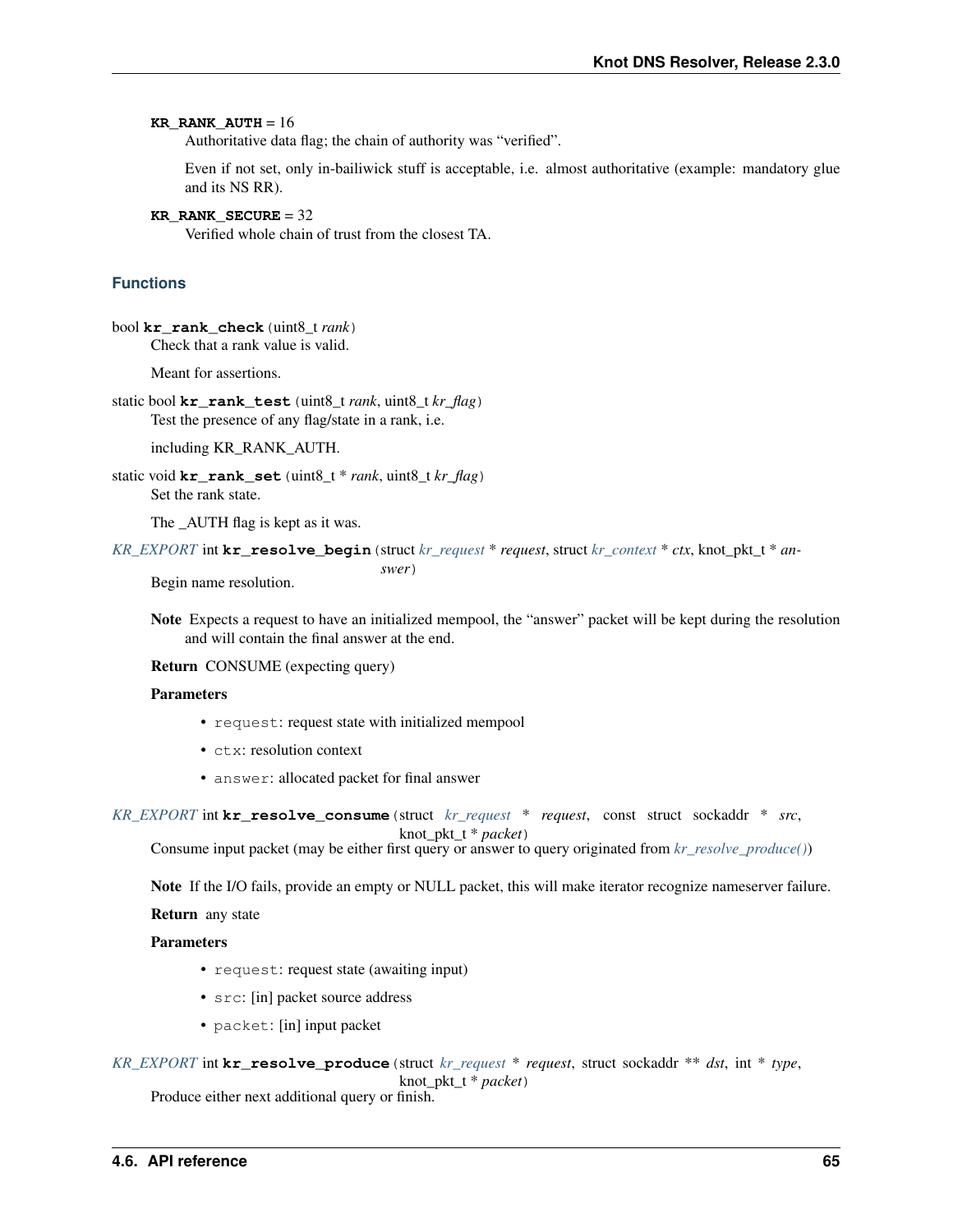If the CONSUME is returned then dst, type and packet will be filled with appropriate values and caller is responsible to send them and receive answer. If it returns any other state, then content of the variables is undefined.

#### Return any state

#### Parameters

- request: request state (in PRODUCE state)
- dst: [out] possible address of the next nameserver
- type: [out] possible used socket type (SOCK\_STREAM, SOCK\_DGRAM)
- packet: [out] packet to be filled with additional query

```
KR_EXPORT int kr_resolve_checkout(struct kr_request * request, struct sockaddr * src, struct sock-
                                            addr * dst, int type, knot_pkt_t * packet)
```
Finalises the outbound query packet with the knowledge of the IP addresses.

Note The function must be called before actual sending of the request packet.

**Return** kr\_ok() or error code

#### **Parameters**

- request: request state (in PRODUCE state)
- src: address from which the query is going to be sent
- dst: address of the name server
- type: used socket type (SOCK\_STREAM, SOCK\_DGRAM)
- packet: [in,out] query packet to be finalised

#### *[KR\\_EXPORT](#page-91-0)* int **kr\_resolve\_finish**(struct *[kr\\_request](#page-70-0)* \* *request*, int *state*) Finish resolution and commit results if the state is DONE.

Note The structures will be deinitialized, but the assigned memory pool is not going to be destroyed, as it's owned by caller.

#### Return DONE

#### Parameters

- request: request state
- state: either DONE or FAIL state
- *[KR\\_EXPORT](#page-91-0) [KR\\_PURE](#page-91-1)* struct *[kr\\_rplan](#page-76-0)*\* **kr\_resolve\_plan**(struct *[kr\\_request](#page-70-0)* \* *request*) Return resolution plan.

#### Return pointer to rplan

#### Parameters

• request: request state

```
KR_EXPORT KR_PURE knot_mm_t* kr_resolve_pool(struct kr_request * request)
     Return memory pool associated with request.
```
Return mempool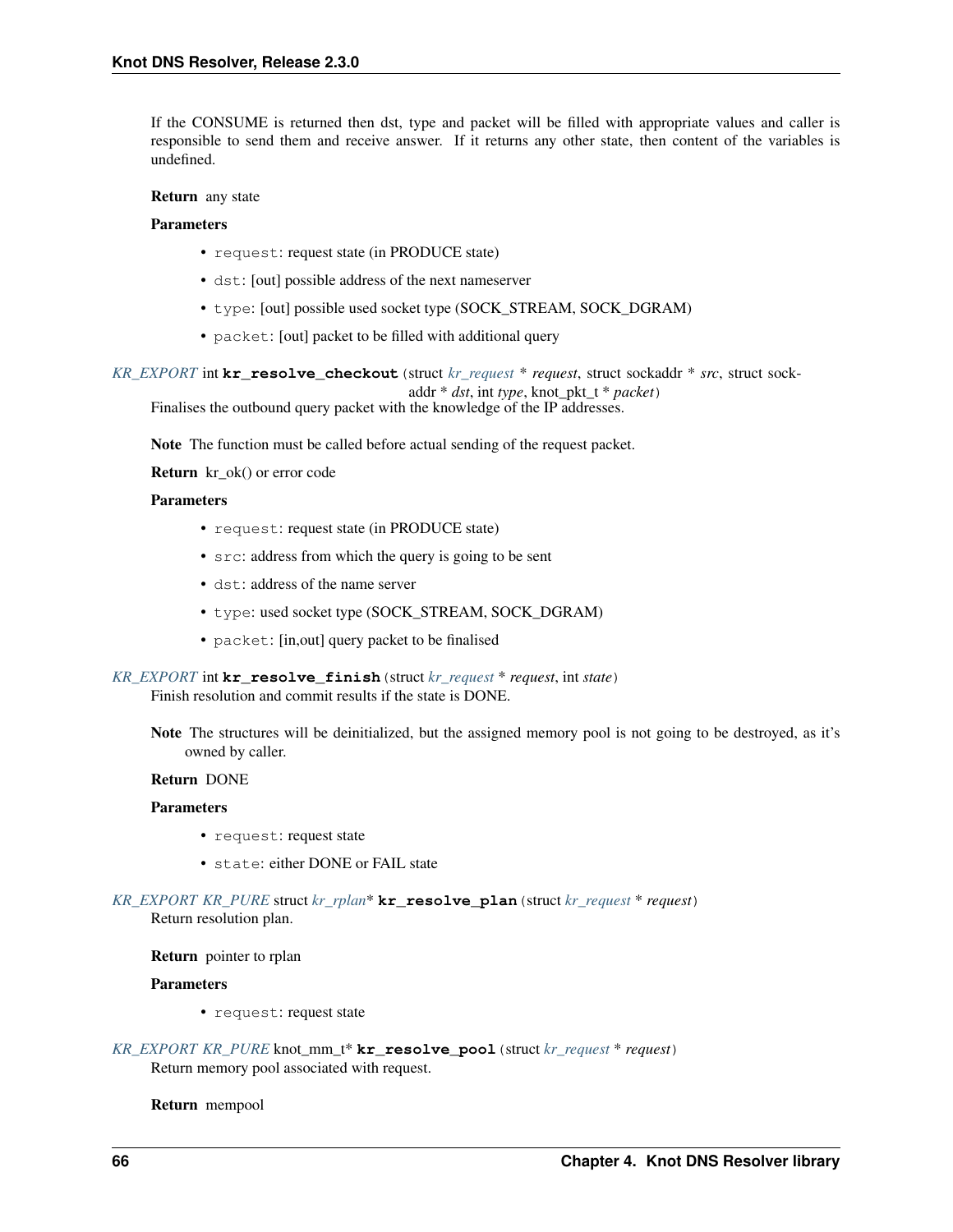#### Parameters

• request: request state

#### <span id="page-70-1"></span>**struct kr\_context**

*#include <resolve.h>* Name resolution context.

Resolution context provides basic services like cache, configuration and options.

Note This structure is persistent between name resolutions and may be shared between threads.

#### **Public Members**

struct *[kr\\_qflags](#page-73-0)* **options**

knot\_rrset\_t\* **opt\_rr**

*[map\\_t](#page-95-0)* **trust\_anchors**

*[map\\_t](#page-95-0)* **negative\_anchors**

struct *[kr\\_zonecut](#page-84-0)* **root\_hints**

struct *[kr\\_cache](#page-78-0)* **cache**

kr\_nsrep\_rtt\_lru\_t\* **cache\_rtt**

unsigned **cache\_rtt\_tout\_retry\_interval**

kr\_nsrep\_lru\_t\* **cache\_rep**

module\_array\_t\* **modules**

struct kr\_cookie\_ctx **cookie\_ctx**

kr\_cookie\_lru\_t\* **cache\_cookie**

int32\_t **tls\_padding** See net.tls\_padding in ../daemon/README.rst -1 is "true" (default policy), 0 is "false" (no padding)

knot\_mm\_t\* **pool**

#### <span id="page-70-0"></span>**struct kr\_request**

*#include <resolve.h>* Name resolution request.

Keeps information about current query processing between calls to processing APIs, i.e. current resolved query, resolution plan, ... Use this instead of the simple interface if you want to implement multiplexing or custom I/O.

Note All data for this request must be allocated from the given pool.

#### **Public Members**

struct *[kr\\_context](#page-70-1)*\* **ctx**

knot\_pkt\_t\* **answer**

struct *[kr\\_query](#page-75-0)*\* **current\_query** Current evaluated query.

const knot\_rrset\_t\* **key**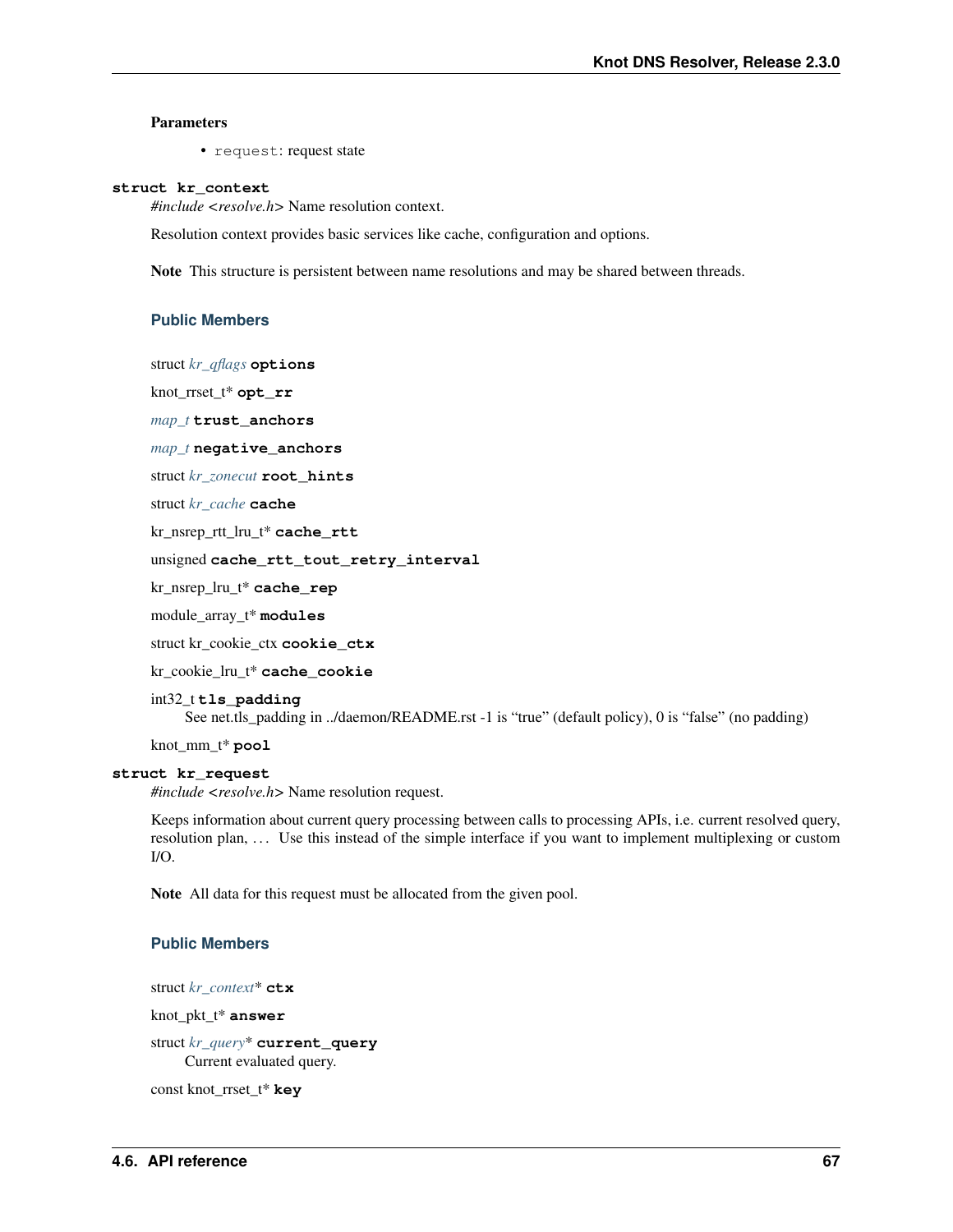```
const struct sockaddr* addr
     Address that originated the request.
```
Current upstream address.

NULL for internal origin.

```
const struct sockaddr* dst_addr
     Address that accepted the request.
```
NULL for internal origin.

#### const knot\_pkt\_t\* **packet**

```
const knot_rrset_t* opt
```
#### bool **tcp**

true if the request is on tcp; only meaningful if (dst\_addr)

#### size\_t **size**

query packet size

struct *[kr\\_request](#page-70-0)*::@5 **qsource**

#### unsigned **rtt**

Current upstream RTT.

struct *[kr\\_request](#page-70-0)*::@6 **upstream** Upstream information, valid only in consume() phase.

struct *[kr\\_qflags](#page-73-0)* **options**

#### int **state**

ranked\_rr\_array\_t **answ\_selected**

ranked\_rr\_array\_t **auth\_selected**

```
ranked_rr_array_t add_selected
```
rr\_array\_t **additional**

bool **answ\_validated** internal to validator; beware of caching, etc.

bool **auth\_validated** see answ\_validated ^^; TODO

#### struct *[kr\\_rplan](#page-76-0)* **rplan**

#### int **has\_tls**

*[trace\\_log\\_f](#page-87-1)* **trace\_log** Logging tracepoint.

*[trace\\_callback\\_f](#page-87-2)* **trace\_finish** Request finish tracepoint.

knot\_mm\_t **pool**

#### **Typedefs**

```
typedef int32_t(* kr_stale_cb)(int32_t ttl, const knot_dname_t *owner, uint16_t type, const struct
                                      kr_query *qry)
```
Callback for serve-stale decisions.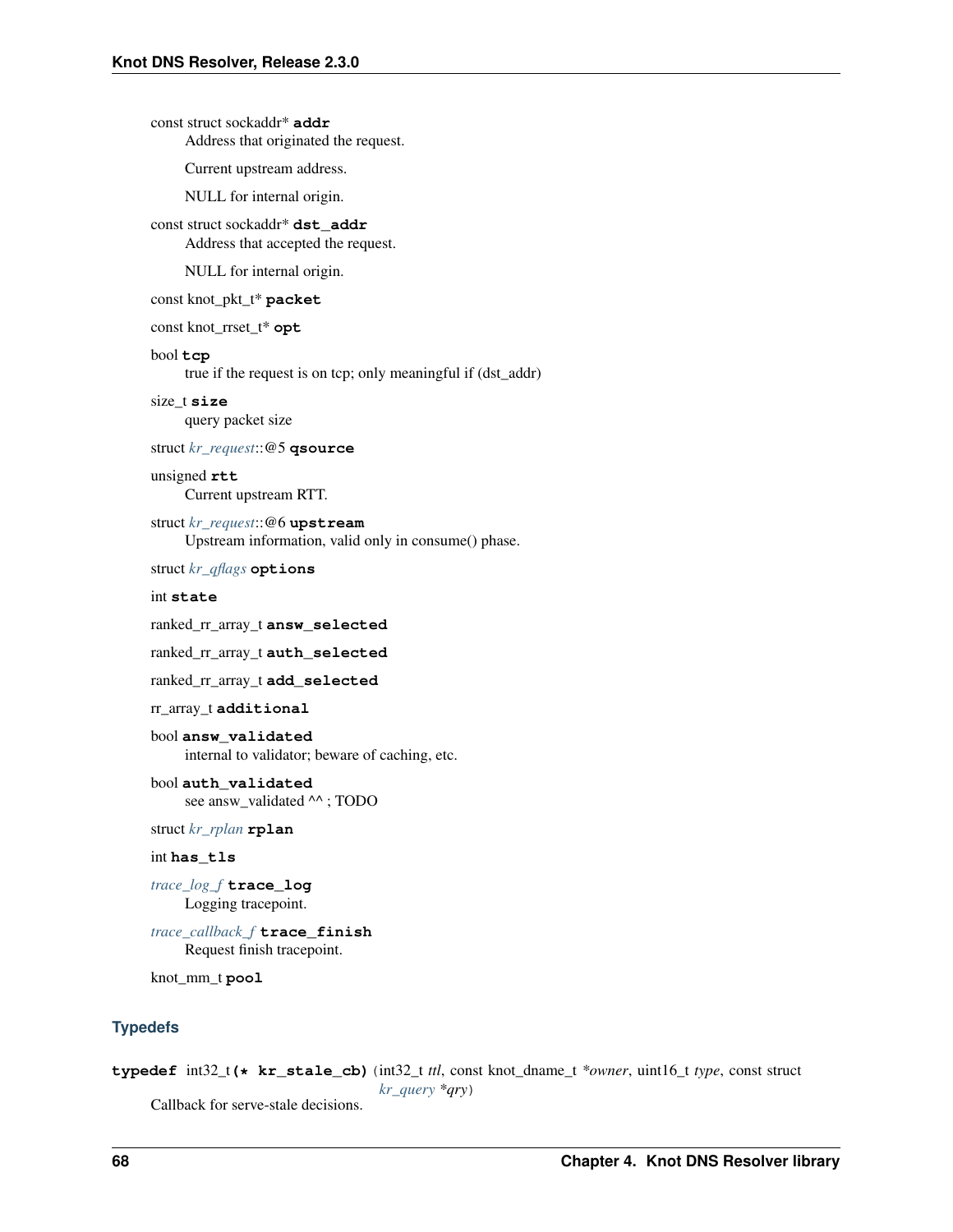**Return** the adjusted TTL (typically 1) or  $< 0$ .

## Parameters

•  $t$ tl: the expired TTL (i.e. it's < 0)

## **Functions**

```
KR_EXPORT void kr_qflags_set(struct kr_qflags * fl1, struct kr_qflags fl2)
     Combine flags together.
```
This means set union for simple flags.

```
KR_EXPORT void kr_qflags_clear(struct kr_qflags * fl1, struct kr_qflags fl2)
     Remove flags.
```
This means set-theoretic difference.

```
KR_EXPORT int kr_rplan_init(struct kr_rplan * rplan, struct kr_request * request, knot_mm_t * pool)
     Initialize resolution plan (empty).
```
#### Parameters

- rplan: plan instance
- request: resolution request
- pool: ephemeral memory pool for whole resolution
- *[KR\\_EXPORT](#page-91-0)* void **kr\_rplan\_deinit**(struct *[kr\\_rplan](#page-76-0)* \* *rplan*) Deinitialize resolution plan, aborting any uncommited transactions.

#### Parameters

- rplan: plan instance
- *[KR\\_EXPORT](#page-91-0) [KR\\_PURE](#page-91-1)* bool **kr\_rplan\_empty**(struct *[kr\\_rplan](#page-76-0)* \* *rplan*) Return true if the resolution plan is empty (i.e.

finished or initialized)

Return true or false

## Parameters

- rplan: plan instance
- *[KR\\_EXPORT](#page-91-0)* struct *[kr\\_query](#page-75-0)*\* **kr\_rplan\_push\_empty**(struct *[kr\\_rplan](#page-76-0)* \* *rplan*, struct *[kr\\_query](#page-75-0)* \* *parent*) Push empty query to the top of the resolution plan.

Note This query serves as a cookie query only.

Return query instance or NULL

## Parameters

- rplan: plan instance
- parent: query parent (or NULL)

*[KR\\_EXPORT](#page-91-0)* struct *[kr\\_query](#page-75-0)*\* **kr\_rplan\_push**(struct *[kr\\_rplan](#page-76-0)* \* *rplan*, struct *[kr\\_query](#page-75-0)* \* *parent*, const knot dname  $t * name$ , uint16  $t$  *cls*, uint16  $t$  *type*)

Push a query to the top of the resolution plan.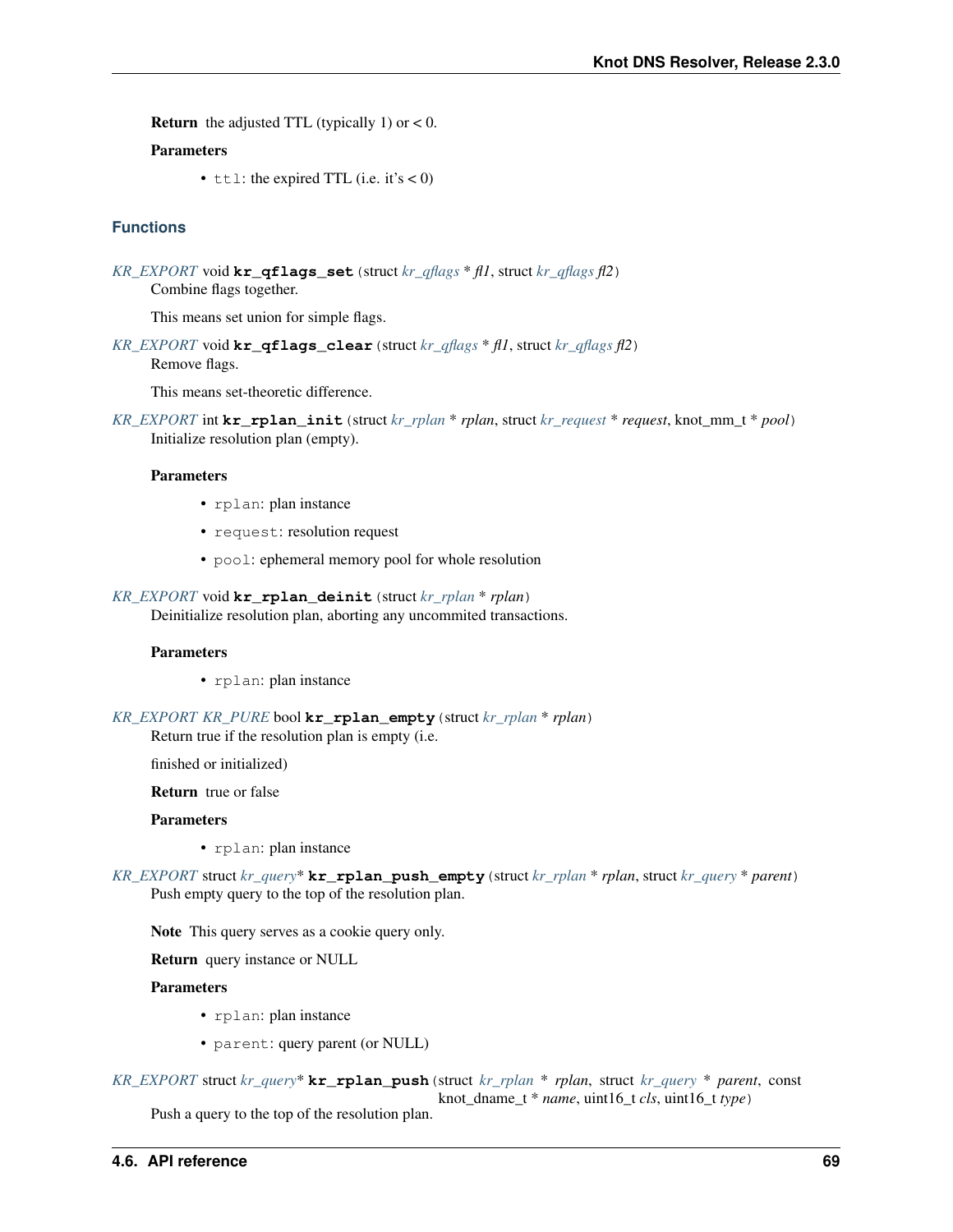Note This means that this query takes precedence before all pending queries.

Return query instance or NULL

## Parameters

- rplan: plan instance
- parent: query parent (or NULL)
- name: resolved name
- cls: resolved class
- type: resolved type

*[KR\\_EXPORT](#page-91-0)* int **kr\_rplan\_pop**(struct *[kr\\_rplan](#page-76-0)* \* *rplan*, struct *[kr\\_query](#page-75-0)* \* *qry*) Pop existing query from the resolution plan.

Note Popped queries are not discarded, but moved to the resolved list.

Return 0 or an error

## Parameters

- rplan: plan instance
- qry: resolved query

*[KR\\_EXPORT](#page-91-0) [KR\\_PURE](#page-91-1)* bool **kr\_rplan\_satisfies**(struct *[kr\\_query](#page-75-0)* \* *closure*, const knot\_dname\_t \* *name*, uint16\_t *cls*, uint16\_t *type*)

Return true if resolution chain satisfies given query.

- *[KR\\_EXPORT](#page-91-0) [KR\\_PURE](#page-91-1)* struct *[kr\\_query](#page-75-0)*\* **kr\_rplan\_resolved**(struct *[kr\\_rplan](#page-76-0)* \* *rplan*) Return last resolved query.
- *[KR\\_EXPORT](#page-91-0) [KR\\_PURE](#page-91-1)* struct *[kr\\_query](#page-75-0)*\* **kr\_rplan\_last**(struct *[kr\\_rplan](#page-76-0)* \* *rplan*) Return last query (either currently being solved or last resolved).

This is necessary to retrieve the last query in case of resolution failures (e.g. time limit reached).

*[KR\\_EXPORT](#page-91-0) [KR\\_PURE](#page-91-1)* struct *[kr\\_query](#page-75-0)*\* **kr\_rplan\_find\_resolved**(struct *[kr\\_rplan](#page-76-0)* \* *rplan*, struct *[kr\\_query](#page-75-0)* \* *parent*, const knot\_dname\_t \* *name*, uint16\_t *cls*, uint16\_t *type*)

Check if a given query already resolved.

Return query instance or NULL

#### Parameters

- rplan: plan instance
- parent: query parent (or NULL)
- name: resolved name
- cls: resolved class
- type: resolved type

#### <span id="page-73-0"></span>**struct kr\_qflags**

*#include <rplan.h>* Query flags.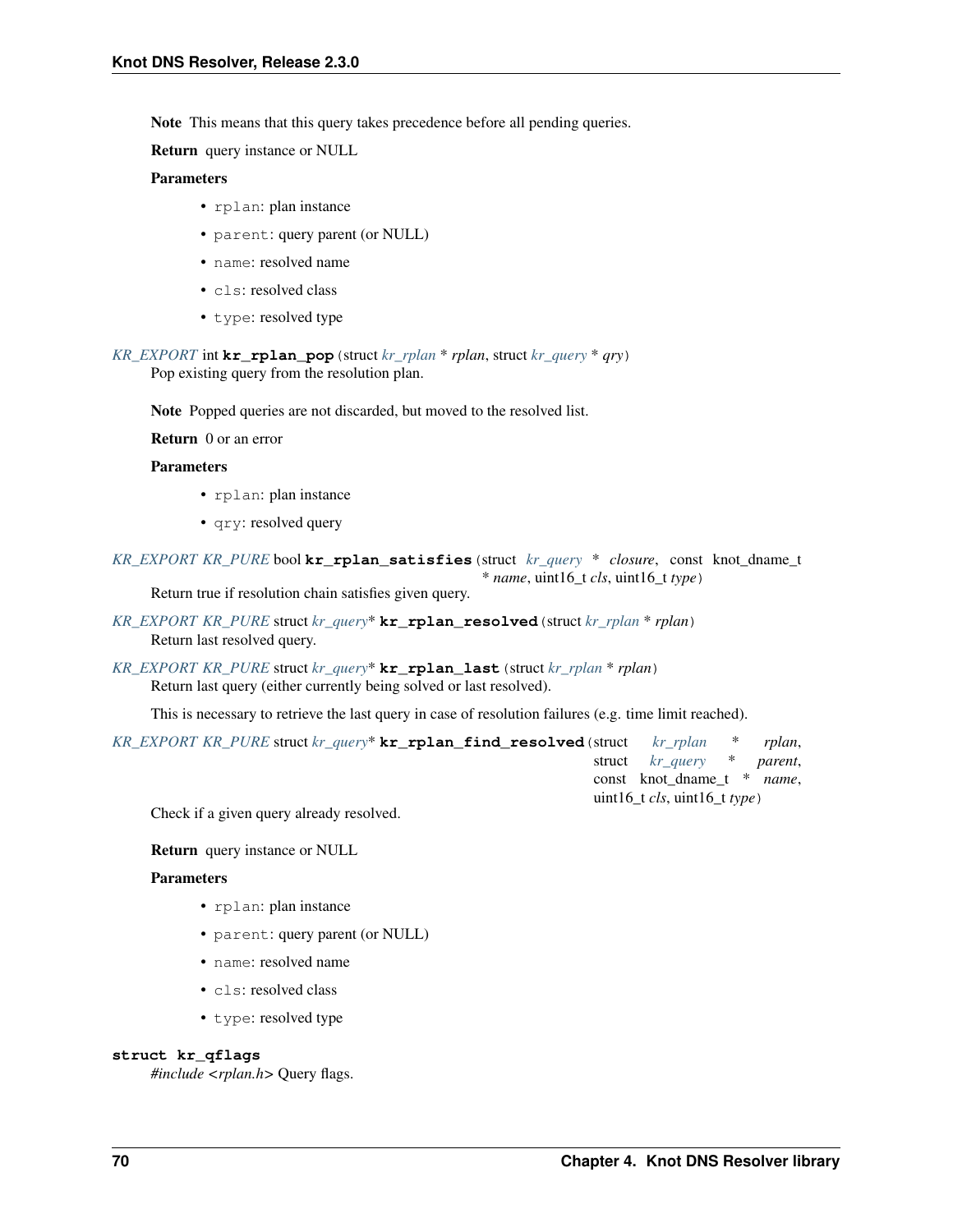## **Public Members**

## bool **NO\_MINIMIZE**

Don't minimize QNAME.

## bool **NO\_THROTTLE**

No query/slow NS throttling.

## bool **NO\_IPV6**

Disable IPv6.

bool **NO\_IPV4** Disable IPv4.

# bool **TCP**

Use TCP for this query.

### bool **RESOLVED**

Query is resolved.

## bool **AWAIT\_IPV4**

Query is waiting for A address.

## bool **AWAIT\_IPV6**

Query is waiting for AAAA address.

#### bool **AWAIT\_CUT**

Query is waiting for zone cut lookup.

#### bool **SAFEMODE**

Don't use fancy stuff (EDNS,  $0x20$ , ...)

## bool **CACHED**

Query response is cached.

## bool **NO\_CACHE**

No cache for lookup; exception: finding NSs and subqueries.

## bool **EXPIRING**

Query response is cached, but expiring.

## bool **ALLOW\_LOCAL**

Allow queries to local or private address ranges.

#### bool **DNSSEC\_WANT**

Want DNSSEC secured answer; exception: +cd, i.e.

knot\_wire\_set\_cd(request->answer->wire).

## bool **DNSSEC\_BOGUS**

Query response is DNSSEC bogus.

## bool **DNSSEC\_INSECURE**

Query response is DNSSEC insecure.

#### bool **DNSSEC\_CD**

CD bit in query.

#### bool **STUB**

Stub resolution, accept received answer as solved.

#### bool **ALWAYS\_CUT**

Always recover zone cut (even if cached).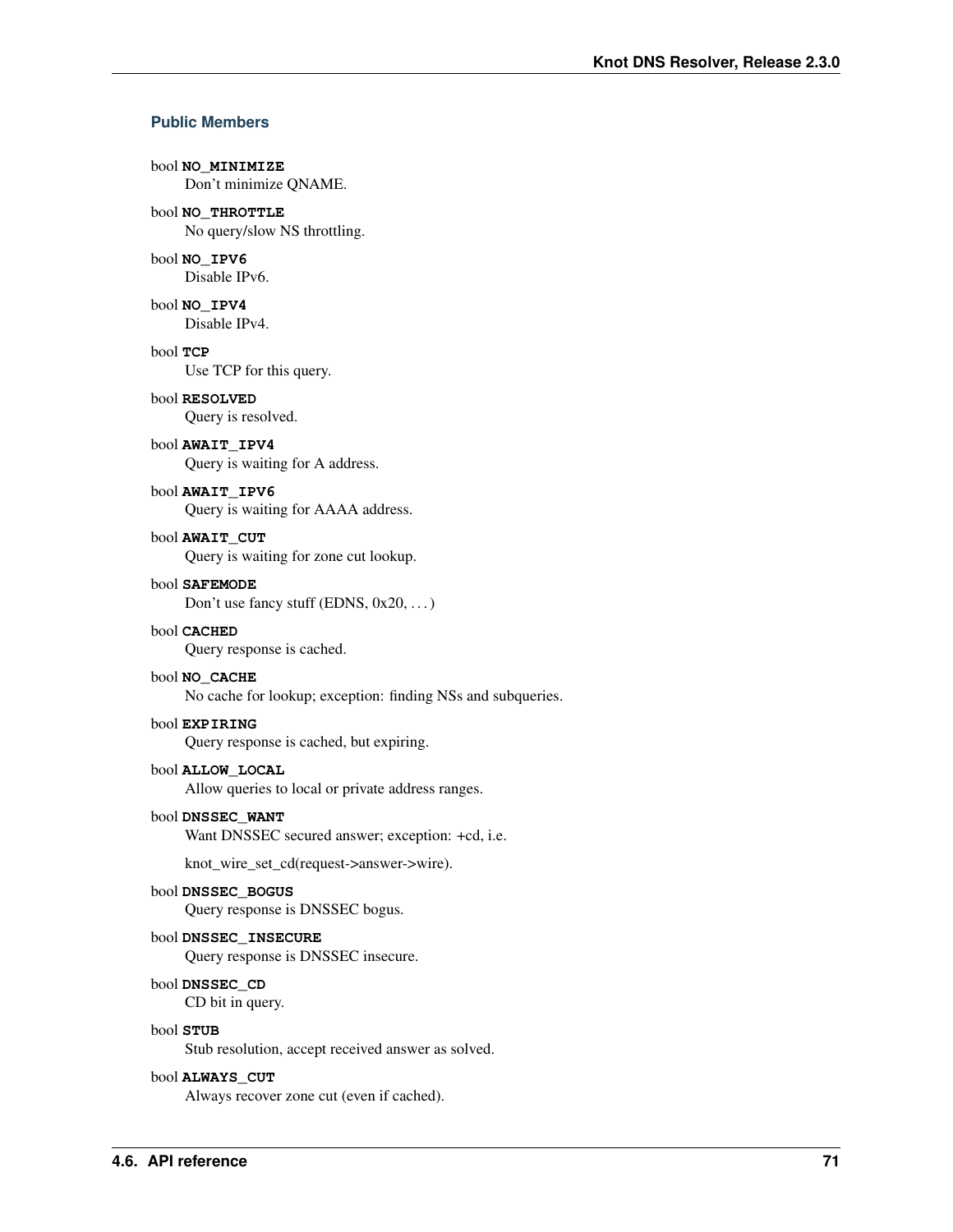bool **DNSSEC\_WEXPAND** Query response has wildcard expansion. bool **PERMISSIVE** Permissive resolver mode. bool **STRICT** Strict resolver mode. bool **BADCOOKIE\_AGAIN** Query again because bad cookie returned. bool **CNAME** Query response contains CNAME in answer section. bool **REORDER\_RR** Reorder cached RRs. bool **TRACE** Also log answers if verbose. bool **NO\_0X20** Disable query case randomization . bool **DNSSEC\_NODS** DS non-existance is proven. bool **DNSSEC\_OPTOUT** Closest encloser proof has optout. bool **NONAUTH** Non-authoritative in-bailiwick records are enough. TODO: utilize this also outside cache. bool **FORWARD** Forward all queries to upstream; validate answers. bool **DNS64\_MARK** Internal mark for dns64 module. bool **CACHE\_TRIED** Internal to cache module. bool **NO\_NS\_FOUND** No valid NS found during last PRODUCE stage. **struct kr\_query** *#include <rplan.h>* Single query representation. **Public Members** struct *[kr\\_query](#page-75-0)*\* **parent** knot\_dname\_t\* **sname** The name to resolve - lower-cased, uncompressed.

<span id="page-75-0"></span>uint16\_t **stype**

uint16\_t **sclass**

uint16\_t **id**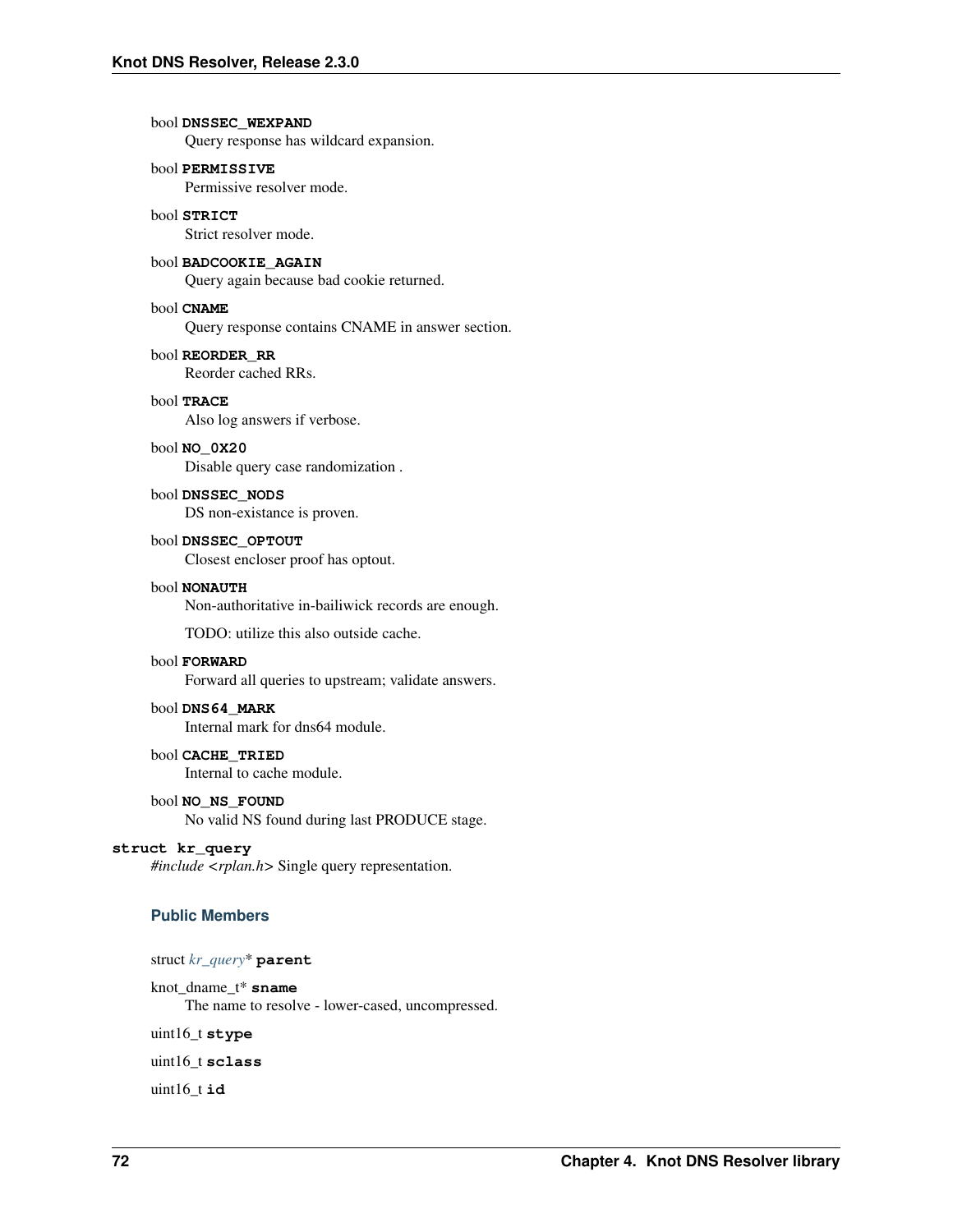## struct *[kr\\_qflags](#page-73-0)* flags **forward\_flags**

uint32\_t **secret**

## uint16\_t **fails**

uint16\_t **reorder**

Seed to reorder (cached) RRs in answer or zero.

#### uint64\_t **creation\_time\_mono**

#### uint64\_t **timestamp\_mono**

Time of query created or time of query to upstream resolver (milliseconds).

#### struct timeval **timestamp** Real time for TTL+DNSSEC checks (.tv\_sec only).

struct *[kr\\_zonecut](#page-84-0)* **zone\_cut**

struct kr\_layer\_pickle\* **deferred**

## <span id="page-76-2"></span>uint32\_t **uid**

Query iteration number, unique within the *[kr\\_rplan](#page-76-1)*.

#### struct *[kr\\_query](#page-75-0)*\* **cname\_parent**

Pointer to the query that originated this one because of following a CNAME (or NULL).

struct *[kr\\_request](#page-70-0)*\* **request**

Parent resolution request.

*[kr\\_stale\\_cb](#page-71-0)* **stale\_cb**

See the type.

#### struct *[kr\\_nsrep](#page-82-0)* **ns**

#### <span id="page-76-1"></span><span id="page-76-0"></span>**struct kr\_rplan**

*#include <rplan.h>* Query resolution plan structure.

The structure most importantly holds the original query, answer and the list of pending queries required to resolve the original query. It also keeps a notion of current zone cut.

## **Public Members**

- kr\_qarray\_t **pending** List of pending queries.
- kr\_qarray\_t **resolved** List of resolved queries.
- struct *[kr\\_request](#page-70-0)*\* **request** Parent resolution request.
- knot\_mm\_t\* **pool** Temporary memory pool.

## uint32\_t **next\_uid**

Next value for *[kr\\_query::uid](#page-76-2)* (incremental).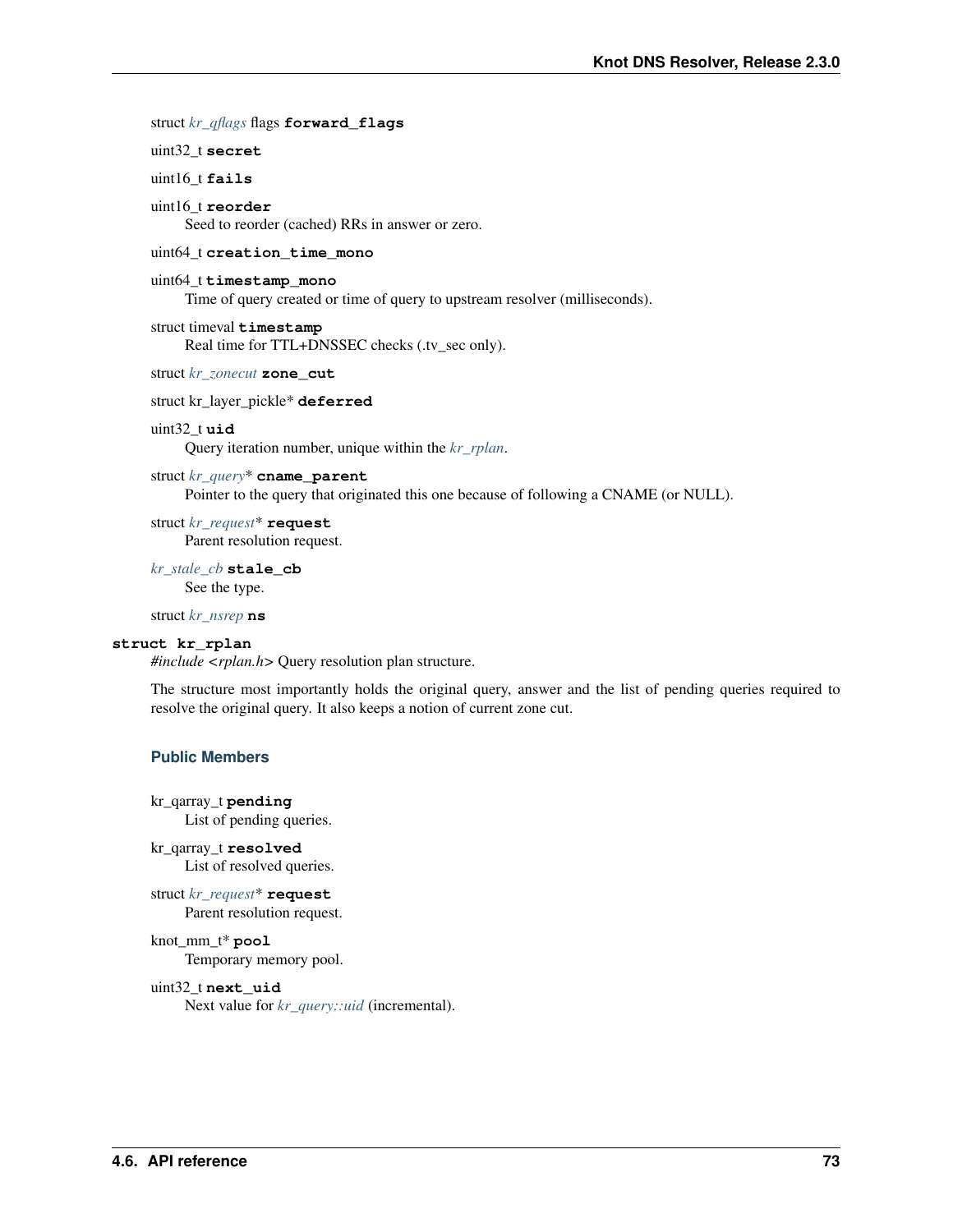## **4.6.2 Cache**

## **Functions**

int **cache\_peek**(kr\_layer\_t \* *ctx*, knot\_pkt\_t \* *pkt*)

int **cache** stash (kr layer  $t * ctx$ , knot pkt  $t * pkt$ )

*[KR\\_EXPORT](#page-91-0)* int **kr\_cache\_open**(struct *[kr\\_cache](#page-78-0)* \* *cache*, const struct kr\_cdb\_api \* *api*, struct kr\_cdb\_opts \* *opts*, knot\_mm\_t \* *mm*)

Open/create cache with provided storage options.

Return 0 or an error code

## Parameters

- cache: cache structure to be initialized
- api: storage engine API
- opts: storage-specific options (may be NULL for default)
- mm: memory context.

```
KR_EXPORT void kr_cache_close(struct kr_cache * cache)
```
Close persistent cache.

Note This doesn't clear the data, just closes the connection to the database.

#### Parameters

• cache: structure

```
KR_EXPORT int kr_cache_sync(struct kr_cache * cache)
     Run after a row of operations to release transaction/lock if needed.
```

```
static bool kr_cache_is_open(struct kr_cache * cache)
     Return true if cache is open and enabled.
```
- static void **kr\_cache\_make\_checkpoint**(struct *[kr\\_cache](#page-78-0)* \* *cache*) (Re)set the time pair to the current values.
- *[KR\\_EXPORT](#page-91-0)* int **kr\_cache\_clear**(struct *[kr\\_cache](#page-78-0)* \* *cache*) Clear all items from the cache.

Return 0 or an errcode

## Parameters

• cache: cache structure

*[KR\\_EXPORT](#page-91-0)* int **kr\_cache\_peek\_exact**(struct *[kr\\_cache](#page-78-0)* \* *cache*, const knot\_dname\_t \* *name*, uint16\_t *type*, struct *[kr\\_cache\\_p](#page-78-1)* \* *peek*)

*[KR\\_EXPORT](#page-91-0)* int32\_t **kr\_cache\_ttl**(const struct *[kr\\_cache\\_p](#page-78-1)* \* *peek*, const struct *[kr\\_query](#page-75-0)* \* *qry*, const knot\_dname\_t \* *name*, uint16\_t *type*)

*[KR\\_EXPORT](#page-91-0)* int **kr\_cache\_materialize**(knot\_rdataset\_t \* *dst*, const struct *[kr\\_cache\\_p](#page-78-1)* \* *ref*, uint32\_t *new\_ttl*, knot\_mm\_t \* *pool*)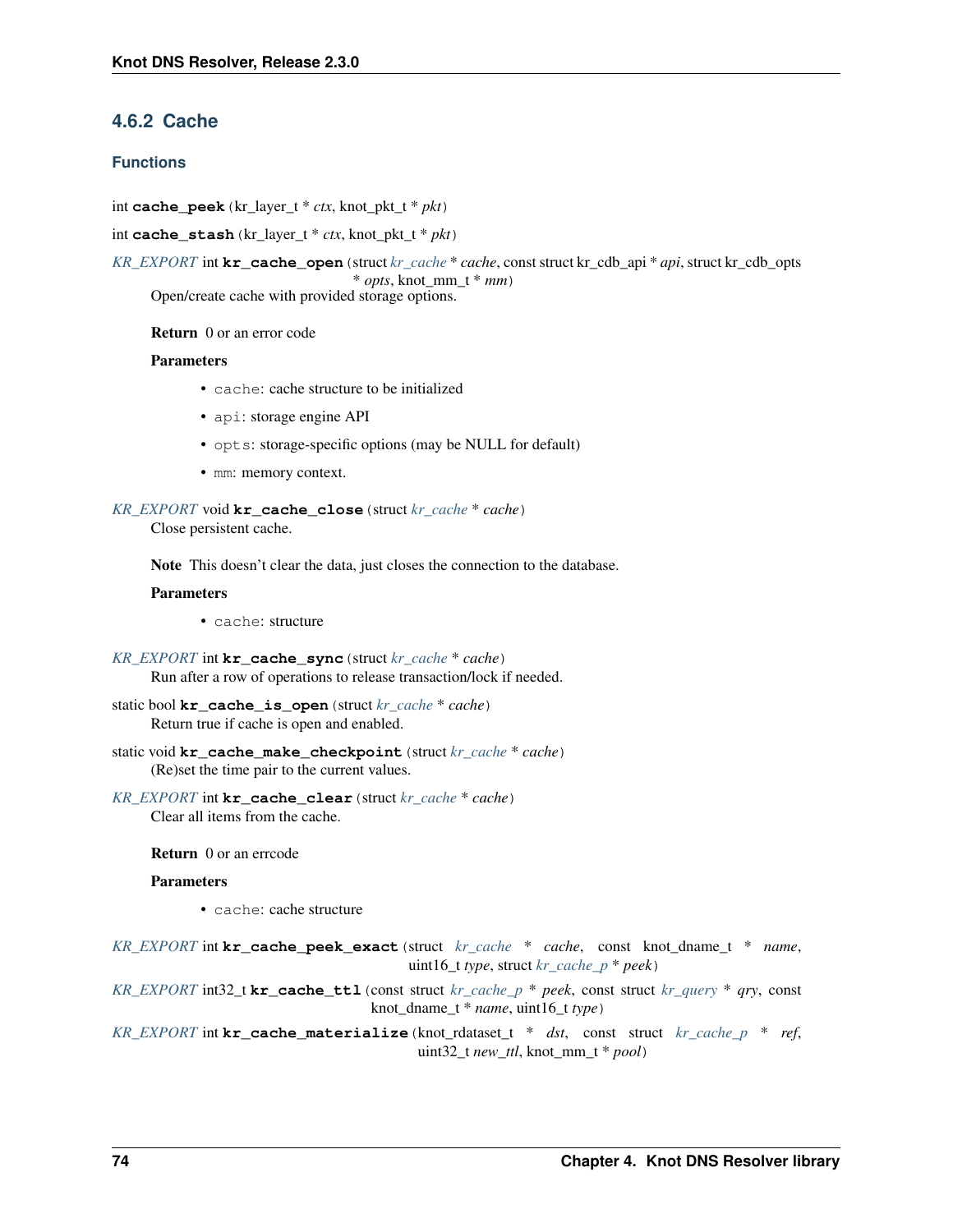## **Variables**

const size\_t **PKT\_SIZE\_NOWIRE** = -1

When knot\_pkt is passed from cache without ->wire, this is the ->size.

#### <span id="page-78-0"></span>**struct kr\_cache**

*#include <api.h>* Cache structure, keeps API, instance and metadata.

## **Public Members**

knot\_db\_t\* **db** Storage instance.

const struct kr\_cdb\_api\* **api** Storage engine.

#### uint32\_t **hit**

Number of cache hits.

## uint32\_t **miss**

Number of cache misses.

#### uint32\_t **insert**

Number of insertions.

## uint32\_t **delete** Number of deletions.

struct *[kr\\_cache](#page-78-0)*::@0 **stats**

### uint32\_t **ttl\_min**

uint32\_t **ttl\_max** TTL limits.

## struct timeval **checkpoint\_walltime** Wall time on the last check-point.

uint64\_t **checkpoint\_monotime** Monotonic milliseconds on the last check-point.

## <span id="page-78-1"></span>**struct kr\_cache\_p**

## **Public Members**

uint32\_t **time**

The time of inception.

## uint32\_t **ttl**

TTL at inception moment.

Assuming it fits into int32\_t ATM.

#### uint8\_t **rank**

See enum kr\_rank.

## void\* **raw\_data**

```
void * raw_bound
```
struct *[kr\\_cache\\_p](#page-78-1)*::@1 *[kr\\_cache\\_p](#page-78-1)*::@**2**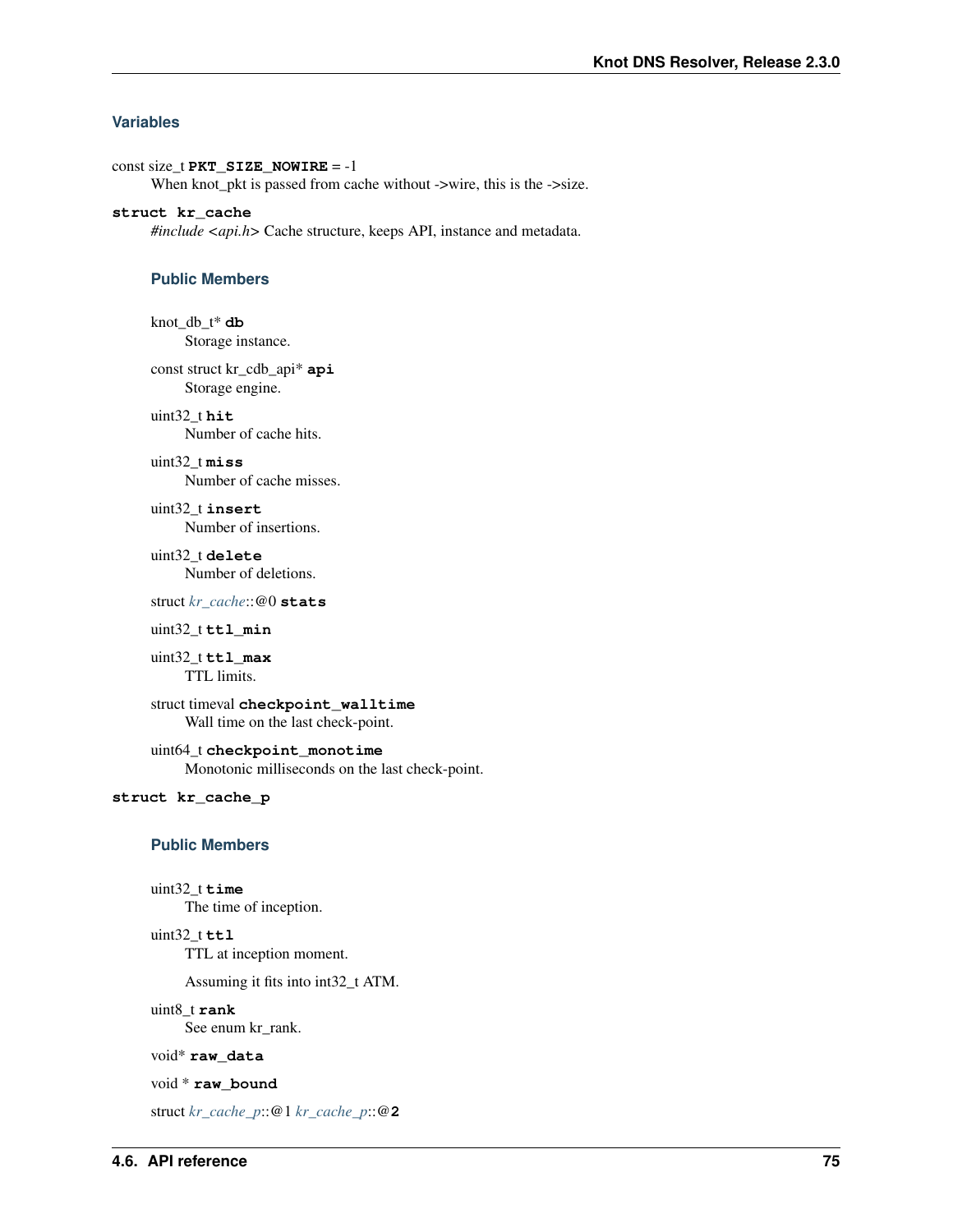## **4.6.3 Nameservers**

## **Defines**

## **KR\_NS\_DEAD**

See kr\_nsrep\_update\_rtt()

## **KR\_NS\_TIMEOUT\_RETRY\_INTERVAL**

If once NS was marked as "timeouted", it won't participate in NS elections at least KR\_NS\_TIMEOUT\_RETRY\_INTERVAL milliseconds (now: one minute).

## **KR\_NSREP\_MAXADDR**

## **Typedefs**

<span id="page-79-0"></span>**typedef** struct *[kr\\_nsrep\\_rtt\\_lru\\_entry](#page-81-0)* **kr\_nsrep\_rtt\_lru\_entry\_t**

## **Enums**

```
enum kr_ns_score
     NS RTT score (special values).
```
Note RTT is measured in milliseconds.

*Values:*

**KR\_NS\_MAX\_SCORE** = KR\_CONN\_RTT\_MAX

**KR\_NS\_TIMEOUT** = (95 \* KR\_NS\_MAX\_SCORE) / 100

**KR\_NS\_LONG** =  $(3 * KR$ \_NS\_TIMEOUT) / 4

**KR\_NS\_UNKNOWN** = KR\_NS\_TIMEOUT / 2

**KR\_NS\_PENALTY** = 100

**KR\_NS\_GLUED** =  $10$ 

**enum kr\_ns\_rep**

NS QoS flags.

*Values:*

**KR\_NS\_NOIP4** =  $1 \ll 0$ NS has no IPv4.

**KR\_NS\_NOIP6** =  $1 \ll 1$ NS has no IPv6.

```
KR_NS_NOEDNS = 1 << 2
    NS has no EDNS support.
```
## **enum kr\_ns\_update\_mode**

```
NS RTT update modes.
```
First update is always KR\_NS\_RESET unless KR\_NS\_UPDATE\_NORESET mode had choosen.

*Values:*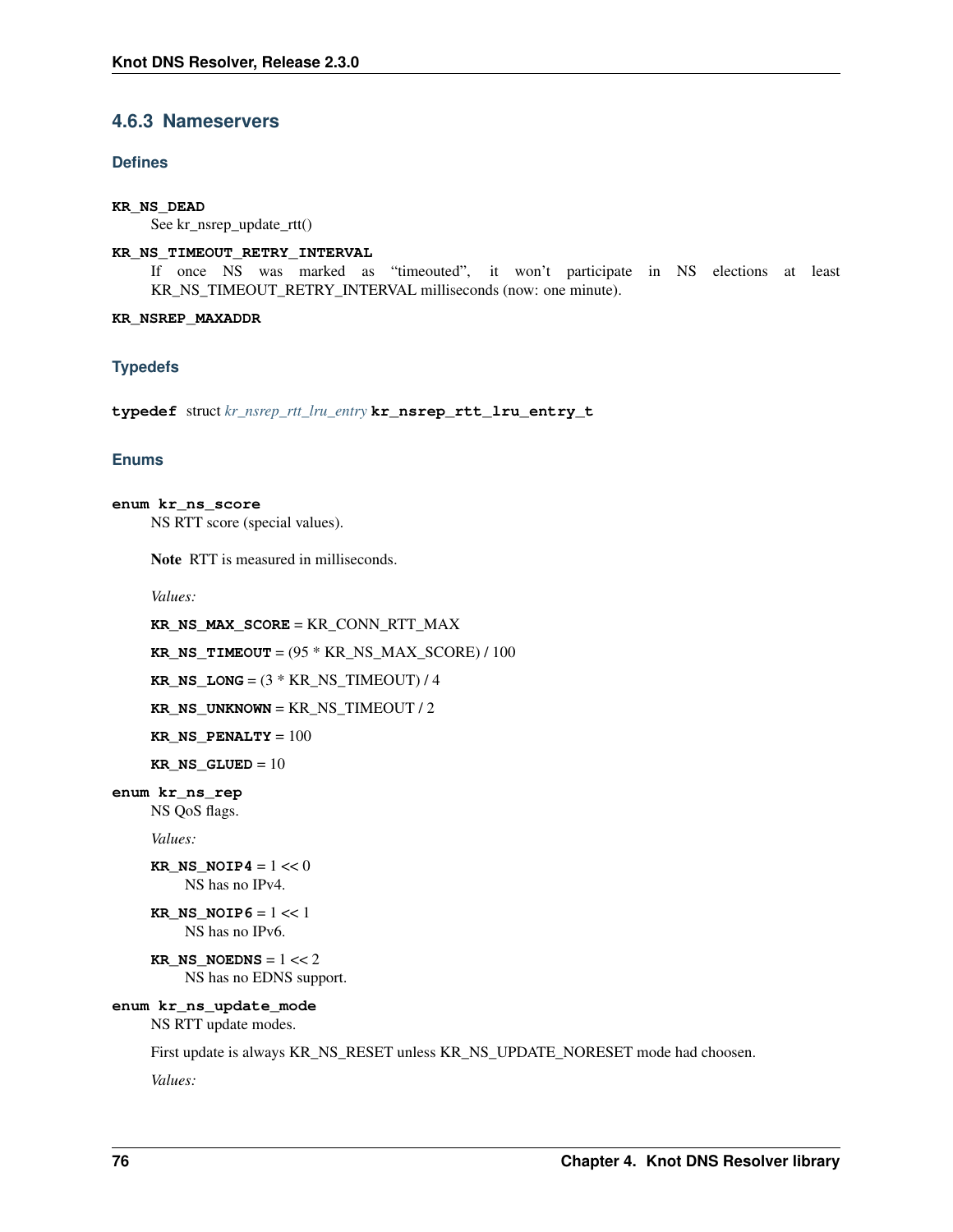## **KR\_NS\_UPDATE** =  $0$

Update as smooth over last two measurements.

#### **KR\_NS\_UPDATE\_NORESET**

Same as KR\_NS\_UPDATE, but disable fallback to KR\_NS\_RESET on newly added entries.

Zero is used as initial value.

## **KR\_NS\_RESET**

Set to given value.

## **KR\_NS\_ADD**

Increment current value.

#### **KR\_NS\_MAX**

Set to maximum of current/proposed value.

## **Functions**

typedef **lru\_t**(*[kr\\_nsrep\\_rtt\\_lru\\_entry\\_t](#page-79-0)*) NS QoS tracking.

typedef **lru\_t**(unsigned) NS reputation tracking.

## *[KR\\_EXPORT](#page-91-0)* int **kr\_nsrep\_set**(struct *[kr\\_query](#page-75-0)* \* *qry*, size\_t *index*, const struct sockaddr \* *sock*) Set given NS address.

Return 0 or an error code

## Parameters

- qry: updated query
- index: index of the updated target
- sock: socket address to use (sockaddr\_in or sockaddr\_in6 or NULL)

*[KR\\_EXPORT](#page-91-0)* int **kr\_nsrep\_elect**(struct *[kr\\_query](#page-75-0)* \* *qry*, struct *[kr\\_context](#page-70-1)* \* *ctx*) Elect best nameserver/address pair from the nsset.

Return 0 or an error code

## Parameters

- qry: updated query
- ctx: resolution context
- *[KR\\_EXPORT](#page-91-0)* int **kr\_nsrep\_elect\_addr**(struct *[kr\\_query](#page-75-0)* \* *qry*, struct *[kr\\_context](#page-70-1)* \* *ctx*) Elect best nameserver/address pair from the nsset.

Return 0 or an error code

#### **Parameters**

- qry: updated query
- ctx: resolution context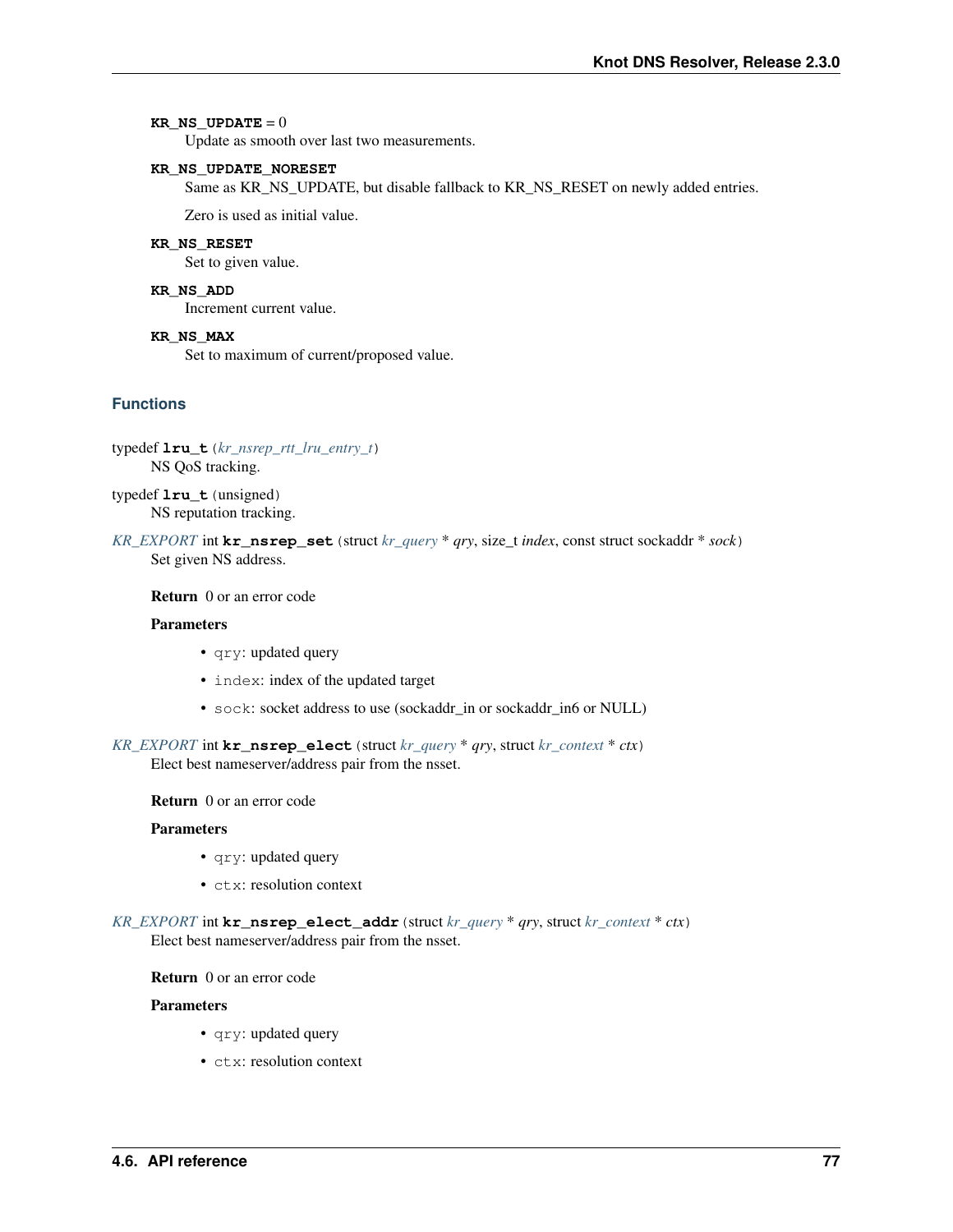```
KR_EXPORT int kr_nsrep_update_rtt(struct kr_nsrep * ns, const struct sockaddr * addr, un-
                                         signed score, kr_nsrep_rtt_lru_t * cache, int umode)
```
Update NS address RTT information.

In KR\_NS\_UPDATE mode reputation is smoothed over last N measurements.

Return 0 on success, error code on failure

## Parameters

- ns: updated NS representation
- addr: chosen address (NULL for first)
- score: new score (i.e. RTT), see enum kr\_ns\_score after two calls with score = KR\_NS\_DEAD and umode = KR\_NS\_UPDATE server will be guaranteed to have KR\_NS\_TIMEOUTED score
- cache: RTT LRU cache
- umode: update mode (KR\_NS\_UPDATE or KR\_NS\_RESET or KR\_NS\_ADD)

*[KR\\_EXPORT](#page-91-0)* int **kr\_nsrep\_update\_rep**(struct *[kr\\_nsrep](#page-82-0)* \* *ns*, unsigned *reputation*, kr\_nsrep\_lru\_t \* *cache*)

Update NSSET reputation information.

Return 0 on success, error code on failure

## Parameters

- ns: updated NS representation
- reputation: combined reputation flags, see enum kr\_ns\_rep
- cache: LRU cache

```
int kr_nsrep_copy_set(struct kr_nsrep * dst, const struct kr_nsrep * src)
     Copy NSSET reputation information and resets score.
```
Return 0 on success, error code on failure

## Parameters

- dst: updated NS representation
- src: source NS representation

```
KR_EXPORT int kr_nsrep_sort(struct kr_nsrep * ns, kr_nsrep_rtt_lru_t * rtt_cache)
     Sort addresses in the query nsrep list.
```
Return 0 or an error code

Note ns reputation is zeroed, as KR\_NS\_NOIP{4,6} flags are useless in STUB/FORWARD mode.

## Parameters

- ns: updated *[kr\\_nsrep](#page-82-1)*
- rtt\_cache: RTT LRU cache

## <span id="page-81-0"></span>**struct kr\_nsrep\_rtt\_lru\_entry**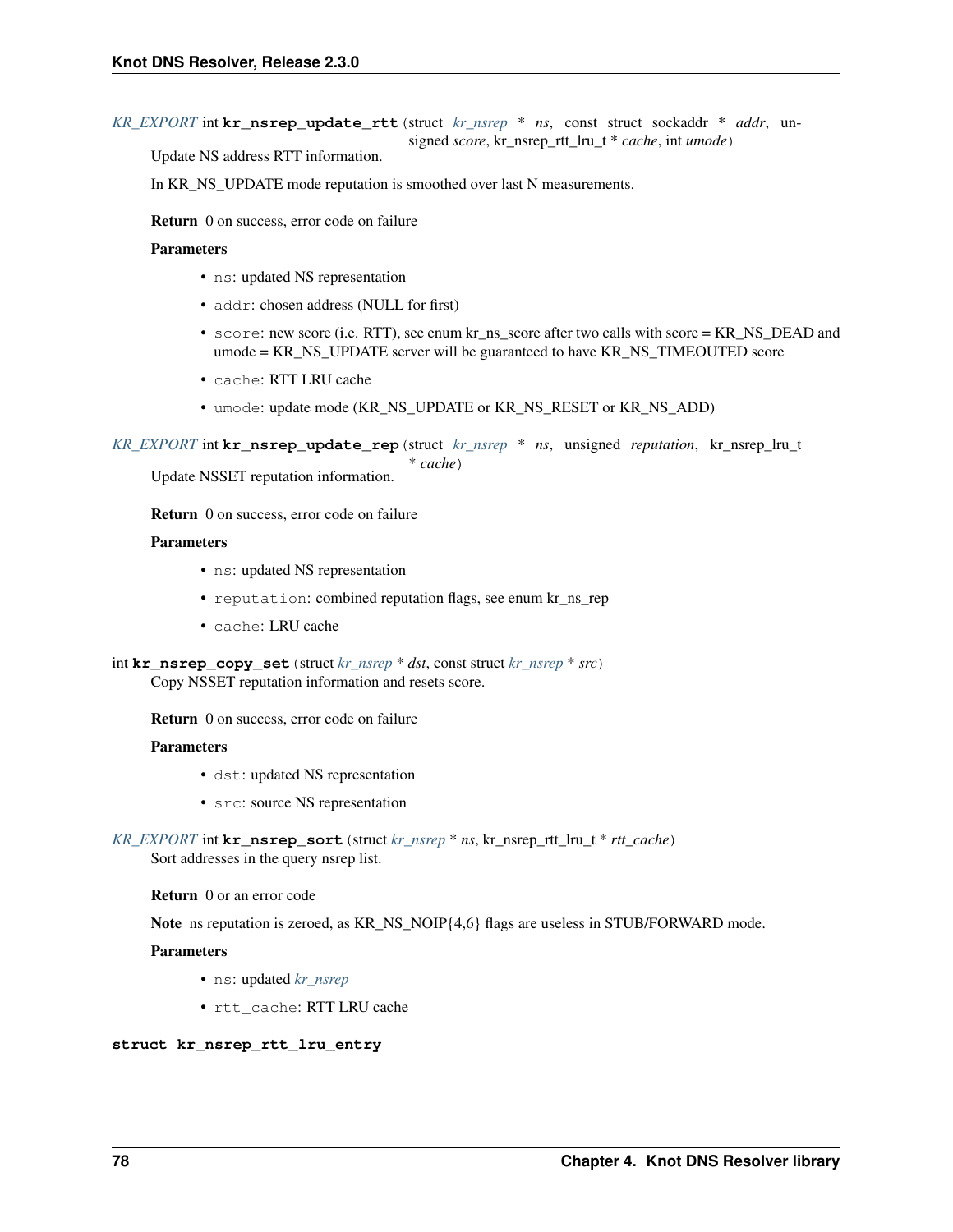## **Public Members**

unsigned **score**

uint64\_t **tout\_timestamp**

## <span id="page-82-1"></span><span id="page-82-0"></span>**struct kr\_nsrep**

*#include <nsrep.h>* Name server representation.

Contains extra information about the name server, e.g. score or other metadata.

## **Public Members**

unsigned **score** NS score.

unsigned **reputation**

NS reputation. const knot\_dname\_t\* **name**

NS name.

struct *[kr\\_context](#page-70-1)*\* **ctx** Resolution context.

## **union inaddr kr\_nsrep::addr[KR\_NSREP\_MAXADDR]** NS address(es)

## **Functions**

*[KR\\_EXPORT](#page-91-0)* int **kr\_zonecut\_init**(struct *[kr\\_zonecut](#page-84-0)* \* *cut*, const knot\_dname\_t \* *name*, knot\_mm\_t \* *pool*) Populate root zone cut with SBELT.

## Return 0 or error code

## Parameters

- cut: zone cut
- name:
- pool:

*[KR\\_EXPORT](#page-91-0)* void **kr\_zonecut\_deinit**(struct *[kr\\_zonecut](#page-84-0)* \* *cut*) Clear the structure and free the address set.

## Parameters

- cut: zone cut
- *[KR\\_EXPORT](#page-91-0)* void **kr\_zonecut\_set**(struct *[kr\\_zonecut](#page-84-0)* \* *cut*, const knot\_dname\_t \* *name*) Reset zone cut to given name and clear address list.

Note This clears the address list even if the name doesn't change. TA and DNSKEY don't change.

#### Parameters

• cut: zone cut to be set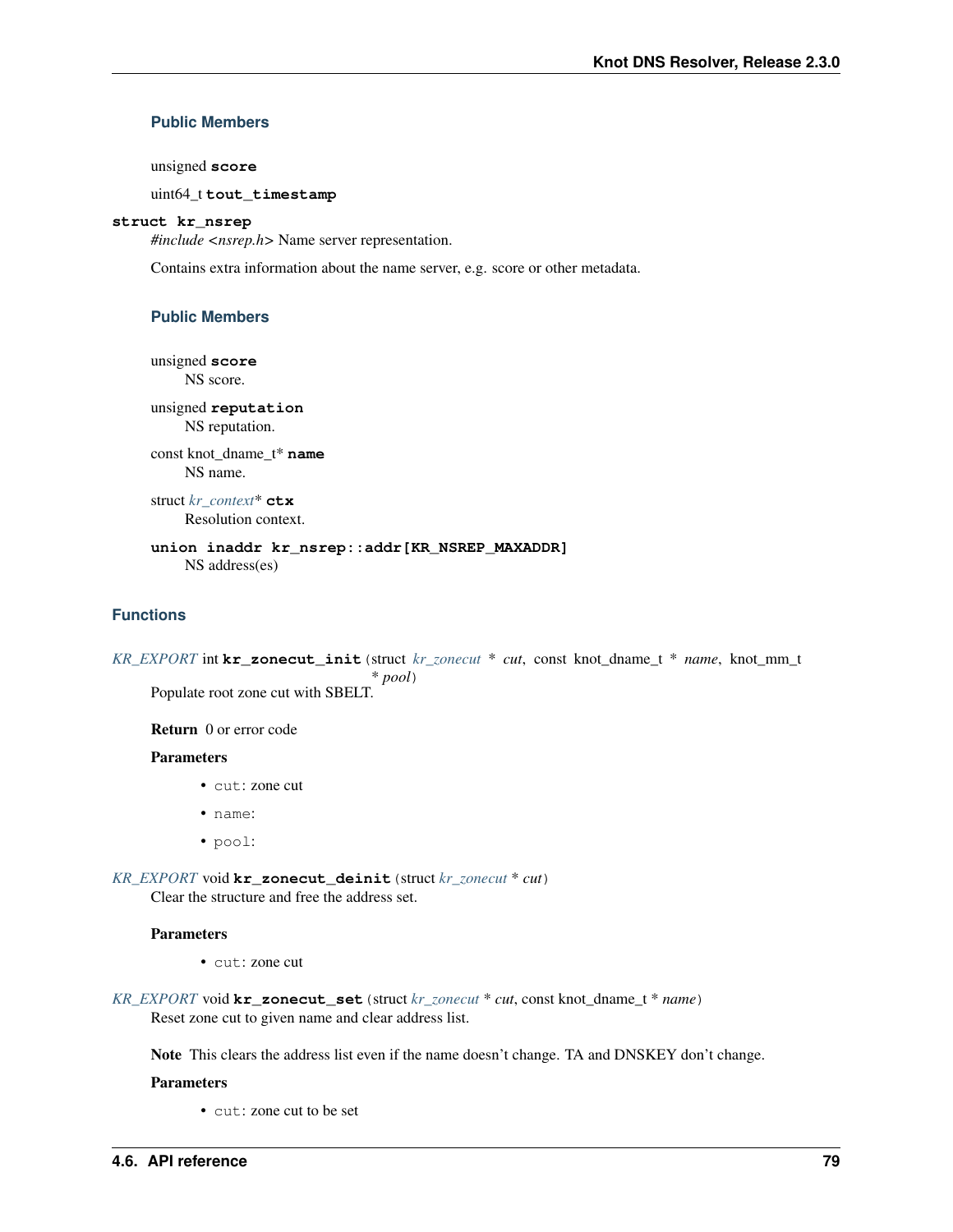• name: new zone cut name

```
KR_EXPORT int kr_zonecut_copy(struct kr_zonecut * dst, const struct kr_zonecut * src)
     Copy zone cut, including all data.
```
Does not copy keys and trust anchor.

Return 0 or an error code; If it fails with kr error(ENOMEM), it may be in a half-filled state, but it's safe to deinit. . .

Note addresses for names in src get replaced and others are left as they were.

## Parameters

- dst: destination zone cut
- src: source zone cut

*[KR\\_EXPORT](#page-91-0)* int **kr\_zonecut\_copy\_trust**(struct *[kr\\_zonecut](#page-84-0)* \* *dst*, const struct *[kr\\_zonecut](#page-84-0)* \* *src*) Copy zone trust anchor and keys.

Return 0 or an error code

## Parameters

- dst: destination zone cut
- src: source zone cut

*[KR\\_EXPORT](#page-91-0)* int **kr\_zonecut\_add**(struct *[kr\\_zonecut](#page-84-0)* \* *cut*, const knot\_dname\_t \* *ns*, const knot\_rdata\_t \* *rdata*)

Add address record to the zone cut.

The record will be merged with existing data, it may be either A/AAAA type.

## Return 0 or error code

#### Parameters

- cut: zone cut to be populated
- ns: nameserver name
- rdata: nameserver address (as rdata)

*[KR\\_EXPORT](#page-91-0)* int **kr\_zonecut\_del**(struct *[kr\\_zonecut](#page-84-0)* \* *cut*, const knot\_dname\_t \* *ns*, const knot\_rdata\_t \* *rdata*)

Delete nameserver/address pair from the zone cut.

## Return 0 or error code

#### Parameters

- cut:
- ns: name server name
- rdata: name server address

*[KR\\_EXPORT](#page-91-0)* int **kr\_zonecut\_del\_all**(struct *[kr\\_zonecut](#page-84-0)* \* *cut*, const knot\_dname\_t \* *ns*) Delete all addresses associated with the given name.

Return 0 or error code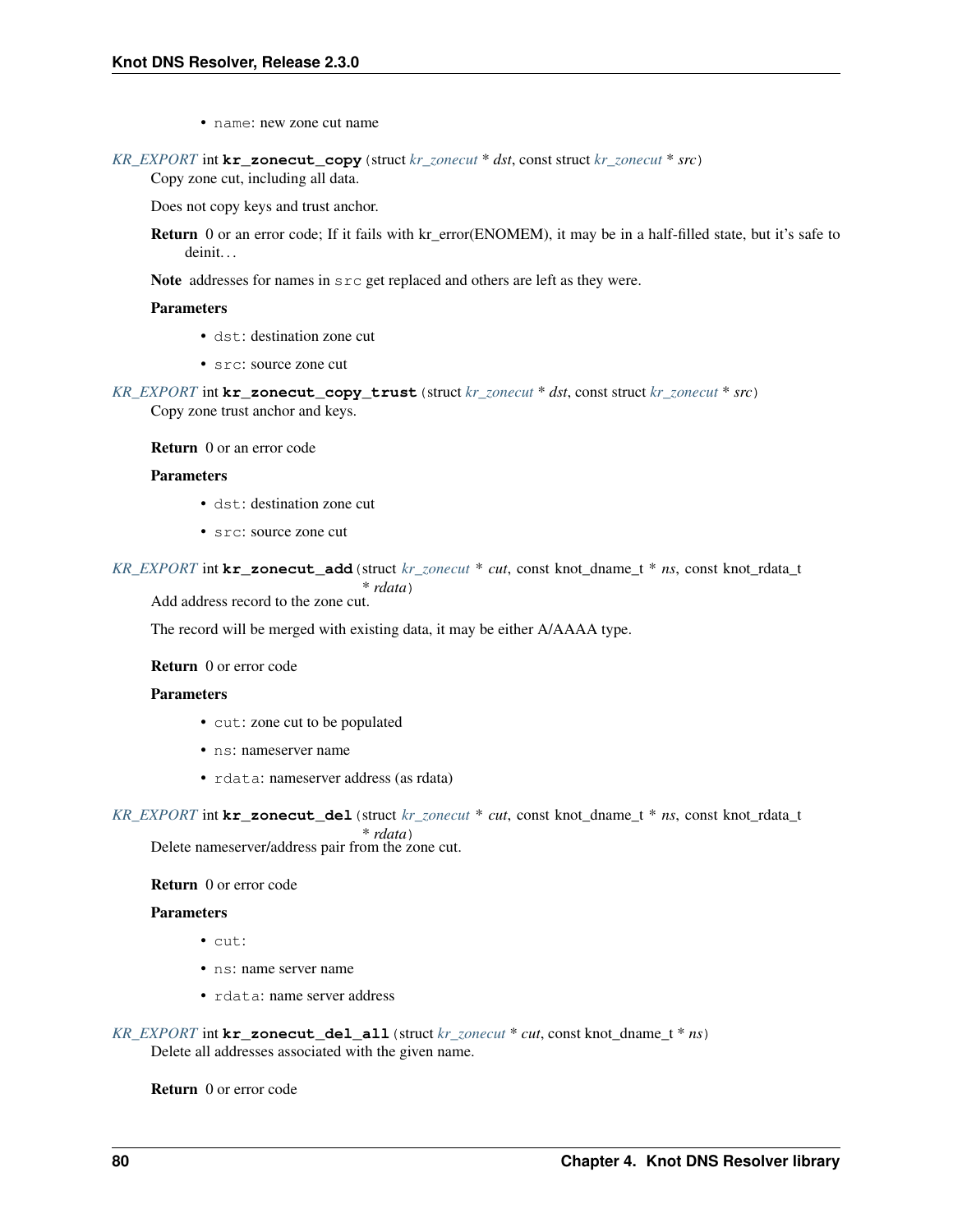## **Parameters**

- $\bullet$  cut:
- ns: name server name

*[KR\\_EXPORT](#page-91-0) [KR\\_PURE](#page-91-1)* pack\_t\* **kr\_zonecut\_find**(struct *[kr\\_zonecut](#page-84-0)* \* *cut*, const knot\_dname\_t \* *ns*) Find nameserver address list in the zone cut.

Note This can be used for membership test, a non-null pack is returned if the nameserver name exists.

Return pack of addresses or NULL

#### Parameters

- cut:
- ns: name server name

*[KR\\_EXPORT](#page-91-0)* int **kr\_zonecut\_set\_sbelt**(struct *[kr\\_context](#page-70-1)* \* *ctx*, struct *[kr\\_zonecut](#page-84-0)* \* *cut*) Populate zone cut with a root zone using SBELT :rfc:1034

Return 0 or error code

## Parameters

- ctx: resolution context (to fetch root hints)
- cut: zone cut to be populated

*[KR\\_EXPORT](#page-91-0)* int **kr\_zonecut\_find\_cached**(struct *[kr\\_context](#page-70-1)* \* *ctx*, struct *[kr\\_zonecut](#page-84-0)* \* *cut*, const knot\_dname\_t \* *name*, const struct *[kr\\_query](#page-75-0)* \* *qry*, bool \*restrict *secured*)

Populate zone cut address set from cache.

Return 0 or error code (ENOENT if it doesn't find anything)

## Parameters

- ctx: resolution context (to fetch data from LRU caches)
- cut: zone cut to be populated
- name: QNAME to start finding zone cut for
- qry: query for timestamp and stale-serving decisions
- secured: set to true if want secured zone cut, will return false if it is provably insecure

```
KR_EXPORT bool kr_zonecut_is_empty(struct kr_zonecut * cut)
```
Check if any address is present in the zone cut.

## Return true/false

## Parameters

• cut: zone cut to check

#### <span id="page-84-0"></span>**struct kr\_zonecut**

*#include <zonecut.h>* Current zone cut representation.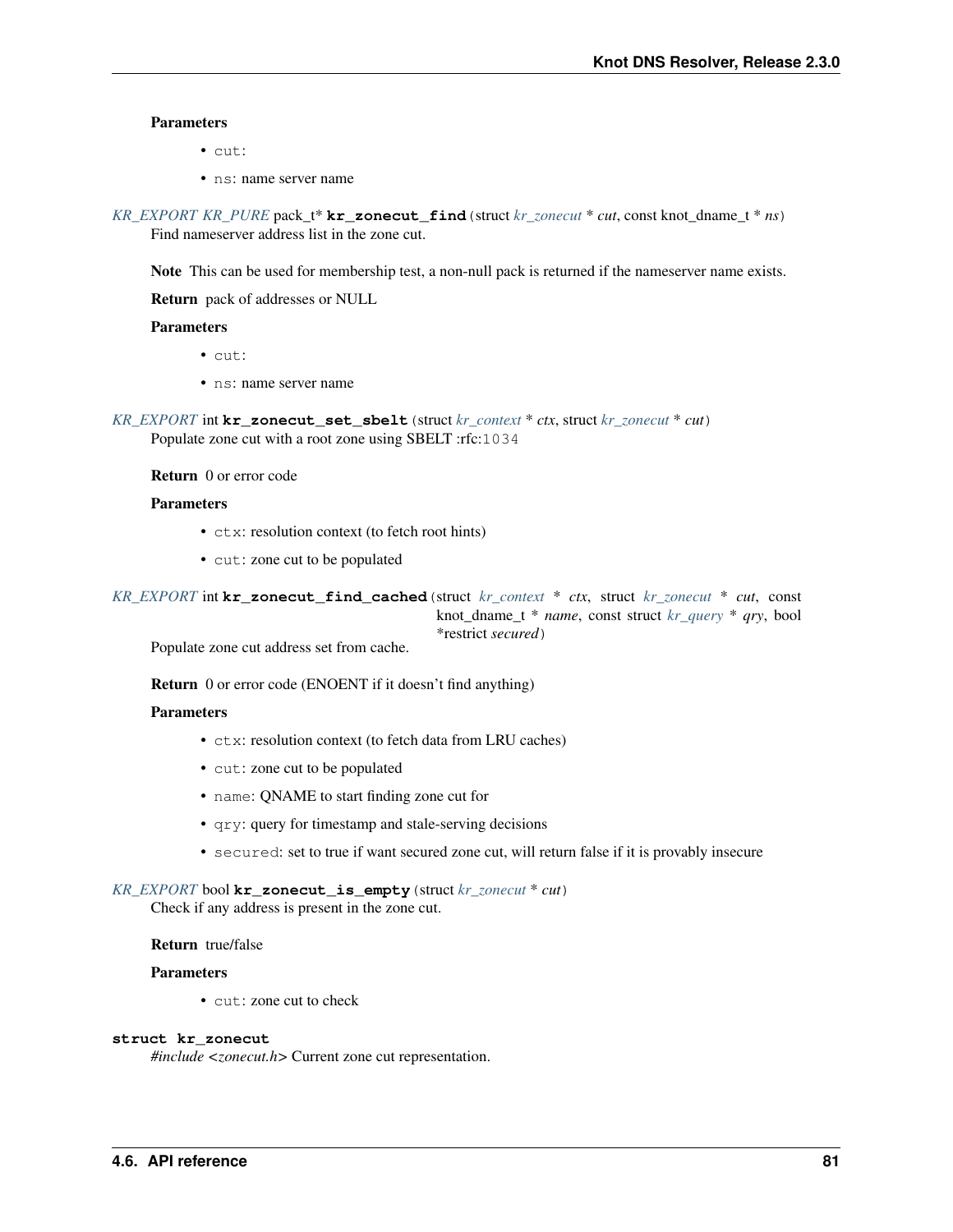## **Public Members**

knot\_dname\_t\* **name** Zone cut name.

knot\_rrset\_t\* **key** Zone cut DNSKEY.

knot\_rrset\_t\* **trust\_anchor** Current trust anchor.

struct *[kr\\_zonecut](#page-84-0)*\* **parent** Parent zone cut.

*[trie\\_t](#page-101-0)*\* **nsset** Map of nameserver => address\_set (pack\_t).

knot\_mm\_t\* **pool** Memory pool.

## <span id="page-85-0"></span>**4.6.4 Modules**

Module API definition and functions for (un)loading modules.

## **Defines**

```
KR_MODULE_EXPORT(module)
     Export module API version (place this at the end of your module).
```
## Parameters

• module: module name (f.e. hints)

## **KR\_MODULE\_API**

## **Typedefs**

```
typedef uint32_t( module_api_cb)(void)
```
**typedef** char\***( kr\_prop\_cb)**(void *\*env*, struct *[kr\\_module](#page-86-0) \*self*, const char *\*input*) Module property callback.

Input and output is passed via a JSON encoded in a string.

Return a free-form JSON output (malloc-ated)

## Parameters

- env: pointer to the lua engine, i.e. struct engine \*env (TODO: explicit type)
- input: parameter (NULL if missing/nil on lua level)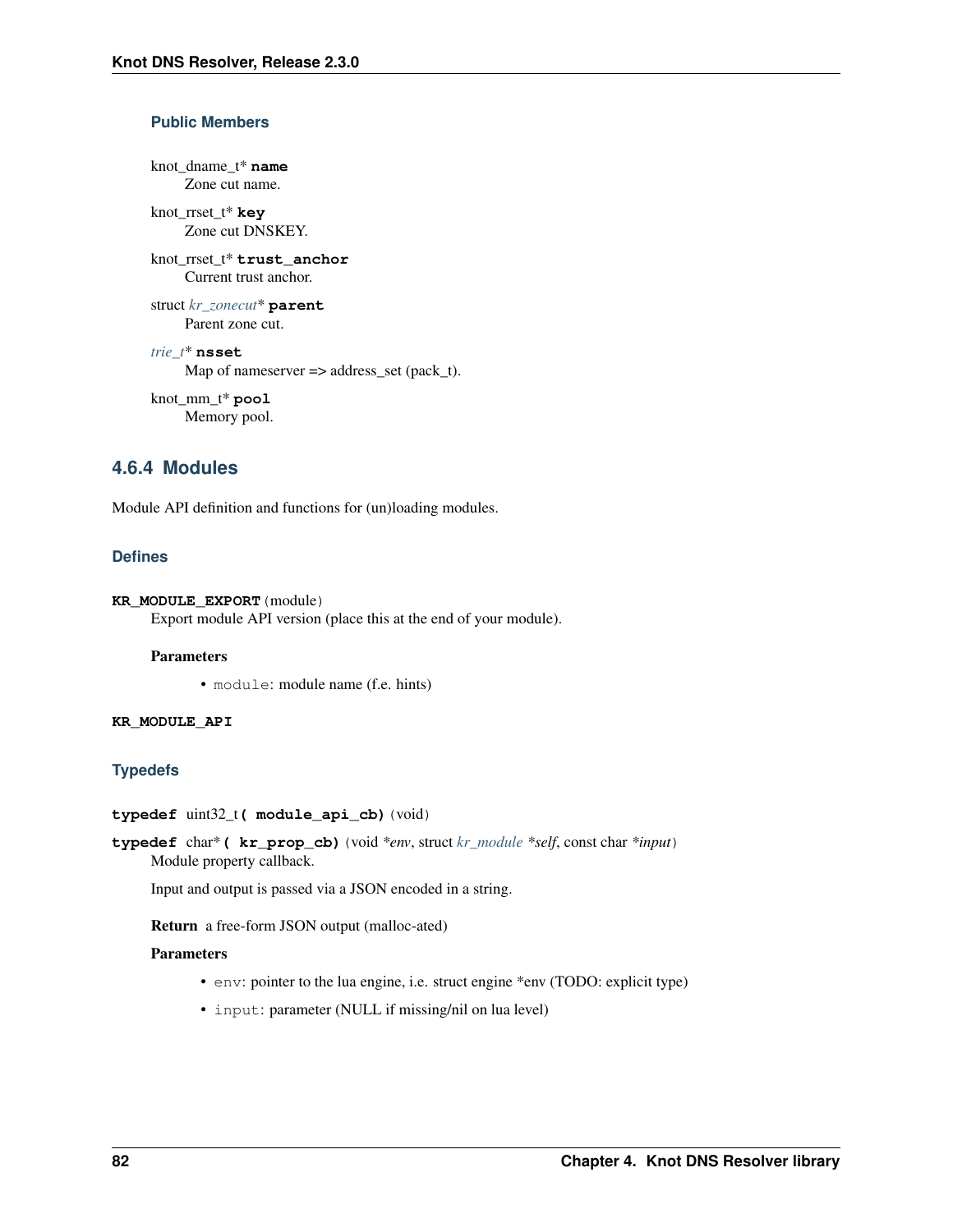## **Functions**

*[KR\\_EXPORT](#page-91-0)* int **kr\_module\_load**(struct *[kr\\_module](#page-86-0)* \* *module*, const char \* *name*, const char \* *path*) Load a C module instance into memory.

Return 0 or an error

#### Parameters

- module: module structure
- name: module name
- path: module search path

*[KR\\_EXPORT](#page-91-0)* void **kr\_module\_unload**(struct *[kr\\_module](#page-86-0)* \* *module*)

Unload module instance.

## Parameters

- module: module structure
- *[KR\\_EXPORT](#page-91-0)* const struct *[kr\\_module](#page-86-0)*\* **kr\_module\_embedded**(const char \* *name*) Get embedded module prototype by name (or NULL).

#### <span id="page-86-0"></span>**struct kr\_module**

*#include <module.h>* Module representation.

The five symbols (init,  $\dots$ ) may be defined by the module as name\_init(), etc; all are optional and missing symbols are represented as NULLs;

## **Public Members**

## char\* **name**

int**init)**(struct *[kr\\_module](#page-86-0) \*self*)

Constructor.

Called after loading the module.

Return error code.

int**deinit)**(struct *[kr\\_module](#page-86-0) \*self*) Destructor.

Called before unloading the module.

Return error code.

int**config)**(struct *[kr\\_module](#page-86-0) \*self*, const char *\*input*) Configure with encoded JSON (NULL if missing).

Return error code.

const kr\_layer\_api\_t\***layer)**(struct *[kr\\_module](#page-86-0) \*self*) Get a pointer to packet processing API specs.

See docs on that type.

const struct *[kr\\_prop](#page-87-0)*\***props)**(void) Get a pointer to list of properties, terminated by { NULL, NULL, NULL }.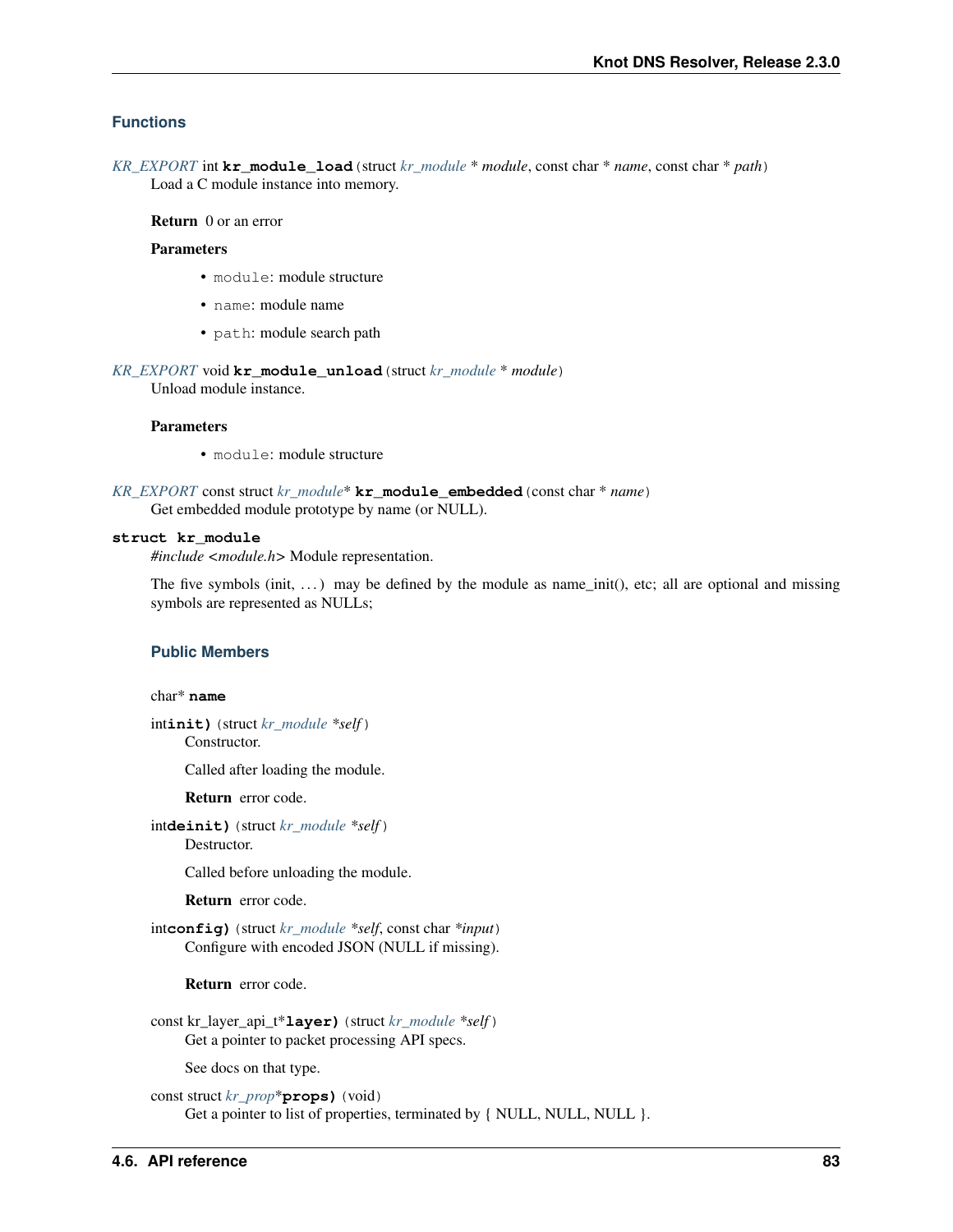void\* **lib**

Shared library handle or RTLD\_DEFAULT.

## void\* **data**

Custom data context.

## <span id="page-87-0"></span>**struct kr\_prop**

*#include <module.h>* Module property (named callable).

## **Public Members**

kr\_prop\_cb\* **cb**

const char\* **name**

const char\* **info**

## **4.6.5 Utilities**

## **Defines**

**kr\_log\_info**(*[fmt](#page-91-2)*, ...)

```
kr_log_error(fmt, ...)
```
## **kr\_log\_trace\_enabled**(query)

Return true if the query has request log handler installed.

#### **VERBOSE\_STATUS**

Block run in verbose mode; optimized when not run.

## **WITH\_VERBOSE**(query)

#### **kr\_log\_verbose**

static\_assert(cond, msg)

## **RDATA\_ARR\_MAX**

**kr\_rdataset\_next**(rd)

#### **KR\_RRKEY\_LEN**

**SWAP**(x, y)

Swap two places.

Note: the parameters need to be without side effects.

## **Typedefs**

```
typedef void(* trace_callback_f)(struct kr_request *request)
     Callback for request events.
```
**typedef** void**(\* trace\_log\_f)**(const struct *[kr\\_query](#page-75-0) \*query*, const char *\*source*, const char *\*msg*) Callback for request logging handler.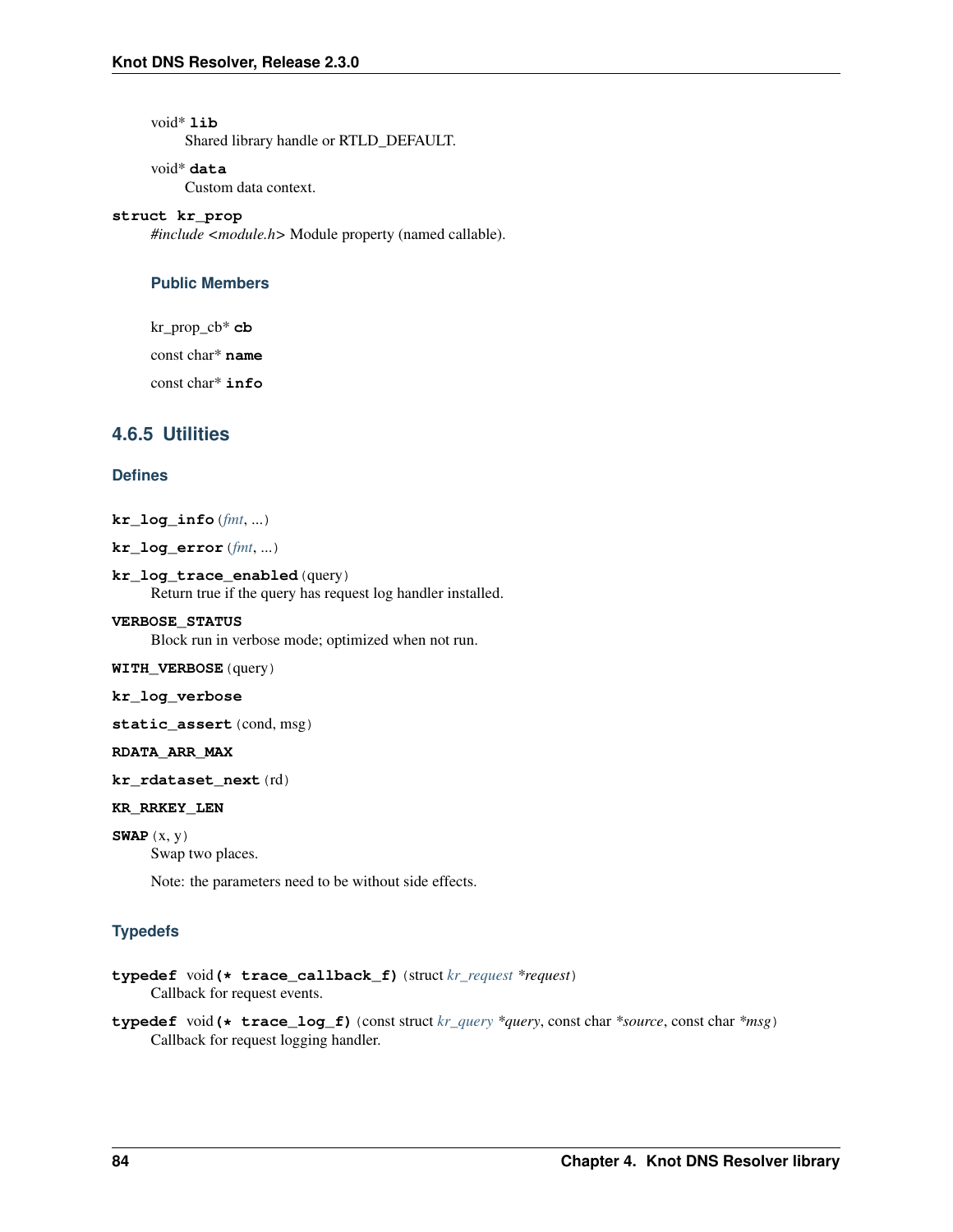## **Functions**

```
KR_EXPORT bool kr_verbose_set(bool status)
     Set verbose mode.
```
Not available if compiled with -DNOVERBOSELOG.

## *[KR\\_EXPORT](#page-91-0)* **KR\_PRINTF**(1)

Log a message if in verbose mode.

#### *[KR\\_EXPORT](#page-91-0)* **KR\_PRINTF**(3)

Log a message through the request log handler.

Return true if the message was logged

### Parameters

- query: current query
- source: message source
- fmt: message format
- static long **time\_diff**(struct timeval \* *begin*, struct timeval \* *end*) Return time difference in miliseconds.

Note based on the \_BSD\_SOURCE timersub() macro

- *[KR\\_EXPORT](#page-91-0)* char\* **kr\_strcatdup**(unsigned *n*, ...) Concatenate N strings.
- int **kr** rand reseed (void) Reseed CSPRNG context.
- *[KR\\_EXPORT](#page-91-0)* uint32\_t **kr\_rand\_uint**(uint32\_t *max*) Get pseudo-random value between zero and max-1 (inclusive).

Passing zero means that any uint 32\_t should be returned (it's also faster).

- *[KR\\_EXPORT](#page-91-0)* int **kr\_memreserve**(void \* *baton*, char \*\* *mem*, size\_t *elm\_size*, size\_t *want*, size\_t \* *have*) Memory reservation routine for knot\_mm\_t.
- *[KR\\_EXPORT](#page-91-0)* int **kr\_pkt\_recycle**(knot\_pkt\_t \* *pkt*)
- *[KR\\_EXPORT](#page-91-0)* int **kr\_pkt\_clear\_payload**(knot\_pkt\_t \* *pkt*)
- *[KR\\_EXPORT](#page-91-0)* int **kr\_pkt\_put**(knot\_pkt\_t \* *pkt*, const knot\_dname\_t \* *name*, uint32\_t *ttl*, uint16\_t *rclass*, uint16\_t *rtype*, const uint8\_t \* *rdata*, uint16\_t *rdlen*) Construct and put record to packet.
- *[KR\\_EXPORT](#page-91-0)* void **kr\_pkt\_make\_auth\_header**(knot\_pkt\_t \* *pkt*) Set packet header suitable for authoritative answer.

(for policy module)

- *[KR\\_EXPORT](#page-91-0) [KR\\_PURE](#page-91-1)* const char\* **kr\_inaddr**(const struct sockaddr \* *addr*) Address bytes for given family.
- *[KR\\_EXPORT](#page-91-0) [KR\\_PURE](#page-91-1)* int **kr\_inaddr\_family**(const struct sockaddr \* *addr*) Address family.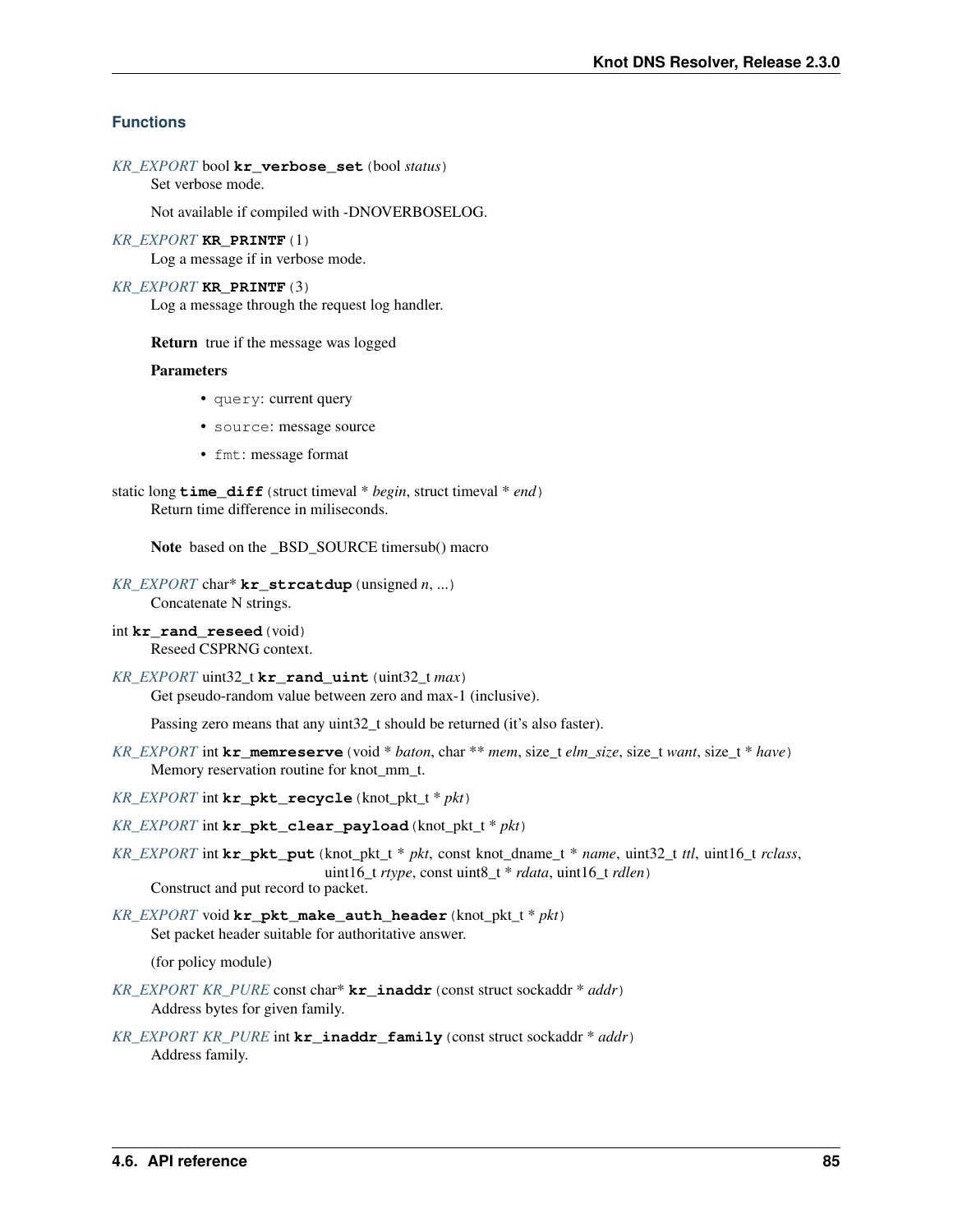*[KR\\_EXPORT](#page-91-0) [KR\\_PURE](#page-91-1)* int **kr\_inaddr\_len**(const struct sockaddr \* *addr*) Address length for given family, i.e.

sizeof(struct in\*\_addr).

*[KR\\_EXPORT](#page-91-0) [KR\\_PURE](#page-91-1)* int **kr\_sockaddr\_len**(const struct sockaddr \* *addr*) Sockaddr length for given family, i.e.

sizeof(struct sockaddr\_in\*).

- *[KR\\_EXPORT](#page-91-0) [KR\\_PURE](#page-91-1)* uint16\_t **kr\_inaddr\_port**(const struct sockaddr \* *addr*) Port.
- *[KR\\_EXPORT](#page-91-0)* int **kr\_inaddr\_str**(const struct sockaddr \* *addr*, char \* *buf*, size\_t \* *buflen*) String representation for given address as "<addr>#<port>".
- *[KR\\_EXPORT](#page-91-0) [KR\\_PURE](#page-91-1)* int **kr\_straddr\_family**(const char \* *addr*) Return address type for string.
- *[KR\\_EXPORT](#page-91-0) [KR\\_CONST](#page-91-3)* int **kr\_family\_len**(int *family*) Return address length in given family (struct in\*\_addr).
- *[KR\\_EXPORT](#page-91-0)* struct sockaddr\* **kr\_straddr\_socket**(const char \* *addr*, int *port*) Create a sockaddr\* from string+port representation (also accepts IPv6 link-local).
- *[KR\\_EXPORT](#page-91-0)* int **kr\_straddr\_subnet**(void \* *dst*, const char \* *addr*) Parse address and return subnet length (bits).

Warning 'dst' must be at least sizeof (struct in6\_addr) long.

*[KR\\_EXPORT](#page-91-0)* int **kr\_straddr\_split**(const char \* *addr*, char \* *buf*, size\_t *buflen*, uint16\_t \* *port*) Splits ip address specified as "addr@port" or "addr#port" into addr and port and performs validation.

Note if #port part isn't present, then port will be set to 0. buf and port can be set to NULL.

**Return** kr\_error(EINVAL) - addr part doesn't contains valid ip address or #port part is out-of-range (either  $< 0$ ) either > UINT16\_MAX) kr\_error(ENOSP) - buflen is too small

*[KR\\_EXPORT](#page-91-0)* int **kr\_straddr\_join**(const char \* *addr*, uint16\_t *port*, char \* *buf*, size\_t \* *buflen*) Formats ip address and port in "addr#port" format.

and performs validation.

Note Port always formatted as five-character string with leading zeros.

Return kr\_error(EINVAL) - addr or buf is NULL or buflen is 0 or addr doesn't contain a valid ip address kr\_error(ENOSP) - buflen is too small

*[KR\\_EXPORT](#page-91-0) [KR\\_PURE](#page-91-1)* int **kr\_bitcmp**(const char \* *a*, const char \* *b*, int *bits*) Compare memory bitwise.

The semantics is "the same" as for memcmp(). The partial byte is considered with more-significant bits first, so this is e.g. suitable for comparing IP prefixes.

static uint8\_t **KEY\_FLAG\_RANK**(const char \* *key*)

static bool **KEY\_COVERING\_RRSIG**(const char \* *key*)

```
KR_EXPORT int kr_rrkey(char * key, uint16_t class, const knot_dname_t * owner, uint16_t type,
                            uint16_t additional)
     Create unique null-terminated string key for RR.
```
Return key length if successful or an error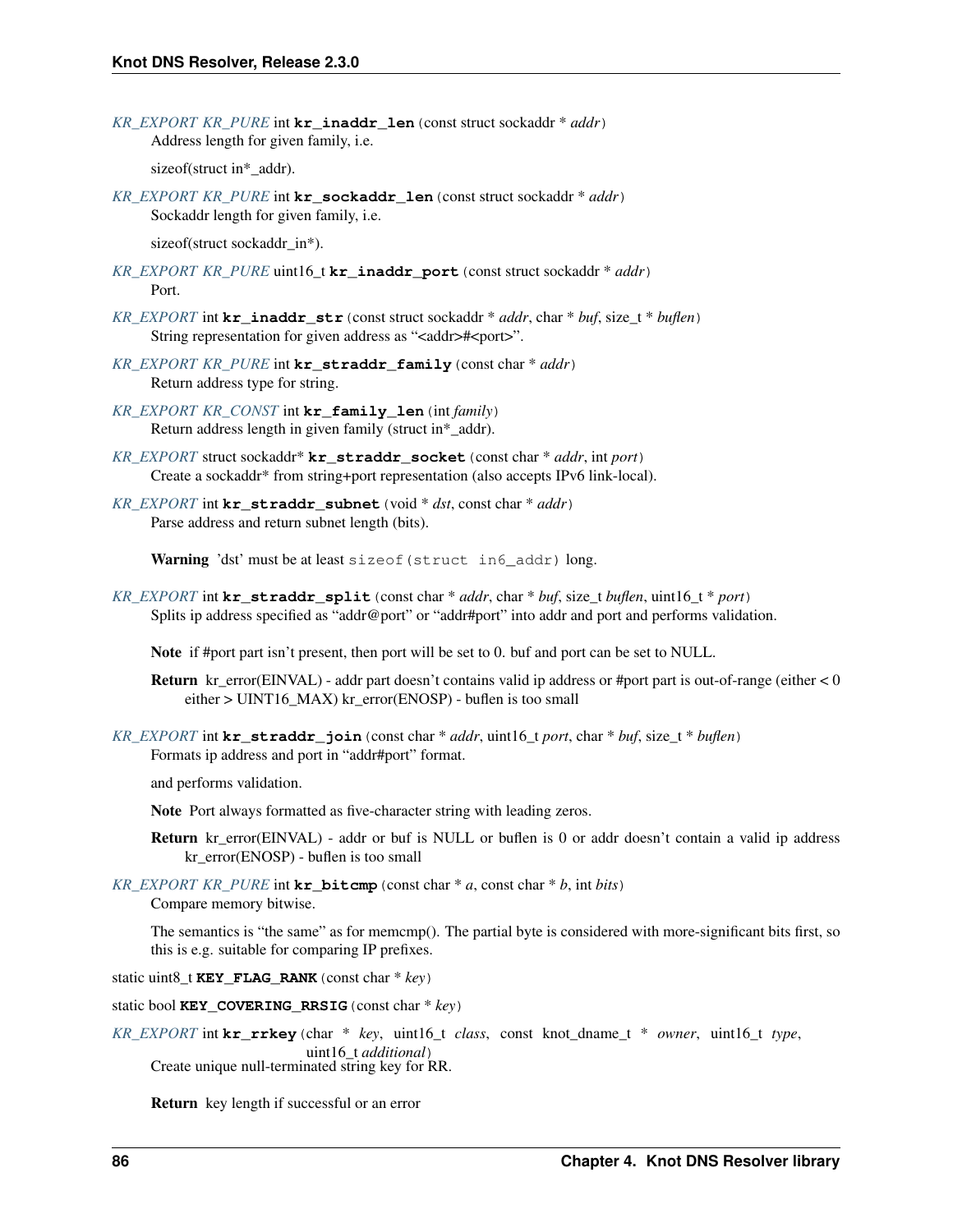#### Parameters

- key: Destination buffer for key size, MUST be KR\_RRKEY\_LEN or larger.
- class: RR class.
- owner: RR owner name.
- type: RR type.
- additional: flags (for instance can be used for storing covered type when RR type is RRSIG).

*[KR\\_EXPORT](#page-91-0)* int **kr\_ranked\_rrarray\_add**(ranked\_rr\_array\_t \* *array*, const knot\_rrset\_t \* *rr*, uint8\_t *rank*, bool *to\_wire*, uint32\_t *qry\_uid*, knot\_mm\_t \* *pool*)

int **kr\_ranked\_rrarray\_set\_wire**(ranked\_rr\_array\_t \* *array*, bool *to\_wire*, uint32\_t *qry\_uid*, bool *check\_dups*, bool(*\*extraCheck*)(const ranked\_rr\_array\_entry\_t \*))

*[KR\\_PURE](#page-91-1)* char\* **kr\_pkt\_text**(const knot\_pkt\_t \* *pkt*)

*[KR\\_PURE](#page-91-1)* char\* **kr\_rrset\_text**(const knot\_rrset\_t \* *rr*)

static *[KR\\_PURE](#page-91-1)* char\* **kr\_dname\_text**(const knot\_dname\_t \* *name*)

- static *[KR\\_CONST](#page-91-3)* char\* **kr\_rrtype\_text**(const uint16\_t *rrtype*)
- *[KR\\_EXPORT](#page-91-0)* char\* **kr\_module\_call**(struct *[kr\\_context](#page-70-1)* \* *ctx*, const char \* *module*, const char \* *prop*, const char \* *input*)

Call module property.

- static uint16\_t **kr\_rrset\_type\_maysig**(const knot\_rrset\_t \* *rr*) Return the (covered) type of an nonempty RRset.
- static const char\* **lua\_push\_printf**(lua\_State \* *L*, const char \* *fmt*, ...) Printf onto the lua stack, avoiding additional copy (thin wrapper).

```
static char* kr_straddr(const struct sockaddr * addr)
```

```
KR_EXPORT uint64_t kr_now()
```
The current time in monotonic milliseconds.

```
Note it may be outdated in case of long callbacks; see uv_now().
```
int **knot\_dname\_lf2wire**(knot\_dname\_t \* *dst*, uint8\_t *len*, const uint8\_t \* *lf*) Convert name from lookup format to wire.

See knot\_dname\_lf

Note len bytes are read and len+1 are written with *normal* LF, but it's also allowed that the final zero byte is omitted in LF.

**Return** the number of bytes written  $(>0)$  or error code  $(<0)$ 

static int **kr\_dname\_lf**(uint8\_t \* *dst*, const knot\_dname\_t \* *src*, bool *add\_wildcard*) Patched knot dname 1f.

LF for "." has length zero instead of one, for consistency. (TODO: consistency?)

Note packet is always NULL

## Parameters

• add\_wildcard: append the wildcard label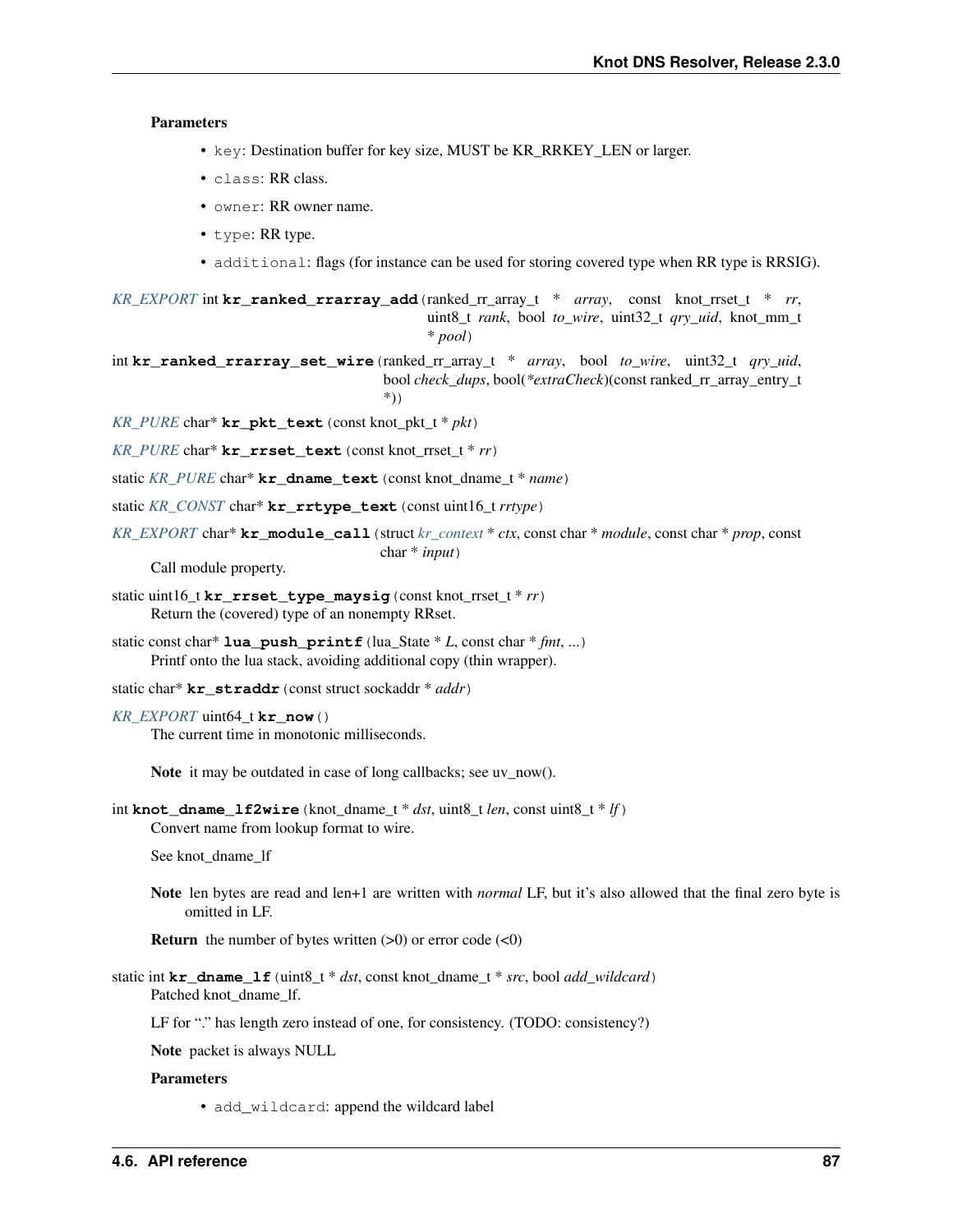## **Variables**

## *[KR\\_EXPORT](#page-91-0)* bool **kr\_verbose\_status**

Whether in verbose mode.

Only use this for reading.

*[KR\\_EXPORT](#page-91-0)* const char\* **source**

<span id="page-91-2"></span>*[KR\\_EXPORT](#page-91-0)* const char const char\* **fmt**

const uint $8$ \_t **KEY\_FLAG\_RRSIG** =  $0x02$ 

## **union inaddr**

*#include <utils.h>* Simple storage for IPx address or AF\_UNSPEC.

## **Public Members**

struct sockaddr **ip**

struct sockaddr\_in **ip4** struct sockaddr\_in6 **ip6**

## **Defines**

<span id="page-91-0"></span>**KR\_EXPORT**

<span id="page-91-3"></span>**KR\_CONST**

<span id="page-91-1"></span>**KR\_PURE**

<span id="page-91-4"></span>**KR\_NORETURN**

**KR\_COLD**

<span id="page-91-5"></span>**KR\_PRINTF**(n)

**uint**

**kr\_ok**

**kr\_strerror**(x)

## **Typedefs**

**typedef** unsigned int **uint**

## **Functions**

static int *[KR\\_COLD](#page-91-4)* **kr\_error**(int *x*)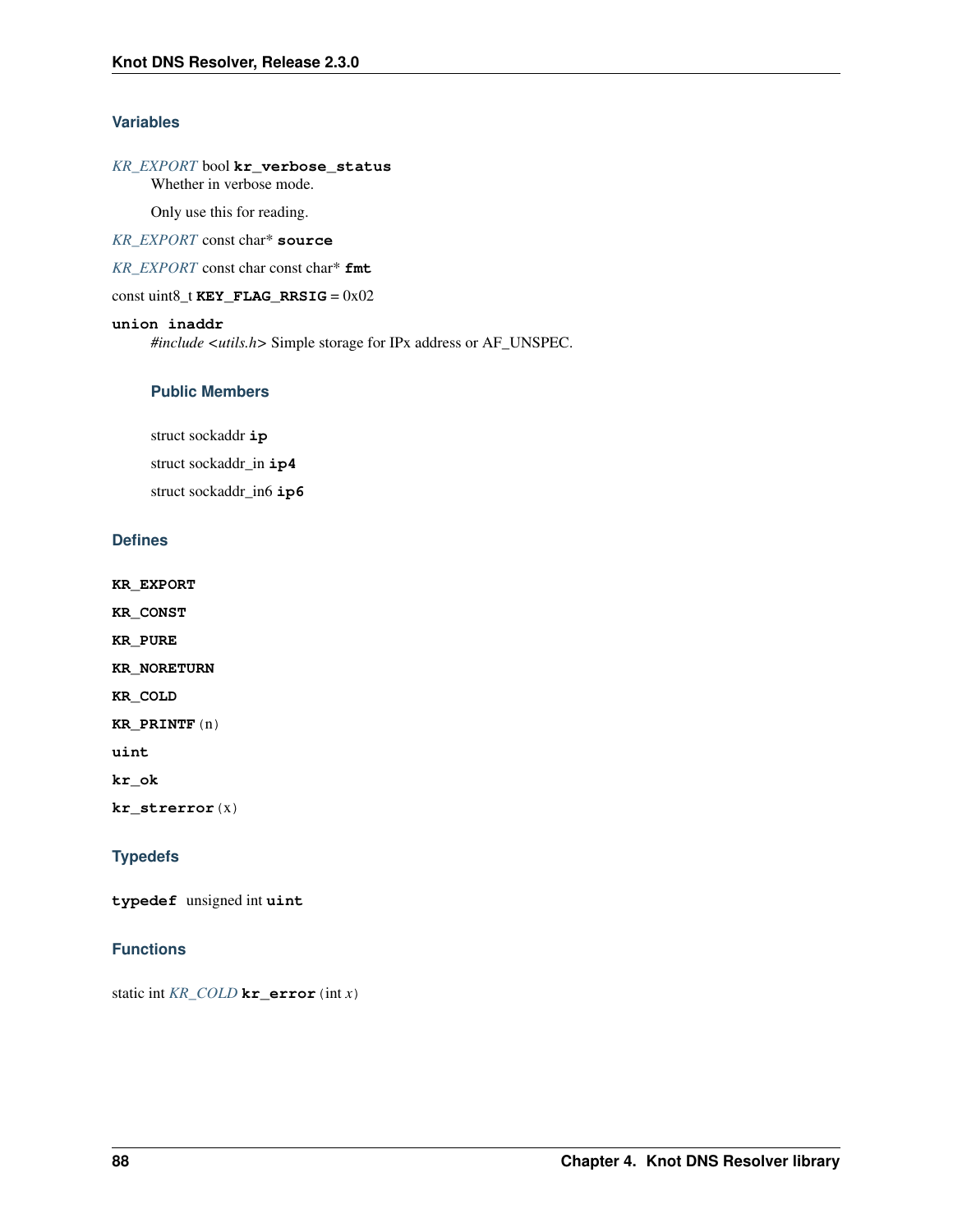## **4.6.6 Generics library**

This small collection of "generics" was born out of frustration that I couldn't find no such thing for C. It's either bloated, has poor interface, null-checking is absent or doesn't allow custom allocation scheme. BSD-licensed (or compatible) code is allowed here, as long as it comes with a test case in *tests/test\_generics.c*.

- *[array](#page-92-0)* a set of simple macros to make working with dynamic arrays easier.
- *[map](#page-94-0)* a [Crit-bit tree](https://cr.yp.to/critbit.html) key-value map implementation (public domain) that comes with tests.
- *[set](#page-95-0)* set abstraction implemented on top of map (unused now).
- *[pack](#page-97-0)* length-prefixed list of objects (i.e. array-list).
- *[lru](#page-98-0)* LRU-like hash table
- *[trie](#page-101-1)* a trie-based key-value map, taken from knot-dns

#### <span id="page-92-0"></span>**array**

A set of simple macros to make working with dynamic arrays easier.

MIN(array\_push(arr, val), other)

Note The C has no generics, so it is implemented mostly using macros. Be aware of that, as direct usage of the macros in the evaluating macros may lead to different expectations:

May evaluate the code twice, leading to unexpected behaviour. This is a price to pay for the absence of proper generics.

*Example usage:*

```
array_t(const char*) arr;
array_init(arr);
// Reserve memory in advance
if (array_reserve(arr, 2) < 0) {
    return ENOMEM;
}
// Already reserved, cannot fail
array_push(arr, "princess");
array_push(arr, "leia");
// Not reserved, may fail
if (array_push(arr, "han") \leq 0) {
    return ENOMEM;
}
// It does not hide what it really is
for (size t i = 0; i < arr.len; ++i) {
    printf("%s\n", arr.at[i]);
}
// Random delete
array_del(arr, 0);
```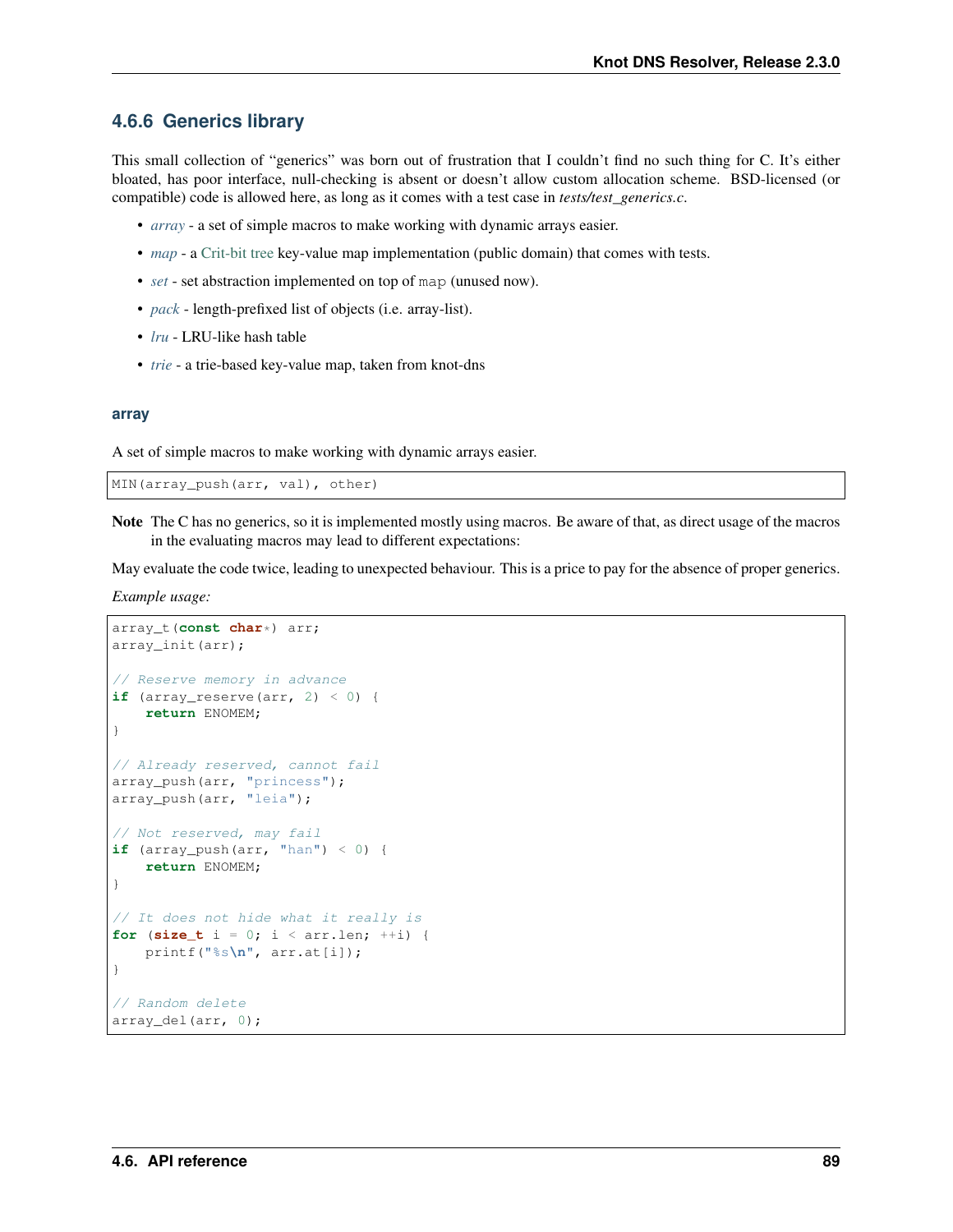## **Defines**

```
array_t(type)
     Declare an array structure.
array_init(array)
     Zero-initialize the array.
array_clear(array)
     Free and zero-initialize the array (plain malloc/free).
array_clear_mm(array, free, baton)
     Make the array empty and free pointed-to memory.
     Mempool usage: pass mm_free and a knot_mm_t* .
array_reserve(array, n)
     Reserve capacity for at least n elements.
     Return 0 if success, <0 on failure
array_reserve_mm(array, n, reserve, baton)
     Reserve capacity for at least n elements.
     Mempool usage: pass kr_memreserve and a knot_mm_t<sup>*</sup>.
     Return 0 if success, <0 on failure
array_push_mm(array, val, reserve, baton)
     Push value at the end of the array, resize it if necessary.
     Mempool usage: pass kr_memreserve and a knot_mm_t* .
     Note May fail if the capacity is not reserved.
     Return element index on success, <0 on failure
array_push(array, val)
     Push value at the end of the array, resize it if necessary (plain malloc/free).
     Note May fail if the capacity is not reserved.
     Return element index on success, <0 on failure
array_pop(array)
     Pop value from the end of the array.
array_del(array, i)
     Remove value at given index.
     Return 0 on success, <0 on failure
array_tail(array)
     Return last element of the array.
     Warning Undefined if the array is empty.
```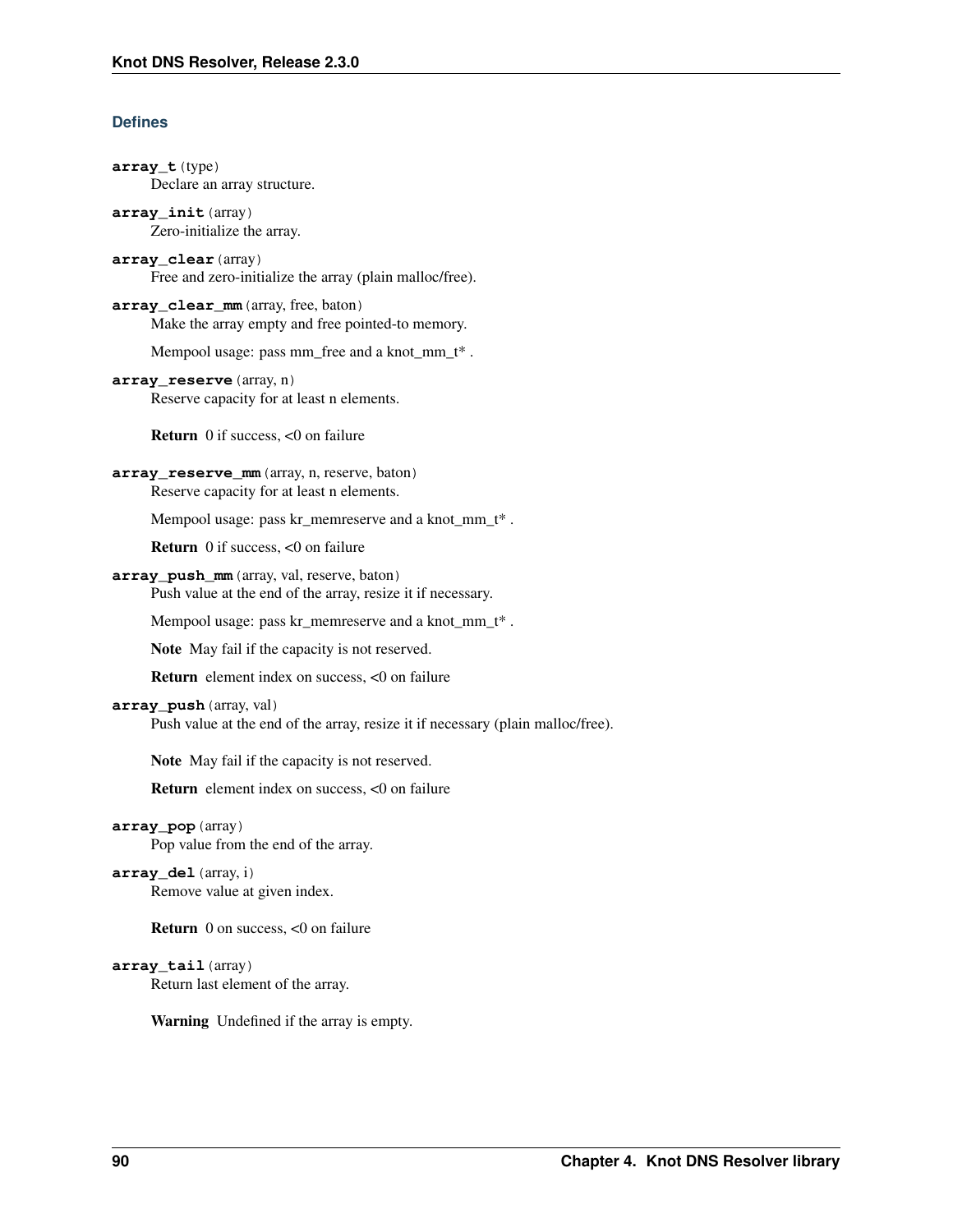## **Functions**

```
static size_t array_next_count(size_t want)
     Simplified Qt containers growth strategy.
```
static int **array\_std\_reserve**(void \* *baton*, char \*\* *mem*, size\_t *elm\_size*, size\_t *want*, size\_t \* *have*)

```
static void array_std_free(void * baton, void * p)
```
## <span id="page-94-0"></span>**map**

A Crit-bit tree key-value map implementation.

## *Example usage:*

Warning If the user provides a custom allocator, it must return addresses aligned to 2B boundary.

```
map_t map = map_make(NULL);
// Custom allocator (optional)
map.malloc = &mymalloc;
map.baton = &mymalloc_context;
// Insert k-v pairs
int values = { 42, 53, 64 };
if (map_set(\&map, "princess", \&values[0]) != 0 ||
   map_set(&map, "prince", &values[1]) != 0 ||
   map\_set(\&map, "leia", \&values[2]) != 0) {
   fail();
}
// Test membership
if (map_contains(&map, "leia")) {
   success();
}
// Prefix search
int i = 0;
int count(const char *k, void *v, void *ext) { (*(int *)ext)++; return 0; }
if (map_walk_prefixed(map, "princ", count, &i) == 0) {
   printf("%d matches\n", i);
}
// Delete
if (map_del(&map, "badkey") != 0) {
    fail(); // No such key}
// Clear the map
map clear(&map);
```
## **Defines**

**map\_walk**(*[map](#page-21-0)*, callback, baton)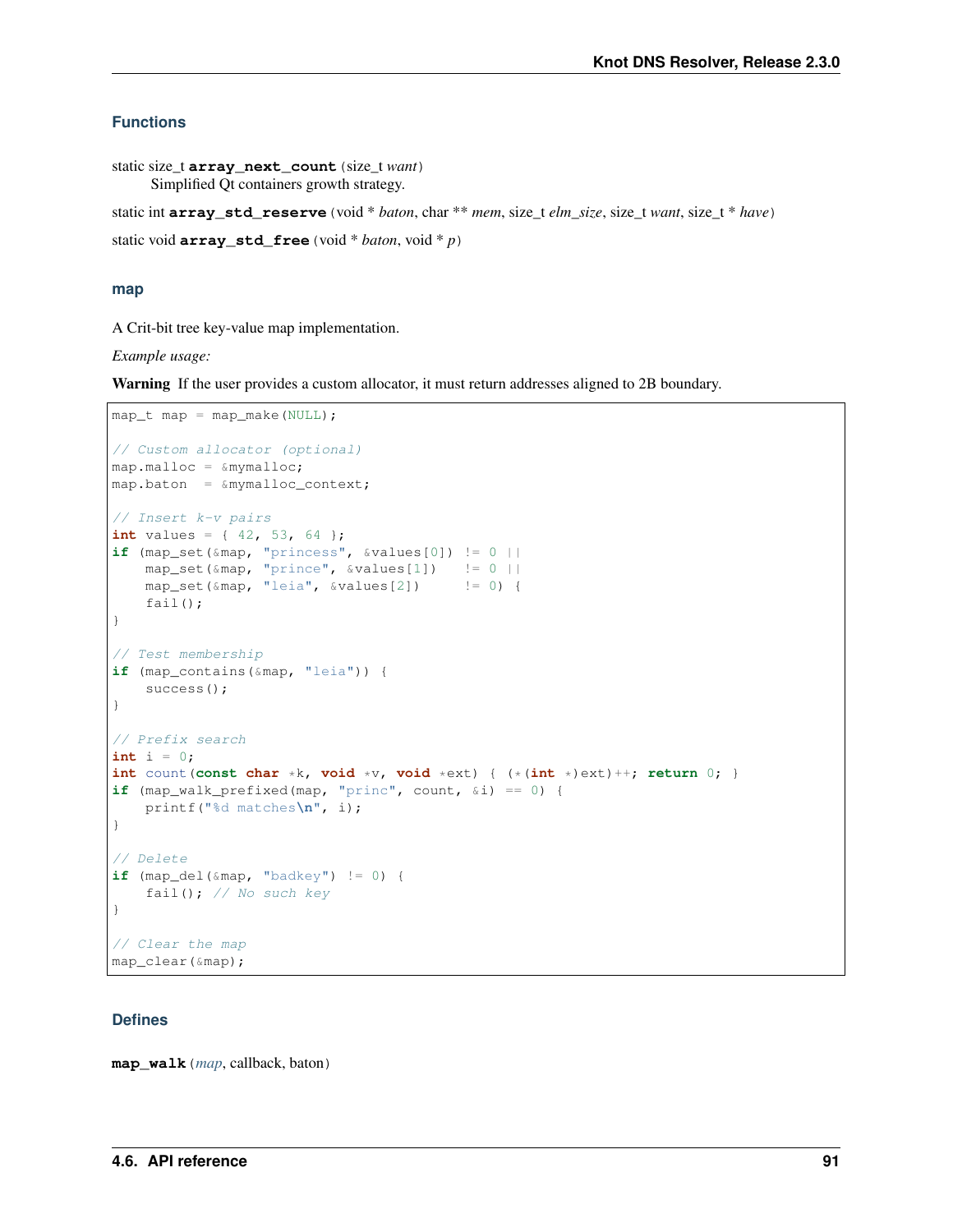## **Functions**

```
static map_t map_make(struct knot_mm * pool)
     Creates an new empty critbit map.
```
Pass NULL for malloc+free.

```
int map_contains(map_t * map, const char * str)
     Returns non-zero if map contains str.
```
void\* **map\_get**(*[map\\_t](#page-95-1)* \* *map*, const char \* *str*) Returns value if map contains str.

Note: NULL may mean two different things.

int **map\_set**(*[map\\_t](#page-95-1)* \* *map*, const char \* *str*, void \* *val*) Inserts str into map.

Returns 0 if new, 1 if replaced, or ENOMEM.

- int **map\_del**(*[map\\_t](#page-95-1)* \* *map*, const char \* *str*) Deletes str from the map, returns 0 on suceess.
- void **map\_clear**(*[map\\_t](#page-95-1)* \* *map*) Clears the given map.

```
int map_walk_prefixed(map_t * map, const char * prefix, int(*callback)(const char *, void *, void *),
                           void * baton)
```
Calls callback for all strings in map with the given prefix.

Returns value immediately if a callback returns nonzero.

## Parameters

- map:
- prefix: required string prefix (empty => all strings)
- callback: callback parameters are (key, value, baton)
- baton: passed uservalue

#### <span id="page-95-1"></span>**struct map\_t**

*#include <map.h>* Main data structure.

## **Public Members**

void\* **root**

```
struct knot_mm* pool
```
## <span id="page-95-0"></span>**set**

A set abstraction implemented on top of map.

*Example usage:*

Note The API is based on map.h, see it for more examples.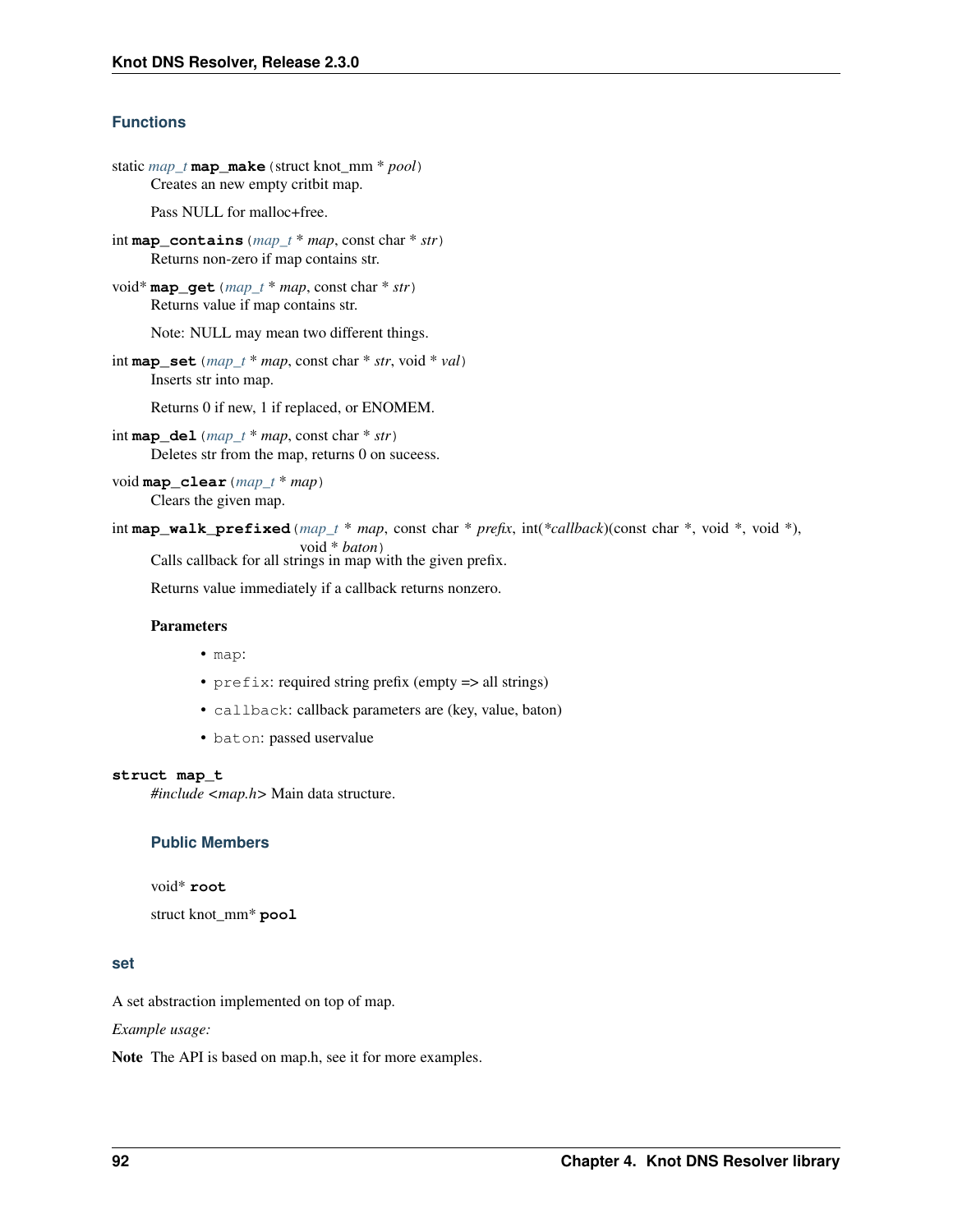```
set_t set = set_make(NULL);
// Insert keys
if (set\_add(&set,' "princess") != 0 ||set_add(&set, "prince") != 0 ||
   set\_add(\&set, "leia") != 0) {
    fail();
}
// Test membership
if (set_contains(&set, "leia")) {
    success();
}
// Prefix search
int i = 0;
int count(const char *s, void *n) { (*(int *)n)++; return 0; }
if (set_walk_prefixed(set, "princ", count, &i) == 0) {
    printf("%d matches\n", i);
}
// Delete
if \left(\text{set\_del}(\&\text{set}, \text{ "badkey"}\right) := 0fail(); // No such key}
// Clear the set
set_clear(&set);
```
## **Defines**

```
set_make
     Creates an new, empty critbit set
set_contains(set, str)
     Returns non-zero if set contains str
set_add(set, str)
     Inserts str into set. Returns 0 if new, 1 if already present, or ENOMEM.
set_del(set, str)
     Deletes str from the set, returns 0 on suceess
set_clear(set)
     Clears the given set
set_walk(set, callback, baton)
     Calls callback for all strings in map
set_walk_prefixed(set, prefix, callback, baton)
     Calls callback for all strings in set with the given prefix
Typedefs
```

```
typedef map_t set_t
```

```
typedef int( set_walk_cb)(const char *, void *)
```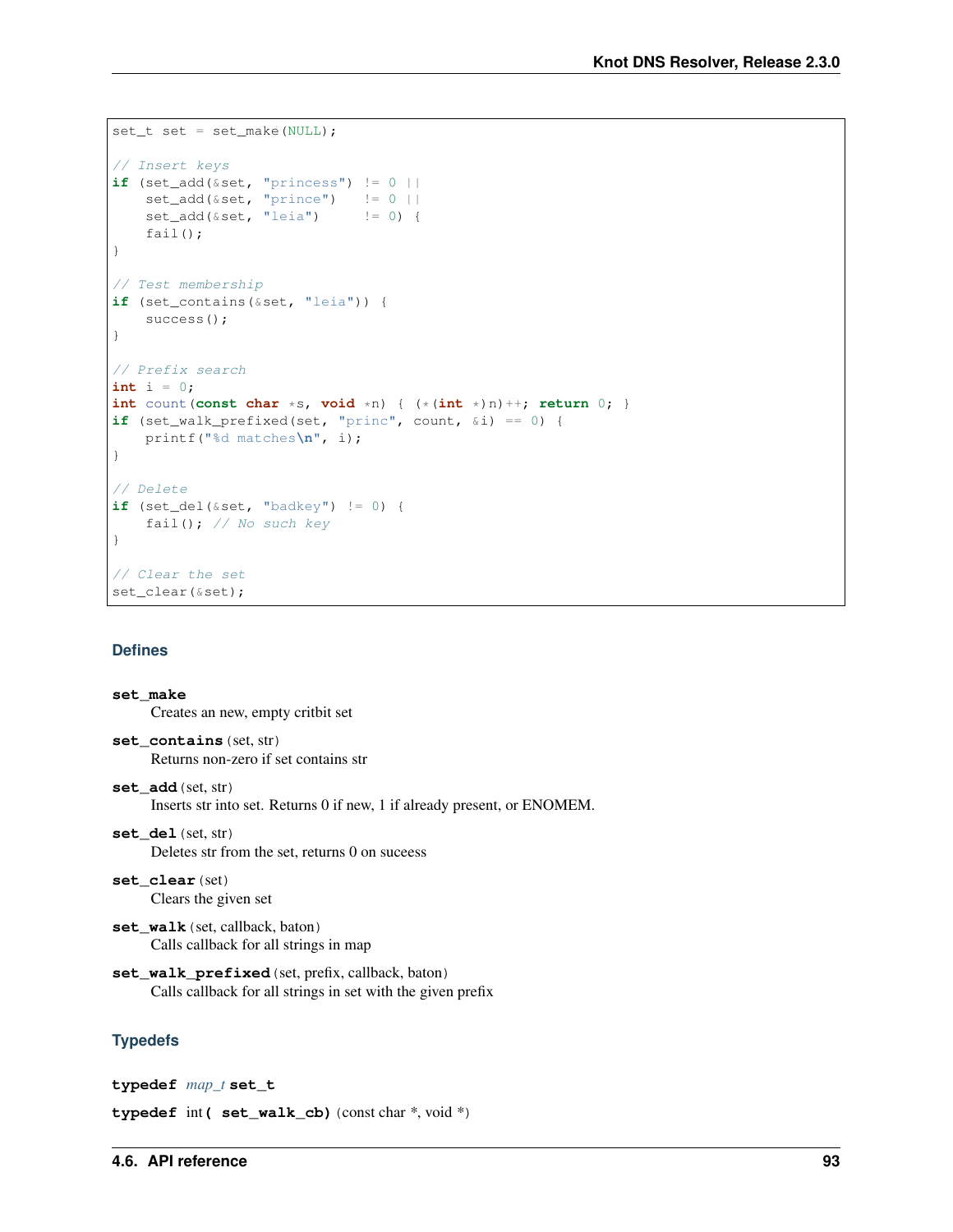## <span id="page-97-0"></span>**pack**

A length-prefixed list of objects, also an array list.

Each object is prefixed by item length, unlike array this structure permits variable-length data. It is also equivallent to forward-only list backed by an array.

*Example usage:*

Note Maximum object size is 2^16 bytes, see *[pack\\_objlen\\_t](#page-98-1)* If some mistake happens somewhere, the access may end up in an infinite loop. (equality comparison on pointers)

```
pack_t pack;
pack_init(pack);
// Reserve 2 objects, 6 bytes total
pack_reserve(pack, 2, 4 + 2);
// Push 2 objects
pack_obj_push(pack, U8("jedi"), 4)
pack_obj_push(pack, U8("\xbe\xef"), 2);
// Iterate length-value pairs
uint8_t *it = pack-head(pack);while (it := pack\_tail(pack) {
    uint8_t \times val = pack\_obj\_val(it);it = pack\_obj\_next(it);}
// Remove object
pack_obj_del(pack, U8("jedi"), 4);
pack_clear(pack);
```
## **Defines**

```
pack_init(pack)
     Zero-initialize the pack.
pack_clear(pack)
     Make the pack empty and free pointed-to memory (plain malloc/free).
pack_clear_mm(pack, free, baton)
     Make the pack empty and free pointed-to memory.
     Mempool usage: pass mm_free and a knot_mm_t* .
pack_reserve(pack, objs_count, objs_len)
     Reserve space for additional objects in the pack (plain malloc/free).
     Return 0 if success, <0 on failure
pack_reserve_mm(pack, objs_count, objs_len, reserve, baton)
     Reserve space for additional objects in the pack.
     Mempool usage: pass kr_memreserve and a knot_mm_t* .
     Return 0 if success, <0 on failure
```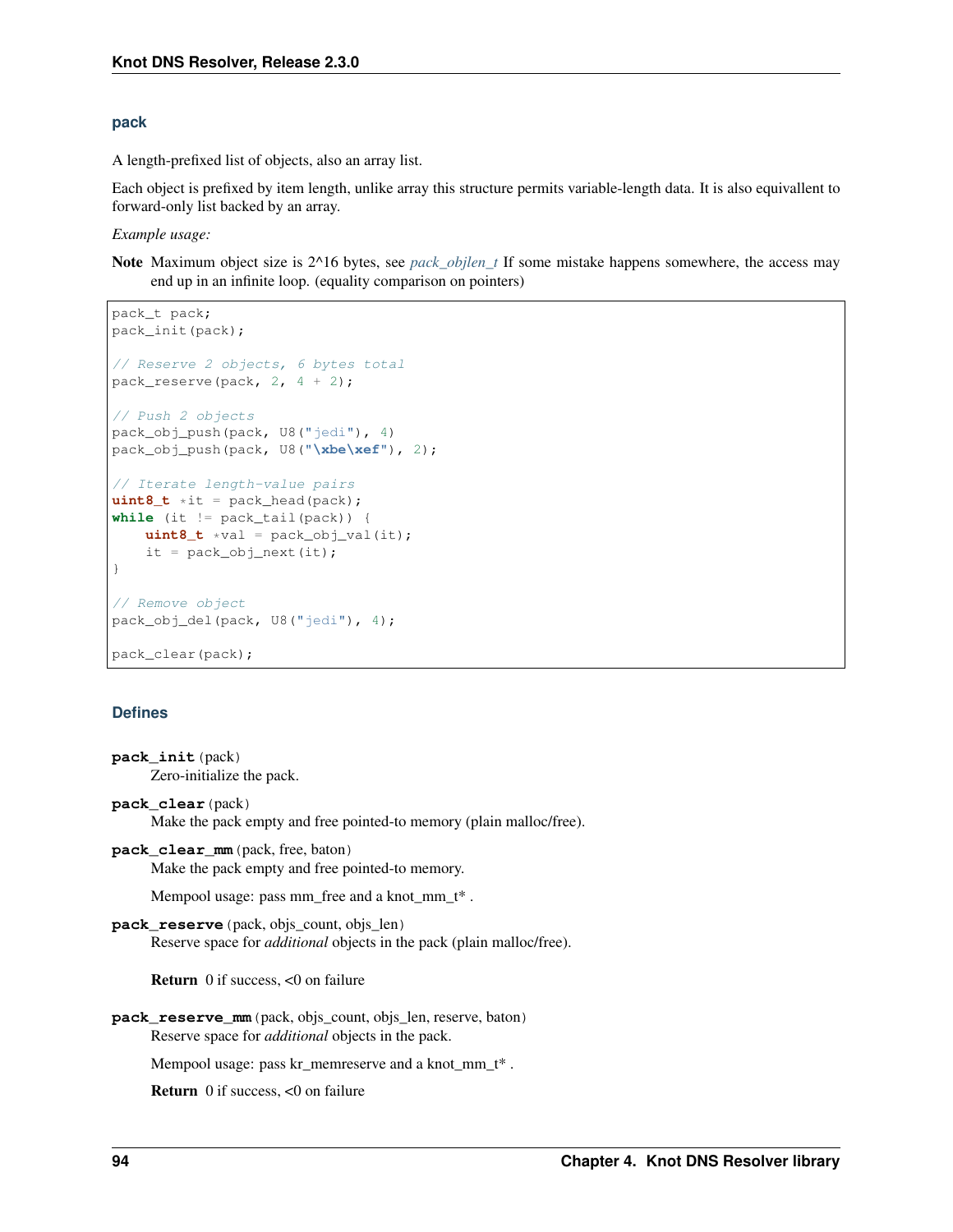## <span id="page-98-2"></span>**pack\_head**(pack)

Return pointer to first packed object.

Recommended way to iterate: for (uint8\_t \*it = *[pack\\_head\(pack\)](#page-98-2)*; it  $!=$  *[pack\\_tail\(pack\)](#page-98-3)*; it =  $pack\_obj\_next(it)$ )

<span id="page-98-3"></span>**pack\_tail**(pack)

Return pack end pointer.

## **Typedefs**

<span id="page-98-4"></span><span id="page-98-1"></span>**typedef** uint16\_t **pack\_objlen\_t** Packed object length type.

## **Functions**

- typedef **array\_t**(uint8\_t) Pack is defined as an array of bytes.
- static *[pack\\_objlen\\_t](#page-98-4)* **pack\_obj\_len**(uint8\_t \* *it*) Return packed object length.
- static uint8\_t\* **pack\_obj\_val**(uint8\_t \* *it*) Return packed object value.
- static uint8\_t\* **pack\_obj\_next**(uint8\_t \* *it*) Return pointer to next packed object.
- static uint8\_t\* **pack\_last**(pack\_t *pack*) Return pointer to the last packed object.
- static int **pack\_obj\_push**(pack\_t \* *pack*, const uint8\_t \* *obj*, *[pack\\_objlen\\_t](#page-98-4) len*) Push object to the end of the pack.

Return 0 on success, negative number on failure

static uint8\_t\* **pack\_obj\_find**(pack\_t \* *pack*, const uint8\_t \* *obj*, *[pack\\_objlen\\_t](#page-98-4) len*) Returns a pointer to packed object.

Return pointer to packed object or NULL

static int **pack\_obj\_del**(pack\_t \* *pack*, const uint8\_t \* *obj*, *[pack\\_objlen\\_t](#page-98-4) len*) Delete object from the pack.

Return 0 on success, negative number on failure

static int **pack\_clone**(pack\_t \*\* *dst*, const pack\_t \* *src*, knot\_mm\_t \* *pool*) Clone a pack, replacing destination pack; (\*dst == NULL) is valid input.

Return kr\_error(ENOMEM) on allocation failure.

## <span id="page-98-0"></span>**lru**

A lossy cache.

*Example usage:*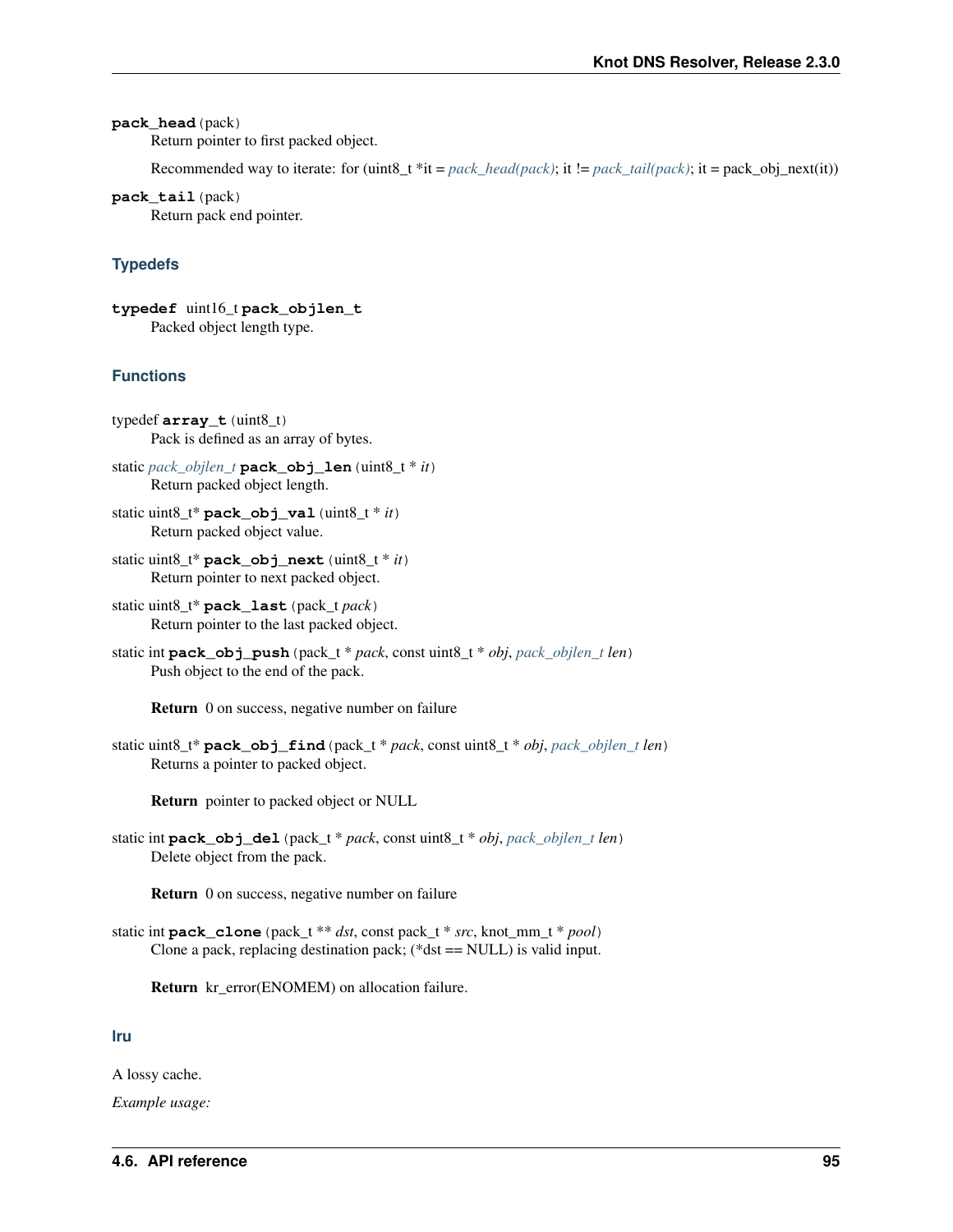Note The implementation tries to keep frequent keys and avoid others, even if "used recently", so it may refuse to store it on *[lru\\_get\\_new\(\)](#page-100-0)*. It uses hashing to split the problem pseudo-randomly into smaller groups, and within each it tries to approximate relative usage counts of several most frequent keys/hashes. This tracking is done for *more* keys than those that are actually stored.

```
// Define new LRU type
typedef lru_t(int) lru_int_t;
// Create LRU
lru_int_t *lru;
lru_create(&lru, 5, NULL);
// Insert some values
int *pi = lru_get_new(lru, "luke", strlen("luke"));
if (pi)
   *pi = 42;pi = lru_get_new(lru, "leia", strlen("leia"));
if (pi)
    *pi = 24;// Retrieve values
int *ret = lru_get_try(lru, "luke", strlen("luke"));
if (!ret) printf("luke dropped out!\n");
    else printf("luke's number is %d\n", *ret);
char *enemies[] = {"goro", "raiden", "subzero", "scorpion"};
for (int i = 0; i < 4; +i) {
    int *val = lru_get_new(lru, enemies[i], strlen(enemies[i]));
    if (val)
        \starval = i;
}
// We're done
lru_free(lru);
```
## **Defines**

```
lru_t(type)
```
The type for LRU, parametrized by value type.

```
lru_create(ptable, max_slots, mm_ctx_array, mm_ctx)
     Allocate and initialize an LRU with default associativity.
```
The real limit on the number of slots can be a bit larger but less than double.

Note The pointers to memory contexts need to remain valid during the whole life of the structure (or be NULL).

#### Parameters

- ptable: pointer to a pointer to the LRU
- max\_slots: number of slots
- mm\_ctx\_array: memory context to use for the huge array, NULL for default
- mm\_ctx: memory context to use for individual key-value pairs, NULL for default

#### **lru\_free**(table)

Free an LRU created by lru\_create (it can be NULL).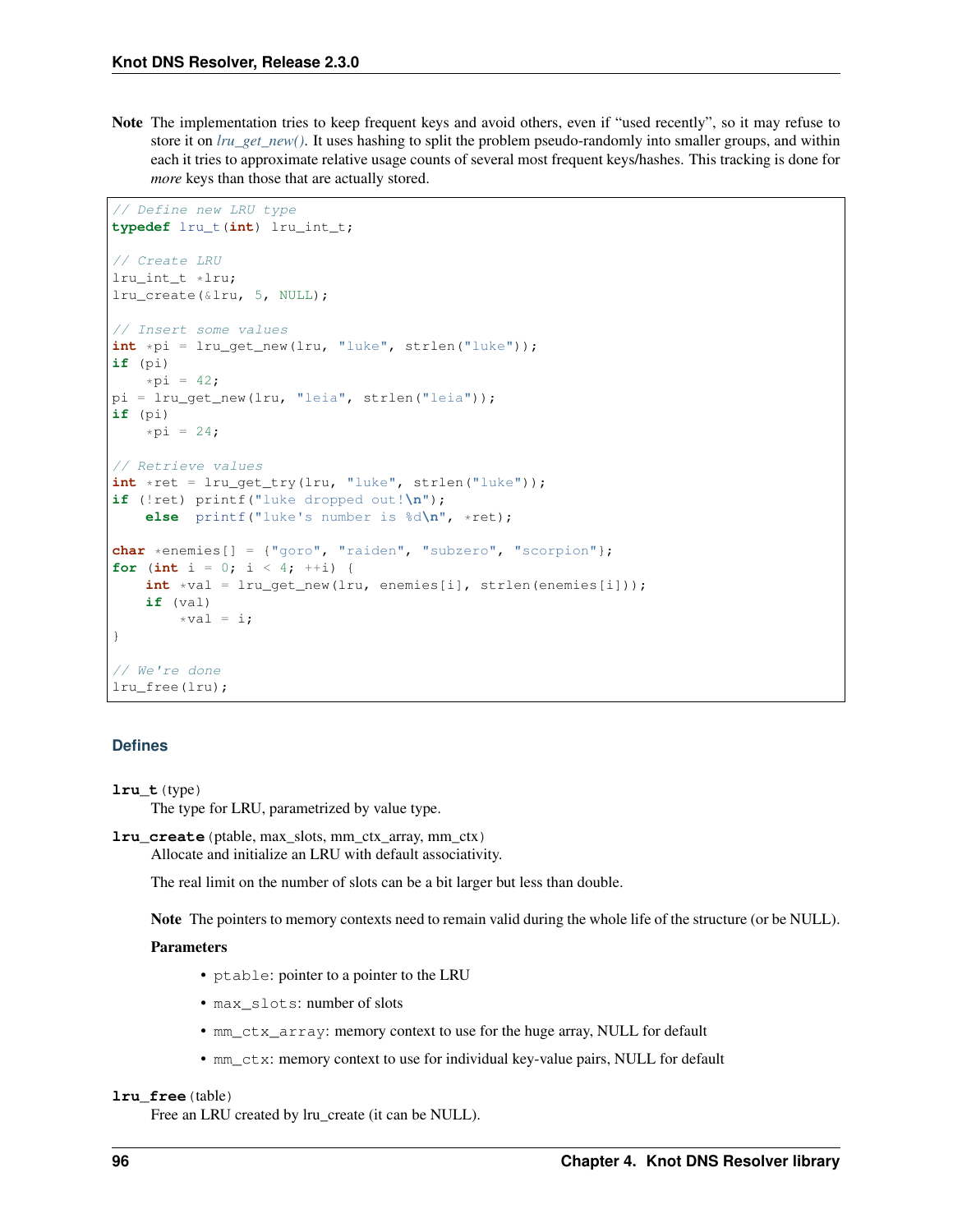## **lru\_reset**(table)

Reset an LRU to the empty state (but preserve any settings).

## **lru\_get\_try**(table, key\_, len\_)

Find key in the LRU and return pointer to the corresponding value.

#### Return pointer to data or NULL if not found

## Parameters

- table: pointer to LRU
- key\_: lookup key
- len\_: key length

## <span id="page-100-0"></span>**lru\_get\_new**(table, key\_, len\_, res)

Return pointer to value, inserting if needed (zeroed).

Return pointer to data or NULL (can be even if memory could be allocated!)

## Parameters

- table: pointer to LRU
- key\_: lookup key
- len : key lengthkeys
- res: pointer to bool to store result of operation (true if entry is newly added, false otherwise; can be NULL).

#### **lru\_apply**(table, function, baton)

Apply a function to every item in LRU.

#### Parameters

- table: pointer to LRU
- function: enum lru\_apply\_do (\*function)(const char \*key, uint len, val\_type \*val, void \*baton) See enum lru apply do for the return type meanings.
- baton: extra pointer passed to each function invocation

#### **lru\_capacity**(table)

Return the real capacity - maximum number of keys holdable within.

#### Parameters

• table: pointer to LRU

## **Enums**

## **enum lru\_apply\_do**

Possible actions to do with an element.

*Values:*

**LRU\_APPLY\_DO\_NOTHING**

## **LRU\_APPLY\_DO\_EVICT**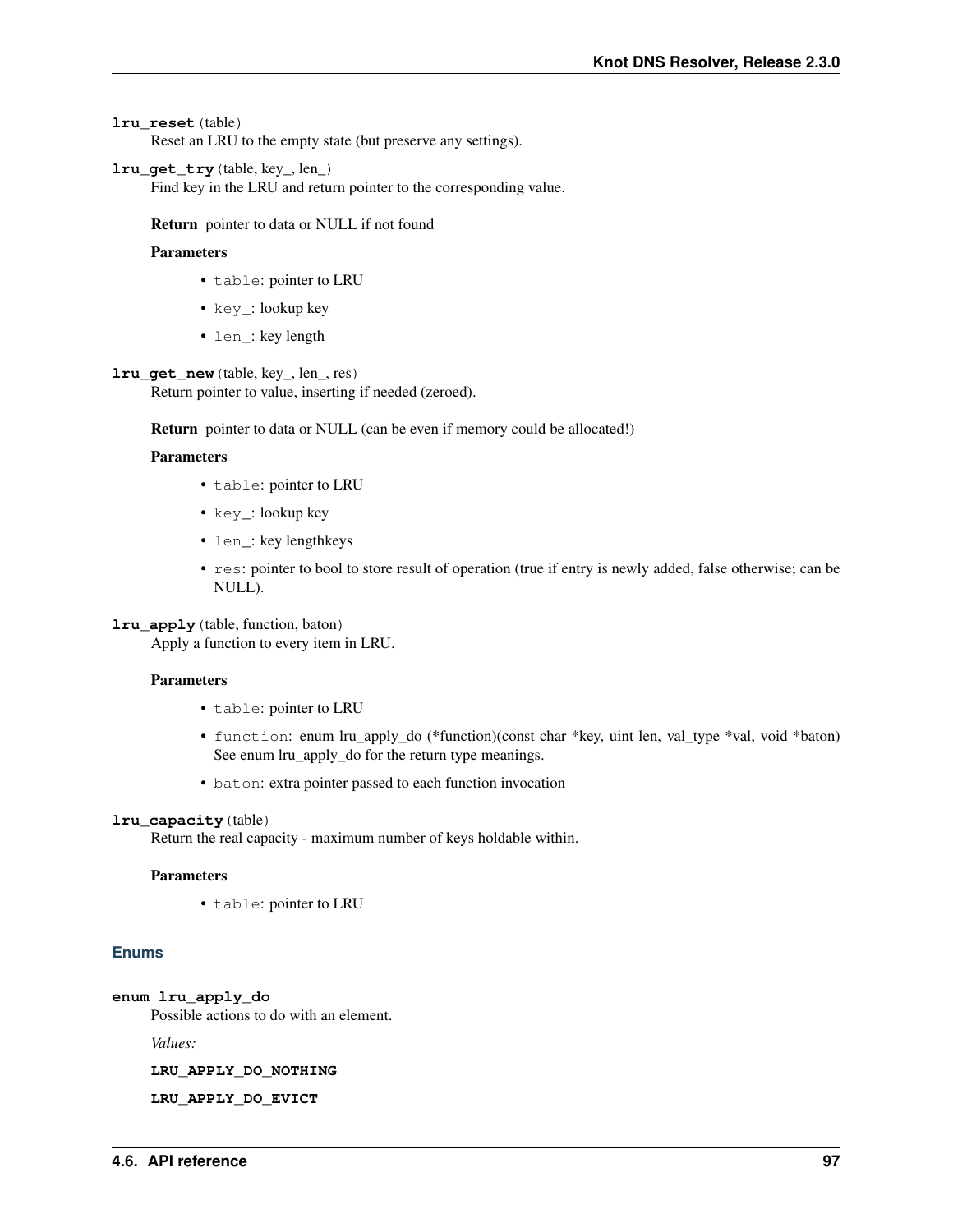## **Functions**

```
static uint round_power(uint size, uint power)
     Round the value up to a multiple of (1 << power).
```
## <span id="page-101-1"></span>**trie**

## **Typedefs**

## <span id="page-101-2"></span>**typedef** void\* **trie\_val\_t**

Native API of QP-tries:

- keys are char strings, not necessarily zero-terminated, the structure copies the contents of the passed keys
- values are void\* pointers, typically you get an ephemeral pointer to it
- key lengths are limited by 2^32-1 ATM

XXX EDITORS: trie.{h,c} are synced from [https://gitlab.labs.nic.cz/knot/knot-dns/tree/68352fc969/src/](https://gitlab.labs.nic.cz/knot/knot-dns/tree/68352fc969/src/contrib/qp-trie) [contrib/qp-trie](https://gitlab.labs.nic.cz/knot/knot-dns/tree/68352fc969/src/contrib/qp-trie) only with tiny adjustments, mostly #includes and KR\_EXPORT.

Element value.

```
typedef struct trie trie_t
     Opaque structure holding a QP-trie.
```
<span id="page-101-3"></span>**typedef** struct trie\_it **trie\_it\_t** Opaque type for holding a QP-trie iterator.

## **Functions**

```
KR_EXPORT trie_t* trie_create(knot_mm_t * mm)
     Create a trie instance.
```
- *[KR\\_EXPORT](#page-91-0)* void **trie\_free**(*[trie\\_t](#page-101-0)* \* *tbl*) Free a trie instance.
- *[KR\\_EXPORT](#page-91-0)* void **trie\_clear**(*[trie\\_t](#page-101-0)* \* *tbl*) Clear a trie instance (make it empty).
- *[KR\\_EXPORT](#page-91-0)* size\_t **trie\_weight**(const *[trie\\_t](#page-101-0)* \* *tbl*) Return the number of keys in the trie.
- *[KR\\_EXPORT](#page-91-0) [trie\\_val\\_t](#page-101-2)*\* **trie\_get\_try**(*[trie\\_t](#page-101-0)* \* *tbl*, const char \* *key*, uint32\_t *len*) Search the trie, returning NULL on failure.
- *[KR\\_EXPORT](#page-91-0) [trie\\_val\\_t](#page-101-2)*\* **trie\_get\_ins**(*[trie\\_t](#page-101-0)* \* *tbl*, const char \* *key*, uint32\_t *len*) Search the trie, inserting NULL trie\_val\_t on failure.
- int **trie\_get\_leq**(*[trie\\_t](#page-101-0)* \* *tbl*, const char \* *key*, uint32\_t *len*, *[trie\\_val\\_t](#page-101-2)* \*\* *val*) Search for less-or-equal element.

Return KNOT\_EOK for exact match, 1 for previous, KNOT\_ENOENT for not-found, or KNOT\_E\*.

#### Parameters

- tbl: Trie.
- key: Searched key.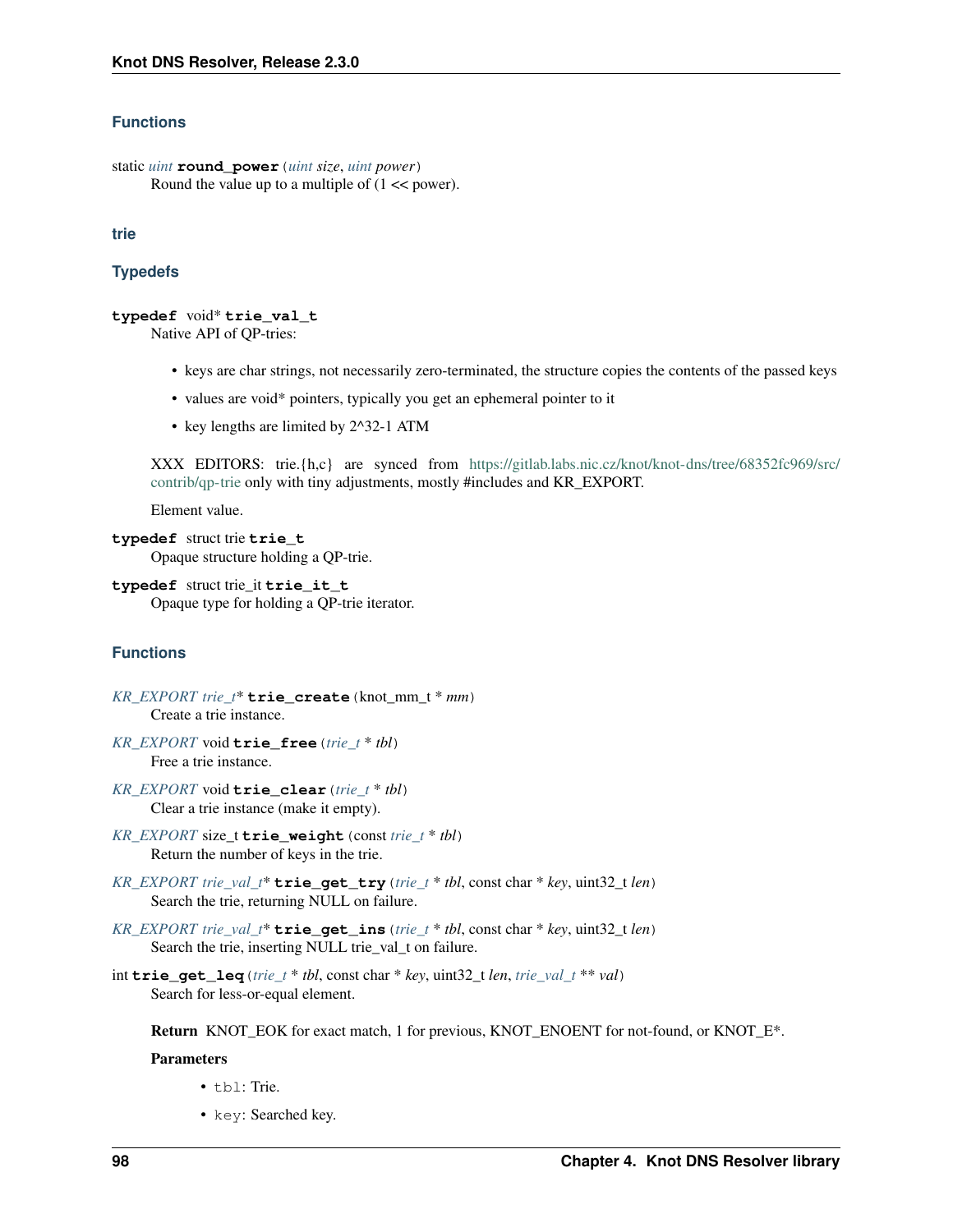- len: Key length.
- val: Must be valid; it will be set to NULL if not found or errored.

int **trie\_apply**(*[trie\\_t](#page-101-0)* \* *tbl*, int(*\*f*)(*[trie\\_val\\_t](#page-101-2)* \*, void \*), void \* *d*) Apply a function to every trie\_val\_t, in order.

Return First nonzero from f() or zero (i.e. KNOT\_EOK).

## Parameters

- d: Parameter passed as the second argument to f().
- *[KR\\_EXPORT](#page-91-0)* int **trie\_del**(*[trie\\_t](#page-101-0)* \* *tbl*, const char \* *key*, uint32\_t *len*, *[trie\\_val\\_t](#page-101-2)* \* *val*) Remove an item, returning KNOT\_EOK if succeeded or KNOT\_ENOENT if not found.

If val!=NULL and deletion succeeded, the deleted value is set.

- *[KR\\_EXPORT](#page-91-0) [trie\\_it\\_t](#page-101-3)*\* **trie\_it\_begin**(*[trie\\_t](#page-101-0)* \* *tbl*) Create a new iterator pointing to the first element (if any).
- *[KR\\_EXPORT](#page-91-0)* void **trie\_it\_next**(*[trie\\_it\\_t](#page-101-3)* \* *it*) Advance the iterator to the next element.

Iteration is in ascending lexicographical order. In particular, the empty string would be considered as the very first.

- *[KR\\_EXPORT](#page-91-0)* bool **trie\_it\_finished**(*[trie\\_it\\_t](#page-101-3)* \* *it*) Test if the iterator has gone past the last element.
- *[KR\\_EXPORT](#page-91-0)* void **trie\_it\_free**(*[trie\\_it\\_t](#page-101-3)* \* *it*) Free any resources of the iterator. It's OK to call it on NULL.
- *[KR\\_EXPORT](#page-91-0)* const char\* **trie\_it\_key**(*[trie\\_it\\_t](#page-101-3)* \* *it*, size\_t \* *len*) Return pointer to the key of the current element.
	- Note The optional len is uint32\_t internally but size\_t is better for our usage, as it is without an additional type conversion.
- *[KR\\_EXPORT](#page-91-0)\_[trie\\_val\\_t](#page-101-2)\** **trie\_it\_val**(*[trie\\_it\\_t](#page-101-3)* \* *it*) Return pointer to the value of the current element (writable).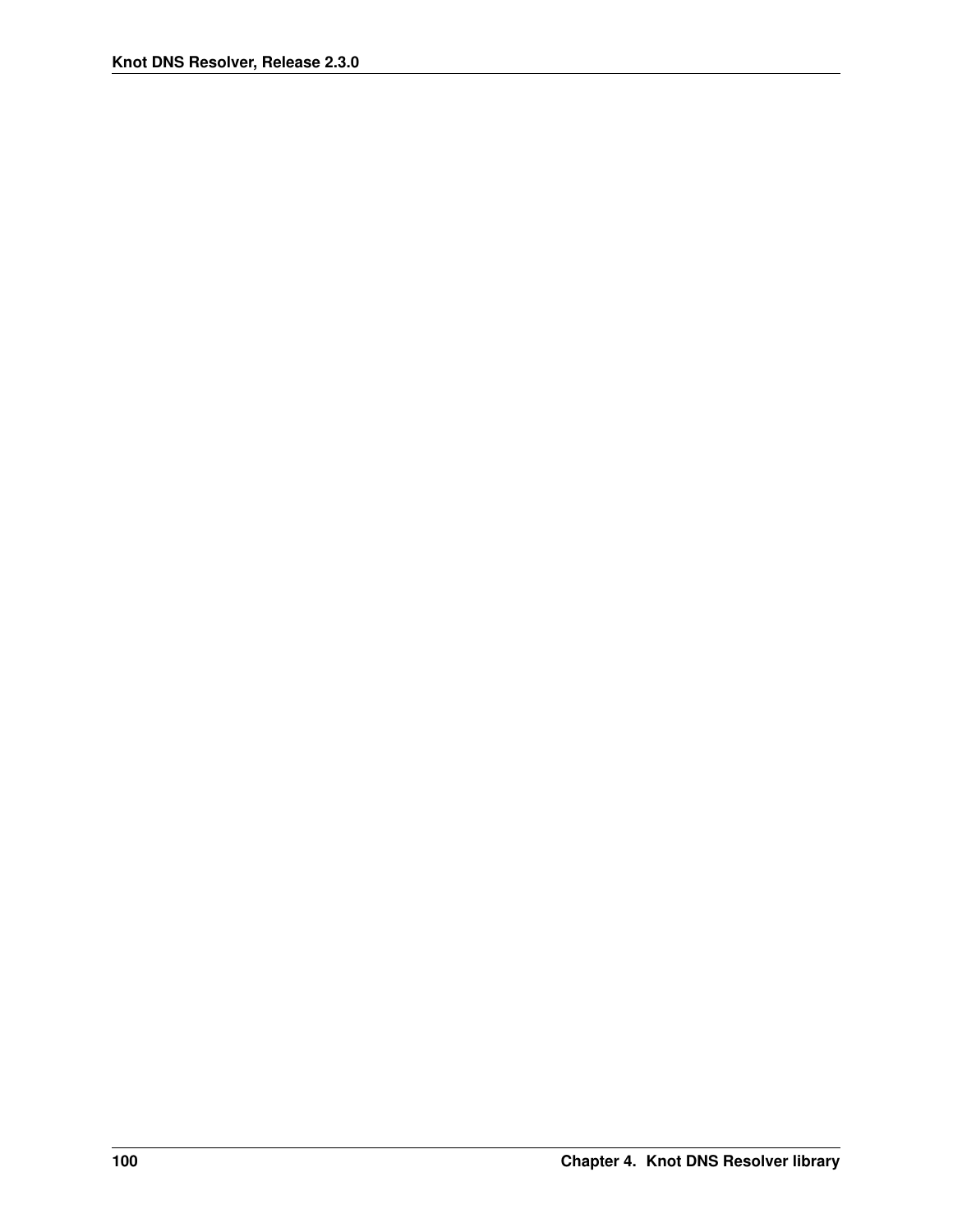# CHAPTER 5

# Modules API reference

- *[Supported languages](#page-104-0)*
- *[The anatomy of an extension](#page-104-1)*
- *[Writing a module in Lua](#page-105-0)*
- *[Writing a module in C](#page-106-0)*
- *[Writing a module in Go](#page-107-0)*
- *[Configuring modules](#page-109-0)*
- *[Exposing C/Go module properties](#page-109-1)*

# <span id="page-104-0"></span>**5.1 Supported languages**

Currently modules written in C and LuaJIT are supported. There is also a support for writing modules in Go 1.5+ the library has no native Go bindings, library is accessible using [CGO.](http://golang.org/cmd/cgo/)

# <span id="page-104-1"></span>**5.2 The anatomy of an extension**

A module is a shared object or script defining specific functions, here's an overview.

*Note* — the *[Modules](#page-85-0)* header documents the module loading and API.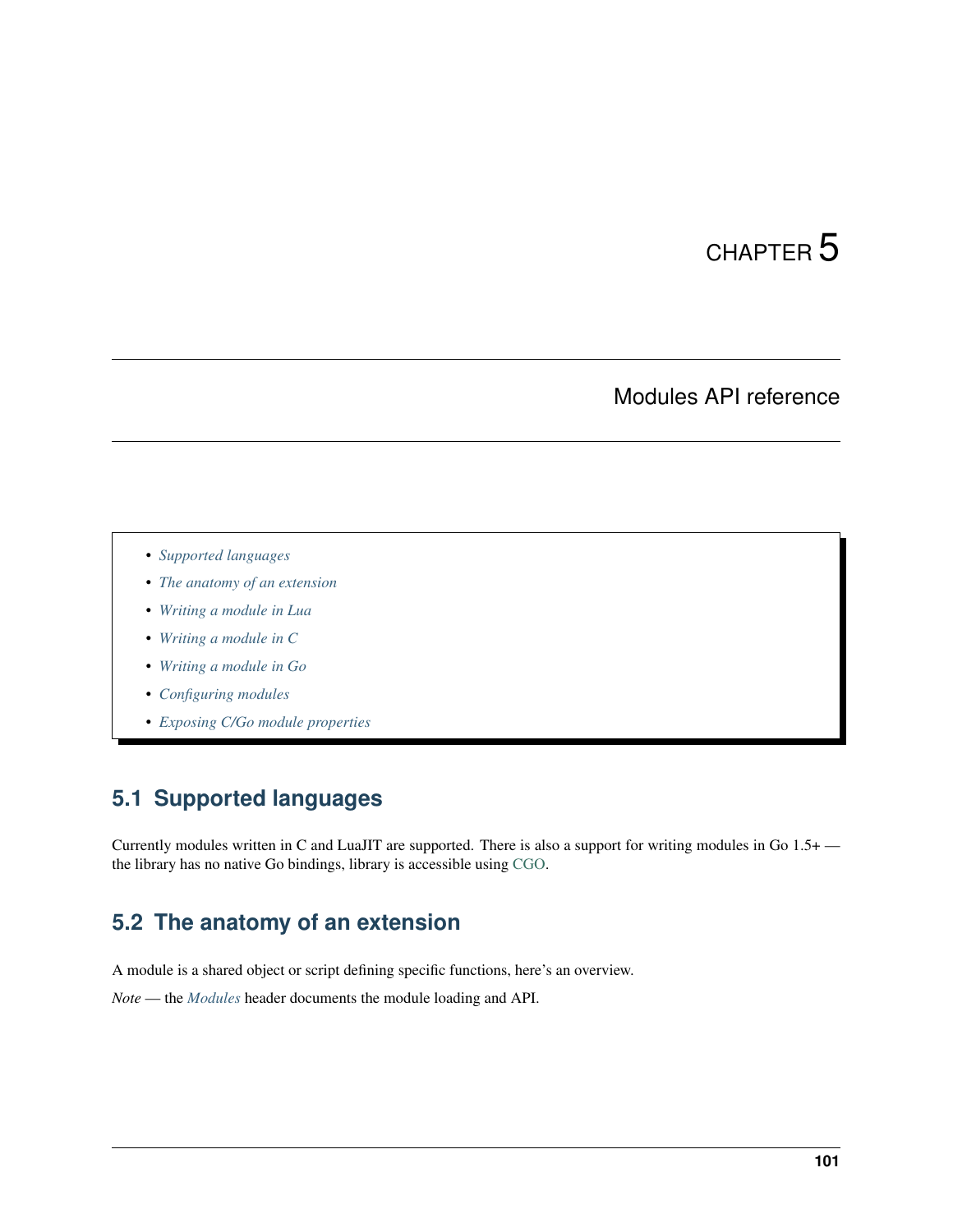| C/Go                    | Lua                 | Params         | Comment            |
|-------------------------|---------------------|----------------|--------------------|
| $X$ _api() <sup>1</sup> |                     |                | API version        |
| $X$ init ()             | $X.$ init $()$      | module         | Constructor        |
| X_deinit()              | X.deinit()          | module,<br>kev | Destructor         |
| $X_{contiq}()$          | $X.\text{config}()$ | module         | Configuration      |
| X_layer()               | X.layer             | module         | Module layer       |
| X_props()               |                     |                | List of properties |

The X corresponds to the module name, if the module name is hints, then the prefix for constructor would be hints init(). This doesn't apply for Go, as it for now always implements *main* and requires capitalized first letter in order to export its symbol.

Note: The resolution context struct kr context holds loaded modules for current context. A module can be registered with kr\_context\_register(), which triggers module constructor *immediately* after the load. Module destructor is automatically called when the resolution context closes.

If the module exports a layer implementation, it is automatically discovered by  $kr$ <sub>resolver</sub>() on resolution init and plugged in. The order in which the modules are registered corresponds to the call order of layers.

# <span id="page-105-0"></span>**5.3 Writing a module in Lua**

The probably most convenient way of writing modules is Lua since you can use already installed modules from system and have first-class access to the scripting engine. You can also tap to all the events, that the C API has access to, but keep in mind that transitioning from the C to Lua function is slower than the other way round.

Note: The Lua functions retrieve an additional first parameter compared to the C counterparts - a "state". There is no Lua wrapper for C structures used in the resolution context, until they're implemented you can inspect the structures using the [ffi](http://luajit.org/ext_ffi.html) library.

The modules follow the [Lua way,](http://lua-users.org/wiki/ModuleDefinition) where the module interface is returned in a named table.

```
- @module Count incoming queries
local counter = \{\}function counter.init(module)
       counter.total = 0
        counter.last = 0
        counter.failed = 0
end
function counter.deinit(module)
        print('counted', counter.total, 'queries')
end
-- @function Run the q/s counter with given interval.
function counter.config(conf)
        -- We can use the scripting facilities here
        if counter.ev then event.cancel(counter.ev)
```
(continues on next page)

<span id="page-105-1"></span><sup>1</sup> Mandatory symbol.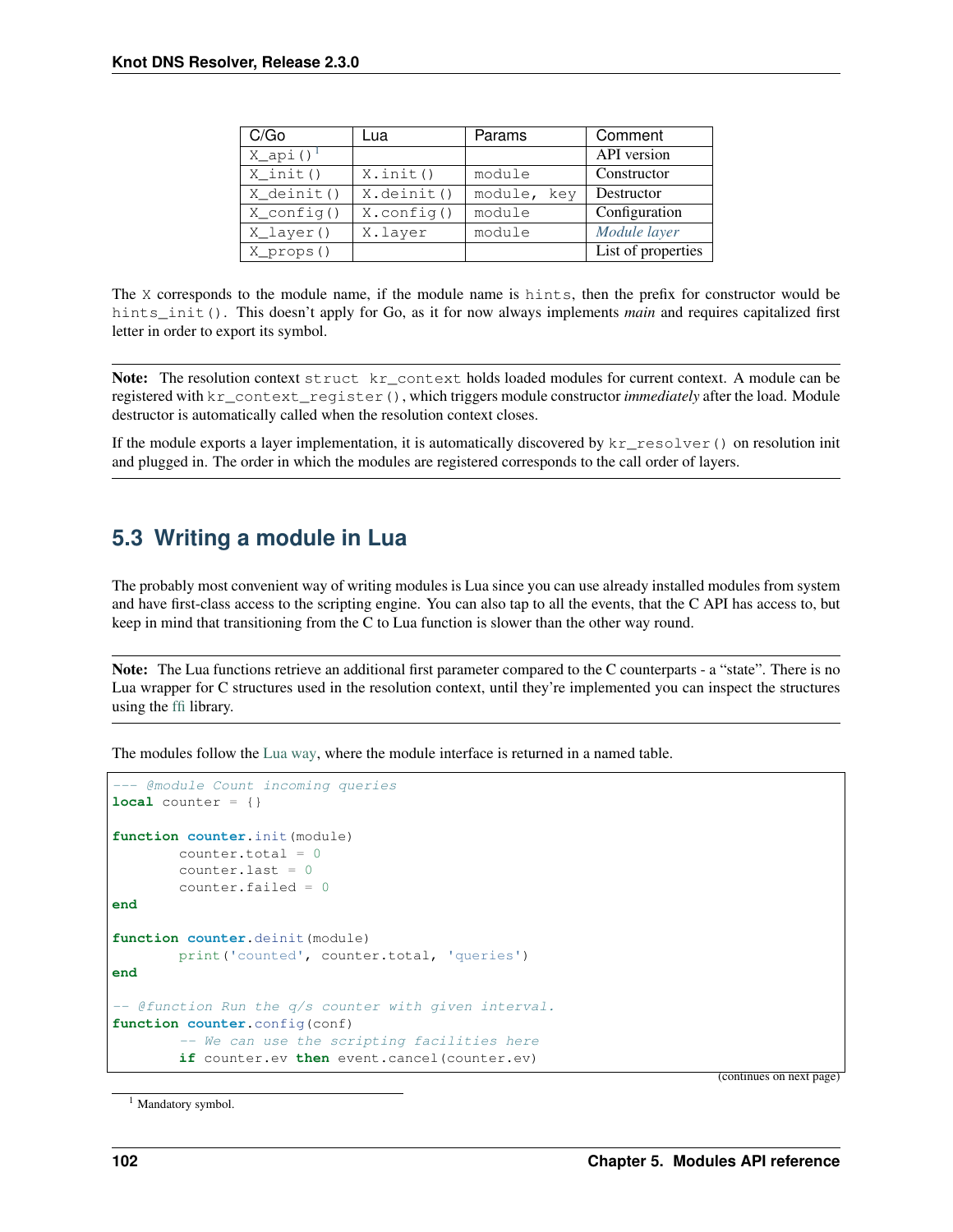(continued from previous page)

```
event.recurrent(conf.interval, function ()
                print(counter.total - counter.last, 'q/s')
                counter.last = counter.total
        end)
end
return counter
```
Tip: The API functions may return an integer value just like in other languages, but they may also return a coroutine that will be continued asynchronously. A good use case for this approach is is a deferred initialization, e.g. loading a chunks of data or waiting for I/O.

```
function counter.init(module)
        counter.total = 0counteru. Last = 0counter.failed = 0
        return coroutine.create(function ()
                for line in io.lines('/etc/hosts') do
                        load(module, line)
                        coroutine.yield()
                end
        end)
end
```
The created module can be then loaded just like any other module, except it isn't very useful since it doesn't provide any layer to capture events. The Lua module can however provide a processing layer, just *[like its C counterpart](#page-60-0)*.

```
-- Notice it isn't a function, but a table of functions
counter.layer = {
        begin = function (state, data)
                        counter.total = counter.total + 1
                        return state
                end,
        finish = function (state, req, answer)
                        if state == kres.FAIL then
                                counter.failed = counter.failed + 1
                        end
                        return state
                end
}
```
Since the modules are like any other Lua modules, you can interact with them through the CLI and and any interface.

Tip: The module can be placed anywhere in the Lua search path, in the working directory or in the MODULESDIR.

## <span id="page-106-0"></span>**5.4 Writing a module in C**

As almost all the functions are optional, the minimal module looks like this: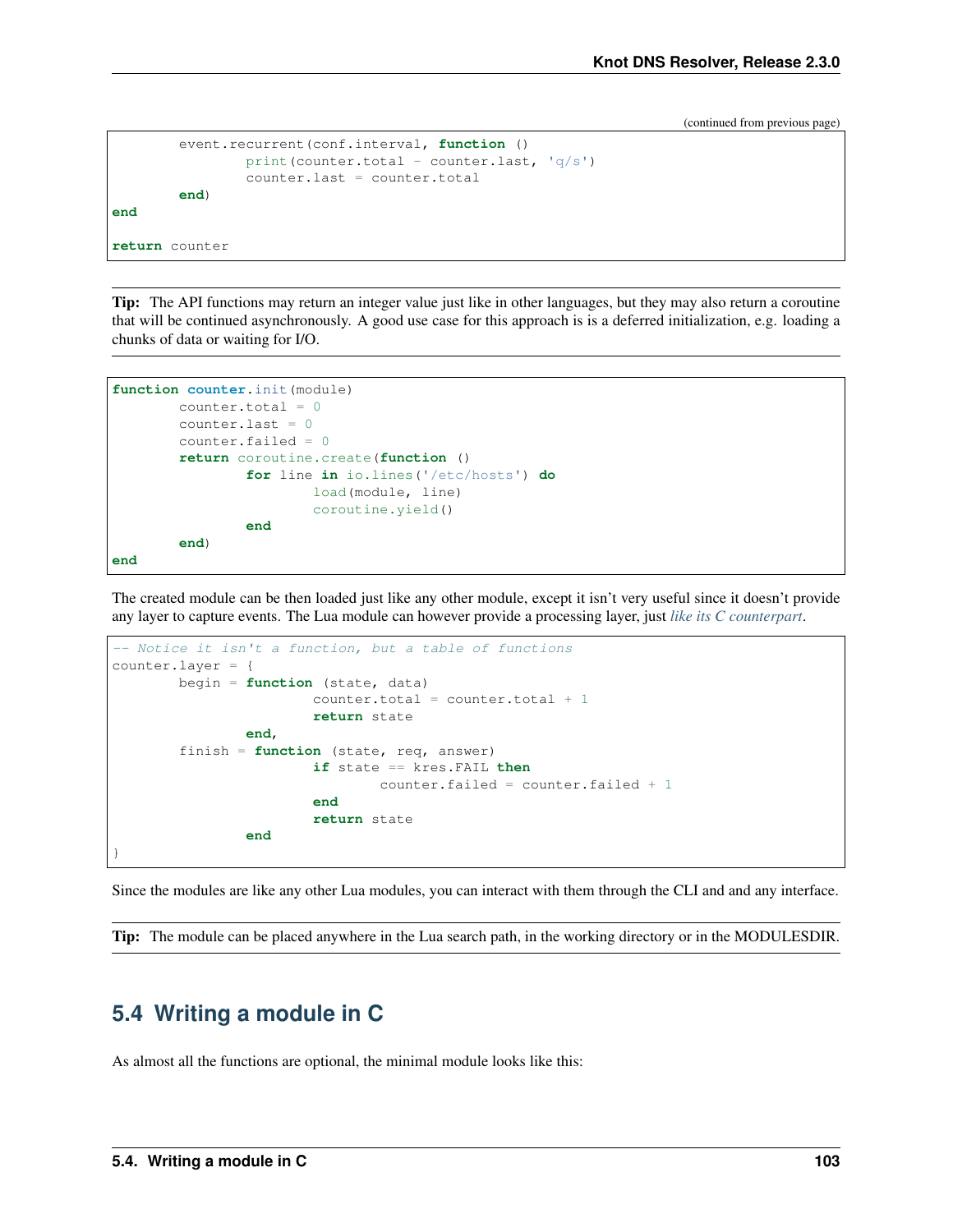```
#include "lib/module.h"
/* Convenience macro to declare module API. */
KR_MODULE_EXPORT(mymodule);
```
Let's define an observer thread for the module as well. It's going to be stub for the sake of brevity, but you can for example create a condition, and notify the thread from query processing by declaring module layer (see the *[Writing](#page-60-0) [layers](#page-60-0)*).

```
static void* observe(void *arg)
{
        /* ... do some observing ... */
}
int mymodule_init(struct kr_module *module)
{
        /* Create a thread and start it in the background. */pthread_t thr_id;
        int ret = pthread_create(&thr_id, NULL, &observe, NULL);
        if (ret != 0) {
                return kr_error(errno);
        }
        /* Keep it in the thread */module->data = thr_id;
        return kr_ok();
}
int mymodule_deinit(struct kr_module *module)
{
        /* ... signalize cancellation ... */
        void *res = NULL;
        pthread_t thr_id = (pthread_t) module->data;
        int ret = pthread_join(thr_id, res);
        if (ret != 0) {
                return kr_error(errno);
        }
        return kr_ok();
}
```
This example shows how a module can run in the background, this enables you to, for example, observe and publish data about query resolution.

# <span id="page-107-0"></span>**5.5 Writing a module in Go**

The Go modules use [CGO](http://golang.org/cmd/cgo/) to interface C resolver library, there are no native bindings yet. Second issue is that layers are declared as a structure of function pointers, which are [not present in Go,](http://blog.golang.org/gos-declaration-syntax) the workaround is to declare them in [CGO](http://golang.org/cmd/cgo/) header. Each module must be the main package, here's a minimal example:

```
package main
/ *#include "lib/module.h"
*/
import "C"
```
(continues on next page)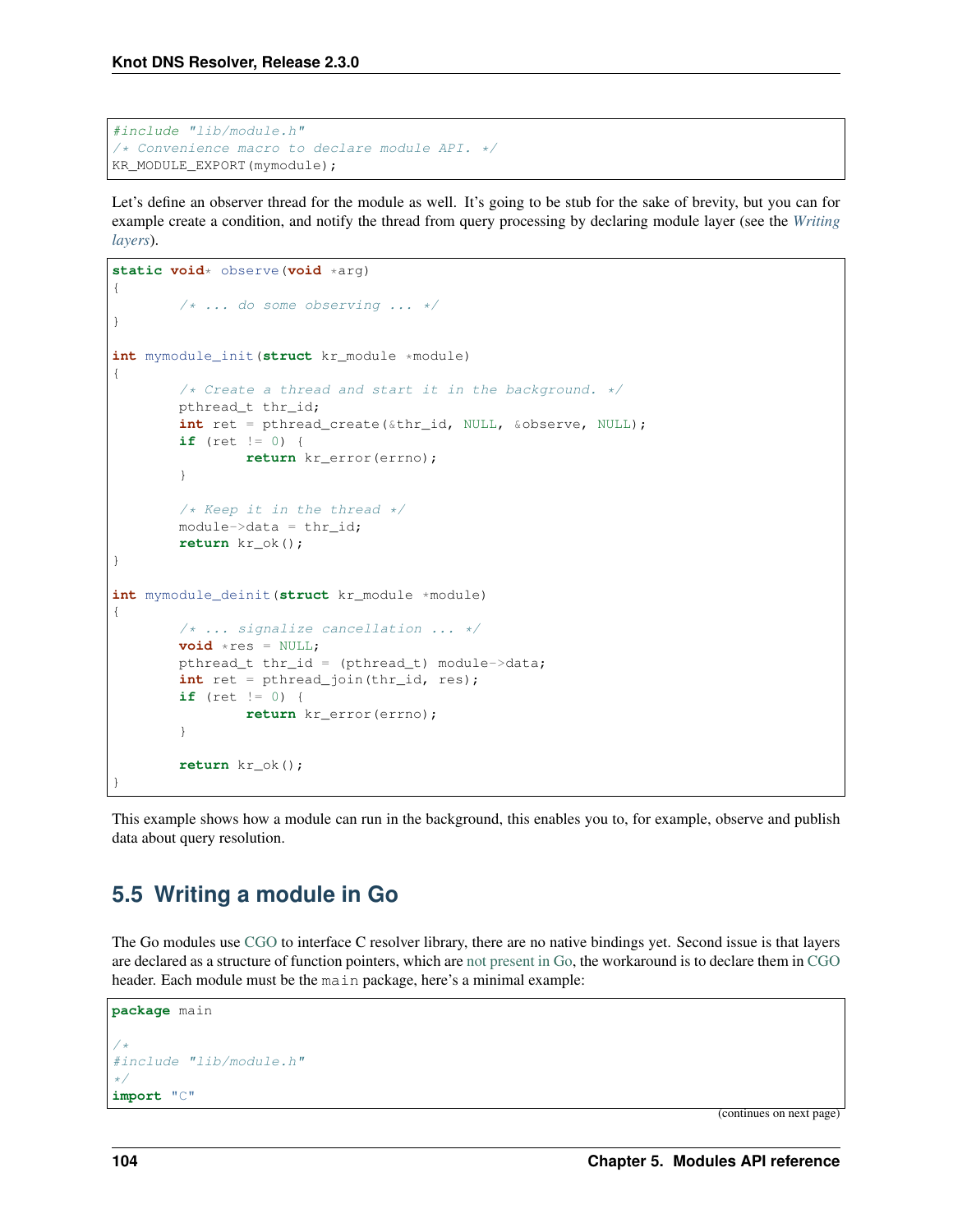(continued from previous page)

```
import "unsafe"
```

```
/* Mandatory functions */
//export mymodule_api
func mymodule_api() C.uint32_t {
       return C.KR_MODULE_API
```
**func** main() {}

}

Warning: Do not forget to prefix function declarations with //export symbol\_name, as only these will be exported in module.

In order to integrate with query processing, you have to declare a helper function with function pointers to the the layer implementation. Since the code prefacing import "C" is expanded in headers, you need the *static inline* trick to avoid multiple declarations. Here's how the preface looks like:

```
/*
#include "lib/layer.h"
#include "lib/module.h"
// Need a forward declaration of the function signature
int finish(kr_layer_t *);
// Workaround for layers composition
static inline const kr_layer_api_t *_layer(void)
{
        static const kr_layer_api_t api = {
                .finish = \&finish
        };
        return &api;
}
*/
import "C"
import "unsafe"
```
Now we can add the implementations for the finish layer and finalize the module:

```
//export finish
func finish(ctx *C.kr_layer_t) C.int {
        // Since the context is unsafe.Pointer, we need to cast it
       var param *C.struct_kr_request = (*C.struct_kr_request)(ctx.data)
        // Now we can use the C API as well
        fmt.Printf("[go] resolved %d queries\n", C.list_size(&param.rplan.resolved))
        return 0
}
//export mymodule_layer
func mymodule_layer(module *C.struct_kr_module) *C.kr_layer_api_t {
        // Wrapping the inline trampoline function
        return C._layer()
}
```
See the [CGO](http://golang.org/cmd/cgo/) for more information about type conversions and interoperability between the C/Go.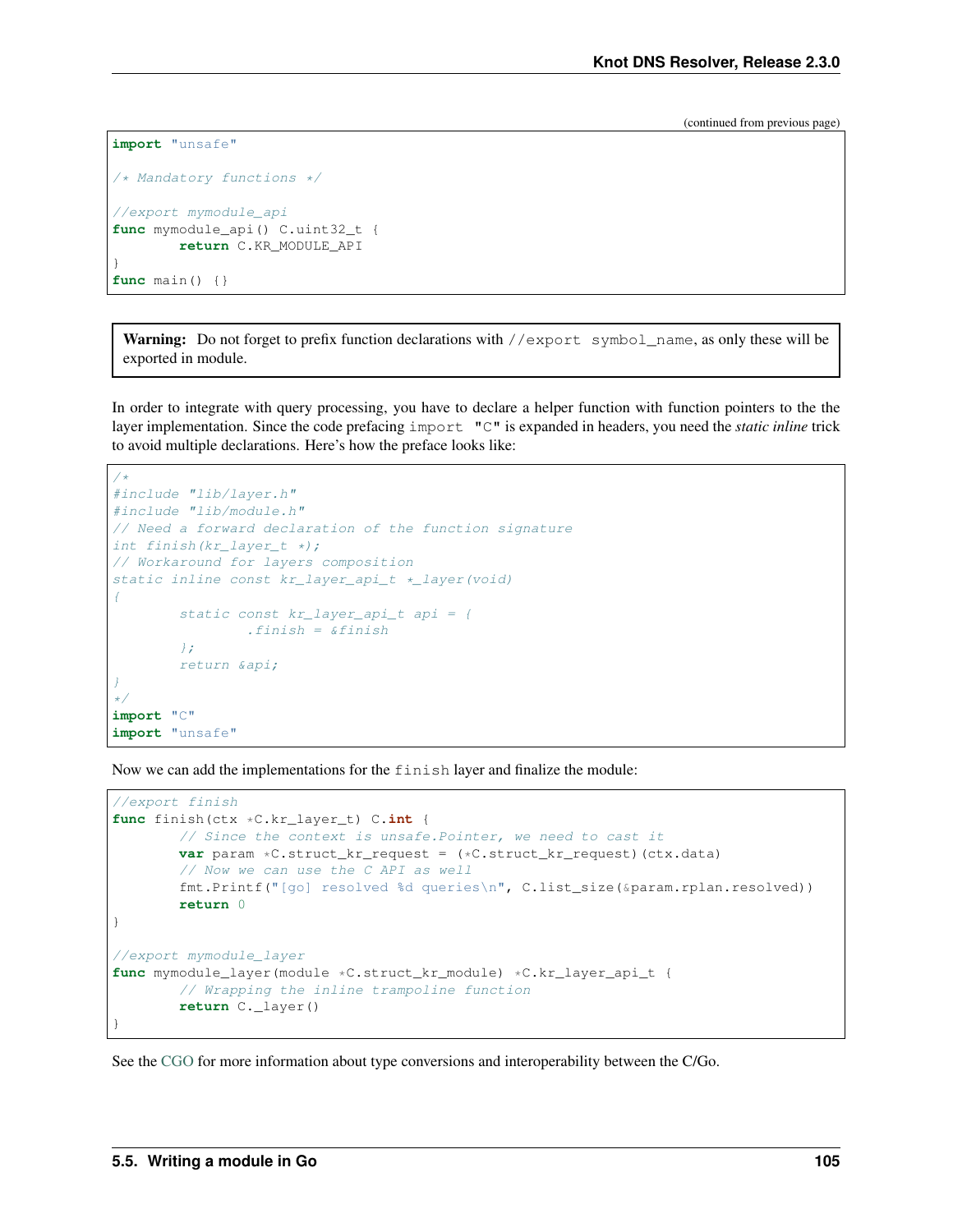#### **5.5.1 Gotchas**

- main() function is mandatory in each module, otherwise it won't compile.
- Module layer function implementation must be done in C during import "C", as Go doesn't support pointers to functions.
- The library doesn't have a Go-ified bindings yet, so interacting with it requires CGO shims, namely structure traversal and type conversions (strings, numbers).
- Other modules can be called through C call C.kr\_module\_call(kr\_context, module\_name, module\_propery, input)

## **5.6 Configuring modules**

There is a callback  $X_{\text{confiq}}$  that you can implement, see hints module.

## **5.7 Exposing C/Go module properties**

A module can offer NULL-terminated list of *properties*, each property is essentially a callable with free-form JSON input/output. JSON was chosen as an interchangeable format that doesn't require any schema beforehand, so you can do two things - query the module properties from external applications or between modules (i.e. *statistics* module can query *cache* module for memory usage). JSON was chosen not because it's the most efficient protocol, but because it's easy to read and write and interface to outside world.

Note: The void  $\star$ env is a generic module interface. Since we're implementing daemon modules, the pointer can be cast to struct engine\*. This is guaranteed by the implemented API version (see *[Writing a module in C](#page-106-0)*).

Here's an example how a module can expose its property:

```
char* get_size(void *env, struct kr_module *m,
               const char *args)
{
        /* Get cache from engine. */
        struct engine *engine = env;
struct kr_cache *cache = &engine->resolver.cache;
       /* Read item count */
int count = (cache->api)->count(cache->db);
       char *result = NULL;
        asprintf(&result, "{ \"result\": %d }", count);
        return result;
}
struct kr_prop *cache_props(void)
{
        static struct kr_prop prop_list[] = {
                /* Callback, Name, Description */
                {&get_size, "get_size", "Return number of records."},
                {NULL, NULL, NULL}
        };
        return prop_list;
```
(continues on next page)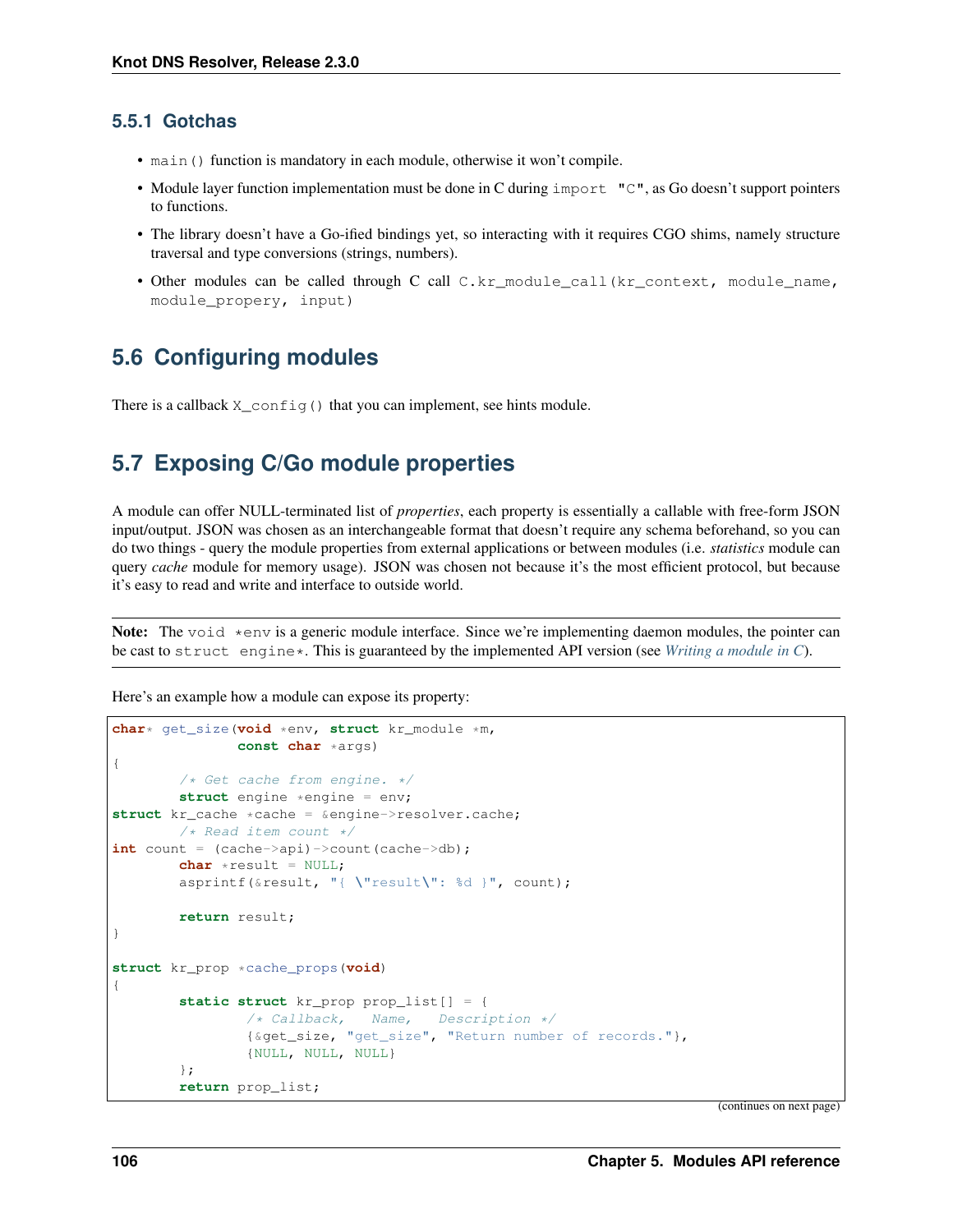(continued from previous page)

```
KR_MODULE_EXPORT(cache)
```
}

Once you load the module, you can call the module property from the interactive console. *Note* — the JSON output will be transparently converted to Lua tables.

```
$ kresd
...
[system] started in interactive mode, type 'help()'
> modules.load('cached')
> cached.get_size()
[size] => 53
```
*Note* — this relies on function pointers, so the same static inline trick as for the Layer() is required for C/Go.

#### **5.7.1 Special properties**

If the module declares properties get or set, they can be used in the Lua interpreter as regular tables.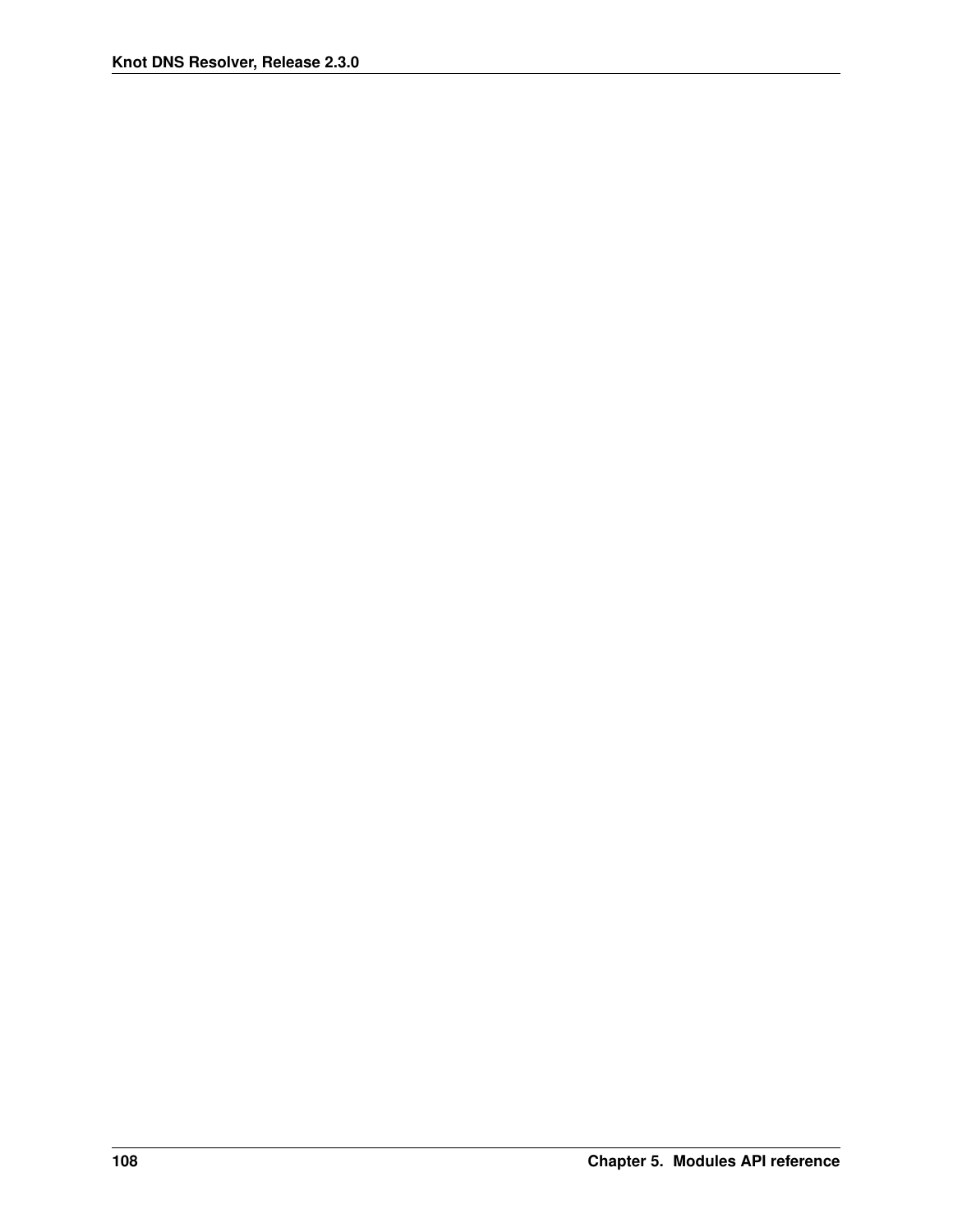# CHAPTER 6

Indices and tables

- genindex
- modindex
- search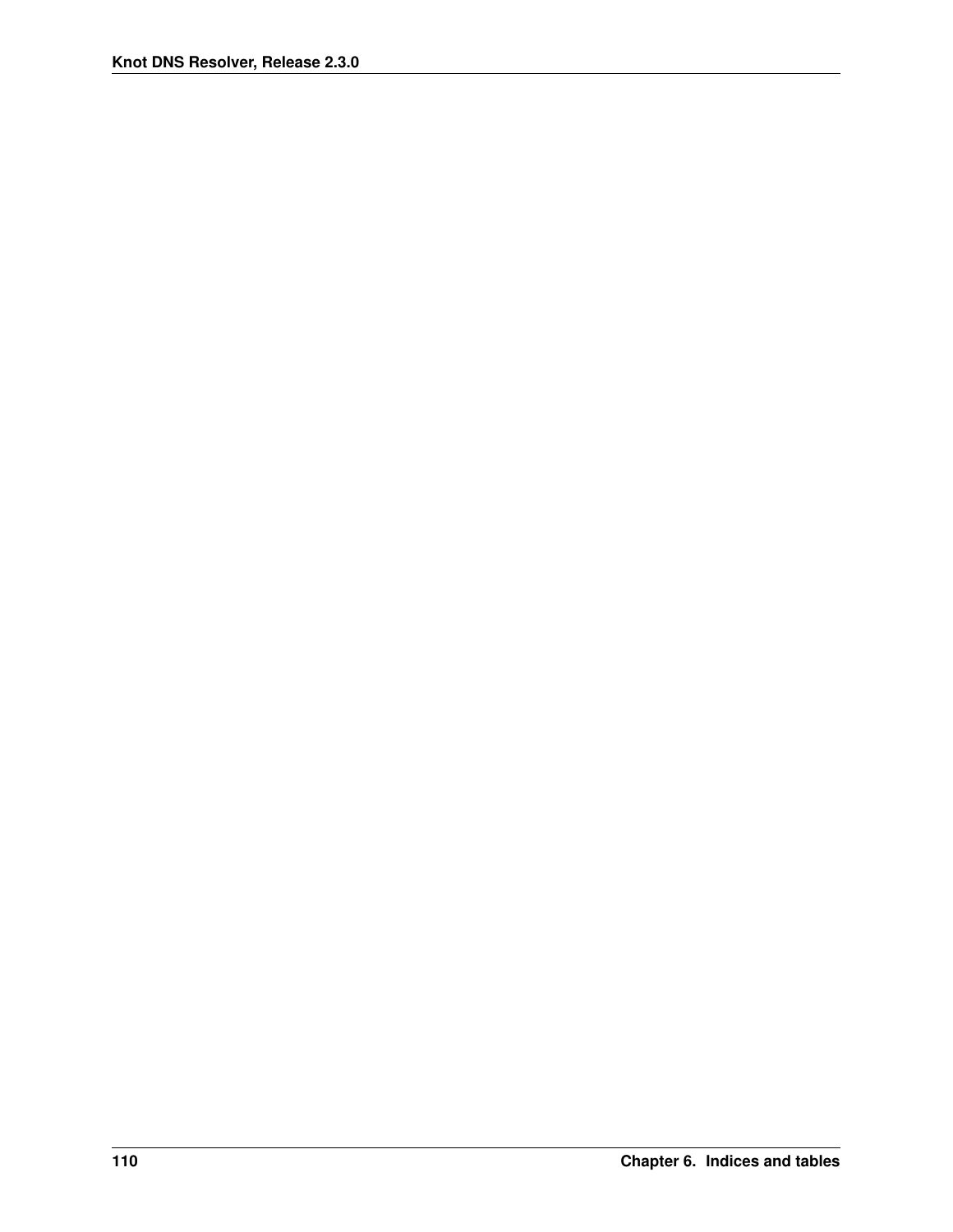#### Index

## A

array\_next\_count (C function), [91](#page-94-0) array std free (C function),  $91$ array\_std\_reserve (C function), [91](#page-94-0) array  $t$  (C function), [95](#page-98-0)

#### C

cache.backends (C function), [14](#page-17-0) cache.clear (C function), [16](#page-19-0) cache.close (C function), [14](#page-17-0) cache.count (C function), [14](#page-17-0) cache.get (C function), [16](#page-19-0) cache.max\_ttl (C function), [15](#page-18-0) cache.min\_ttl (C function), [15](#page-18-0) cache.ns\_tout (C function), [15](#page-18-0) cache.open (C function), [14](#page-17-0) cache.prune (C function), [16](#page-19-0) cache.stats (C function), [14](#page-17-0) cache\_peek (C function), [74](#page-77-0) cache\_stash (C function), [74](#page-77-0) cookies.config (C function), [46](#page-49-0)

# E

```
environment variable
     cache.current_size(number), 13
     cache.current_storage(string), 14
     cache.size(number), 13
     cache.storage(string), 13
     env(table), 7
     net.ipv4=true|false, 9
     net.ipv6=true|false, 9
     pid(number), 19
     trust_anchors.hold_down_time=30*day, 12
     trust_anchors.keep_removed=0, 12
     trust_anchors.refresh_time=nil, 12
     worker.count, 19
     worker.id, 19
event.after (C function), 17
event.cancel (C function), 17
```
event.recurrent (C function), [17](#page-20-0) event.reschedule (C function), [17](#page-20-0) event.socket (C function), [17](#page-20-0)

#### H

hints.add hosts (C function), [26](#page-29-0) hints.config (C function), [26](#page-29-0) hints.del (C function), [27](#page-30-0) hints.get (C function), [26](#page-29-0) hints.root (C function), [27](#page-30-0) hints.root file (C function), [27](#page-30-0) hints.set (C function), [27](#page-30-0) hostname (C function), [7](#page-10-0)

## K

KEY\_COVERING\_RRSIG (C function), [86](#page-89-0) KEY\_FLAG\_RANK (C function), [86](#page-89-0) knot\_dname\_lf2wire (C function), [87](#page-90-0) kr\_bitcmp (C function), [86](#page-89-0) kr cache clear (C function),  $74$ kr\_cache\_close (C function), [74](#page-77-0) kr\_cache\_is\_open (C function), [74](#page-77-0) kr\_cache\_make\_checkpoint (C function), [74](#page-77-0) kr\_cache\_materialize (C function), [74](#page-77-0) kr\_cache\_open (C function), [74](#page-77-0) kr\_cache\_peek\_exact (C function), [74](#page-77-0) kr\_cache\_sync (C function), [74](#page-77-0) kr\_cache\_ttl (C function), [74](#page-77-0) kr\_dname\_lf (C function), [87](#page-90-0) kr\_dname\_text (C function), [87](#page-90-0) kr error (C function),  $88$ kr\_family\_len (C function), [86](#page-89-0) kr inaddr (C function),  $85$ kr\_inaddr\_family (C function), [85](#page-88-0) kr\_inaddr\_len (C function), [85](#page-88-0) kr\_inaddr\_port (C function), [86](#page-89-0) kr\_inaddr\_str (C function), [86](#page-89-0) kr memreserve (C function),  $85$ kr\_module\_call (C function), [87](#page-90-0)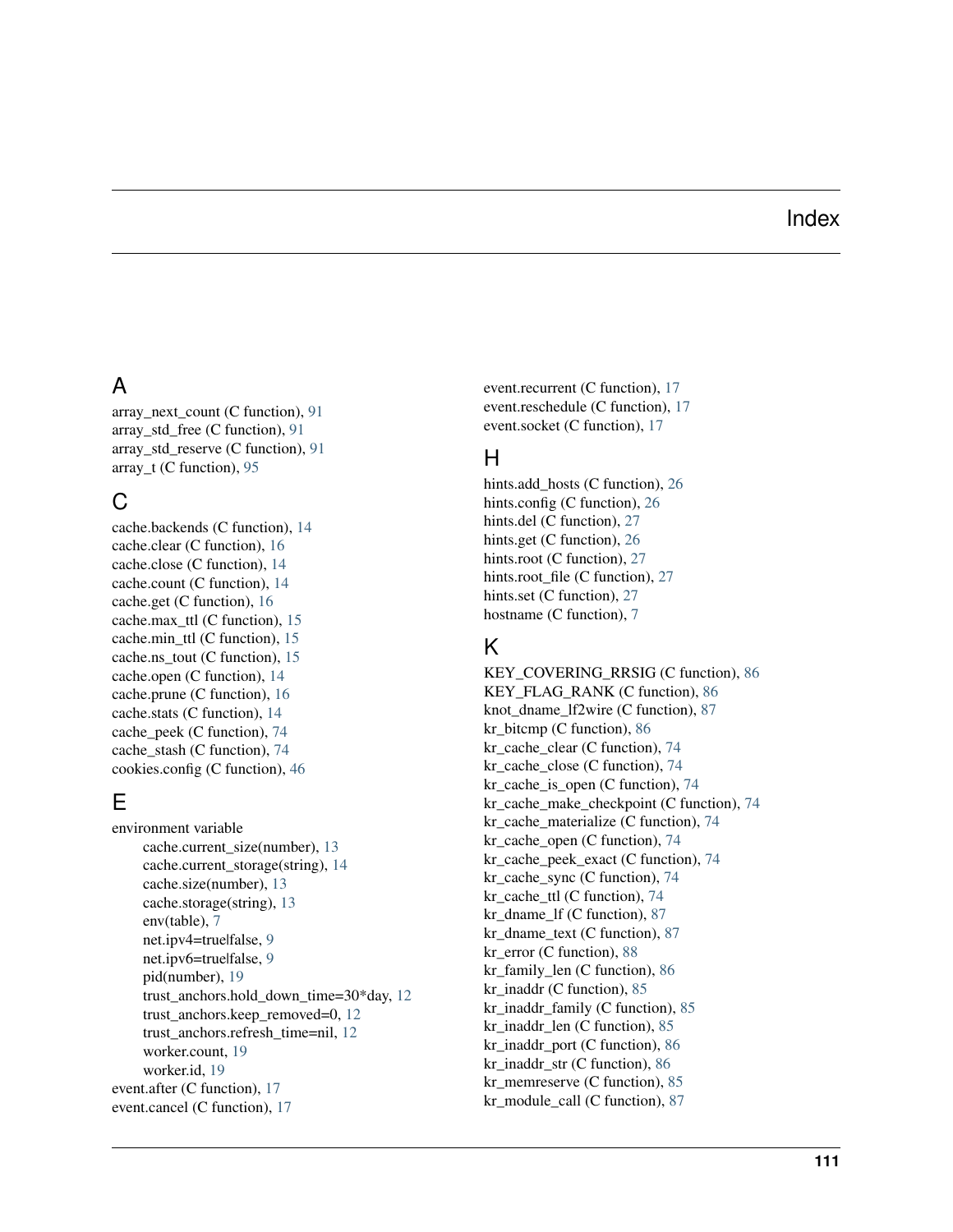kr\_module\_embedded (C function), [83](#page-86-0) kr\_module\_load (C function), [83](#page-86-0) kr\_module\_unload (C function),  $83$ kr\_now (C function), [87](#page-90-0) kr\_nsrep\_copy\_set (C function),  $78$ kr\_nsrep\_elect (C function),  $77$ kr\_nsrep\_elect\_addr (C function),  $77$ kr\_nsrep\_set (C function),  $77$ kr\_nsrep\_sort (C function),  $78$ kr\_nsrep\_update\_rep (C function), [78](#page-81-0) kr\_nsrep\_update\_rtt (C function), [77](#page-80-0) kr\_pkt\_clear\_payload (C function), [85](#page-88-0) kr\_pkt\_make\_auth\_header (C function), [85](#page-88-0) kr\_pkt\_put (C function), [85](#page-88-0) kr\_pkt\_recycle (C function), [85](#page-88-0) kr\_pkt\_text (C function), [87](#page-90-0) KR\_PRINTF (C function), [85](#page-88-0) kr qflags clear (C function),  $69$ kr\_qflags\_set (C function), [69](#page-72-0) kr rand reseed (C function),  $85$ kr\_rand\_uint (C function), [85](#page-88-0) kr rank check (C function),  $65$ kr\_rank\_set (C function), [65](#page-68-0) kr\_rank\_test (C function),  $65$ kr\_ranked\_rrarray\_add (C function),  $87$ kr\_ranked\_rrarray\_set\_wire (C function),  $87$ kr\_resolve\_begin (C function), [65](#page-68-0) kr\_resolve\_checkout (C function), [66](#page-69-0) kr\_resolve\_consume (C function), [65](#page-68-0) kr resolve finish (C function),  $66$ kr\_resolve\_plan (C function), [66](#page-69-0) kr\_resolve\_pool (C function), [66](#page-69-0) kr\_resolve\_produce (C function), [65](#page-68-0) kr\_rplan\_deinit (C function), [69](#page-72-0) kr rplan empty (C function),  $69$ kr\_rplan\_find\_resolved (C function),  $70$ kr rplan init (C function),  $69$ kr\_rplan\_last (C function), [70](#page-73-0) kr\_rplan\_pop (C function),  $70$ kr\_rplan\_push (C function), [69](#page-72-0) kr\_rplan\_push\_empty (C function),  $69$ kr\_rplan\_resolved (C function),  $70$ kr\_rplan\_satisfies (C function),  $70$ kr\_rrkey (C function), [86](#page-89-0) kr\_rrset\_text (C function), [87](#page-90-0) kr\_rrset\_type\_maysig (C function), [87](#page-90-0) kr\_rrtype\_text (C function), [87](#page-90-0) kr\_sockaddr\_len (C function), [86](#page-89-0) kr\_straddr (C function), [87](#page-90-0) kr\_straddr\_family (C function), [86](#page-89-0) kr\_straddr\_join (C function), [86](#page-89-0) kr\_straddr\_socket (C function), [86](#page-89-0) kr\_straddr\_split (C function), [86](#page-89-0) kr\_straddr\_subnet (C function), [86](#page-89-0)

kr strcatdup (C function),  $85$ kr\_verbose\_set (C function), [85](#page-88-0) kr zonecut  $add (C function), 80$  $add (C function), 80$ kr\_zonecut\_copy (C function), [80](#page-83-0) kr\_zonecut\_copy\_trust (C function),  $80$ kr\_zonecut\_deinit (C function), [79](#page-82-0) kr\_zonecut\_del (C function), [80](#page-83-0) kr\_zonecut\_del\_all (C function), [80](#page-83-0) kr zonecut find (C function),  $81$ kr\_zonecut\_find\_cached (C function), [81](#page-84-0) kr\_zonecut\_init (C function), [79](#page-82-0) kr\_zonecut\_is\_empty (C function), [81](#page-84-0) kr\_zonecut\_set (C function), [79](#page-82-0) kr\_zonecut\_set\_sbelt (C function), [81](#page-84-0)

#### L

lru\_t (C function), [77](#page-80-0) lua\_push\_printf (C function), [87](#page-90-0)

#### M

map (C function), [18](#page-21-0) map\_clear (C function), [92](#page-95-0) map\_contains (C function), [92](#page-95-0) map\_del (C function), [92](#page-95-0) map  $get (C function), 92$  $get (C function), 92$ map make (C function), [92](#page-95-0) map set (C function),  $92$ map\_walk\_prefixed (C function),  $92$ mode (C function), [7](#page-10-0) moduledir (C function), [7](#page-10-0) modules.list (C function), [13](#page-16-0) modules.load (C function), [13](#page-16-0) modules.unload (C function), [13](#page-16-0)

## N

net.bufsize (C function), [10](#page-13-0) net.close (C function), [10](#page-13-0) net.interfaces (C function), [10](#page-13-0) net.list (C function), [10](#page-13-0) net.listen (C function), [10](#page-13-0) net.outgoing\_v4 (C function), [11](#page-14-0) net.tcp\_pipeline (C function), [11](#page-14-0) net.tls (C function), [11](#page-14-0) net.tls\_padding (C function), [11](#page-14-0)

# P

pack\_clone (C function), [95](#page-98-0) pack\_last (C function), [95](#page-98-0) pack\_obj\_del (C function), [95](#page-98-0) pack obj find (C function), [95](#page-98-0) pack\_obj\_len (C function), [95](#page-98-0) pack obj next (C function), [95](#page-98-0) pack\_obj\_push (C function), [95](#page-98-0)